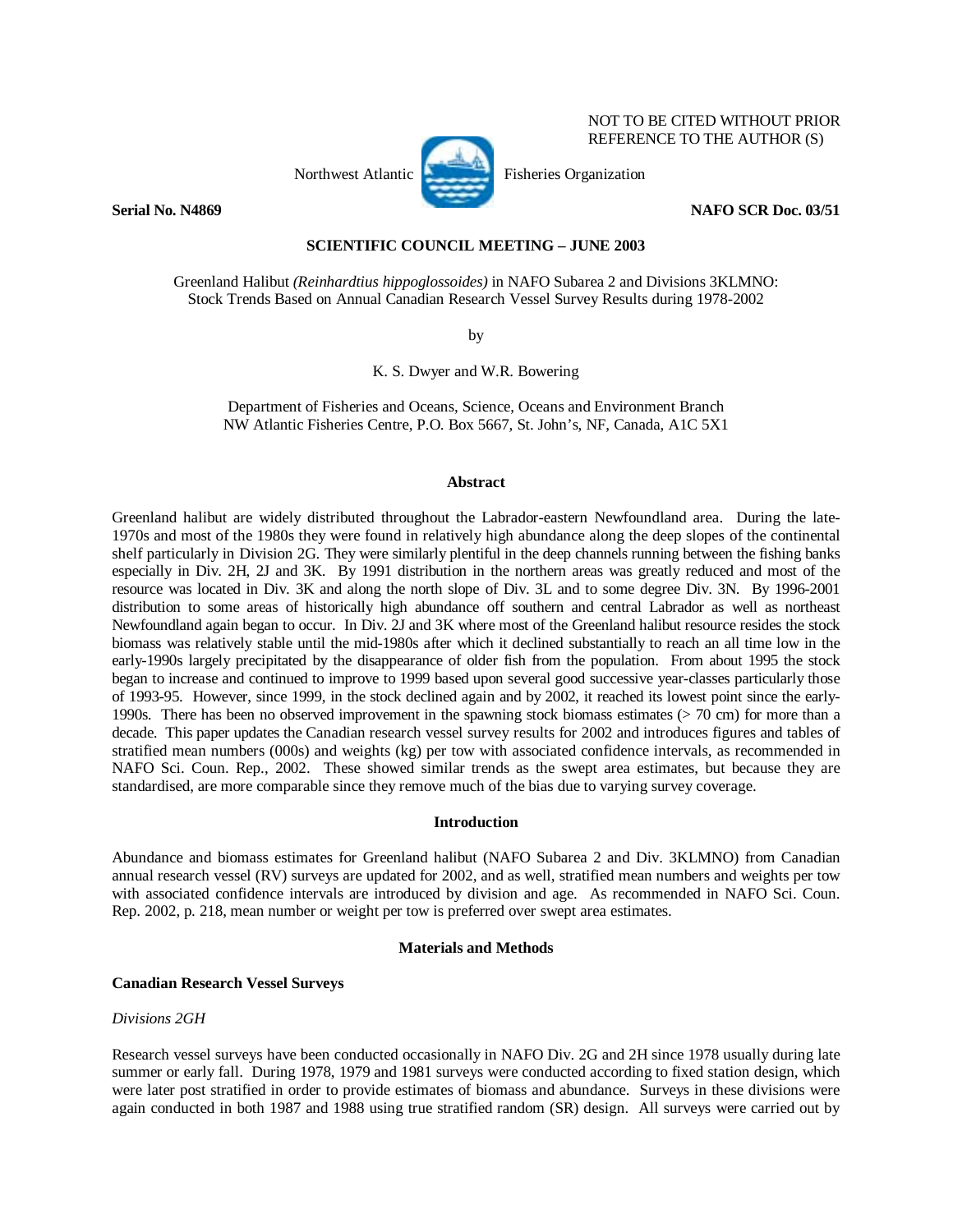the research vessel *Gadus Atlantica* using an *Engel 145'* High Rise otter trawl. In 1991, a survey (SR) covering mainly Div. 2H was conducted with the research vessel *Alfred Needler* also using an *Engel 145'* High Rise otter trawl but with some variation from the one used above. Depths fished generally ranged from <200-1 000 meters although it varied from survey to survey depending on fishing days available, weather conditions and bottom topography.

Surveys also were carried out annually from 1996-99 in Div. 2GH. By this time the *Gadus Atlantica* had been replaced by the research vessel *Teleost* and a new standard survey trawl was introduced i.e. a *Campelen 1800*  Shrimp trawl which was much more effective in capturing very small fish. With the introduction of the *Teleost* the depth range of the surveys also were extended where possible to 1 500 meters. No survey was conducted in Div. 2GH during 2000 and only Div. 2H was surveyed in 2001. Neither Division was surveyed in 2002; however, stratified mean number and weight/tow is presented in this paper for all years surveyed.

### *Divisions 2J and 3K*

Stratified random fall surveys generally within a depth range of 100-1 000 meters have been conducted annually in Div. 2J and 3K from 1977-94 and 1978-94, respectively using the research vessel *Gadus Atlantica* with its *Engel 145'* High Rise otter trawl. From 1995-2002 the surveys were conducted primarily using the research vessel *Teleost* that was sometimes supported by the research vessels *Wilfred Templeman* (sister ship of the *Alfred Needler*) and the *Alfred Needler* usually covering a depth range of 100-1 500 meters. All vessels used the *Campelen 1800* Shrimp trawl with identical construction. Because the operation of the gear was monitored by electronic sensors during these surveys in order to maintain consistency from set to set, catchability was assumed to be the same for all vessels.

## *Divisions 3L, 3M, 3N and 3O*

Surveys have been conducted by Canada in Div. 3LNO and occasionally Div. 3M for many years, however, prior to 1996 the maximum depth usually did not exceed 400 meters. Therefore, the data collected on Greenland halibut were considered too minimal to adequately describe its distribution and abundance and were not used in the assessments of the resource. From 1996-2002, attempts were made to extend the surveys to depths of at least 730 meters and where possible to 1 500 meters. Surveys were carried out in both spring and fall by a combination of the research vessels *Teleost*, *Wilfred Templeman* and *Alfred Needler* using the *Campelen 1800* Shrimp trawl. Plots of the spring survey biomass indices and age compositions for Div. 3LNO from 1996-2002 are shown for comparison with the fall surveys.

# **Comparative Fishing Exercises**

In order to maintain consistency in the data time series with the introduction of the new research vessel *Teleost* (which replaced the *Gadus Atlantica*) and replacement of the standard *Engel 145'* High Rise survey trawls by the *Campelen 1800* Shrimp trawl, comparative-fishing trials were conducted.

In 1995, comparative-fishing trials were carried out between the *Gadus Atlantica* using the *Engel 145'* High Rise trawl and the *Teleost* using the *Campelen 1800* shrimp trawl. Data analysis and results of these exercises are presented in Warren (1996) including the associated length frequency conversion factors for the major species including Greenland halibut.

In 1996, comparative-fishing trials were carried out between the *Alfred Needler* using the *Engel 145'* High Rise trawl and the *Wilfred Templeman* using the *Campelen 1800* shrimp trawl. Data analysis and results of these exercises are presented in Warren *et. al.* (1997) including the associated length frequency conversion factors for the major species including Greenland halibut.

As a result of these analyses all length frequency data on Greenland halibut collected during the above surveys carried out in NAFO Subarea 2 and Div. 3K from 1977-94 were converted to *Campelen 1800* trawl catch equivalents to allow for direct comparison of the old data series with the results of surveys from 1995 onwards (Bowering *et al*., 1996). Data conversions for the *Engel 145'* trawl used in surveys in Div. 3LMNO have not yet been conducted due to poor coverage of the depth zones where most Greenland halibut are encountered.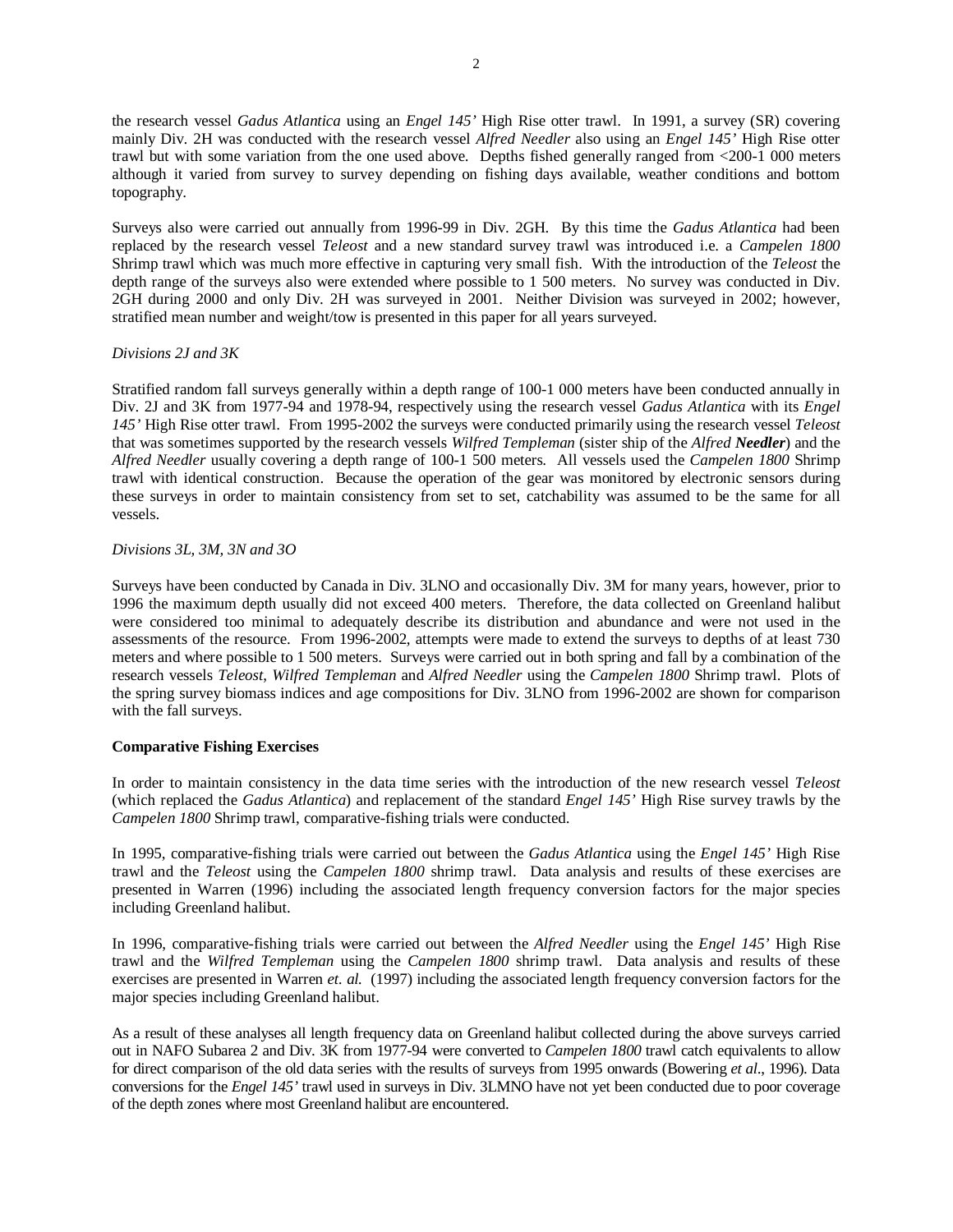To allow for comparison of the biomass estimates between the converted data series and the true *Campelen 1800* estimates, the converted abundance at length was transformed to biomass at length using length-weight relationships applied annually to the entire converted data set (from Gundersen and Brodie, 1999).

As a result of the above data analyses, all data presented in this paper are therefore in *Campelen 1800* trawl catch equivalents.

Fall survey coverage by NAFO Division and depth zone for the true *Campelen 1800* surveys from 1996-2002 is presented in Table A and spring survey coverage in Table B.

#### **Geographic Distribution**

To demonstrate the changing distribution patterns throughout the period 1978-2001 data from the years 1978, 1988, 1991, 2000 and 2001 were presented for illustration purposes in the previous review (Bowering 2002). As an update on distribution patterns only 2001 and 2002 data are presented here (Fig. 1 and 2).

#### **Trends in Stock Size**

Biomass and abundance indices by stratum are updated in Tables 1 and 2, respectively, for Div. 2G; Tables 3 and 4 for Div. 2H; Tables 5 and 6 for Div. 2J; Tables 7 and 8 for Div. 3K; Tables 9 and 10 for Div. 3L fall; Tables 11 and 12 for Div. 3M; Tables 13 and 14 for Div. 3N fall; Tables 15 and 16 for Div. 3O fall; Table17 for Div. 3L spring; Table 18 for Div. 3N spring; and Table 19 for Div. 3O spring.

For purposes of consistency, otolith numbers for age-length keys for Div. 2GH combined, Div. 2J+3KL combined, Div. 3MNO combined were applied to the respective individual Divisions (Table C), in order to obtain estimates at age. This was done except in cases where more than one division was used (i.e. Div. 2J+3K combined – otoliths were only used from Div. 2J and 3K) or when spring samples were used (i.e. Table D).

### **Stratified Number and Weight (kg) Per Tow**

Confidence intervals (95%) were used as the measure of variation in estimates of stratified mean number and weight per tow.

Figure 5 was updated with estimates of mean biomass/tow, by converting mean numbers at length per tow and transforming to biomass at length per tow using annual length-weight (L/W) equations (sexes combined) available for 1990-2002. These annual equations were calculated using linear regression of length against weight and fitting a power model to the data. These equations are in Table E. For 1978-89, the 1990 L/W equation was used. The R<sup>2</sup> value was high for each relationship (Table E), but the equation in most years tended to underestimate weight for the longer fish in the population indicating that the biomass is underestimated slightly in the very longest fish in the population.

#### **Results and Discussion**

#### **Geographic Distribution**

The 2001 survey (Fig. 1) did not cover Div. 2G, however, results indicated relatively high concentrations in Hopedale Channel (Div. 2H) and widespread distribution of good catches along the slope from central Labrador to the northeast Grand Bank. Highest abundance was observed in traditional areas of the the deep channels running between the fishing banks particularly in Div. 2J and 3K. The 2002 survey (Fig. 2) did not cover Div. 2G or 2H. Although catch per set was clearly much lower than in 2001, the areas of highest density were similar.

#### **Trends in Stock Size**

The biomass index for Div. 2G declined by nearly half from an average of about 50 000 tons during 1978, 1979 and 1981 to 23 000 tons during 1987-88 (Table 1). It further declined by another 50% to an average of 13 000 tons during 1996-99. The 1999 value of 10 000 tons is among the lowest observed despite one of the more complete years of survey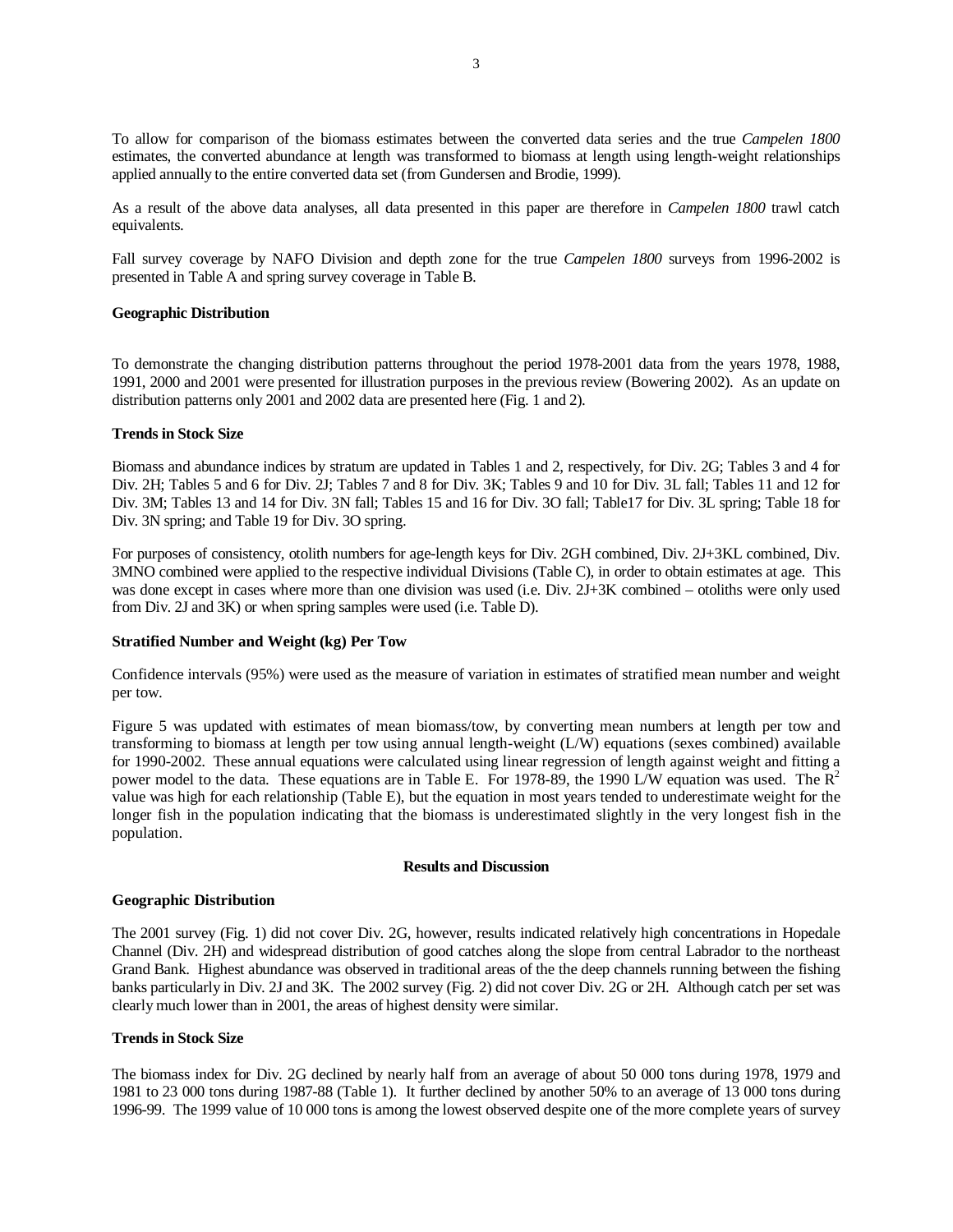coverage (Table 1). A similar but less severe trend was experienced in Div. 2H (Table 3).The biomass index declined from an average of about 52 000 tons (excluding 1979 which was considered to be anomously high) during 1978-81 to around 40 000 tons in 1987-88 and 34 000 tons during 1996-99 with an estimated 38 000 tons for 2001 (Table 3). Unfortunately, there are so many years throughout the series that have no surveys it is difficult to determine when the various declining trends actually began. No survey was conducted in Div. 2GH during 2000 and only Div. 2H was surveyed in 2001. In 2002, neither Div. 2G or 2H was surveyed.

Unlike Div. 2G and 2H, the annual survey series is unbroken from 1978-2002 for both Div. 2J and 3K. In Div. 2J the biomass index was relatively stable from 1978-84 at an average level of about 115 000 tons (Table 5a and b). It then began to decline to reach an all time low in 1992 at about 18 000 tons and only increased marginally until 1995 after which it began to increase more rapidly. By 1999 it had reached a level of around 87 000 tons, the highest since 1986 but declined again in 2000 to 55 000 tons, the lowest since 1995 (Table 5a and b). Although the estimate rose slightly in 2001, it returned to a low level of 54 000 tons in 2002.

In Div. 3K there was a rather long period of apparent stability from 1978-89 at an average annual biomass estimate of 130 000 tons (Table 7a and b). It then declined to a low of 44 000 tons in 1992 with an average of 63 000 tons between 1991-94. After 1994 the biomass index increased rather rapidly and steadily until by 1999 it reached an estimate of 176 000 tons, the highest in the time series (Table 7a and b). Since 2000, the biomass index has been declining, the 2002 value being the lowest since 1994. It is worth noting that the estimates from 1995-2002 represent actual *Campelen 1800* Shrimp trawl surveys and therefore any trends are not potential artifacts of data conversions.

The fall survey biomass indices for Div. 3L, 3M, 3N and 3O are shown in Tables 9, 11, 13 and 15, respectively. Survey coverage in Div. 3L has been rather comprehensive for the period examined. The biomass index has declined over the past 3 years with the 2002 value the lowest in 7 years. Survey coverage has varied from year to year in Div. 3MNO (Tables 11, 13 and 15, respectively). Nevertheless, stock estimates for these divisions have also declined over the past 3 years. It appears that the overall combined biomass estimates in these divisions are rather low in proportion to Subarea 2 + Div. 3K ranging from about 13-33% (Table 20).

Stock size estimates for the Div. 3L, 3N and 3O spring survey series are shown in Tables 17, 18 and 19, respectively. The biomass index for Div. 3L has been declining since 1998 with the 2002 value the lowest since 1995 and representing a 50% reduction between 2001 and 2002. The biomass indices for Div. 3N and 3O have been declining since 1999 and 1996, respectively, with the values for 2002 being the lowest in the series.

## **Stratified Mean Number and Weight (kg) Per Tow by Division**

Mean weights and numbers per tow by Division are presented in Tables 21a-g and 22a-g, respectively. The respective trends in mean weight per tow by Division are presented for ease of illustration in Fig. 3, along with the corresponding values and confidence limits shown in Table 21. The mean weights/tow show similar trends to the annual swept area biomass series for all Divisions. Estimates were highest in the late-1970s for Div. 2G and 2H (Table 21a and 22a; Fig. 3a) then declined to the lowest value in the time series in 1991. Some improvement was observed in more recent surveys but still well below values of the early period.

Mean weight per tow are shown in Table 21 and 22b, as well as Fig. 3a for Div. 2J and 3K. The mean weight per tow index (Table 21b; Fig. 3b) declined from relatively high estimates of the early-1980's to reach an all time low in 1992. Over the next several years it increased to peak in 1999 approaching the levels of the early-1980s. Since then, however, it has declined again with a substantial drop between 2001 and 2002. The 2002 value is again among the lowest observed. This decline in recent years is more pronounced in Div. 3K.

A comparison of mean weight per tow estimates between spring and fall surveys in Div. 3LNO during 1996-2002 is presented in Table 21c-e and Fig. 3b (mean number per tow found in Table 22 c-e). With the exception of Div. 3O fall, all series indicate a declining trend since the late-1990s.

Mean weight per tow estimates for the fall survey from 1996-2002 in Div. 3M also indicate a declining trend since the late-1990s (Table 21 f; Fig. 3c). this is especially clear when only strata 526-536 are plotted from each year (strata in which there was survey coverage across all years). Mean number per tow is found in Table 22 f.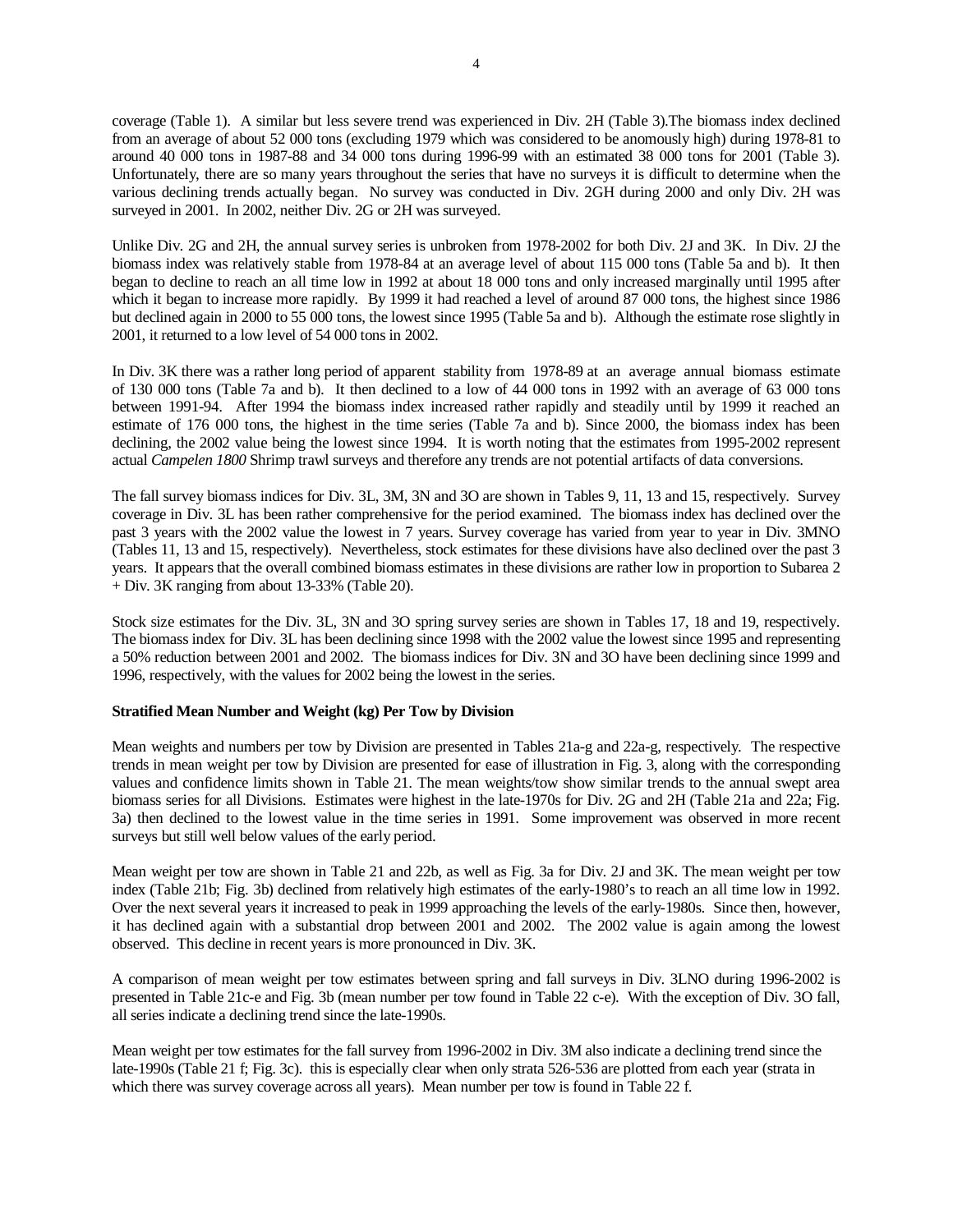Table 21 g and Figure 3d shows a comparison of mean weight per tow in Div. 2J+3K and Divi. 2J+3KL from 1995- 2002. Each shows a decline in recent years to the lower levels of 1995. Mean number per tow is found in Table 22g.

Similarly, Table 21 and 22g and Fig. 4 shows the mean weight and number per tow for Div. 2J and 3K combined for the entire time series. Mean weight per tow trends (Table 21g and Fig. 4) are similar to Div. 2J and 3K separately, as expected;but because the bulk of the stock is in Div. 3K, trends resemble trends from that Division more closely. For mean number per tow (Table 22h and Fig. 4), there was little trend in mean number per set up until the early-1990s, after which, there was an increase in the index peaking at the highest level observed by 1996. However, the index has been declining since then and in 2002 reached its lowest point since 1996.

### **Trends in Mean Biomass Per Tow by Size Category**

Most of the stock biomass resides in Div. 2J and 3K combined (Table 23) and these divisions comprise the longest time series of annual survey data throughout the stock area. In order to illustrate the mean biomass per tow trends for important size categories from 1978-2002 the data were combined for Div. 2J and 3K (Fig. 5). Panel 5a shows the trends in mean biomass per tow for Greenland halibut  $\langle 30 \text{ cm}$  compared to those  $\rangle = 30 \text{ cm}$ . The value of 30 cm was chosen because it represents the minimum allowable size of Greenland halibut that can be retained in the commercial fishery. Panel 5b shows the trends in mean biomass per tow for Greenland halibut  $\langle 50 \rangle$  cm compared to those  $>70$  cm. The value of 70 cm was chosen because it is considered to be an approximate knife-edge median size of Greenland halibut at maturity  $(M_{50})$ .

The results presented in Fig. 5 indicate that the total stock began to rebuild after 1995 and by 1999 approached near historic highsof the early-1980s. It declined again since then and by 2002 is near the low level that it was in 1992. At that time, the stock was largely comprised of Greenland halibut  $> = 30$  cm in length with the  $> = 30$  cm and  $< 30$  cm lines intersecting for the first time in 1992 (Fig. 5). The lines intersected in reverse again in 1997 and grew apart since then. Since then it is clear that the improvement in the stock has come from above average recruitment. It was anticipated that as these recruits add growth the contributions to the stock biomass should shift back to the more usual size compositions assuming normal recruitment patterns. However, this is clearly not the case in 2002 suggesting that either the strong recruitment was overestimated or overexploited before contributing growth to the stock as older, larger fish.

During the late-1970s and early-1980s Greenland halibut greater than 70 cm contributed about 20% to the estimated trawlable stock biomass (Fig. 5). However, after 1984 this size category declined to the point that by 1991 virtually no Greenland halibut in this size range contributed to the estimates of stock biomass. This value continues to be at or near zero.

### **Age Composition**

Annual stratified mean number per tow at age compositions from the Div. 2J and 3K combined time series from 1978- 2002 are presented in Table 23 and Fig. 6. Although Greenland halibut were caught as old as 20 years few were ever caught older than 17 years with the age structure fairly consistent from about 1978-88 (Table 23). Since then the older ages began to disappear from the survey catches and by 1995 none were caught older than 11 years. After 1995 some older fish again began to appear in the surveys at least up to 13 years old which continued into 2002 (Table 23). The population abundance has increased considerably during the mid-1990s but is almost entirely driven by recruitment to the surveys of the 1993-95 year-classes (Table 23; Fig. 6). The mean number of fish per tow peaked in 1996 then declined to 1993-95 levels by 1998-99. The 2001 value is similar to the previous two years' estimates with a slight decrease in 2002 (Fig. 6). Although the abundance of ages 6-9 (upon which most commercial fishing takes place) improved it still remains below historic levels when stock abundance of these age groups were highest (Table 23). In 2002, this value is the second lowest in the time series.

The mean number per tow estimate from the fall surveys of Div. 2J+3KL is shown in Table 24, and again, the 2002 mean number per tow is the lowest in the time series of 1996-2002.

Age compositions (mean numbers per tow) of Greenland halibut by division from actual Campelen 1800 Shrimp trawl surveys during 1996-2002 are shown in Table 25. For ease of comparison the data are combined for Div. 2GH, Div. 2J+3K, Div. 3LM, and Div. 3NO as abundance at age (Fig. 7) to illustrate the dominance of Divisions 2J3K with respect to the overall stock size and percent at age (Fig. 8) to highlight the importance of the various year-classes to stock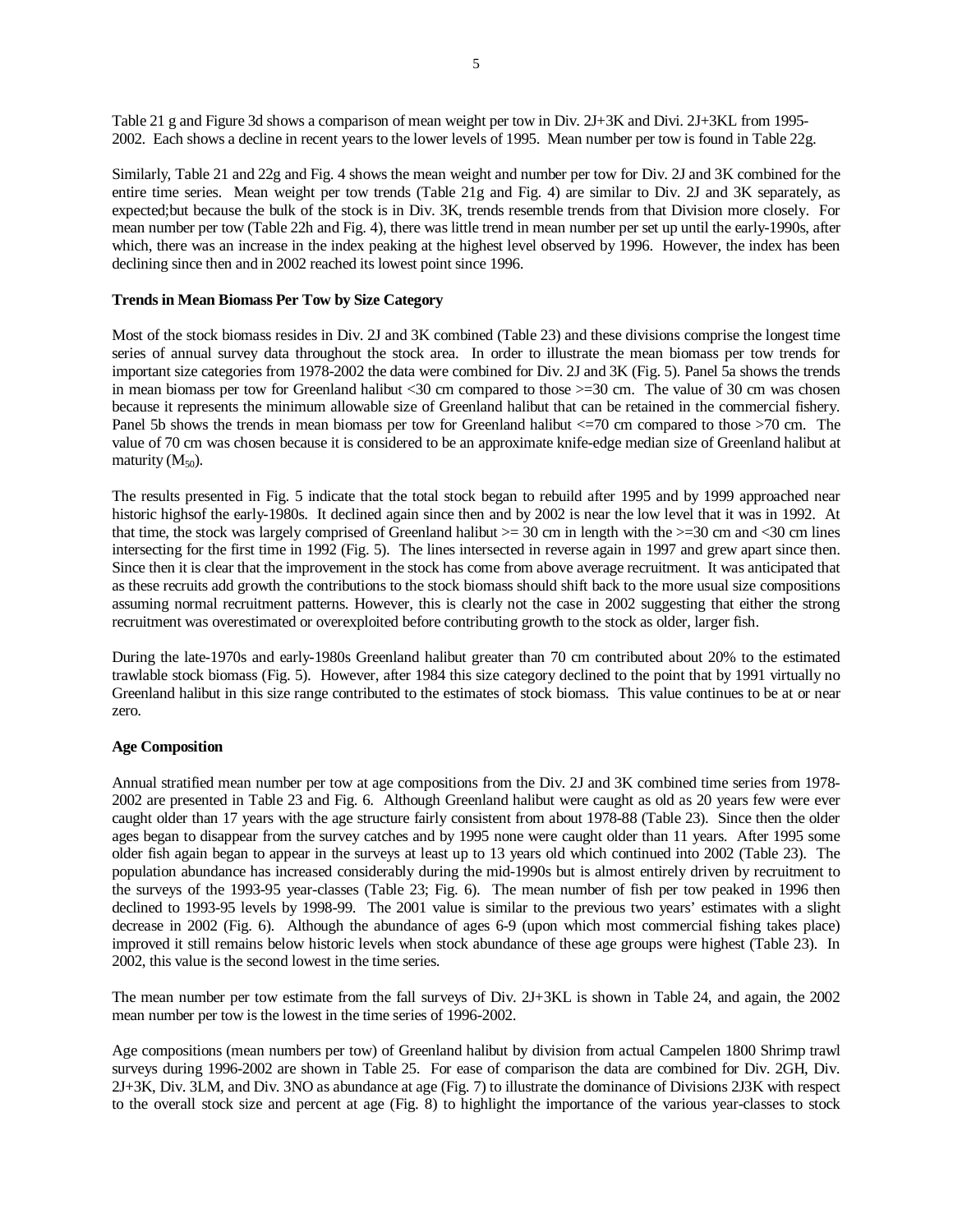abundance. The 1993-95 year-classes are clearly dominant throughout the area over several years. Early indications suggest that the 2000 and 2001 year-classes may also be better than average.

A comparison of age distributions of the spring and fall surveys in Div. 3LNO during 1996-2002 is shown in Fig. 9. Few fish older than age 8 are caught. The distributions are largely similar for surveys with similar coverage (1997 and 1999). However, in 1998, and 2000 to 2002 when fall survey coverage included depths to 1 500 m, the fall surveys are dominated proportionately by older fish than the shallower spring surveys (Fig. 9).

#### **Conclusions**

Survey indices are presented by division and age in terms of swept area biomass and abundance, but results are also presented as stratified mean number per tow and mean weight per tow as recommended by the NAFO Sci. Counc. Rep., 2002. p. 218.

The results from most Canadian surveys indicate that stock size has been declining since 1999, with a significant drop from 2001 to 2002. The strong year-classes of 1993-95 appear to be depleted and are not expected to contribute to the spawning stock size in the future. Results do indicate that the 2000 and 2001 year-classes are above average, although not as large as the 1993-95 year-classes.

### **References**

NAFO Sci. Counc. Rep. 2002. p. 218

- Bowering, W.R., W.B.Brodie, M.J.Morgan, D.Power, and D.Orr. 1996. The status of the Greenland halibut resource in the management area of NAFO Subarea 2 and Divisions 3KLMNO. NAFO SCR Doc. 96/73, Ser. No. N2748.
- Bowering, W.R. 2000. Trends in Distribution, Biomass and Abundance of Greenland halibut *(Reinhardtius hippoglossoides)* in NAFO Subarea 2 and Divisions 3KLMNO from Canadian Research Vessel Surveys during 1978-99. NAFO SCR Doc. 00/12, Ser. No. N4234, 42p.
- Bowering. W.R. 2001. Population Trends in the Greenland halibut *(Reinhardtius hippoglossoides)* Resource in NAFO Subarea 2 and Divisions 3KLMNO from Canadian Research Vessel Surveys during 1978-2000. NAFO SCR Doc. 01/39, Ser. No. N4417, 43p.
- Bowering. W.R. 2002. Greenland halibut *(Reinhardtius hippoglossoides)* in NAFO Subarea 2 and Divisions 3KLMNO: Stock Trends based on Canadian Research Vessel Survey Results during 1978-2002. NAFO SCR Doc. 02/24, Ser. No. N4630, 40p.
- Gundersen, A.C., and W.B. Brodie. 1999. Length-Weight Relationships for Greenland halibut *(Reinhardtius hippoglossoides)* in NAFO Divisions 2GHJ and 3KLMNO, 1990-1997. NAFO SCR Doc. 99/31, Ser. No. N4087.
- Warren, W.G. 1996. Report on the Comparative Fishing Trial between the *Gadus Atlantica* and *Teleost*. NAFO SCR Doc. 96/28, Ser. No. N2701.
- Warren, W., W. Brodie, D. Stansbury, S. Walsh, J. Morgan and D. Orr. 1997. Analysis of the 1996 Comparative Fishing Trial between the *Alfred Needler* with the *Engel 145'* Trawl and the *Wilfred Templeman* with the *Campelen 1800* Trawl. NAFO SCR Doc. 97/68, Ser. No. N2902.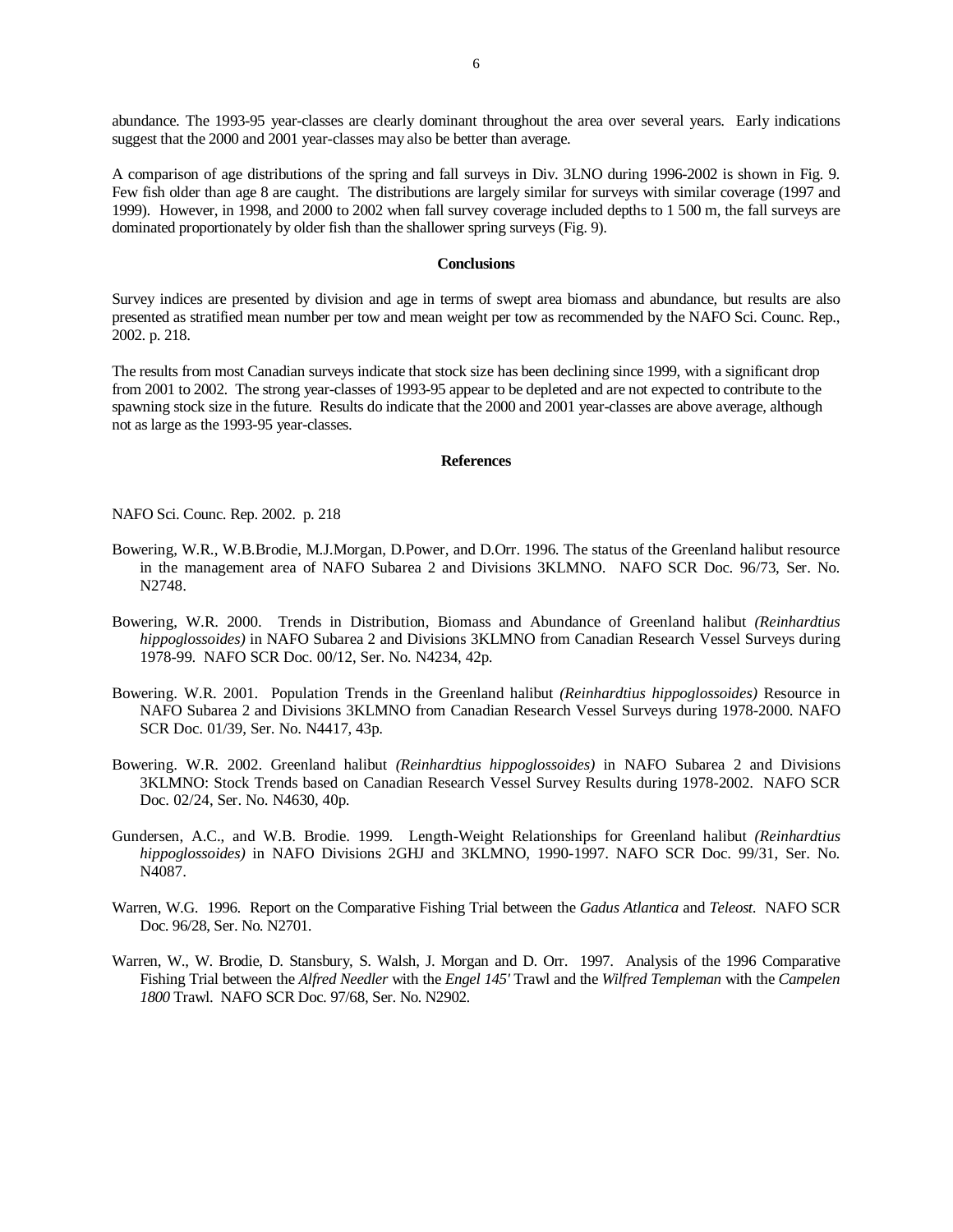| Year | <b>Division</b> |                                                                         | Ship            |                |                        | Year | <b>Division</b> |                                                     | Ship          |                            |              |
|------|-----------------|-------------------------------------------------------------------------|-----------------|----------------|------------------------|------|-----------------|-----------------------------------------------------|---------------|----------------------------|--------------|
|      |                 | <b>Teleost</b>                                                          | W.Templeman     | A.Needler      | <b>Total</b>           |      |                 | Teleost                                             | W.Templeman   | A.Needler                  | <b>Total</b> |
| 1996 | 2G              | 127 - 1436 (47)                                                         |                 |                | 47                     | 1999 | 2G              | 142-1415(69)                                        |               |                            | 69           |
|      | 2H              | 122 - 1415 (77)                                                         |                 |                | 77                     |      | 2H              | 104-1454(81)                                        |               |                            | 81           |
|      | 2J              | 126 - 1410 (117)                                                        |                 |                | 117                    |      | 2J              | 109-1375(115)                                       |               |                            | 115          |
|      | ЗK              | 111 - 1368 (115)                                                        | 126 - 472 (60)  |                | 175                    |      | ЗK              | 146-1477(154)                                       |               |                            | 154          |
|      | 3L              | 805 - 1433 (31)                                                         | $51 - 671(180)$ |                | 211                    |      | 3L              | 1366(1)                                             | 63-1407 (169) |                            | 170          |
|      | ЗM              | 784 - 1400 (18)                                                         | 127 - 707 (68)  |                | 86                     |      | ЗM              | 853-1403(12)                                        |               |                            | 12           |
|      | 3N              | 390 - 1147 (13)                                                         |                 | $37 - 309(54)$ | 67                     |      | 3N              |                                                     | 39-664(68)    |                            | 68           |
|      | 30              | 68 - 690 (24)                                                           | $65 - 139(19)$  | $63 - 304(15)$ | 58                     |      | 30              |                                                     | 58-692(75)    |                            | 75           |
|      |                 |                                                                         |                 |                | 838                    |      |                 |                                                     |               |                            | 744          |
| 1997 | 2G              | 201-1209 (69)                                                           |                 |                | 69                     | 2000 | 2G              | Not surveyed in 2000                                |               |                            | 0            |
|      | 2H              | 220-1382 (71)                                                           |                 |                | 71                     |      | 2H              | Not surveyed in 2000                                |               |                            | $\pmb{0}$    |
|      | 2J              | 123-1488 (117)                                                          |                 |                | 117                    |      | 2J              | 127-1400 (117)                                      |               |                            | 117          |
|      | 3K              | 143-1431 (155)                                                          | 117-421 (20)    |                | 175                    |      | 3K              | 113-1379 (159)                                      |               |                            | 159          |
|      | 3L              | 161-1436 (71)                                                           | 35-714 (134)    |                | 205                    |      | 3L              | 152-1430 (74)                                       | 42-447 (102)  |                            | 176          |
|      | 3M              | 799-1379 (26)                                                           |                 |                | 26                     |      | 3M              | 764-1401 (26)                                       |               |                            | 26           |
|      | 3N              |                                                                         | 41-769 (74)     |                | 74                     |      | 3N              | 747-1419 (24)                                       | 46-642 (70)   |                            | 94           |
|      | 3O              |                                                                         | 62-611 (73)     |                | 73<br>810              |      | 3O              | 752-1424 (24)                                       | 62-654 (76)   |                            | 100<br>672   |
| 1998 | 2G<br>2H<br>2J  | 143-1488 (34)<br>98-1473 (83)<br>126-1398 (118)                         |                 |                | 34<br>83<br>118        | 2001 | 2G<br>2H<br>2J  | Not surveyed in 2001<br>999-1466(8)<br>120-1389(49) |               | 117-655(49)<br>105-574(71) | 57<br>120    |
|      | ЗK              | 122-1415 (154)                                                          | 121-346 (17)    |                | 171                    |      | 3K              | 146-1479(106)                                       | 128-439(55)   | 170-252(4)                 | 165          |
|      | 3L              | 691-1437 (32)                                                           | 34-675 (172)    |                | 204                    |      | 3L              | 146-1457(34)                                        | 38-702(169)   | 187-203(2)                 | 205          |
|      | 3M              | 768-1436 (26)                                                           |                 |                | 26                     |      | 3M              | 763-1407(26)                                        |               |                            | 26           |
|      | 3N              | 834-1447 (12)                                                           | 37-1079 (78)    |                | 90                     |      | 3N              | 739-1410(24)                                        | 45-660(70)    |                            | 94           |
|      | 3O              |                                                                         | 82-1076 (87)    |                | 87                     |      | 30              | 803-1391(22)                                        | 67-703(75)    |                            | 97           |
|      |                 |                                                                         |                 |                | 813                    |      |                 |                                                     |               |                            | 764          |
| 2002 | 2G              | Not surveyed in 2002                                                    |                 |                |                        |      |                 |                                                     |               |                            |              |
|      | 2H              | Not surveyed in 2002                                                    |                 |                |                        |      |                 |                                                     |               |                            |              |
|      | 2J              | 102-1372 (98)                                                           | 136-572 (19)    |                | 117                    |      |                 |                                                     |               |                            |              |
|      | ЗK              | 156-1395 (64)                                                           | 121-481 (111)   |                | 175                    |      |                 |                                                     |               |                            |              |
|      | 3L              | 763-1431 (30)                                                           | 35-670 (176)    |                | 206                    |      |                 |                                                     |               |                            |              |
|      | 3M              | 818-1403 (26)                                                           |                 |                | 26                     |      |                 |                                                     |               |                            |              |
|      | 3N              | 811-1429 (24)                                                           | 44-675 (70)     |                | 94                     |      |                 |                                                     |               |                            |              |
|      | 30              | 775-1504 (24)                                                           | 65-696 (75)     |                | 99<br>$\overline{717}$ |      |                 |                                                     |               |                            |              |
|      |                 | NOTE: Type1 sets only (no type 0 juvenile sets in 3NO included)         |                 |                |                        |      |                 |                                                     |               |                            |              |
|      |                 | 1996 survey of Div 3M covered all strata                                |                 |                |                        |      |                 |                                                     |               |                            |              |
|      |                 | 2002 fall survey extended into January 2003 (128 sets - included above) |                 |                |                        |      |                 |                                                     |               |                            |              |

Table A. Summary of successful sets in fall surveys in SA 2+3 in 1996 - 2002. Depth range is given in meters, numbers of sets appear in parentheses.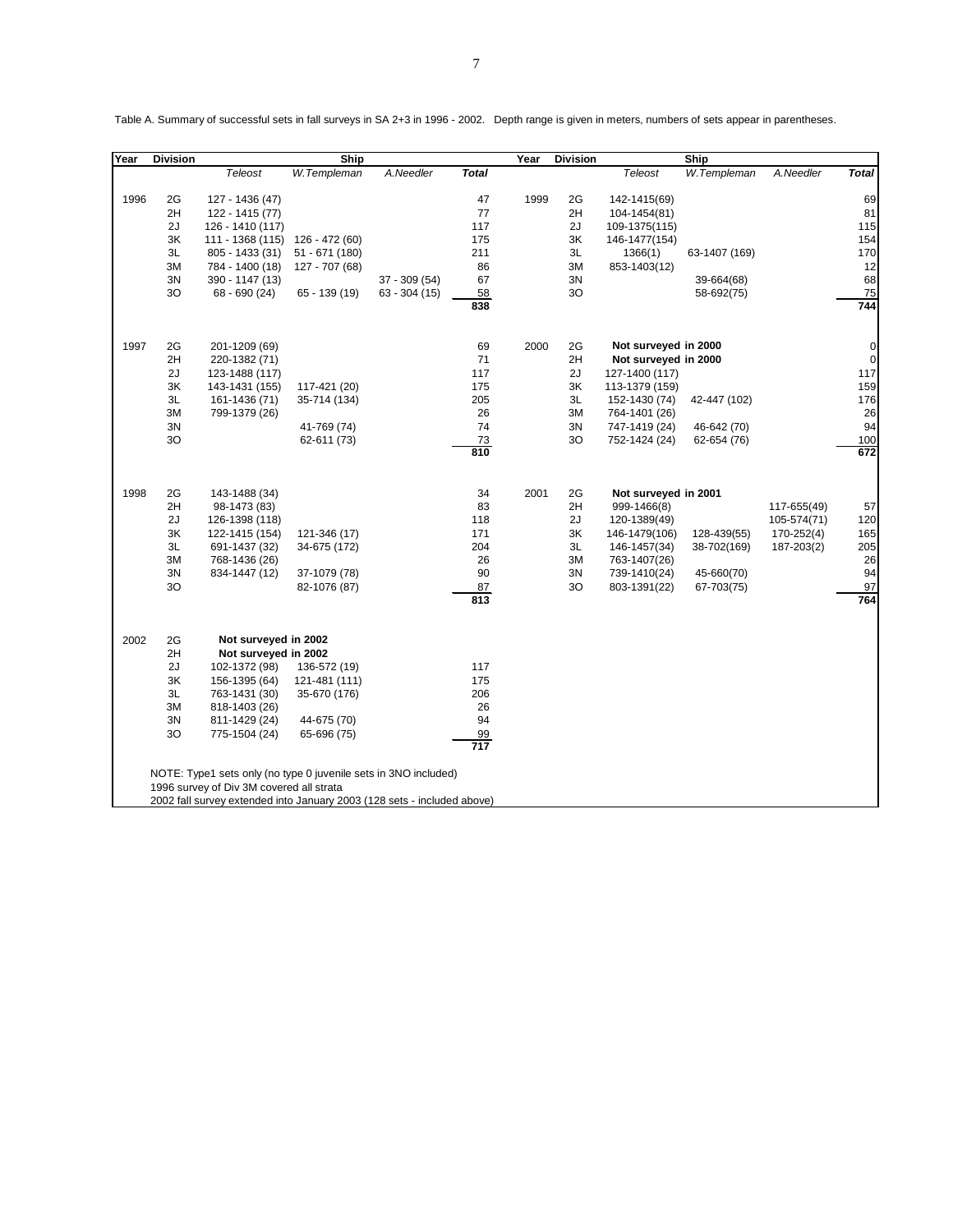| Year | <b>Division</b> | Ship         |              | Year | <b>Division</b> | Ship        |              |
|------|-----------------|--------------|--------------|------|-----------------|-------------|--------------|
|      |                 | W.Templeman  | <b>Total</b> |      |                 | W.Templeman | <b>Total</b> |
|      |                 |              |              |      |                 |             |              |
| 1996 | 3L              | 91-731(188)  | 188          | 2000 | 3L              | 91-731(134) | 134          |
|      | 3N              | 55-731(82)   | 82           |      | 3N              | 55-731(81)  | 81           |
|      | 30              | 91-731(86)   | 86           |      | 30              | 91-731(83)  | 83           |
|      |                 |              | 356          |      |                 |             | 298          |
|      |                 |              |              |      |                 |             |              |
|      |                 |              |              |      |                 |             |              |
| 1997 | 3L              | 91-731(158)  | 158          | 2001 | 3L              | 55-731(154) | 154          |
|      | 3N              | 55-731(71)   | 71           |      | 3N              | 55-731(79)  | 79           |
|      | 30              | 91-731(81)   | 81           |      | 30              | 55-731(79)  | 79           |
|      |                 |              | 310          |      |                 |             | 312          |
|      |                 |              |              |      |                 |             |              |
| 1998 | 3L              | 55-731 (163) | 163          | 2002 | 3L              | 55-731(146) | 146          |
|      | 3N              | 55-731(88)   | 88           |      | 3N              | 55-731(79)  | 79           |
|      | 30              | 91-731(93)   | 93           |      | 30              | 91-731(79)  | 79           |
|      |                 |              | 344          |      |                 |             | 304          |
|      |                 |              |              |      |                 |             |              |
|      |                 |              |              |      |                 |             |              |
| 1999 | 3L              | 55-731(177)  | 177          |      |                 |             |              |
|      | 3N              | 55-731(82)   | 82           |      |                 |             |              |
|      | 30              | 91-731(86)   | 86           |      |                 |             |              |
|      |                 |              | 345          |      |                 |             |              |
|      |                 |              |              |      |                 |             |              |
|      |                 |              |              |      |                 |             |              |

Table B. Summary of successful sets in spring surveys in SA 2+3 in 1996 - 2002. Depth range is given in metres, numbers of sets appear in parentheses.

Table C. Number of age samples available per division combinations used to develop fall age-length keys. Age-length keys for 2GH combined, Div. 2J3KL combined and Div. 3MNO combined were applied to the respective individual divisions.

|      | Div. 2GH         |                |                          |      | Div. 2J3KL |                          |              |     | Div. 3MNO                |     |              |
|------|------------------|----------------|--------------------------|------|------------|--------------------------|--------------|-----|--------------------------|-----|--------------|
| Year | 2G               | 2H             | <b>Total</b>             | 2J   | 3K         | 3L                       | <b>Total</b> | 3M  | 3N                       | 30  | <b>Total</b> |
| 1978 | 1220             | 1134           | 2354                     | 766  | 1616       | $\blacksquare$           | 2382         |     | $\blacksquare$           |     |              |
| 1979 | 756              | 841            | 1597                     | 1192 | 1367       | $\blacksquare$           | 2559         |     |                          |     |              |
| 1980 | $\blacksquare$   | $\blacksquare$ | $\blacksquare$           | 1561 | 1065       | $\blacksquare$           | 2626         |     |                          |     |              |
| 1981 | 756              | 758            | 1514                     | 1619 | 1356       | $\blacksquare$           | 2975         |     | $\overline{\phantom{0}}$ |     |              |
| 1982 |                  | ä,             | $\blacksquare$           | 1699 | 1349       | $\blacksquare$           | 3048         |     |                          |     |              |
| 1983 |                  | ٠              | $\overline{\phantom{0}}$ | 1325 | 1240       | $\overline{\phantom{0}}$ | 2565         |     |                          |     |              |
| 1984 |                  |                | $\blacksquare$           | 1159 | 1341       | $\overline{\phantom{a}}$ | 2500         |     |                          |     |              |
| 1985 |                  |                | $\overline{\phantom{0}}$ | 1298 | 1457       | $\blacksquare$           | 2755         | -   | $\overline{\phantom{0}}$ |     |              |
| 1986 |                  |                |                          | 1218 | 1114       | $\overline{\phantom{0}}$ | 2332         |     |                          |     |              |
| 1987 | 783              | 1227           | 2010                     | 1211 | 1192       | $\overline{\phantom{a}}$ | 2403         |     | $\blacksquare$           |     |              |
| 1988 | 680              | 1268           | 1948                     | 1058 | 1053       | $\blacksquare$           | 2111         |     | $\overline{\phantom{0}}$ |     |              |
| 1989 | ٠                | ä,             | $\blacksquare$           | 667  | 533        | $\blacksquare$           | 1200         | -   | $\blacksquare$           |     |              |
| 1990 | $\blacksquare$   |                |                          | 575  | 513        | $\overline{\phantom{0}}$ | 1088         |     |                          |     |              |
| 1991 | 65               | 377            | 442                      | 514  | 564        | $\overline{\phantom{0}}$ | 1078         |     |                          |     |              |
| 1992 |                  | ٠              |                          | 505  | 498        | $\blacksquare$           | 1003         |     | $\overline{\phantom{0}}$ |     |              |
| 1993 |                  | ä,             | -                        | 476  | 505        | $\blacksquare$           | 981          |     |                          |     |              |
| 1994 |                  |                | $\blacksquare$           | 643  | 449        | $\blacksquare$           | 1092         |     |                          |     |              |
| 1995 |                  |                |                          | 562  | 578        |                          | 1140         |     |                          |     |              |
| 1996 | 370              | 628            | 998                      | 737  | 813        | 661                      | 2211         | 354 | 315                      | 134 | 803          |
| 1997 | 664              | 721            | 1385                     | 850  | 950        | 897                      | 2697         | 211 | 233                      | 160 | 604          |
| 1998 | 311              | 635            | 946                      | 970  | 870        | 743                      | 2583         | 229 | 465                      | 411 | 1105         |
| 1999 | 488              | 671            | 1159                     | 797  | 802        | 516                      | 2115         | 99  | 153                      | 91  | 343          |
| 2000 | <b>NO SURVEY</b> |                |                          | 608  | 716        | 673                      | 1997         | 204 | 413                      | 210 | 827          |
| 2001 | <b>NO SURVEY</b> | 579            | 579                      | 759  | 991        | 797                      | 2547         | 292 | 395                      | 287 | 974          |
| 2002 | <b>NO SURVEY</b> |                |                          | 1101 | 972        | 693                      | 2766         | 107 | 339                      | 268 | 714          |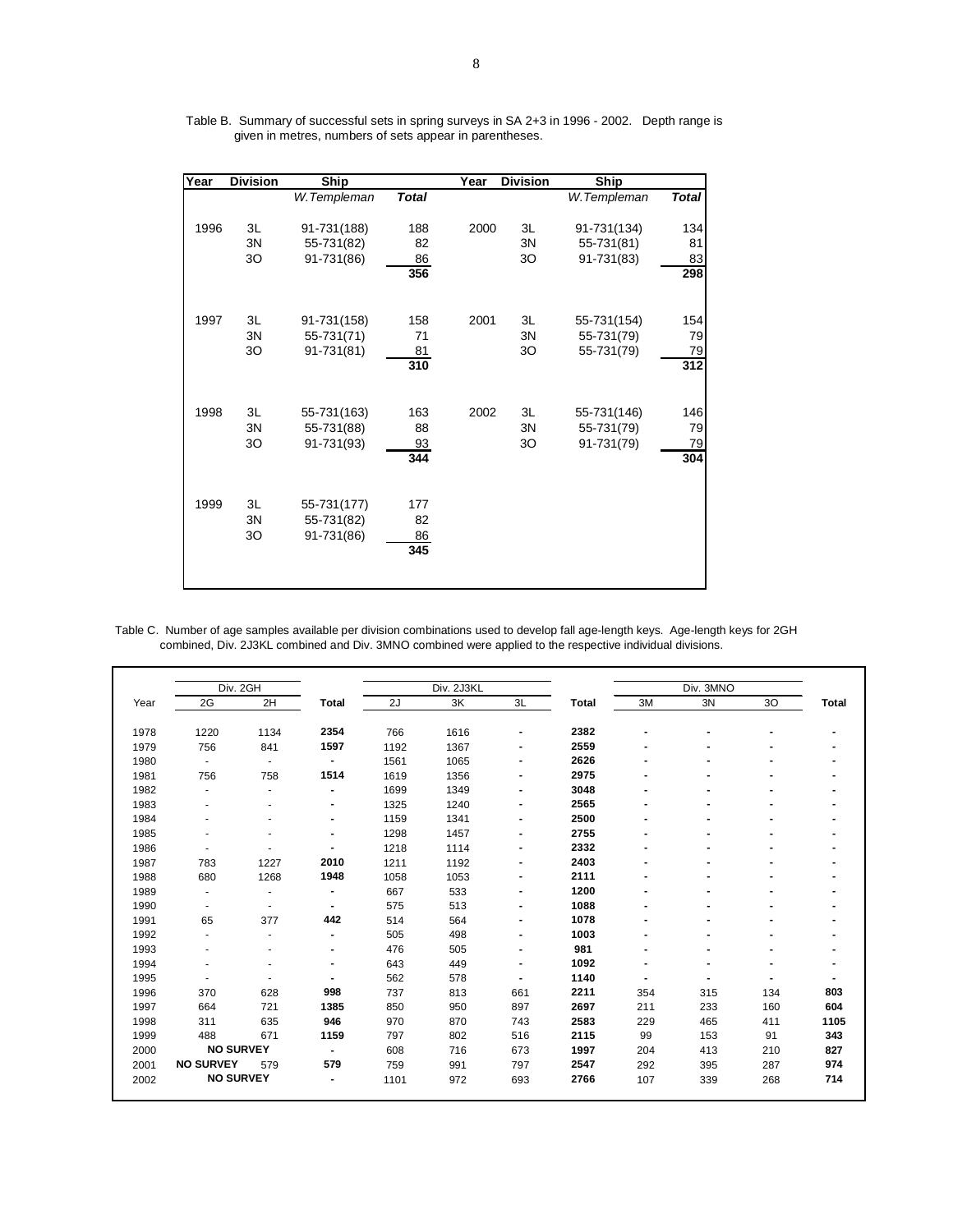|      |     | Div. 3LNO |     |              |
|------|-----|-----------|-----|--------------|
| Year | 3L  | 3N        | 30  | <b>Total</b> |
|      |     |           |     |              |
| 1996 | 724 | 377       | 475 | 1576         |
| 1997 | 637 | 369       | 375 | 1381         |
| 1998 | 668 | 306       | 334 | 1308         |
| 1999 | 413 | 334       | 172 | 919          |
| 2000 | 358 | 230       | 75  | 663          |
| 2001 | 730 | 328       | 126 | 1184         |
| 2002 | 320 | 140       | 49  | 509          |
|      |     |           |     |              |

Table D. Number of age samples available per division combinations used to develop spring age-length keys. Age-length keys for Div. 3LNO combined were applied to the respective individual divisions.

Table E. Length-weight relationships for Greenland halibut, for Division 2J3K, 1990-2002. W = round weight (kg) and L = total length (cm). From 1978-1989, the 1990 annual L/W equations were applied.

| Year | Sex | Length-Weight Equations                          | Ν    |       |
|------|-----|--------------------------------------------------|------|-------|
|      |     |                                                  |      |       |
| 1990 | All | $W = 5.765 * 10^{-6} L^{3.118}$                  | 1067 | 0.978 |
| 1991 | All | $W = 1.088 * 10^{-5} L^{2.934}$                  | 1073 | 0.985 |
| 1992 | All | $W = 9.204 * 10^{-6} L^{2.975}$                  | 933  | 0.979 |
| 1993 | All | $W = 6.359 * 10^{-6} L^{3.077}$                  | 975  | 0.987 |
| 1994 | All | $W = 1.238 * 10^{-5} L^{2.894}$                  | 1088 | 0.981 |
| 1995 | All | $W = 8.677 * 10^{-6} L^{2.979}$                  | 1068 | 0.983 |
| 1996 | All | $W = 3.968 * 10^{-6} L^{3.193}$                  | 1421 | 0.989 |
| 1997 | All | $W = 5.390$ *10 <sup>-6</sup> L <sup>3.111</sup> | 1755 | 0.989 |
| 1998 | All | $W = 5.518 * 10^{-6} L^{3.105}$                  | 1796 | 0.988 |
| 1999 | All | $W = 5.004$ *10 <sup>-6</sup> L <sup>3.130</sup> | 1535 | 0.990 |
| 2000 | All | $W = 4.260$ *10 <sup>-6</sup> L <sup>3.178</sup> | 1283 | 0.988 |
| 2001 | All | $W = 5.062 * 10^{-6} L^{3.127}$                  | 1714 | 0.983 |
| 2002 | All | $W = 5.545$ *10 <sup>-6</sup> L <sup>3.104</sup> | 1916 | 0.990 |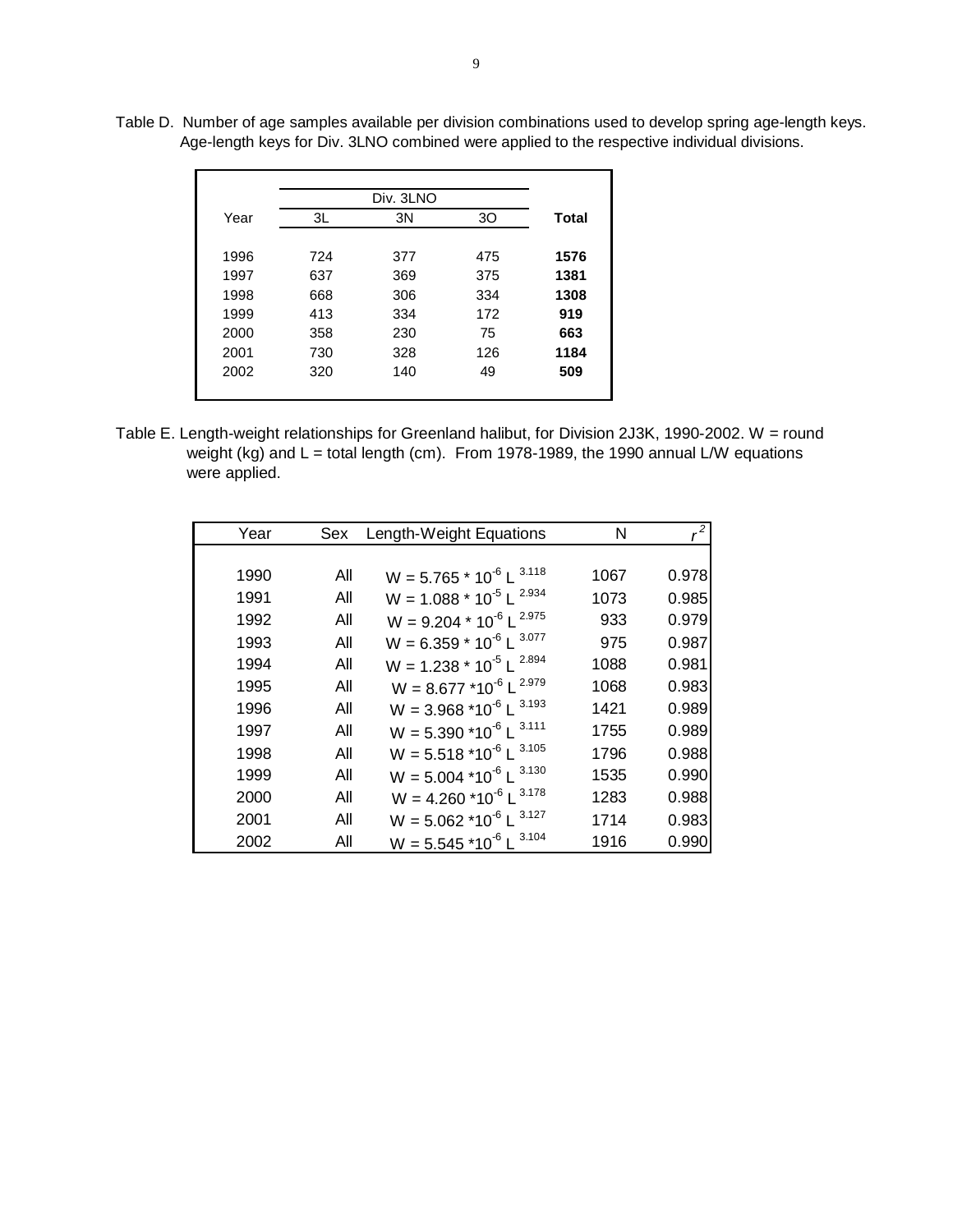| Depth Range (m)   |      | V1 Area V4 Area Stratum |     | 1978  | 1979  | 1981  | 1987       | 1988           | 1991 | 1996  | 1997  | 1998 | 1999  |
|-------------------|------|-------------------------|-----|-------|-------|-------|------------|----------------|------|-------|-------|------|-------|
|                   |      |                         |     |       |       |       |            |                |      |       |       |      |       |
| $=200$            | 2773 | 2773                    | 909 | 7475  | 1547  | 2139  |            |                | 47   | 142   |       | 271  | 117   |
|                   | 2339 | 2339                    | 910 | 11062 | 1788  | 1890  |            |                | 45   | 23    |       | 11   | 128   |
|                   | 1804 | 1804                    | 925 | 10644 | 3064  | 2508  |            |                |      | 15    |       |      | 92    |
| 201 - 300         | 1213 | 1213                    | 901 | 7714  | 7673  | 7143  | 2228       | 2823           | 623  | 517   | 853   |      | 1526  |
|                   | 585  | 585                     | 908 | 607   | 1960  | 393   | 396        | 139            | 86   | 606   | 587   | 451  | 300   |
|                   | 692  | 692                     | 911 | 599   | 879   | 585   | 456        | 29             | 110  | 241   | 975   | 525  | 209   |
|                   | 756  | 756                     | 924 | 765   | 1197  | 1596  | 556        | 198            |      | 225   | 815   |      | 384   |
|                   | 433  | 433                     | 926 |       |       |       |            | 592            |      | 426   | 443   |      | 301   |
| $301 - 400$       | 120  | 120                     | 902 |       |       |       | 287        | 41             |      | 312   | 253   | 67   | 106   |
|                   | 73   | 73                      | 912 |       |       |       | 112        | $\overline{2}$ |      |       | 227   | 87   | 64    |
|                   | 186  | 186                     | 923 | 5650  |       | 1357  | 97         | 317            |      | 200   | 195   |      | 77    |
|                   | 832  | 832                     | 927 |       |       |       | 2694       | 864            |      | 6729  | 1623  |      | 3342  |
| $401 - 500$       | 80   | 80                      | 903 |       | 832   | 526   | 120        | 123            | 30   |       | 112   | 123  | 95    |
|                   | 62   | 62                      | 913 |       |       |       | 181        | 170            |      |       | 34    | 37   | 19    |
|                   | 186  | 186                     | 922 | 5085  |       | 1591  |            |                |      |       | 273   |      | 195   |
|                   | 783  | 783                     | 928 |       |       |       | 4257       | 1061           |      | 6949  | 2957  |      | 1134  |
| $501 - 750$       | 153  | 153                     | 904 |       | 4025  | 1816  | 770        | 410            |      |       | 233   | 249  | 198   |
|                   | 113  | 113                     | 914 |       |       |       | 377        | 891            |      |       | 88    | 211  | 63    |
|                   | 142  | 142                     | 921 |       | 9314  |       | 209        | 260            |      |       | 470   |      | 127   |
|                   | 1261 | 1261                    | 929 |       | 18966 | 26440 | 6809       | 5045           |      | 5891  | 2706  |      |       |
| 751-1000          | 164  | 164                     | 905 |       |       |       |            | 3038           |      |       |       | 688  | 481   |
|                   | 96   | 96                      | 915 |       |       |       |            | 1835           |      |       |       |      |       |
|                   | 172  | 172                     | 920 |       |       |       | 4428       | 3283           |      |       |       |      |       |
| 1001 - 1250       | 229  | 229                     | 906 |       |       |       | 40         | 538            |      |       | 776   | 699  | 795   |
|                   | 146  | 146                     | 916 |       |       |       | $\epsilon$ | 181            |      |       |       | 1092 |       |
|                   | 316  | 316                     | 919 |       |       |       |            | 579            |      |       | 1883  |      |       |
| 1251 - 1500       | 360  | 360                     | 907 |       |       |       |            |                |      |       |       |      | 773   |
|                   | 165  | 165                     | 917 |       |       |       |            |                |      |       |       |      |       |
|                   | 515  | 515                     | 918 |       |       |       |            |                |      |       |       |      |       |
| Total Biomass (t) |      |                         |     | 49600 | 51244 | 47985 | 24016      | 22419          | 941  | 22275 | 15503 | 4511 | 10525 |

Table 1 Biomass estimates (tons) by depth stratum of Greenland halibut from various Canadian surveys in Division 2G during the period 1978-99 (No survey in 2000-2001). Estimates are expressed in Campelen units or Campelen equivalents.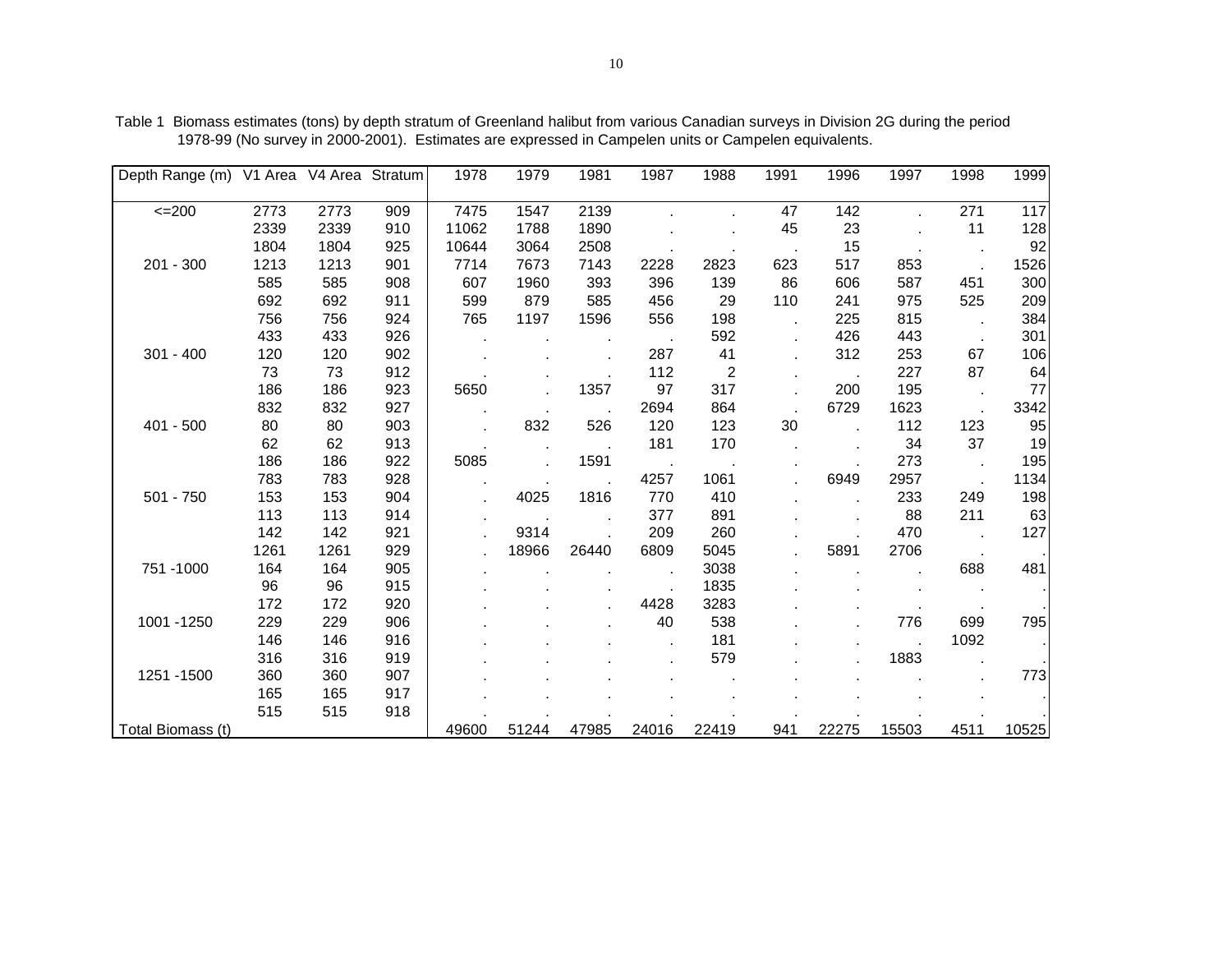| Depth Range (m) V1 Area V4 Area Stratum |      |      |     | 1978   | 1979   | 1981  | 1987   | 1988  | 1991 | 1996  | 1997  | 1998  | 1999  |
|-----------------------------------------|------|------|-----|--------|--------|-------|--------|-------|------|-------|-------|-------|-------|
|                                         |      |      |     |        |        |       |        |       |      |       |       |       |       |
| $=200$                                  | 2773 | 2773 | 909 | 60505  | 13478  | 5054  |        |       | 496  | 6379  |       | 8774  | 1730  |
|                                         | 2339 | 2339 | 910 | 34669  | 9371   | 4223  |        |       | 2413 | 804   |       | 572   | 2181  |
|                                         | 1804 | 1804 | 925 | 17917  | 6080   | 4632  |        |       |      | 358   |       |       | 1551  |
| 201 - 300                               | 1213 | 1213 | 901 | 56325  | 25196  | 50893 | 42883  | 15018 | 5435 | 14165 | 6213  |       | 13349 |
|                                         | 585  | 585  | 908 | 724    | 30794  | 241   | 20376  | 1288  | 1100 | 9013  | 5195  | 3380  | 3139  |
|                                         | 692  | 692  | 911 | 1690   | 2546   | 3395  | 20593  | 190   | 238  | 4760  | 12202 | 6886  | 2031  |
|                                         | 756  | 756  | 924 | 624    | 1040   | 2444  | 9308   | 3682  |      | 4312  | 6397  |       | 6898  |
|                                         | 433  | 433  | 926 |        |        |       |        | 1866  |      | 1387  | 1430  |       | 1162  |
| $301 - 400$                             | 120  | 120  | 902 |        |        |       | 435    | 66    |      | 2330  | 998   | 206   | 388   |
|                                         | 73   | 73   | 912 |        |        |       | 110    | 10    |      |       | 899   | 241   | 176   |
|                                         | 186  | 186  | 923 | 2699   |        | 793   | 90     | 563   |      | 870   | 915   |       | 409   |
|                                         | 832  | 832  | 927 |        |        |       | 3411   | 7554  |      | 15176 | 5778  |       | 9557  |
| $401 - 500$                             | 80   | 80   | 903 |        | 820    | 259   | 138    | 171   | 99   |       | 619   | 314   | 286   |
|                                         | 62   | 62   | 913 |        |        |       | 230    | 158   |      |       | 171   | 132   | 47    |
|                                         | 186  | 186  | 922 | 2162   |        | 806   |        |       |      |       | 819   |       | 422   |
|                                         | 783  | 783  | 928 |        |        |       | 2693   | 969   |      | 14756 | 7827  |       | 2908  |
| 501 - 750                               | 153  | 153  | 904 |        | 2498   | 663   | 659    | 442   |      |       | 968   | 579   | 582   |
|                                         | 113  | 113  | 914 |        |        |       | 326    | 847   |      |       | 315   | 567   | 241   |
|                                         | 142  | 142  | 921 |        | 5792   |       | 166    | 244   |      |       | 1391  |       | 498   |
|                                         | 1261 | 1261 | 929 |        | 7849   | 11391 | 4718   | 3556  |      | 23379 | 7056  |       |       |
| 751 - 1000                              | 164  | 164  | 905 |        |        |       |        | 2267  |      |       |       | 1027  | 699   |
|                                         | 96   | 96   | 915 |        |        |       |        | 1373  |      |       |       |       |       |
|                                         | 172  | 172  | 920 |        |        |       | 2904   | 3005  |      |       |       |       |       |
| 1001 - 1250                             | 229  | 229  | 906 |        |        |       | 63     | 252   |      |       | 973   | 630   | 740   |
|                                         | 146  | 146  | 916 |        |        |       |        | 40    |      |       |       | 1306  |       |
|                                         | 316  | 316  | 919 |        |        |       |        | 283   |      |       | 2360  |       |       |
| 1251-1500                               | 360  | 360  | 907 |        |        |       |        |       |      |       |       |       | 371   |
|                                         | 165  | 165  | 917 |        |        |       |        |       |      |       |       |       |       |
|                                         | 515  | 515  | 918 |        |        |       |        |       |      |       |       |       |       |
| Abundance (000s)                        |      |      |     | 177315 | 105464 | 84795 | 109103 | 43844 | 9781 | 97689 | 62525 | 24612 | 49365 |

Table 2 Abundance estimates (000s) by depth stratum of Greenland halibut from various Canadian surveys in Division 2G during the period 1978-99 (No survey in 2000-2001). Estimates are expressed in Campelen units or Campelen equivalents.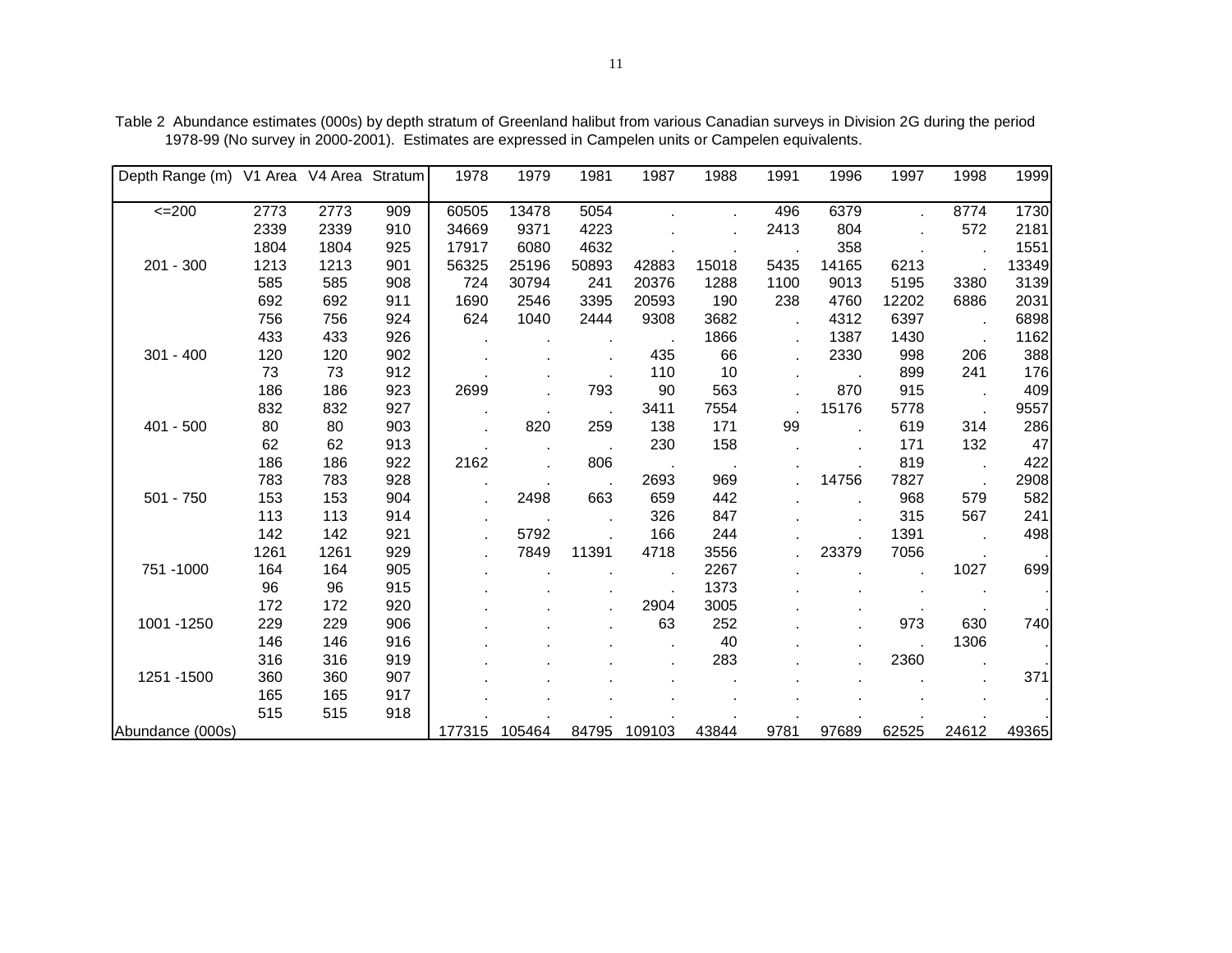| Depth Range (m)   | V1 Area V4 Area |      | Stratum | 1978  | 1979   | 1981  | 1987  | 1988  | 1991 | 1996  | 1997  | 1998  | 1999  | 2000          | 2001  |
|-------------------|-----------------|------|---------|-------|--------|-------|-------|-------|------|-------|-------|-------|-------|---------------|-------|
| $\leq$ 200        | 1028            | 1028 | 930     | 315   | 263    | 707   | 50    | 96    | 343  | 152   |       | 97    | 168   |               |       |
|                   | 971             | 971  | 954     | 583   | 804    | 265   | 103   | 348   | 6    | 91    |       | 34    | 127   |               | 42    |
|                   | 1051            | 1051 | 956     | 1020  | 332    | 562   | 135   | 457   | 57   | 12    |       | 102   | 48    |               | 17    |
|                   | 1371            | 1371 | 957     | 3183  | 693    | 1274  | 374   | 578   | 86   | 15    |       | 29    | 43    |               | 22    |
| 201 - 300         | 276             | 276  | 931     | 560   | 68     | 1113  | 94    | 107   | 200  | 180   | 71    | 171   | 150   |               |       |
|                   | 354             | 354  | 943     | 822   | 18     | 1371  | 242   | 626   | 19   | 338   | 212   | 442   | 234   |               |       |
|                   | 261             | 261  | 950     |       |        |       |       |       |      | 283   | 1402  |       | 211   |               | 465   |
|                   | 291             | 291  | 953     | 11257 | 940    | 2984  | 1115  | 530   | 1347 | 179   | 659   | 594   | 258   |               | 224   |
|                   | 389             | 389  | 955     | 630   | 1062   | 311   | 243   | 387   | 47   | 1475  | 363   | 363   | 271   |               | 127   |
|                   | 294             | 294  | 958     |       | 487    | 158   | 63    | 253   | 103  | 178   | 391   | 270   | 277   |               | 202   |
| $301 - 400$       | 55              | 55   | 932     |       |        |       | 28    | 39    | 35   | 131   | 166   | 97    | 105   | Survey        |       |
|                   | 860             | 860  | 944     | 4747  | 5420   | 8446  | 761   | 995   | 242  | 500   | 5918  | 2276  | 3205  |               |       |
|                   | 206             | 206  | 949     |       |        |       |       |       |      | 3985  | 839   |       |       |               | 783   |
|                   | 177             | 177  | 952     |       | 4345   | 1697  | 875   | 3187  | 171  | 337   | 1227  | 2596  | 3017  | $\frac{1}{2}$ | 2045  |
|                   | 178             | 178  | 959     |       | 1817   | 948   | 298   | 747   | 84   | 151   | 684   | 664   | 175   |               | 543   |
| $401 - 500$       | 50              | 50   | 933     |       |        |       |       | 25    | 17   | 105   | 310   | 104   | 84    |               |       |
|                   | 55              | 55   | 942     |       | 1562   | 1002  | 61    | 47    | 36   | 61    | 135   | 104   | 85    |               | 187   |
|                   | 461             | 461  | 945     |       | 14164  | 6684  | 2583  | 5095  | 1265 | 1302  | 2019  | 1310  | 2892  |               | 7920  |
|                   | 246             | 246  | 948     |       |        |       |       |       |      | 3234  | 3605  | 10034 |       |               | 4112  |
|                   | 234             | 234  | 951     | 2027  | 8478   | 2253  | 1999  | 1692  | 865  | 1629  | 2571  | 1396  | 2449  |               | 1462  |
|                   | 107             | 107  | 960     |       | 4767   | 569   | 506   | 119   | 23   | 97    | 332   | 375   | 184   |               | 232   |
| $501 - 750$       | 78              | 78   | 934     |       | 5019   |       | 504   | 102   |      | 303   | 191   | 166   | 272   |               |       |
|                   | 89              | 89   | 941     |       |        |       | 379   | 713   |      | 81    | 507   | 178   | 356   |               | 666   |
|                   | 721             | 721  | 946     | 31158 | 57014  | 13063 | 18281 | 11105 |      | 4680  | 7045  | 7813  | 6231  |               | 9549  |
|                   | 227             | 227  | 947     |       | 16477  | 2539  | 6266  | 6206  |      | 2002  | 2770  | 3999  | 2255  |               | 4532  |
|                   | 211             | 211  | 961     |       | 6300   | 1888  | 666   | 880   |      | 285   | 223   | 270   | 275   |               | 1321  |
| 751 - 1000        | 96              | 96   | 935     |       |        |       | 457   | 481   |      |       | 478   | 519   | 713   |               |       |
|                   | 97              | 97   | 940     |       |        |       | 400   | 360   |      | 268   | 658   | 492   | 644   |               |       |
|                   | 242             | 242  | 962     |       |        |       | 1243  | 1812  |      | 884   | 922   | 1119  | 1852  |               |       |
| 1001 - 1250       | 78              | 78   | 936     |       |        |       | 85    | 1810  |      |       | 486   | 883   |       |               | 1383  |
|                   | 130             | 130  | 939     |       |        |       | 284   | 651   |      | 832   | 603   |       | 692   |               |       |
|                   | 265             | 265  | 963     |       |        |       | 1443  | 2248  |      | 1023  | 1909  | 541   | 1258  |               |       |
| 1251-1500         | 94              | 94   | 937     |       |        |       |       |       |      |       | 389   | 195   |       |               | 677   |
|                   | 191             | 191  | 938     |       |        |       |       |       |      | 447   | 731   | 624   | 837   |               | 1170  |
|                   | 342             | 342  | 964     |       |        |       |       |       |      | 826   | 815   | 1131  | 1362  |               |       |
| Total Biomass (t) |                 |      |         | 56300 | 130030 | 47835 | 39539 | 41694 | 4946 | 26062 | 38628 | 38988 | 30730 |               | 37682 |

Table 3 Biomass estimates (tons) by depth stratum of Greenland halibut from various Canadian surveys in Division 2H during the period 1978-2001 (No survey in 2000). Estimates are expressed in Campelen units or Campelen equivalents.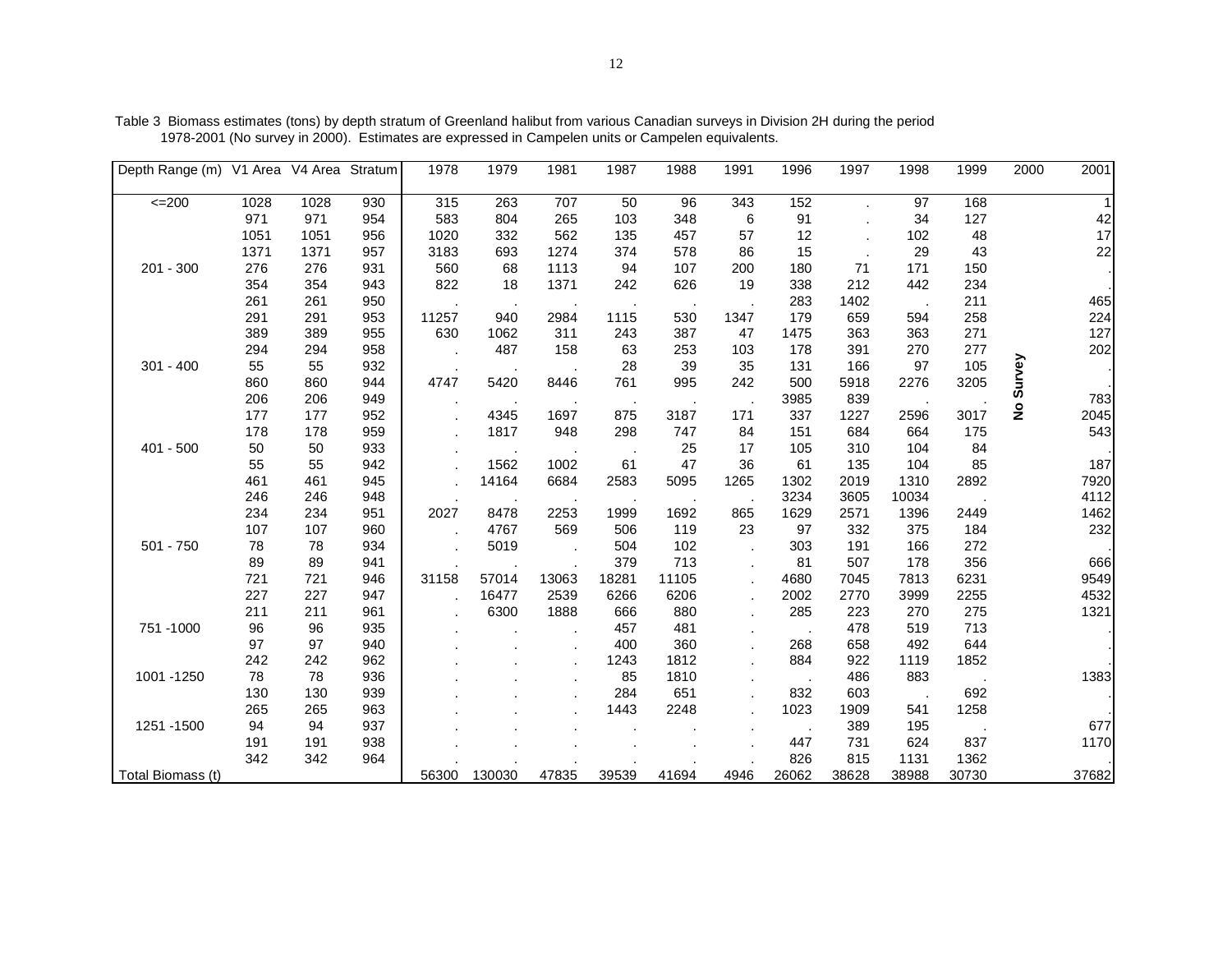| Depth Range (m)  | V1 Area V4 Area Stratum |      |     | 1978   | 1979   | 1981  | 1987   | 1988   | 1991  | 1996   | 1997   | 1998   | 1999   | 2000          | 2001            |
|------------------|-------------------------|------|-----|--------|--------|-------|--------|--------|-------|--------|--------|--------|--------|---------------|-----------------|
| $\leq$ 200       | 1028                    | 1028 | 930 | 7813   | 4949   | 2811  | 3708   | 1966   | 3300  | 5374   |        | 368    | 672    |               | $\overline{47}$ |
|                  | 971                     | 971  | 954 | 11300  | 19528  | 846   | 12361  | 39684  | 2137  | 1985   |        | 267    | 4308   |               | 445             |
|                  | 1051                    | 1051 | 956 | 18988  | 16795  | 4735  | 10771  | 18014  | 1157  | 723    |        | 1475   | 1121   |               | 713             |
|                  | 1371                    | 1371 | 957 | 35154  | 17225  | 9304  | 6361   | 25231  | 3018  | 566    |        | 219    | 1590   |               | 571             |
| 201 - 300        | 276                     | 276  | 931 | 3113   | 456    | 937   | 3389   | 2493   | 1822  | 6341   | 683    | 1029   | 1177   |               |                 |
|                  | 354                     | 354  | 943 | 2654   | 1339   | 3725  | 8534   | 9959   | 536   | 5235   | 2237   | 1777   | 2292   |               |                 |
|                  | 261                     | 261  | 950 |        |        |       |        |        |       | 2082   | 9856   |        | 1167   |               | 2844            |
|                  | 291                     | 291  | 953 | 100676 | 4310   | 13410 | 74723  | 17613  | 6345  | 1301   | 12727  | 2962   | 1521   |               | 3009            |
|                  | 389                     | 389  | 955 | 1231   | 25043  | 178   | 7478   | 7759   | 1391  | 49950  | 5048   | 1357   | 1686   |               | 1403            |
|                  | 294                     | 294  | 958 |        | 8999   | 61    | 5514   | 7806   | 5986  | 2002   | 8345   | 3155   | 4894   |               | 6006            |
| $301 - 400$      | 55                      | 55   | 932 |        |        |       | 49     | 102    | 238   | 2474   | 1313   | 804    | 688    |               |                 |
|                  | 860                     | 860  | 944 | 13151  | 25369  | 5744  | 13628  | 9050   | 2514  | 6656   | 53118  | 10151  | 24991  | Survey        |                 |
|                  | 206                     | 206  | 949 |        |        |       |        |        |       | 29457  | 7391   |        |        |               | 4846            |
|                  | 177                     | 177  | 952 |        | 17519  | 3555  | 8352   | 46002  | 2642  | 6014   | 6708   | 14938  | 17708  | $\frac{1}{2}$ | 14098           |
|                  | 178                     | 178  | 959 |        | 1730   | 392   | 547    | 1739   | 502   | 1146   | 3783   | 2204   | 673    |               | 5539            |
| 401 - 500        | 50                      | 50   | 933 |        |        |       |        | 45     | 65    | 898    | 2253   | 474    | 259    |               |                 |
|                  | 55                      | 55   | 942 |        | 810    | 367   | 103    | 64     | 95    | 250    | 885    | 431    | 269    |               | 602             |
|                  | 461                     | 461  | 945 |        | 36739  | 19617 | 22348  | 55983  | 6817  | 10051  | 19595  | 5454   | 17312  |               | 56925           |
|                  | 246                     | 246  | 948 |        |        |       |        |        |       | 25826  | 23100  | 56810  |        |               | 27958           |
|                  | 234                     | 234  | 951 | 6712   | 27506  | 3702  | 5569   | 11991  | 3718  | 11105  | 20202  | 7033   | 12008  |               | 6364            |
|                  | 107                     | 107  | 960 |        | 2569   | 199   | 594    | 152    | 110   | 206    | 1253   | 1188   | 515    |               | 1348            |
| $501 - 750$      | 78                      | 78   | 934 |        | 1540   |       | 628    | 111    |       | 783    | 789    | 569    | 714    |               |                 |
|                  | 89                      | 89   | 941 |        |        |       | 441    | 643    |       | 269    | 1181   | 465    | 1096   |               | 2007            |
|                  | 721                     | 721  | 946 | 32110  | 117728 | 17768 | 118795 | 83445  |       | 30614  | 35062  | 32182  | 26459  |               | 39331           |
|                  | 227                     | 227  | 947 |        | 33053  | 5574  | 14957  | 27870  |       | 10492  | 13622  | 15379  | 8447   |               | 19229           |
|                  | 211                     | 211  | 961 |        | 3261   | 677   | 697    | 1180   |       | 653    | 839    | 755    | 726    |               | 6815            |
| 751 - 1000       | 96                      | 96   | 935 |        |        |       | 390    | 178    |       |        | 767    | 1281   | 1181   |               |                 |
|                  | 97                      | 97   | 940 |        |        |       | 434    | 314    |       | 427    | 1334   | 1061   | 941    |               |                 |
|                  | 242                     | 242  | 962 |        |        |       | 877    | 1565   |       | 1548   | 2367   | 1598   | 2264   |               |                 |
| 1001 - 1250      | 78                      | 78   | 936 |        |        |       | 97     | 724    |       |        | 542    | 939    |        |               | 1813            |
|                  | 130                     | 130  | 939 |        |        |       | 215    | 206    |       | 742    | 519    |        | 787    |               |                 |
|                  | 265                     | 265  | 963 |        |        |       | 638    | 1276   |       | 1167   | 2098   | 635    | 1258   |               |                 |
| 1251 - 1500      | 94                      | 94   | 937 |        |        |       |        |        |       |        | 401    | 149    |        |               | 606             |
|                  | 191                     | 191  | 938 |        |        |       |        |        |       | 263    | 488    | 355    | 749    |               | 1337            |
|                  | 342                     | 342  | 964 |        |        |       |        |        |       | 428    | 565    | 1186   | 941    |               |                 |
| Abundance (000s) |                         |      |     | 232902 | 366466 | 93601 | 322194 | 373163 | 42392 | 217026 | 239069 | 168649 | 140410 |               | 203855          |

Table 4 Abundance estimates (000s) by depth stratum of Greenland halibut from various Canadian surveys in Division 2H during the period 1978-2001 (No survey in 2000). Estimates are expressed in Campelen units or Campelen equivalents.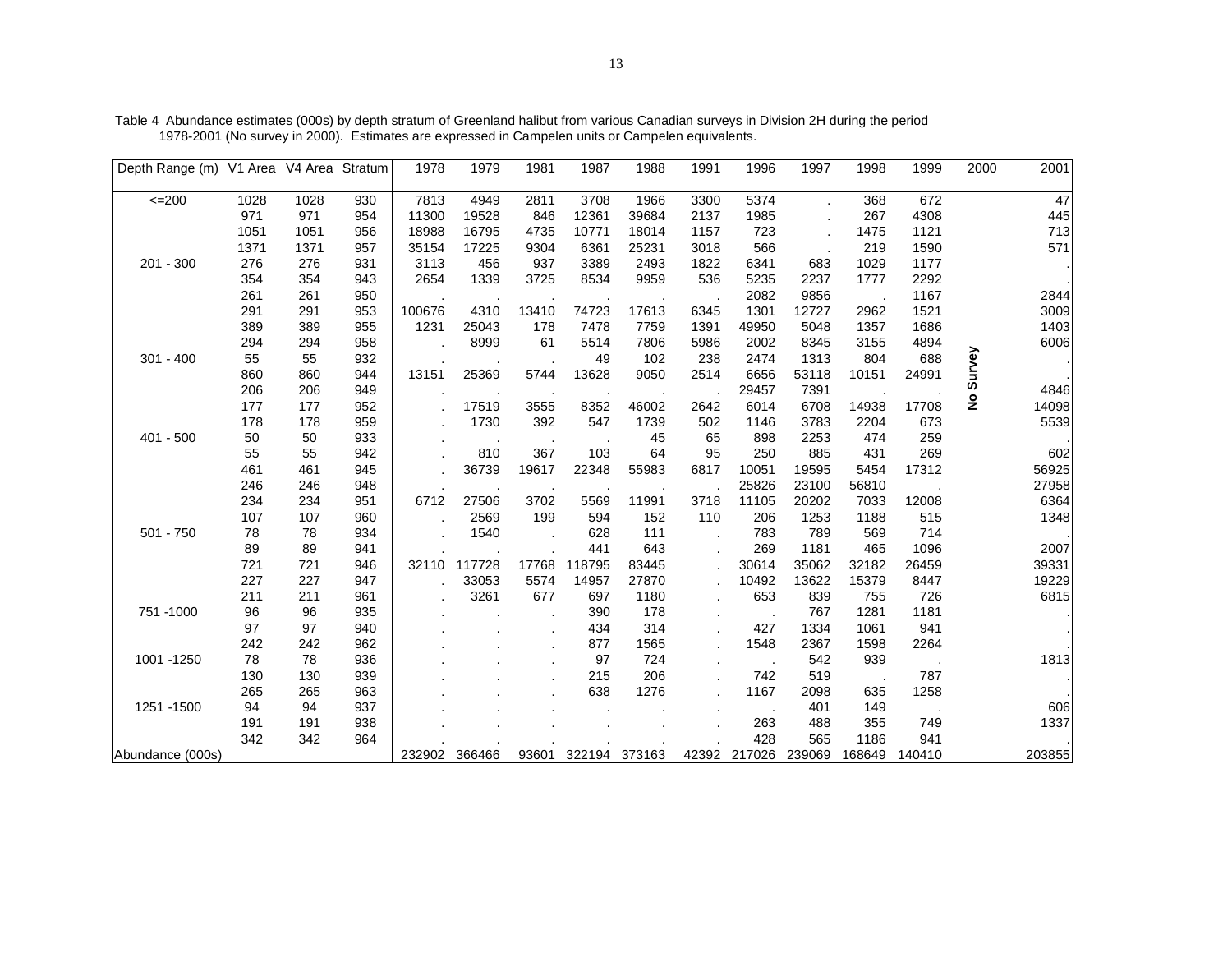| Depth Range (m)   | V1 Area    | V4 Area | Stratum | 1978    | 1979   | 1980                       | 1981                 | 1982                 | 1983                 | 1984           | 1985      | 1986    | 1987    | 1988    | 1989  |   |
|-------------------|------------|---------|---------|---------|--------|----------------------------|----------------------|----------------------|----------------------|----------------|-----------|---------|---------|---------|-------|---|
| $101 - 200$       | 1427       | 633     | 201     | 257     | 91     | 486                        | 439                  | 1620                 | 524                  | 913            | 91        | 206     | 42      | 21      | 171   |   |
|                   | 1823       | 1594    | 205     | 1753    | 2385   | 1007                       | 2591                 | 4878                 | 2748                 | 1521           | 502       | 283     | 113     | 168     | 126   |   |
|                   | 2582       | 1870    | 206     | 3384    | 2279   | 3315                       | 9691                 | 5703                 | 2647                 | 3370           | 1545      | 1399    | 250     | 590     | 217   |   |
|                   | 2246       | 2264    | 207     | 6538    | 2707   | 2153                       | 4177                 | 2601                 | 1921                 | 1526           | 627       | 352     | 93      | 58      | 14    |   |
|                   | $\epsilon$ | 733     | 237     | $\cdot$ |        | $\mathcal{L}_{\mathbf{a}}$ | $\blacksquare$       | $\cdot$              | $\blacksquare$       | $\blacksquare$ | $\cdot$   | $\cdot$ | $\cdot$ | $\cdot$ |       |   |
|                   |            | 778     | 238     |         |        |                            |                      |                      |                      |                | $\cdot$   |         |         |         |       |   |
| $201 - 300$       | 440        | 621     | 202     | 1007    | 1437   | 1673                       | 1778                 | 1915                 | 1307                 | 4167           | 563       | 448     | 867     |         | 32    |   |
|                   | 1608       | 680     | 209     | 4481    | 15830  | 15100                      | 8547                 | 19662                | 8897                 | 5183           | 6062      | 2398    | 1491    | 1997    | 2003  |   |
|                   | 774        | 1035    | 210     | 956     | 782    | 960                        | 549                  | 1845                 | 3694                 | 2268           | 566       | 374     | 281     | 786     | 654   |   |
|                   | 1725       | 1583    | 213     | 2686    | 1921   | 4701                       | 5070                 | 6550                 | 4853                 | 3547           | 6427      | 3754    | 1918    | 1146    | 494   |   |
|                   | 1171       | 1341    | 214     | 5954    | 2893   | 1904                       | 6928                 | 9277                 | 5862                 | 7527           | 7489      | 1398    | 1923    | 2598    | 862   |   |
|                   | 1270       | 1302    | 215     | 3247    | 1181   | 2407                       | 1842                 | 5350                 | 1967                 | 5528           | 2829      | 2056    | 1920    | 1265    | 896   |   |
|                   | 1428       | 2196    | 228     | 528     | 1406   | 3057                       | 1289                 | 1643                 | 1817                 | 2615           | 1119      | 1392    | 889     | 330     | 1034  |   |
|                   | 508        | 530     | 234     | 7009    | 4357   | 3916                       | 3492                 | 5306                 | 2665                 | 4868           | 1143      | 922     | 454     | 1426    | 853   |   |
| $301 - 400$       | 480        | 487     | 203     | 2311    | 4188   | 1296                       | 2925                 | 3502                 | 11077                | 12390          | 1400      | 6043    | 1586    | 2104    | 4732  |   |
|                   | 448        | 588     | 208     | 7045    | 4799   | 6542                       | 10304                | 15563                | 5125                 | 19043          | 17885     | 8229    | 4397    | 3640    | 9245  |   |
|                   | 330        | 251     | 211     | 3152    | 1736   | 2734                       | 1256                 | 1821                 | 4216                 | 1912           | 5424      | 3300    | 1992    | 3049    | 1016  |   |
|                   | 384        | 360     | 216     | 2832    | 6574   | 6969                       | 2551                 | 7456                 | 4258                 | 6788           | 3213      | 1460    | 2197    | 170     | 487   |   |
|                   | 441        | 450     | 222     | 3064    | 3243   | 3729                       | 2527                 | 7887                 | 5835                 | 2964           | 1850      | 128     | 1506    | 1847    | 407   |   |
|                   | 567        | 536     | 229     | 1024    | 1412   | 1464                       | 2017                 | 1261                 | 2235                 | 681            | 1021      | 985     | 371     | 208     | 233   |   |
| $401 - 500$       | 354        | 288     | 204     | 21544   | 12476  | $\mathbf{r}$               | 9195                 | 11739                | 9016                 | 8750           | 728       | 8930    | 6466    | 6227    | 20968 |   |
|                   | 268        | 241     | 217     | 4717    | 1845   | 3767                       | 1192                 | 1694                 | 1595                 |                | 3480      | 2589    | 1325    | 1349    | 181   |   |
|                   | 180        | 158     | 223     | 1711    | 1208   | 2623                       | 1635                 | 1622                 | 1106                 | 1893           | 1358      | 2065    | 462     | 1134    | 306   |   |
|                   | 686        | 598     | 227     | 6618    | 2186   | 5935                       | 3056                 | 3822                 | 2768                 | 2565           | 2912      | 1652    | 3068    | 2352    | 4044  |   |
|                   | 420        | 414     | 235     | 5146    | 4006   | 5923                       | 2000                 | 4265                 | 10840                | 3224           | 3269      | 7547    | 4825    | 2789    | 6721  |   |
|                   | $\sim$     | 133     | 240     |         | $\sim$ | ÷.                         | $\ddot{\phantom{a}}$ | $\ddot{\phantom{a}}$ | $\ddot{\phantom{a}}$ | ÷.             | $\lambda$ | $\cdot$ | $\sim$  | . .     |       |   |
| $501 - 750$       | 664        | 557     | 212     | 11338   | 15580  | 7520                       | 9579                 | 9423                 | 3113                 | 4609           | 7201      | 23242   | 21891   | 4953    | 2937  |   |
|                   | 420        | 362     | 218     | 11403   |        | 5223                       | 6388                 | 1767                 | 1695                 | $\sim$         | 1461      | 3151    | 2308    | 2513    | 859   |   |
|                   | 270        | 228     | 224     | 2250    | 3012   | 1067                       | 2825                 | 1182                 | 1438                 | 1167           | 847       | 5782    | 1554    | 1661    | 89    |   |
|                   | 237        | 185     | 230     | 2124    |        | 4016                       | 1823                 | 769                  | 2452                 | 629            | 766       | 2386    | 1369    | 1273    | 1063  |   |
|                   | $\sim$     | 120     | 239     |         |        |                            |                      |                      |                      |                |           |         |         |         |       |   |
| 751 - 1000        | 213        | 283     | 219     |         |        | J.                         | 1005                 | $\cdot$              | 2120                 |                | 1664      | 6187    | 1872    | 1104    | 791   |   |
|                   | 182        | 186     | 231     | 2634    |        | 3261                       |                      | 1805                 | 1117                 | 1842           | 2372      | 580     | 791     | 2975    |       |   |
|                   | 122        | 193     | 236     |         |        |                            | 640                  | 946                  | 1287                 | 718            | 1113      | 2478    | 1199    | 182     |       |   |
| 1001 - 1250       | 324        | 303     | 220     | 1571    |        |                            |                      |                      |                      |                |           |         |         |         |       |   |
|                   | 177        | 195     | 225     |         |        |                            |                      |                      |                      |                |           |         |         |         |       |   |
|                   | 236        | 228     | 232     | 870     |        |                            |                      |                      |                      |                |           |         |         |         |       |   |
| 1251 - 1500       | 286        | 330     | 221     |         |        |                            |                      |                      |                      |                |           |         |         |         |       |   |
|                   | 180        | 201     | 226     | 99      |        |                            |                      |                      |                      |                |           |         |         |         |       |   |
|                   | 180        | 237     | 233     |         |        |                            |                      |                      |                      |                |           |         |         |         |       |   |
| Total Biomass (t) |            |         |         | 129254  | 99533  | 102747                     | 107311               | 142873               | 110193               | 112208         | 86927     | 101716  | 69422   | 49917   | 61433 | Բ |

Table 5a Biomass (tons) by stratum (converted to Campelen units from 1978-94) from Canadian fall surveys in Division 2J from 1978-2002.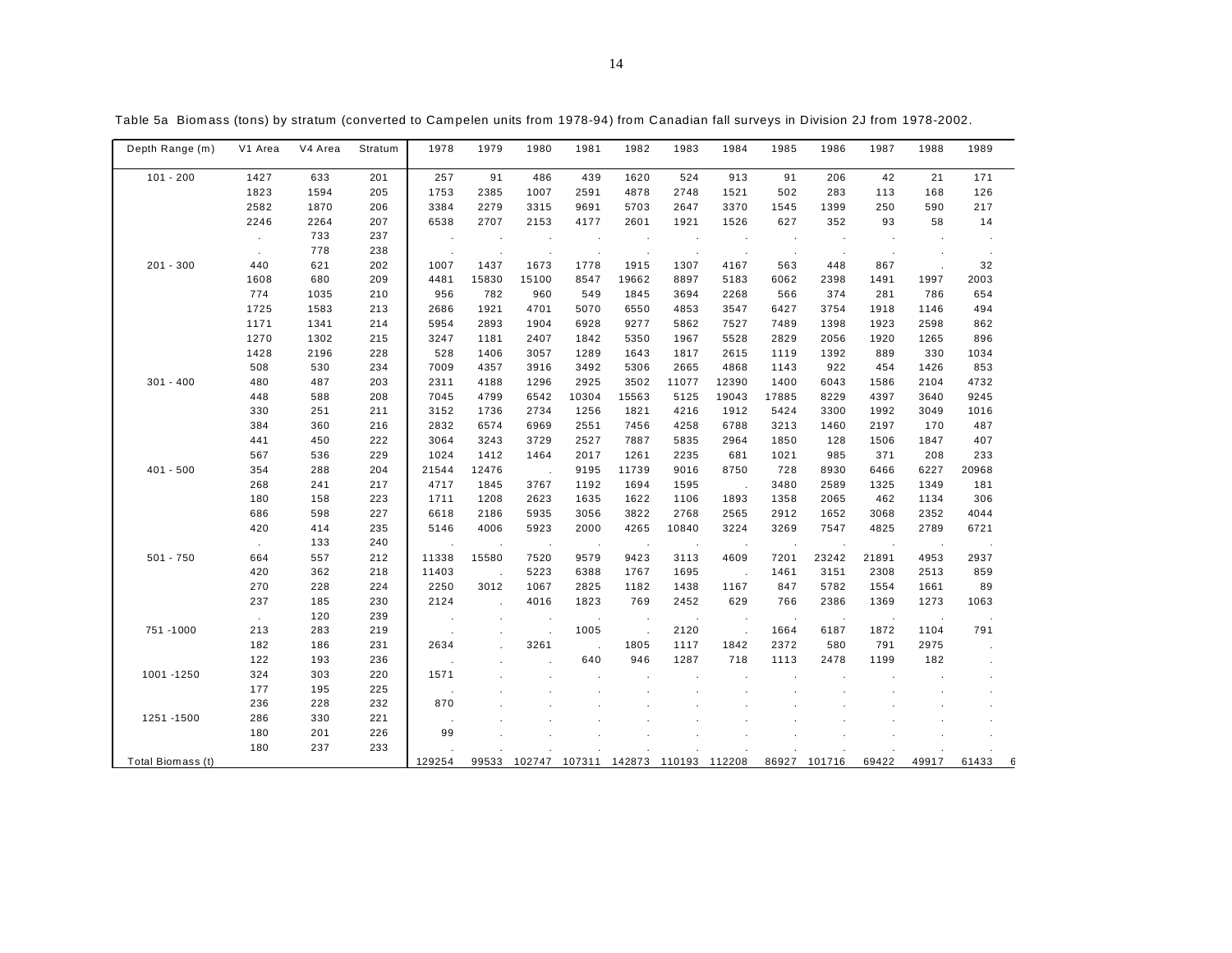| Depth Range (m)   | V1 Area       | V4 Area | Stratum | 1993        | 1994           | 1995           | 1996         | 1997        | 1998  | 1999          | 2000        | 2001  | 2002  |
|-------------------|---------------|---------|---------|-------------|----------------|----------------|--------------|-------------|-------|---------------|-------------|-------|-------|
| $101 - 200$       | 1427          | 633     | 201     | 6           | 27             |                | 82           | 26          | 91    | 0             | 65          | 27    | 133   |
|                   | 1823          | 1594    | 205     | 6           | 14             | $\overline{a}$ | 514          | 35          | 502   | 532           | 281         | 863   | 754   |
|                   | 2582          | 1870    | 206     | 28          | 132            | 399            | 1120         | 404         | 349   | 403           | 357         | 1367  | 1586  |
|                   | 2246          | 2264    | 207     | $\mathbf 0$ | 33             | $\mathbf{1}$   | 56           | 51          | 74    | 192           | 16          | 208   | 35    |
|                   |               | 733     | 237     | 0           | $\mathbf 0$    | $\mathbf 0$    | $\mathbf{1}$ | 4           | 19    | 320           | $\mathbf 0$ | 5     | 42    |
|                   | $\mathcal{L}$ | 778     | 238     |             | $\overline{7}$ |                | 15           | $\mathbf 0$ | 79    | 0             | 53          | 27    | 6     |
| $201 - 300$       | 440           | 621     | 202     | 8           | 307            | 95             | 89           | 157         | 593   | 1685          | 574         | 2215  | 491   |
|                   | 1608          | 680     | 209     | 384         | 123            | 360            | 1059         | 424         | 282   | 2204          | 694         | 291   | 1061  |
|                   | 774           | 1035    | 210     | 589         | 121            | 2708           | 3904         | 893         | 1047  | 613           | 661         | 1140  | 3314  |
|                   | 1725          | 1583    | 213     | 302         | 422            | 236            | 1338         | 1146        | 1962  | 1426          | 893         | 2332  | 1336  |
|                   | 1171          | 1341    | 214     | 1064        | 507            | 327            | 4057         | 1258        | 1502  | 1883          | 1204        | 1930  | 485   |
|                   | 1270          | 1302    | 215     | 1349        | 855            | 1370           | 1247         | 1448        | 1889  | 1986          | 1139        | 1967  | 3499  |
|                   | 1428          | 2196    | 228     | 967         | 2749           | 2219           | 5478         | 3666        | 4356  | 2566          | 2870        | 2803  | 1850  |
|                   | 508           | 530     | 234     | 895         | 129            | $\sim$         | 163          | 753         | 352   | 311           | 122         | 349   | 75    |
| $301 - 400$       | 480           | 487     | 203     | 1856        | 1404           | 387            | 946          | 2233        | 3303  | 2553          | 2200        | 4090  | 1134  |
|                   | 448           | 588     | 208     | 1025        | 4820           | 4799           | 3707         | 12593       | 6479  | 11101         | 9423        | 5230  | 7812  |
|                   | 330           | 251     | 211     | 1628        | 871            | 1400           | 1343         | 1875        | 870   | 3541          | 640         | 2964  | 2336  |
|                   | 384           | 360     | 216     | 331         | 392            | 64             | 506          | 1090        | 1631  | 881           | 1103        | 1076  | 397   |
|                   | 441           | 450     | 222     | 170         | 535            | 122            | 1672         | 930         | 382   | 751           | 995         | 1151  | 1086  |
|                   | 567           | 536     | 229     | 246         | 1202           | 1799           | 3900         | 1940        | 2514  | 1206          | 1639        | 1591  | 1123  |
| 401 - 500         | 354           | 288     | 204     | 2512        | 3442           | 1437           | 3823         | 7941        | 6171  | 3707          | 4652        | 5240  | 1762  |
|                   | 268           | 241     | 217     | 270         | 226            | 131            | 932          | 676         | 621   | 704           | 628         | 1983  | 458   |
|                   | 180           | 158     | 223     | 130         | 168            | 162            | 438          | 425         | 598   | 505           | $\Delta$    | 346   | 419   |
|                   | 686           | 598     | 227     | 1648        | 2009           | 909            | 5850         | 9244        | 1793  | 13071         | 3628        | 4226  | 1316  |
|                   | 420           | 414     | 235     | 810         | 1042           | 3895           | 4373         | 8365        | 3256  | 4183          | 3929        | 4170  | 4733  |
|                   | $\cdot$       | 133     | 240     | 85          | 118            | 632            | 537          | 501         | 251   | 643           | 204         | 413   | 552   |
| $501 - 750$       | 664           | 557     | 212     | 5048        | 1485           | 5499           | 4940         | 10735       | 4375  | 14447         | 4366        | 3802  | 7126  |
|                   | 420           | 362     | 218     | 248         | 136            | 693            | 1783         | 1207        | 1319  | 1019          | 690         | 1413  | 732   |
|                   | 270           | 228     | 224     | 85          | 309            | 214            | 702          | 625         | 401   | 293           | 701         | 360   | 130   |
|                   | 237           | 185     | 230     | 135         | 379            | 652            | 1350         | 1589        | 547   | 2230          | 786         | 569   | 560   |
|                   | $\mathcal{L}$ | 120     | 239     | 1917        | 1411           | 1676           | 2586         | 2725        | 4867  | 4064          | 1959        | 1945  | 867   |
| 751 - 1000        | 213           | 283     | 219     | 639         | 1579           | 2021           | 405          | 1727        | 2249  | 1402          | 1731        | 1297  | 621   |
|                   | 182           | 186     | 231     | 613         | 604            | 376            | 1013         | 651         | 1635  | 1744          | 2828        | 2820  | 1603  |
|                   | 122           | 193     | 236     | 886         | 230            | 1007           | 698          | 381         | 725   | 1107          | 592         | 937   | 881   |
| 1001 - 1250       | 324           | 303     | 220     |             |                |                | 1296         | 503         | 1196  | $\mathcal{L}$ | 568         | 786   | 749   |
|                   | 177           | 195     | 225     |             |                |                | 835          | 693         | 655   | 478           | 175         | 1219  | 65    |
|                   | 236           | 228     | 232     |             |                | ÷,             | 717          | 935         | 627   | 1787          | 1063        | 1146  | 626   |
| 1251 - 1500       | 286           | 330     | 221     |             |                |                | 131          | 1246        | 692   | 567           | 401         | 268   | 654   |
|                   | 180           | 201     | 226     |             |                |                | 277          | 407         | 1313  | 626           | 400         | 368   | 243   |
|                   | 180           | 237     | 233     |             |                |                | 889          | 596         | 542   | 418           | 628         | 844   | 938   |
| Total Biomass (t) |               |         |         | 25880       | 27786          | 35591          | 64772        | 82095       | 62111 | 87147         | 54858       | 65777 | 53591 |

Table 5b Biomass (tons) by stratum (converted to Campelen units from 1978-94) from Canadian fall surveys in Division 2J from 1978-2002.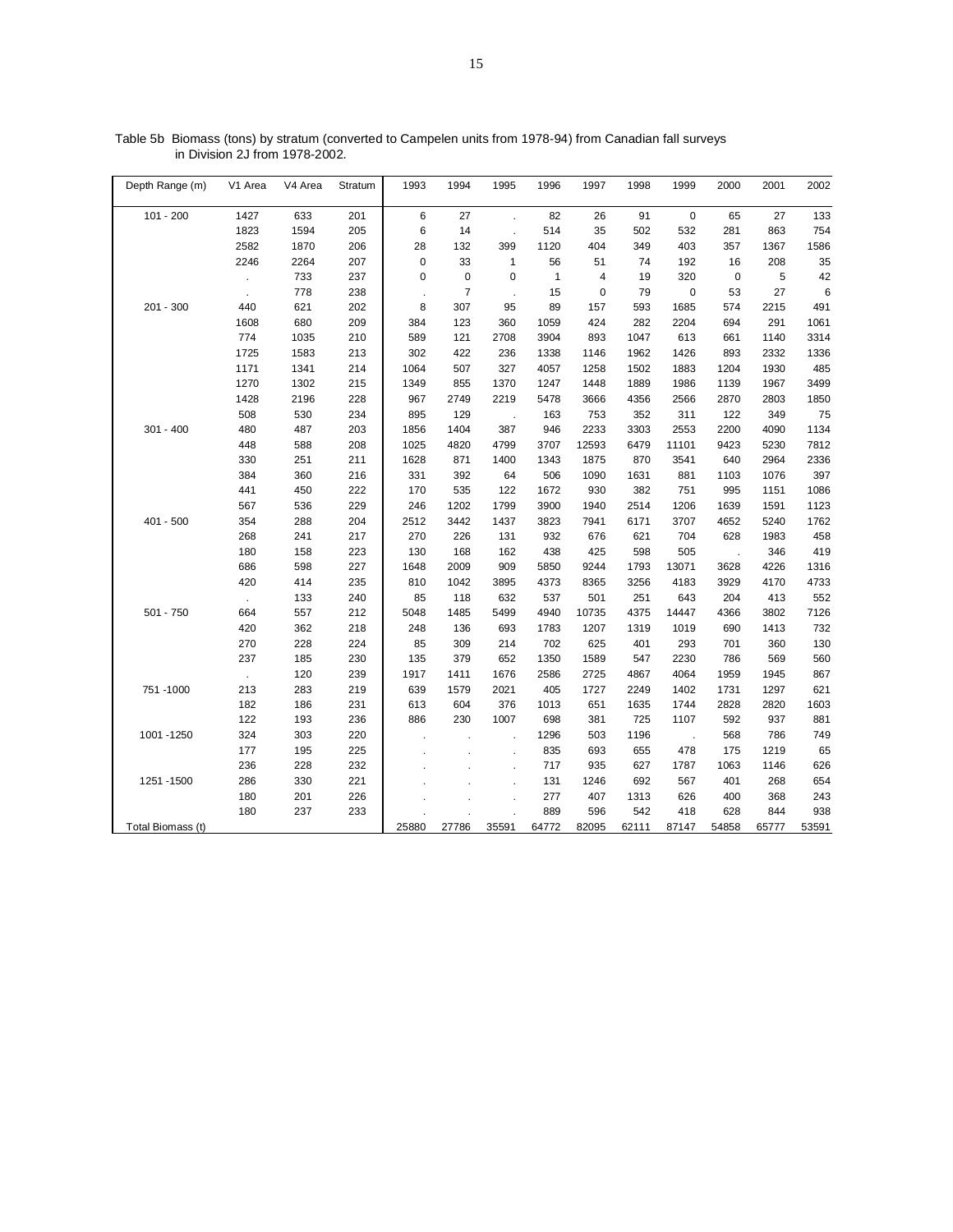| Depth Range (m)  | V1 Area | V4 Area | Stratum | 1978   | 1979          | 1980   | 1981   | 1982   | 1983          | 1984     | 1985   | 1986  | 1987          | 1988          | 1989  | 1990        | 1991        | 1992        |
|------------------|---------|---------|---------|--------|---------------|--------|--------|--------|---------------|----------|--------|-------|---------------|---------------|-------|-------------|-------------|-------------|
|                  |         |         |         |        |               |        |        |        |               |          |        |       |               |               |       |             |             |             |
| $101 - 200$      | 1427    | 633     | 201     | 654    | 1669          | 1570   | 4515   | 1865   | 523           | 2487     | 1832   | 118   | 196           | 1080          | 2895  | 393         | 916         | $\mathbf 0$ |
|                  | 1823    | 1594    | 205     | 8777   | 7147          | 6457   | 11159  | 23615  | 2981          | 2382     | 18275  | 1505  | 1304          | 418           | 2784  | 658         | 752         | 63          |
|                  | 2582    | 1870    | 206     | 21666  | 20201         | 9184   | 71327  | 9314   | 4186          | 4133     | 23036  | 4295  | 4262          | 4212          | 1694  | 1808        | 6097        | 3694        |
|                  | 2246    | 2264    | 207     | 16838  | 6921          | 4202   | 5287   | 4820   | 4109          | 1324     | 7011   | 1545  | 225           | 2692          | 649   | $\mathbf 0$ | $\mathbf 0$ | $\mathbf 0$ |
|                  |         | 733     | 237     |        |               |        |        |        |               |          |        |       |               |               |       |             |             |             |
|                  | $\sim$  | 778     | 238     |        |               |        |        |        |               |          |        | ÷.    |               |               |       |             |             |             |
| $201 - 300$      | 440     | 621     | 202     | 3768   | 8353          | 5947   | 6446   | 10774  | 1604          | 6567     | 6234   | 817   | 3934          |               | 182   | 2088        | 3813        | 444         |
|                  | 1608    | 680     | 209     | 13530  | 45061         | 22673  | 10396  | 19405  | 11660         | 5246     | 12166  | 6383  | 1797          | 5397          | 10175 | 4830        | 2654        | 2654        |
|                  | 774     | 1035    | 210     | 5491   | 1012          | 1022   | 3230   | 2200   | 3780          | 2502     | 2209   | 1171  | 772           | 1952          | 1544  | 1562        | 852         | 5704        |
|                  | 1725    | 1583    | 213     | 5254   | 1017          | 2877   | 4944   | 9658   | 3109          | 3607     | 26577  | 5352  | 1977          | 4271          | 1345  | 3352        | 712         | 8792        |
|                  | 1171    | 1341    | 214     | 9274   | 1101          | 3286   | 14755  | 5739   | 3947          | 5638     | 20807  | 2524  | 4618          | 2175          | 1638  | 4382        | 3383        | 12323       |
|                  | 1270    | 1302    | 215     | 17317  | 4542          | 15592  | 8491   | 6639   | 2621          | 10366    | 32058  | 16422 | 2920          | 5341          | 9288  | 9725        | 6383        | 16212       |
|                  | 1428    | 2196    | 228     | 917    | 1604          | 1807   | 1637   | 864    | 1244          | 2301     | 1740   | 1801  | 2133          | 1061          | 4395  | 4715        | 2619        | 4440        |
|                  | 508     | 530     | 234     | 28190  | 22799         | 14518  | 28267  | 12695  | 4589          | 7687     | 4449   | 3075  | 6662          | 6918          | 5556  | 2341        | 1468        | 4216        |
| $301 - 400$      | 480     | 487     | 203     | 8716   | 20491         | 4226   | 19710  | 11313  | 22142         | 70783    | 4380   | 21856 | 5547          | 12810         | 16683 | 14725       | 16463       | 6119        |
|                  | 448     | 588     | 208     | 10637  | 12926         | 8119   | 14791  | 31163  | 6933          | 16455    | 32827  | 15314 | 15746         | 6255          | 22525 | 22925       | 14072       | 24610       |
|                  | 330     | 251     | 211     | 4903   | 3632          | 4058   | 2542   | 3110   | 5311          | 2678     | 6144   | 6106  | 12824         | 10214         | 3881  | 16388       | 4984        | 3125        |
|                  | 384     | 360     | 216     | 1726   | 3024          | 3249   | 2932   | 2747   | 1074          | 3486     | 1770   | 1796  | 2404          | 792           | 1400  | 1875        | 370         | 599         |
|                  | 441     | 450     | 222     | 1626   | 1031          | 1320   | 971    | 3074   | 1557          | 1193     | 1062   | 243   | 1486          | 910           | 607   | 3337        | 324         | 586         |
|                  | 567     | 536     | 229     | 507    | 1190          | 799    | 585    | 585    | 1034          | 286      | 858    | 2002  | 286           | 78            | 520   | 273         | 1430        | 3900        |
| 401 - 500        | 354     | 288     | 204     | 133064 | 82687         |        | 80982  | 35662  | 22254         | 17093    | 3068   | 15169 | 30825         | 14658         | 52836 | 20867       | 24933       | 19284       |
|                  | 268     | 241     | 217     | 1696   | 645           | 866    | 387    | 553    | 369           |          | 1843   | 1677  | 774           | 774           | 258   | 1807        | 406         | 221         |
|                  | 180     | 158     | 223     | 570    | 322           | 582    | 458    | 483    | 310           | 669      | 631    | 1350  | 248           | 681           | 483   | 1770        | 190         | 239         |
|                  | 686     | 598     | 227     | 5143   | 944           | 5426   | 3067   | 2397   | 1203          | 1416     | 2548   | 1887  | 7903          | 3271          | 12386 | 6323        | 3130        | 7455        |
|                  | 420     | 414     | 235     | 7511   | 6355          | 7453   | 8291   | 9841   | 20106         | 3486     | 3149   | 12740 | 10313         | 5287          | 15599 | 24439       | 1521        | 4410        |
|                  |         | 133     | 240     |        |               |        |        |        | ÷,            |          |        |       |               |               |       |             |             |             |
| 501 - 750        | 664     | 557     | 212     | 17446  | 21648         | 8632   | 4978   | 6376   | 1736          | 4110     | 7627   | 25088 | 20894         | 7307          | 3928  | 8586        | 3014        | 6303        |
|                  | 420     | 362     | 218     | 3958   | ÷,            | 1156   | 1271   | 404    | 433           | $\alpha$ | 664    | 1156  | 1531          | 1184          | 867   | 3987        | 1473        | 404         |
|                  | 270     | 228     | 224     | 650    | 817           | 279    | 799    | 371    | 576           | 371      | 390    | 1857  | 761           | 854           | 149   | 594         | 557         | 316         |
|                  | 237     | 185     | 230     | 636    |               | 1369   | 489    | 261    | 1157          | 196      | 424    | 913   | 864           | 864           | 815   | 1206        | 1744        | 3912        |
|                  |         | 120     | 239     |        |               |        |        |        |               |          |        |       |               |               |       |             |             |             |
| 751 - 1000       | 213     | 283     | 219     |        |               |        | 234    | $\sim$ | 659           |          | 440    | 5538  | 967           | 557           | 674   | 1494        | 542         | 1392        |
|                  | 182     | 186     | 231     | 964    |               | 1527   |        | 789    | 325           | 1239     | 1452   | 351   | 588           | 2153          |       | 1377        | 951         | 1252        |
|                  | 122     | 193     | 236     |        |               |        | 227    | 344    | 646           | 260      | 638    | 1418  | 613           | 76            |       | 1393        | 1636        | 1133        |
| 1001 - 1250      | 324     | 303     | 220     | 513    |               |        |        |        |               |          |        |       |               |               |       |             |             |             |
|                  | 177     | 195     | 225     |        |               |        |        |        |               |          |        |       |               |               |       |             |             |             |
|                  | 236     | 228     | 232     | 325    |               |        |        |        |               |          |        |       |               |               |       |             |             |             |
| 1251 - 1500      | 286     | 330     | 221     |        |               |        |        |        |               |          |        |       |               |               |       |             |             |             |
|                  | 180     | 201     | 226     | 50     |               |        |        |        |               |          |        |       |               |               |       |             |             |             |
|                  | 180     | 237     | 233     |        |               |        |        |        |               |          |        |       |               |               |       |             |             |             |
| Total No. (000s) |         |         |         |        | 332313 277137 | 138197 | 313166 | 217059 | 132178 177961 |          | 226308 |       | 161466 145374 | 104242 175753 |       | 169218      | 107390      | 143801      |

Table 6a Abundance (000s) by stratum (converted to Campelen units from 1978-94) from Canadian fall surveys in Division 2J from 1978-2002.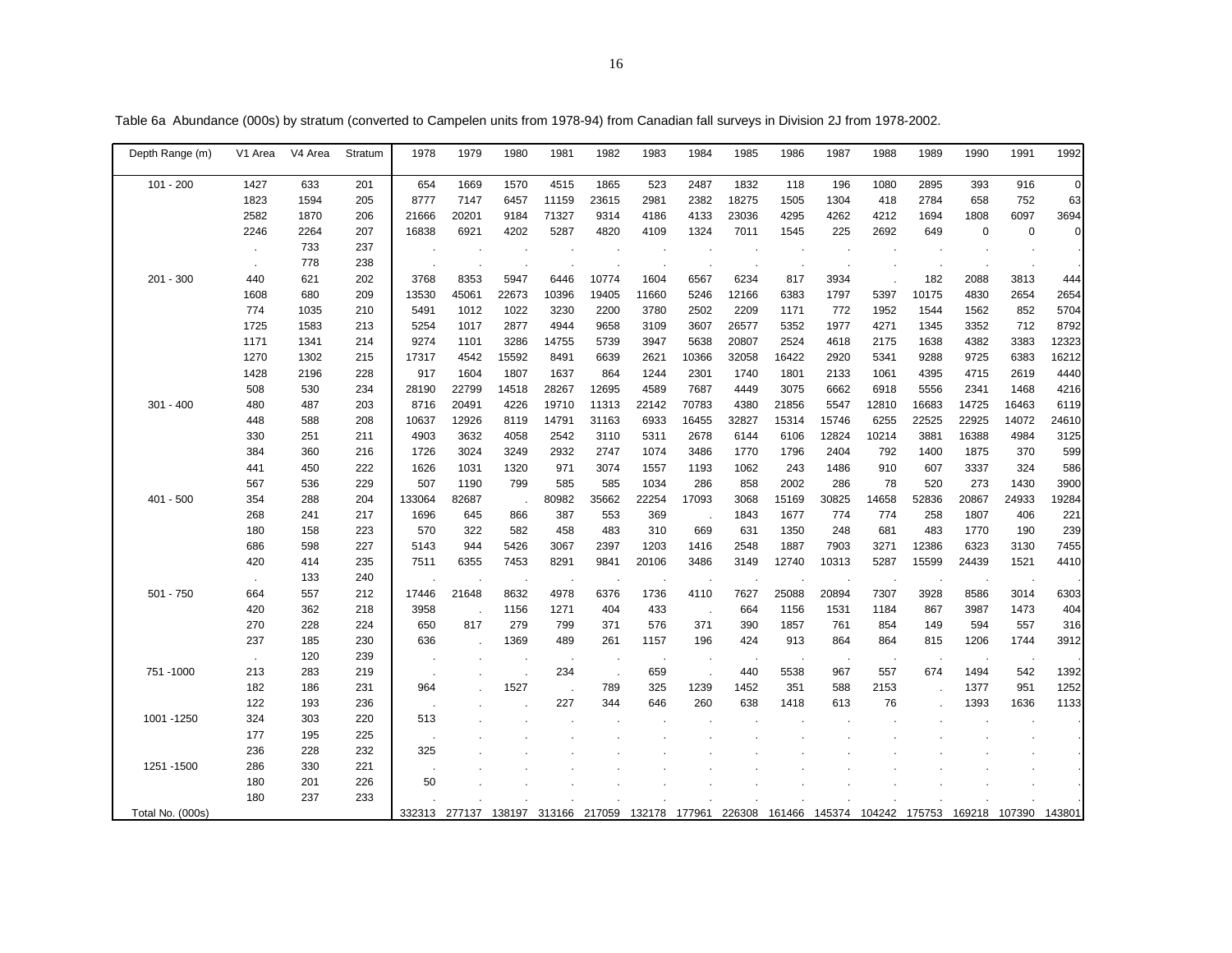| Depth Range (m)  | V1 Area | V4 Area | Stratum | 1993                 | 1994   | 1995                     | 1996   | 1997        | 1998   | 1999   | 2000        | 2001   | 2002   |
|------------------|---------|---------|---------|----------------------|--------|--------------------------|--------|-------------|--------|--------|-------------|--------|--------|
| $101 - 200$      | 1427    | 633     | 201     | 87                   | 131    |                          | 2235   | 218         | 740    | 0      | 958         | 305    | 392    |
|                  | 1823    | 1594    | 205     | 157                  | 146    | $\overline{\phantom{a}}$ | 16190  | 767         | 4105   | 4276   | 1759        | 10624  | 16205  |
|                  | 2582    | 1870    | 206     | 161                  | 2315   | 22586                    | 42257  | 5071        | 4336   | 5549   | 15413       | 29015  | 37704  |
|                  | 2246    | 2264    | 207     | $\mathbf 0$          | 208    | 78                       | 1142   | 519         | 727    | 857    | 381         | 1077   | 379    |
|                  |         | 733     | 237     | $\mathbf 0$          | 0      | $\pmb{0}$                | 101    | 34          | 202    | 2790   | $\mathbf 0$ | 50     | 192    |
|                  | $\cdot$ | 778     | 238     | $\ddot{\phantom{a}}$ | 2569   | ÷,                       | 321    | $\mathbf 0$ | 603    | 0      | 759         | 71     | 245    |
| $201 - 300$      | 440     | 621     | 202     | 214                  | 4328   | 732                      | 1068   | 2772        | 4046   | 22296  | 3930        | 22424  | 5894   |
|                  | 1608    | 680     | 209     | 2557                 | 6501   | 3555                     | 17149  | 4116        | 1666   | 41034  | 8419        | 1608   | 13277  |
|                  | 774     | 1035    | 210     | 5944                 | 641    | 17946                    | 49120  | 5232        | 9966   | 9682   | 3915        | 8839   | 55598  |
|                  | 1725    | 1583    | 213     | 8347                 | 10090  | 4609                     | 33785  | 17703       | 16223  | 18872  | 15316       | 31344  | 19448  |
|                  | 1171    | 1341    | 214     | 21657                | 17678  | 17525                    | 102676 | 13946       | 9703   | 22210  | 18927       | 18652  | 3616   |
|                  | 1270    | 1302    | 215     | 13146                | 7988   | 18080                    | 14129  | 22364       | 13051  | 13433  | 10961       | 33998  | 40295  |
|                  | 1428    | 2196    | 228     | 10909                | 51858  | 42618                    | 112816 | 40114       | 34324  | 20882  | 33305       | 35242  | 21339  |
|                  | 508     | 530     | 234     | 8640                 | 802    |                          | 2625   | 5209        | 1786   | 1005   | 620         | 1094   | 401    |
| $301 - 400$      | 480     | 487     | 203     | 13633                | 11690  | 3153                     | 5862   | 19093       | 27969  | 19320  | 13164       | 37956  | 8953   |
|                  | 448     | 588     | 208     | 10111                | 40470  | 43881                    | 75750  | 122273      | 32031  | 67095  | 50294       | 45512  | 43569  |
|                  | 330     | 251     | 211     | 17540                | 8908   | 12534                    | 16642  | 16470       | 3930   | 22424  | 4713        | 18264  | 22157  |
|                  | 384     | 360     | 216     | 1510                 | 1808   | 300                      | 2284   | 4209        | 5401   | 3032   | 6983        | 4581   | 1560   |
|                  | 441     | 450     | 222     | 867                  | 18777  | 1238                     | 11620  | 5076        | 1802   | 2259   | 5571        | 4640   | 9237   |
|                  | 567     | 536     | 229     | 1180                 | 14157  | 24774                    | 14857  | 6890        | 13972  | 3281   | 7189        | 5510   | 12498  |
| 401 - 500        | 354     | 288     | 204     | 24682                | 28327  | 21397                    | 26841  | 62076       | 51107  | 20444  | 50711       | 43690  | 11073  |
|                  | 268     | 241     | 217     | 1061                 | 751    | 583                      | 3599   | 2254        | 1936   | 2105   | 2188        | 8789   | 1828   |
|                  | 180     | 158     | 223     | 283                  | 942    | 1695                     | 1883   | 1043        | 1720   | 1272   |             | 815    | 1363   |
|                  | 686     | 598     | 227     | 6773                 | 11039  | 3743                     | 34184  | 35002       | 7486   | 46025  | 16946       | 16740  | 6299   |
|                  | 420     | 414     | 235     | 5999                 | 6378   | 19335                    | 25337  | 41431       | 13753  | 17414  | 14260       | 19161  | 24375  |
|                  |         | 133     | 240     | 320                  | 427    | 3061                     | 1601   | 1336        | 672    | 1491   | 448         | 1088   | 1976   |
| 501 - 750        | 664     | 557     | 212     | 22412                | 5670   | 20151                    | 25042  | 44440       | 11915  | 49344  | 13485       | 13366  | 30998  |
|                  | 420     | 362     | 218     | 573                  | 373    | 3818                     | 5951   | 3205        | 3231   | 2238   | 1369        | 2589   | 1942   |
|                  | 270     | 228     | 224     | 188                  | 1077   | 889                      | 2023   | 1286        | 934    | 608    | 1506        | 800    | 641    |
|                  | 237     | 185     | 230     | 305                  | 1120   | 2799                     | 3084   | 3932        | 1400   | 4428   | 1552        | 1377   | 2065   |
|                  |         | 120     | 239     | 22953                | 10367  | 11193                    | 18970  | 21936       | 36305  | 34310  | 8955        | 15341  | 4284   |
| 751-1000         | 213     | 283     | 219     | 915                  | 2063   | 5586                     | 547    | 2180        | 3523   | 2219   | 2745        | 1995   | 1505   |
|                  | 182     | 186     | 231     | 832                  | 1254   | 760                      | 1663   | 1151        | 3425   | 2815   | 4618        | 3915   | 2738   |
|                  | 122     | 193     | 236     | 1208                 | 195    | 3270                     | 850    | 504         | 1043   | 1513   | 982         | 1412   | 1128   |
| 1001 - 1250      | 324     | 303     | 220     |                      |        |                          | 1751   | 646         | 1005   |        | 688         | 634    | 1227   |
|                  | 177     | 195     | 225     |                      |        | $\overline{\phantom{a}}$ | 845    | 563         | 590    | 644    | 228         | 1419   | 104    |
|                  | 236     | 228     | 232     |                      |        |                          | 643    | 737         | 748    | 2371   | 1349        | 1354   | 688    |
| 1251 - 1500      | 286     | 330     | 221     |                      |        |                          | 78     | 931         | 402    | 318    | 363         | 141    | 636    |
|                  | 180     | 201     | 226     |                      |        |                          | 140    | 221         | 1078   | 512    | 415         | 401    | 269    |
|                  | 180     | 237     | 233     |                      |        |                          | 359    | 342         | 560    | 538    | 717         | 880    | 994    |
| Total No. (000s) |         |         |         | 205162               | 271047 | 311890                   | 678016 | 517293      | 329415 | 470904 | 326101      | 446712 | 409089 |

Table 6b. Abundance (000s) by stratum (converted to Campelen units from 1978-94) from Canadian fall surveys in Division 2J from 1978-2002.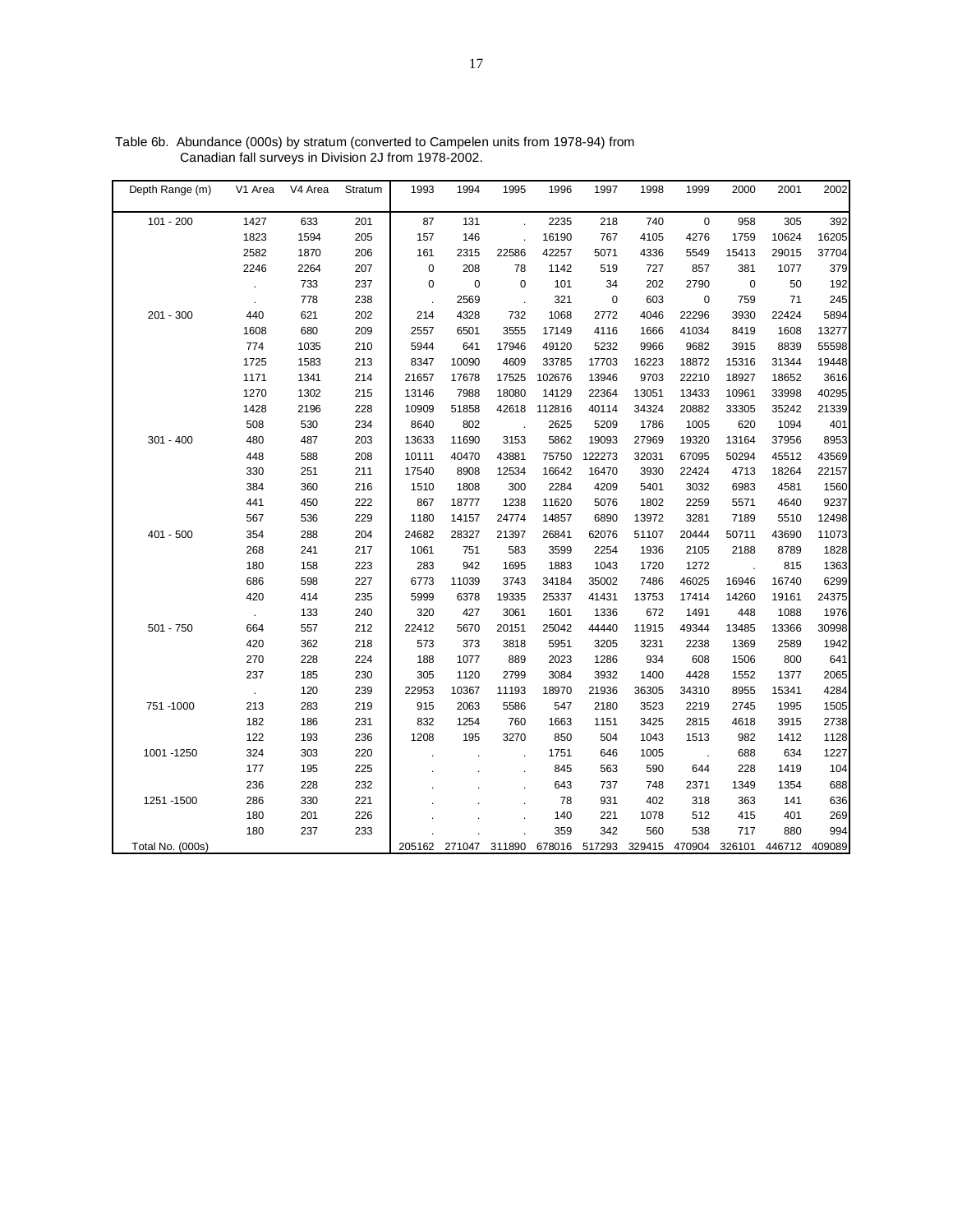| Depth Range (m) | V1 Area      | V4 Area | Stratum | 1978    | 1979                 | 1980  | 1981  | 1982                 | 1983  | 1984    | 1985  | 1986  | 1987  | 1988  | 1989  | 1990        | 1991     | 1992         |
|-----------------|--------------|---------|---------|---------|----------------------|-------|-------|----------------------|-------|---------|-------|-------|-------|-------|-------|-------------|----------|--------------|
| $101 - 200$     |              | 798     | 608     |         |                      |       |       |                      |       |         |       |       |       |       |       |             |          |              |
|                 |              | 445     | 612     |         |                      |       |       |                      |       |         |       |       |       |       |       |             |          |              |
|                 |              | 250     | 616     |         |                      |       |       |                      |       |         |       |       |       |       |       |             |          |              |
|                 | 1455         | 1347    | 618     |         |                      |       |       |                      |       | 263     | 874   | 49    | 17    | 31    | 70    | 0           | 0        | $\mathbf 0$  |
|                 | 1588         | 1753    | 619     |         |                      |       |       |                      |       | 685     | 401   | 108   | 41    | 26    | 78    | $\mathbf 0$ | $\Omega$ | $\mathsf{C}$ |
| $201 - 300$     | $\mathbf{r}$ | 342     | 609     |         |                      |       |       |                      |       |         |       |       |       |       |       |             |          |              |
|                 |              | 573     | 611     |         |                      |       |       |                      |       |         |       |       |       |       |       |             |          |              |
|                 |              | 251     | 615     |         |                      |       |       |                      |       |         |       |       |       |       |       |             |          |              |
|                 | 2709         | 2545    | 620     | 18712   | 9129                 | 9090  | 9404  | 7175                 | 6302  | 4074    | 5095  | 4164  | 2108  | 3737  | 583   | 451         | 899      | 152          |
|                 | 2859         | 2537    | 621     | 41597   | 36475                | 15203 | 11844 | 6287                 | 12035 | 6600    | 12389 | 2323  | 4458  | 3166  | 4278  | 485         | 1151     | 2264         |
|                 | 668          | 1105    | 624     | 837     | 878                  | 491   | 305   | 467                  | 232   | 527     | 434   | 298   | 445   | 196   | 310   | 288         | 335      | 413          |
|                 | 447          | $\sim$  | 632     | 204     | 147                  | 620   | 344   | 426                  | 187   |         | 394   | 133   | 86    | 49    | 81    | 384         | 111      | 267          |
|                 | 1618         | 1555    | 634     | 1482    | 1819                 | 1196  | 1233  | 3348                 | 1410  | 1293    | 1157  | 877   | 1919  | 776   | 587   | 707         | 526      | 296          |
|                 | 1274         | 1274    | 635     | 1548    | 960                  | 3092  | 2074  | 3013                 | 1388  | 1668    | 773   | 1924  | 1932  | 910   | 1335  | 307         | 46       | 88           |
|                 | 1455         | 1455    | 636     | 1650    | 872                  | 2155  | 2163  | 3642                 | 792   | 1299    | 861   | 806   | 353   | 852   | 701   | 401         | 240      | 282          |
|                 | 1132         | 1132    | 637     | 723     | 575                  | 907   | 1180  | 1366                 | 2275  | 662     | 1780  | 1441  | 1349  | 700   | 466   | 818         | 293      | 144          |
| $301 - 400$     | $\cdot$      | 256     | 610     |         | $\cdot$              |       |       |                      |       |         |       |       |       |       |       |             |          |              |
|                 | $\cdot$      | 263     | 614     | $\cdot$ | $\blacksquare$       |       |       |                      |       | $\cdot$ |       |       |       |       |       |             |          |              |
|                 |              | 593     | 617     |         |                      |       |       |                      |       |         |       |       |       |       |       |             |          |              |
|                 | 1027         | 494     | 623     | 16992   | 3898                 | 9646  | 10319 | 16038                | 24364 | 29298   | 8090  | 18912 | 14251 | 17661 | 11384 | 4603        | 5417     | 2598         |
|                 | 850          | 888     | 625     | 1915    | 1387                 | 1530  | 3242  | 822                  | 5794  | 3856    | 4936  | 3449  | 5773  | 3204  | 847   | 3881        | 2176     | 484          |
|                 | 919          | 1113    | 626     | 7394    | 4470                 | 14225 | 6023  | 11576                | 11302 | 20810   | 13944 | 16278 | 8319  | 12970 | 11682 | 3365        | 3698     | 5003         |
|                 | 1085         | 1085    | 628     | 4700    | 4183                 | 8400  | 2305  | 1867                 | 5126  | 4652    | 9824  | 9477  | 5858  | 6368  | 4150  | 2513        | 902      | 590          |
|                 | 499          | 495     | 629     | 532     | 834                  | 1790  | 2004  | 4063                 | 3706  | 1779    | 1335  | 2978  | 5191  | 7176  | 4634  | 1053        | 385      | 1058         |
|                 | 544          | 332     | 630     | 2056    | 800                  | 1368  | 7048  | $\ddot{\phantom{a}}$ | 4258  | 485     | 2244  | 1861  | 4436  | 4313  | 3075  | 2065        | 2188     | 917          |
|                 | 2179         | 2067    | 633     | 2393    | 2472                 | 4271  | 2834  | 2296                 | 3115  | 3219    | 3432  | 4445  | 5532  | 3380  | 5842  | 5285        | 3440     | 2813         |
|                 | 2059         | 2059    | 638     | 4198    | 3427                 | 2615  | 4854  | 4801                 | 4371  | 2922    | 7321  | 5983  | 4382  | 3057  | 2972  | 6809        | 1993     | 2625         |
|                 | 1463         | 1463    | 639     | 1031    | 1254                 | 1385  | 1266  | 3321                 | 2174  | 436     | 872   | 1288  | 703   | 653   | 511   | 854         | 766      | 1175         |
| $401 - 500$     |              | 30      | 613     |         |                      |       |       |                      |       |         |       |       |       |       |       |             |          |              |
|                 | 632          | 691     | 622     | 16724   | 8517                 | 3448  | 10766 | 7914                 | 14953 | 8922    | 4742  | 36448 | 12755 | 17950 | 13695 | 30531       | 6256     | 4326         |
|                 | 1184         | 1255    | 627     | 11452   | 5878                 | 9820  | 24040 | 16903                | 27637 | 38222   | 18219 | 33516 | 21372 | 21502 | 37862 | 18637       | 10870    | 4355         |
|                 | 1202         | 1321    | 631     | 8523    | 3909                 | 4910  | 8787  | 5115                 | 8693  | 12698   | 9456  | 8334  | 15010 | 11317 | 17190 | 4993        | 16791    | 3570         |
|                 | 198          | 69      | 640     | 835     |                      | 1177  | 756   | 531                  |       | 344     | 398   | 204   | 417   | 163   | 225   | 367         | 310      | 130          |
|                 | 204          | 216     | 645     | 462     | $\cdot$              | 336   | 534   | 434                  | 97    | 1157    | 1055  |       | 613   | 351   | 81    | 460         | 103      | 213          |
|                 |              | 134     | 650     |         | $\cdot$              |       |       |                      |       |         |       |       |       |       |       |             |          |              |
|                 |              |         |         |         |                      |       |       |                      |       |         |       |       |       |       |       |             |          |              |
| $501 - 750$     | 584          | 230     | 641     | 776     | 1647                 | 2245  | 1521  | 1622                 | 3609  | 3924    | 1384  |       | 1367  |       |       | 2661        | 651      | 440          |
|                 | 333          | 325     | 646     | 2231    | 3156                 | 1852  | 2656  | 590                  | 2959  | 3167    | 2337  |       | 1143  |       |       | 449         | 1083     | 375          |
|                 |              | 359     | 651     |         |                      |       |       |                      |       |         |       |       |       |       |       |             |          |              |
| 751-1000        | 931          | 418     | 642     | 2417    | $\ddot{\phantom{a}}$ | 3824  | 1134  | 3305                 |       | 8496    | 3279  |       | 2722  |       |       | 4475        | 4484     | 9225         |
|                 | 409          | 360     | 647     | 7096    | 2019                 | 3855  | 3634  | 1817                 |       |         | 4473  |       |       |       |       | 3857        | 1197     | 655          |
|                 |              | 516     | 652     |         |                      |       |       |                      |       |         |       |       |       |       |       |             |          |              |
| 1001-1250       | 1266         | 733     | 643     | 1254    | 1364                 |       |       |                      |       |         |       |       |       |       |       |             |          |              |
|                 | 232          | 228     | 648     | 406     |                      |       |       |                      |       |         |       |       |       |       |       |             |          |              |
|                 |              | 531     | 653     |         |                      |       |       |                      |       |         |       |       |       |       |       |             |          |              |
| 1251 - 1500     | 954          | 474     | 644     | 1890    | 783                  |       |       |                      |       |         |       |       |       |       |       |             |          |              |

. 479 654 . . . . . . . . . . . . . . . Total biomass (t) 162396 100851 109450 122269 108737 146777 160510 120223 155137 122493 120451 122490 100699 66310 44458

263 212 649 366 . . . . . . . . . . . . . .

Table 7a Biomass (tons) by stratum (converted to Campelen units from 1978-94) from Canadian fall surveys in Division 3K from 1978-2002.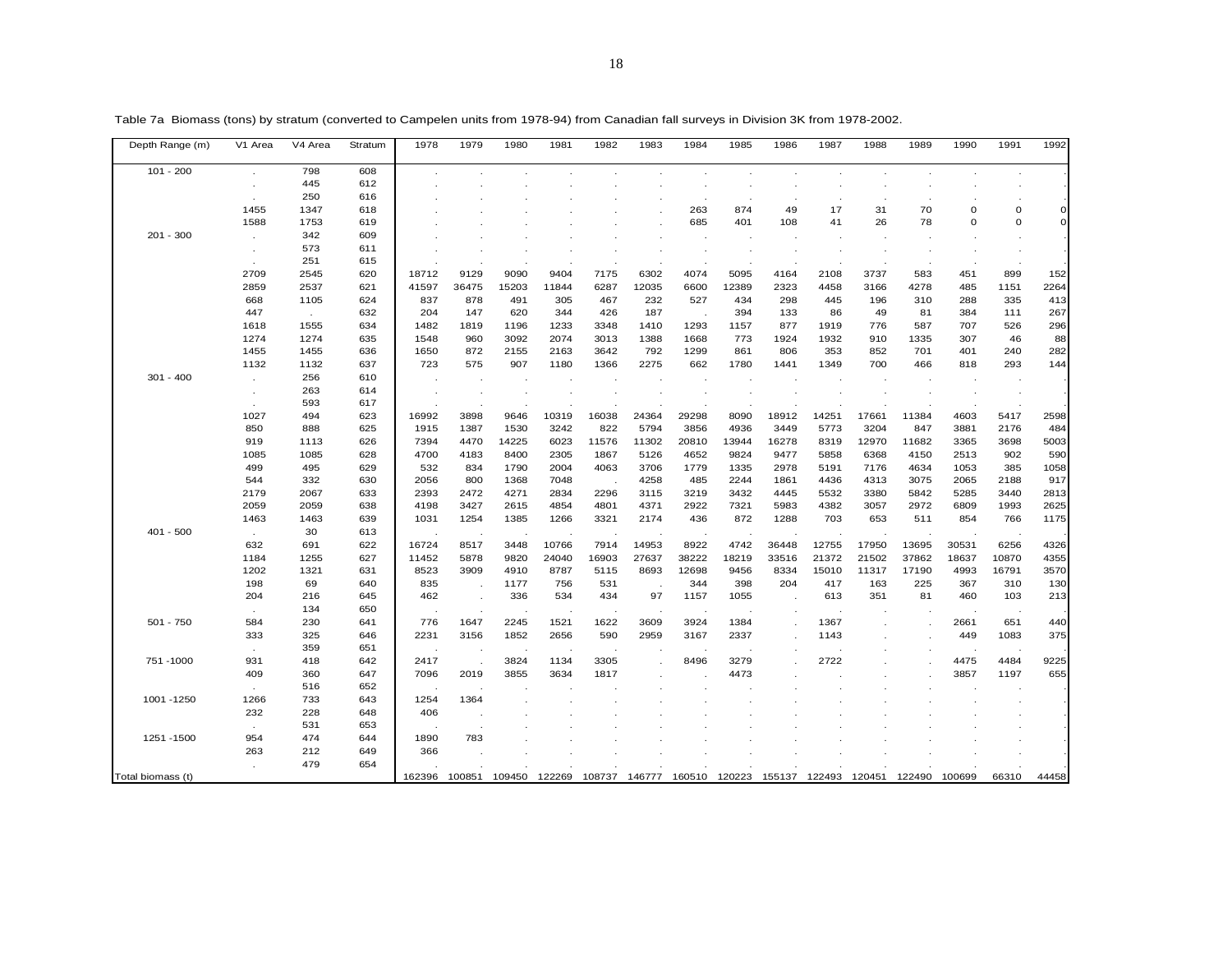| Depth Range (m)   | V1 Area                     | V4 Area | Stratum | 1993                 | 1994           | 1995           | 1996         | 1997   | 1998         | 1999                     | 2000         | 2001        | 2002    |
|-------------------|-----------------------------|---------|---------|----------------------|----------------|----------------|--------------|--------|--------------|--------------------------|--------------|-------------|---------|
| $101 - 200$       |                             | 798     | 608     |                      |                |                | $\mathbf 0$  | 44     | 37           |                          | $\mathbf O$  | 8           |         |
|                   |                             | 445     | 612     |                      |                |                | $\mathbf O$  | 135    | $\mathbf 0$  |                          | $\mathbf{1}$ | O           | 38      |
|                   |                             | 250     | 616     |                      |                |                | $\mathbf{o}$ | 4      | 23           |                          | O            | $\mathbf 0$ | $\circ$ |
|                   | 1455                        | 1347    | 618     | o                    | 8              | 286            | 19           | 11     | 15           | $\overline{1}$           | 59           | o           | 49      |
|                   | 1588                        | 1753    | 619     | $\mathbf{o}$         | $\mathbf{o}$   | 18             | 29           | 57     | $\mathbf{o}$ | $\mathbf O$              | 13           | O           | 30      |
| $201 - 300$       |                             | 342     | 609     |                      |                |                | 117          | 386    | 202          |                          | 177          | 8           | 8       |
|                   |                             | 573     | 611     |                      |                |                | 113          | 265    | 162          |                          | 41           | 43          | 164     |
|                   |                             | 251     | 615     |                      |                |                | 39           | 67     | 176          |                          | 23           | 20          | $\circ$ |
|                   | 2709                        | 2545    | 620     | 53                   | 1113           | 790            | 4213         | 1275   | 1171         | 1367                     | 3389         | 992         | 1280    |
|                   | 2859                        | 2537    | 621     | 972                  | 1021           | 1068           | 3967         | 1320   | 2524         | 858                      | 1495         | 113         | 1149    |
|                   | 668                         | 1105    | 624     | 1017                 | 754            | 508            | 2516         | 1610   | 1752         | 1805                     | 1186         | 2358        | 1027    |
|                   | 447                         |         | 632     |                      |                | $\cdot$        |              |        |              |                          |              |             |         |
|                   | 1618                        | 1555    | 634     | 990                  | 962            | 727            | 2370         | 2144   | 1321         | 1933                     | 1197         | 2195        | 1493    |
|                   | 1274                        | 1274    | 635     | 99                   | 41             | 128            | 1344         | 1545   | 1266         | 971                      | 491          | 215         | 125     |
|                   | 1455                        | 1455    | 636     | 829                  | 398            | 1393           | 2336         | 1171   | 1054         | 1002                     | 1015         | 641         | 699     |
|                   | 1132                        | 1132    | 637     | 435                  | 119            | 179            | 1722         | 869    | 2008         | 1145                     |              | 526         | 393     |
| $301 - 400$       | $\mathcal{L}_{\mathcal{A}}$ | 256     | 610     |                      |                |                | 344          | 630    | 1638         | $\overline{\phantom{a}}$ | 1000         | 1924        | 183     |
|                   | $\cdot$                     | 263     | 614     | $\ddot{\phantom{a}}$ | $\blacksquare$ |                | 154          | 399    | 184          |                          | 164          | 16          | 12      |
|                   |                             | 593     | 617     | 5604                 | 2993           | 3844           | 2464         | 4941   | 3865         | 2919                     | 2227         | 7873        | 1476    |
|                   | 1027                        | 494     | 623     | 1672                 | 1931           | 308            | 3588         | 1938   | 6167         | 3346                     | 4322         | 5040        | 3698    |
|                   | 850                         | 888     | 625     | 3229                 | 2385           | 1437           | 4381         | 3075   | 3944         | 6783                     | 3649         | 6294        | 917     |
|                   | 919                         | 1113    | 626     | 3469                 | 4263           | 1962           | 5453         | 10283  | 9604         | 18305                    | 3890         | 2111        | 3683    |
|                   | 1085                        | 1085    | 628     | 1438                 | 1372           | 529            | 1799         | 2685   | 3116         | 10764                    | 5142         | 2763        | 719     |
|                   | 499                         | 495     | 629     | 1324                 | 1337           | 2682           | 6569         | 2179   | 6214         | 5900                     | 4291         | 1429        | 622     |
|                   | 544                         | 332     | 630     | 1274                 | 1331           | 858            | 4800         | 3261   | 1561         | 5114                     | 3821         | 4474        | 1429    |
|                   | 2179                        | 2067    | 633     | 4511                 | 2868           | 4649           | 3487         | 6739   | 4178         | 7634                     | 3474         | 6544        | 3178    |
|                   | 2059                        | 2059    | 638     | 2804                 | 1908           | 1750           | 3952         | 7031   | 8115         | 2400                     | 4792         | 2535        | 1686    |
|                   | 1463                        | 1463    | 639     | 1718                 | 872            | 1520           | 1381         | 1556   | 1266         | 1183                     | 2362         | 2114        | 1330    |
| $401 - 500$       | $\sim$                      | 30      | 613     |                      |                | $\blacksquare$ | 51           | 192    | 92           | $\blacksquare$           | 64           | 6           | 6       |
|                   | 632                         | 691     | 622     | 6993                 | 3921           | 2638           | 6896         | 11901  | 10364        | 13165                    | 10064        | 11830       | 4285    |
|                   | 1184                        | 1255    | 627     | 31882                | 7308           | 18946          | 15576        | 22176  | 25568        | 45497                    | 42775        | 11732       | 11721   |
|                   | 1202                        | 1321    | 631     | 9779                 | 9453           | 10094          | 25499        | 14500  | 13683        | 18514                    | 23958        | 20494       | 15856   |
|                   | 198                         | 69      | 640     | 77                   | 111            | 179            | 105          | 59     | 37           | 39                       | 144          | 103         | 44      |
|                   | 204                         | 216     | 645     | 110                  | 108            | 357            | 192          | 162    | 75           | 114                      | 446          | 253         | 242     |
|                   |                             | 134     | 650     | 193                  | 338            | 252            | 147          | 242    | 224          | 39                       |              | 18          | 109     |
| $501 - 750$       | 584                         | 230     | 641     | 411                  | 109            | 227            | 394          | 197    | 369          | 1020                     | $\sim$       | 558         | 62      |
|                   | 333                         | 325     | 646     | 105                  | 463            | 327            | 564          | 1180   | 158          | 84                       | 436          | 811         | 205     |
|                   |                             | 359     | 651     | 704                  | 894            | 1222           | 321          | 1361   | 1016         | 734                      |              | 2603        | 899     |
| 751 - 1000        | 931                         | 418     | 642     | 1541                 | 2336           | 1741           | 760          | 2036   | 2513         | 3081                     | 2134         | 2677        | 892     |
|                   | 409                         | 360     | 647     | 2413                 | 1829           | 1087           | 749          | 2025   | 2961         | 2191                     | 2465         | 3228        | 1301    |
|                   |                             | 516     | 652     | 2242                 | 1445           | 2366           | 3585         | 2575   | 4843         | 3246                     | 2591         | 6162        | 1366    |
| 1001 - 1250       | 1266                        | 733     | 643     |                      |                | 1487           | 2121         | 6830   | 5453         | 3480                     | 1537         | 4660        | 2815    |
|                   | 232                         | 228     | 648     |                      |                |                | 1641         | 1118   | 1687         | 1552                     | 624          | 2891        | 763     |
|                   |                             | 531     | 653     | 1718                 |                | 1583           | 2306         | 1643   | 3660         | 3927                     | 3045         | 2514        | 477     |
| 1251 - 1500       | 954                         | 474     | 644     |                      |                | 688            | 870          | 2036   | 2845         | 1480                     | 1917         | 2084        | 137     |
|                   | 263                         | 212     | 649     |                      |                |                | 387          | 1083   | 282          | 681                      | 622          | 908         | 174     |
|                   | $\sim$                      | 479     | 654     |                      |                | 1376           | 1016         | 3612   | 4808         | 3358                     | 2287         | 4953        | 252     |
| Total biomass (t) |                             |         |         | 89603                | 53988          | 69206          | 120336       | 130547 | 142196       | 175632                   | 143329       | 128721      | 67000   |

Table 7b Biomass (tons) by stratum (converted to Campelen units from 1978-94) from Canadian fall surveys in Division 3K from 1978-2002.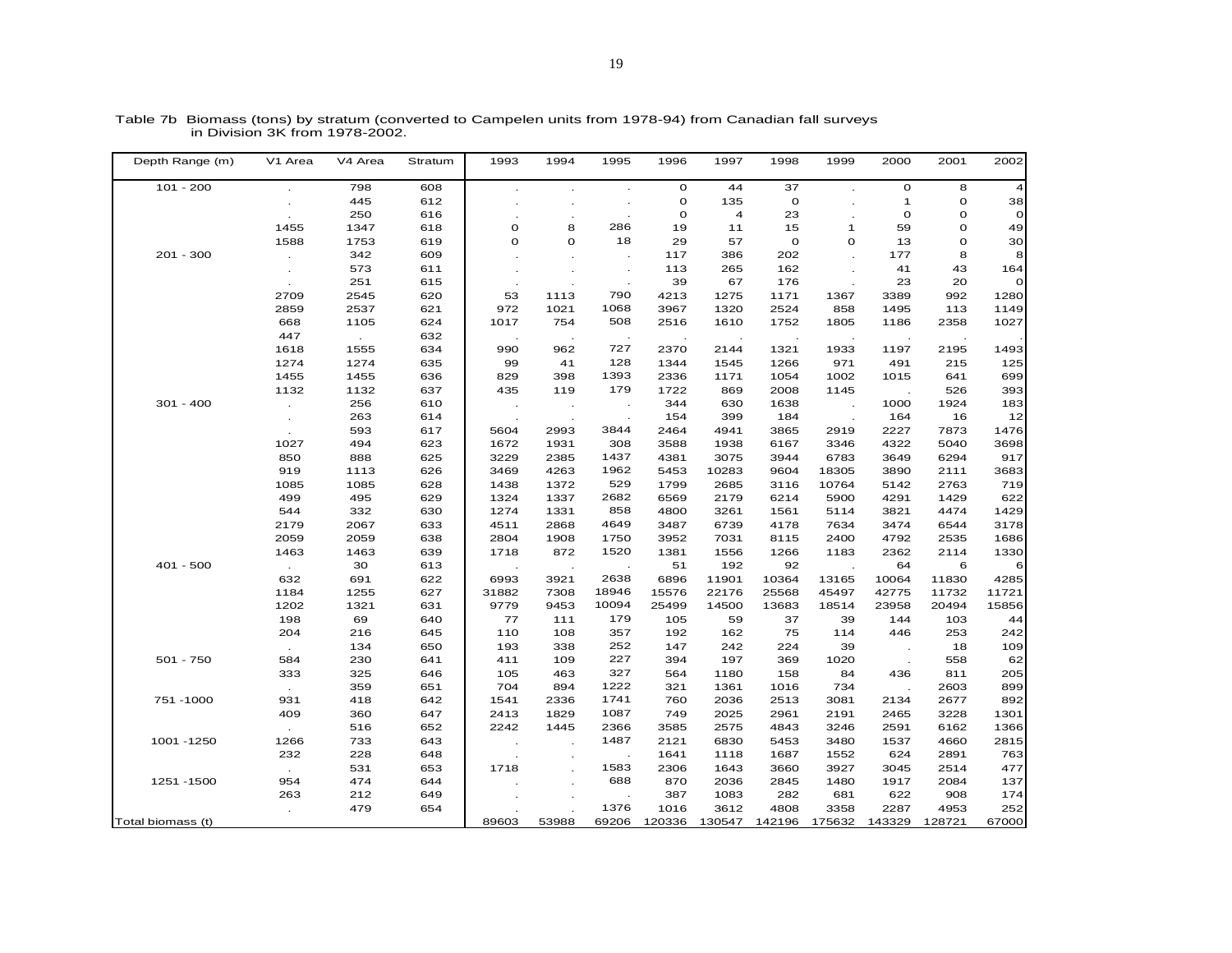| Depth Range (m)  | V1 Area     | V4 Area   | Stratum    | 1978   | 1979  | 1980  | 1981  | 1982  | 1983  | 1984  | 1985  | 1986                                                                                                     | 1987   | 1988  | 1989         | 1990                  | 1991     | 1992         |
|------------------|-------------|-----------|------------|--------|-------|-------|-------|-------|-------|-------|-------|----------------------------------------------------------------------------------------------------------|--------|-------|--------------|-----------------------|----------|--------------|
| $101 - 200$      |             | 798       | 608        |        |       |       |       |       |       |       |       |                                                                                                          |        |       |              |                       |          |              |
|                  |             | 445       | 612        |        |       |       |       |       |       |       |       |                                                                                                          |        |       |              |                       |          |              |
|                  |             | 250       | 616        |        |       |       |       |       |       |       |       |                                                                                                          |        |       |              |                       |          |              |
|                  | 1455        | 1347      | 618        |        |       |       |       |       |       | 1451  | 5437  | 560                                                                                                      | 114    | 1134  | 1426         | $\Omega$              | $\Omega$ | $\mathbf 0$  |
|                  | 1588        | 1753      | 619        |        |       |       |       |       |       | 18849 | 28835 | 7471                                                                                                     | 1311   | 1623  | 3195         | $\Omega$              | $\Omega$ | $\mathbf{O}$ |
| $201 - 300$      |             | 342       | 609        |        |       |       |       |       |       |       |       |                                                                                                          |        |       |              |                       |          |              |
|                  |             | 573       | 611        |        |       |       |       |       |       |       |       |                                                                                                          |        |       |              |                       |          |              |
|                  |             | 251       | 615        |        |       |       |       |       |       |       |       |                                                                                                          |        |       |              |                       |          |              |
|                  | 2709        | 2545      | 620        | 79313  | 26011 | 22483 | 45352 | 21324 | 19900 | 10750 | 22838 | 22690                                                                                                    | 14773  | 32669 | 5143         | 2691                  | 6734     | 870          |
|                  | 2859        | 2537      | 621        | 163739 | 93030 | 31584 | 74868 | 31379 | 45130 | 23738 | 93419 | 30733                                                                                                    | 41918  | 22142 | 41850        | 5435                  | 8102     | 39198        |
|                  | 668         | 1105      | 624        | 2704   | 1424  | 1999  | 781   | 391   | 758   | 1080  | 1723  | 459                                                                                                      | 1378   | 1409  | 1562         | 735                   | 1470     | 6065         |
|                  | 447         | $\sim$    | 632        | 228    | 261   | 307   | 154   | 307   | 512   |       | 389   | 154                                                                                                      | 307    | 31    | 123          | 2552                  | 498      | 3008         |
|                  | 1618        | 1555      | 634        | 5911   | 2281  | 2798  | 3180  | 13334 | 2048  | 1812  | 3809  | 5564                                                                                                     | 8964   | 3079  | 3466         | 3021                  | 2822     | 5475         |
|                  | 1274        | 1274      | 635        | 9561   | 2256  | 6630  | 6239  | 9674  | 4352  | 4009  | 2479  | 10077                                                                                                    | 12852  | 7150  | 7035         | 1227                  | 307      | 818          |
|                  | 1455        | 1455      | 636        | 11409  | 1544  | 3374  | 5071  | 9267  | 2102  | 1651  | 1451  | 6355                                                                                                     | 2488   | 3603  | 2522         | 1658                  | 1401     | 7939         |
|                  | 1132        | 1132      | 637        | 3841   | 3070  | 2492  | 3140  | 3404  | 5357  | 1220  | 2558  | 8409                                                                                                     | 3659   | 6443  | 1308         | 2336                  | 2388     | 1038         |
| $301 - 400$      |             | 256       | 610        |        |       |       |       |       |       |       |       |                                                                                                          |        |       |              |                       |          |              |
|                  | $\cdot$     | 263       | 614        |        |       |       |       |       |       |       |       |                                                                                                          |        |       |              |                       |          |              |
|                  |             | 593       | 617        |        |       |       |       |       |       |       |       |                                                                                                          |        |       |              |                       |          |              |
|                  | 1027        | 494       | 623        | 62444  | 10278 | 18366 | 40758 | 31561 | 51095 | 62359 | 26654 | 56934                                                                                                    | 33624  | 79255 | 55309        | 18620                 | 33247    | 34895        |
|                  | 850         | 888       | 625        | 3079   | 6595  | 3410  | 7308  | 877   | 8692  | 4888  | 11482 | 10835                                                                                                    | 27390  | 14996 | 4151         | 16077                 | 16643    | 7912         |
|                  | 919         | 1113      | 626        | 37167  | 10366 | 35220 | 15903 | 19924 | 35302 | 45005 | 47205 | 67065                                                                                                    | 46497  | 58431 | 48166        | 20891                 | 21491    | 58068        |
|                  | 1085        | 1085      | 628        | 13497  | 7582  | 15672 | 5572  | 4702  | 14851 | 10426 | 30622 | 30448                                                                                                    | 19493  | 30328 | 12649        | 7731                  | 4826     | 7562         |
|                  | 499         | 495       | 629        | 2826   | 2025  | 3062  | 5858  | 9644  | 8763  | 3569  | 4256  | 9930                                                                                                     | 19586  | 42181 | 27663        | 3398                  | 1853     | 6384         |
|                  | 544         | 332       | 630        | 10514  | 2114  | 3405  | 12684 |       | 9429  | 798   | 6511  | 6960                                                                                                     | 21053  | 17311 | 14143        | 8905                  | 11000    | 6486         |
|                  | 2179        | 2067      | 633        | 2864   | 4167  | 4286  | 4871  | 5824  | 3122  | 3717  | 3322  | 14238                                                                                                    | 25233  | 5733  | 18794        | 19347                 | 13644    | 18848        |
|                  | 2059        | 2059      | 638        | 9099   | 5161  | 4123  | 9772  | 9800  | 11124 | 4504  | 16531 | 12958                                                                                                    | 9234   | 5877  | 6669         | 16365                 | 4724     | 22625        |
|                  | 1463        | 1463      | 639        | 1096   | 956   | 1174  | 1409  | 6118  | 1294  | 453   | 1258  | 6876                                                                                                     | 1093   | 973   | 1509         | 2300                  | 2147     | 10739        |
| $401 - 500$      |             | 30<br>691 | 613<br>622 | 146318 | 18866 | 6781  | 41426 | 10201 | 19822 | 17431 |       | 22691 126974                                                                                             | 33182  | 74999 |              |                       | 44426    | 65813        |
|                  | 632<br>1184 | 1255      | 627        | 64905  | 20088 | 26874 | 44410 | 46628 | 47016 | 75267 |       | 48629 106258                                                                                             | 115015 |       | 63455 166401 | 78998 126018<br>77527 | 55702    | 68189        |
|                  | 1202        | 1321      | 631        | 60931  | 15102 | 11574 | 15311 | 6945  | 14881 | 13459 | 32503 | 21537                                                                                                    | 62006  | 34558 | 74737        | 17747                 | 65120    | 23920        |
|                  | 198         | 69        | 640        | 912    |       | 586   | 272   | 300   |       | 150   | 254   | 123                                                                                                      | 381    | 95    | 259          | 558                   | 763      | 436          |
|                  | 204         | 216       | 645        | 225    |       | 112   | 196   | 131   | 182   | 449   | 318   |                                                                                                          | 463    | 225   | 126          | 814                   | 206      | 767          |
|                  |             | 134       | 650        |        |       |       |       |       |       |       |       |                                                                                                          |        |       |              |                       |          |              |
| $501 - 750$      | 584         | 230       | 641        | 362    | 1125  | 1366  | 803   | 964   | 2116  | 2330  | 864   |                                                                                                          | 1044   |       |              | 3615                  | 924      | 924          |
|                  | 333         | 325       | 646        | 527    | 1031  | 618   | 962   | 137   | 802   | 1145  | 1619  |                                                                                                          | 321    |       |              | 321                   | 2046     | 687          |
|                  |             | 359       | 651        |        |       |       |       |       |       |       |       |                                                                                                          |        |       |              |                       |          |              |
| 751-1000         | 931         | 418       | 642        | 1217   |       | 1921  | 768   | 2412  |       | 4120  | 2433  |                                                                                                          | 1614   |       |              | 4184                  | 5635     | 16265        |
|                  | 409         | 360       | 647        | 3516   | 703   | 1688  | 1210  | 816   |       |       | 2082  |                                                                                                          |        |       |              | 3207                  | 1500     | 1107         |
|                  |             | 516       | 652        |        |       |       |       |       |       |       |       |                                                                                                          |        |       |              |                       |          |              |
| 1001 - 1250      | 1266        | 733       | 643        | 522    | 348   |       |       |       |       |       |       |                                                                                                          |        |       |              |                       |          |              |
|                  | 232         | 228       | 648        | 96     |       |       |       |       |       |       |       |                                                                                                          |        |       |              |                       |          |              |
|                  |             | 531       | 653        |        |       |       |       |       |       |       |       |                                                                                                          |        |       |              |                       |          |              |
| 1251 - 1500      | 954         | 474       | 644        | 394    | 328   |       |       |       |       |       |       |                                                                                                          |        |       |              |                       |          |              |
|                  | 263         | 212       | 649        | 145    |       |       |       |       |       |       |       |                                                                                                          |        |       |              |                       |          |              |
|                  |             | 479       | 654        |        |       |       |       |       |       |       |       |                                                                                                          |        |       |              |                       |          |              |
| Total No. (000s) |             |           |            |        |       |       |       |       |       |       |       | 699361 236713 211905 348277 246062 308649 314629 422171 563608 504993 507699 577204 367279 309619 416037 |        |       |              |                       |          |              |

Table 8a Abundance (000s) by stratum (converted to Campelen units from 1978-94) from Canadian fall surveys in Division 3K from 1978-2002.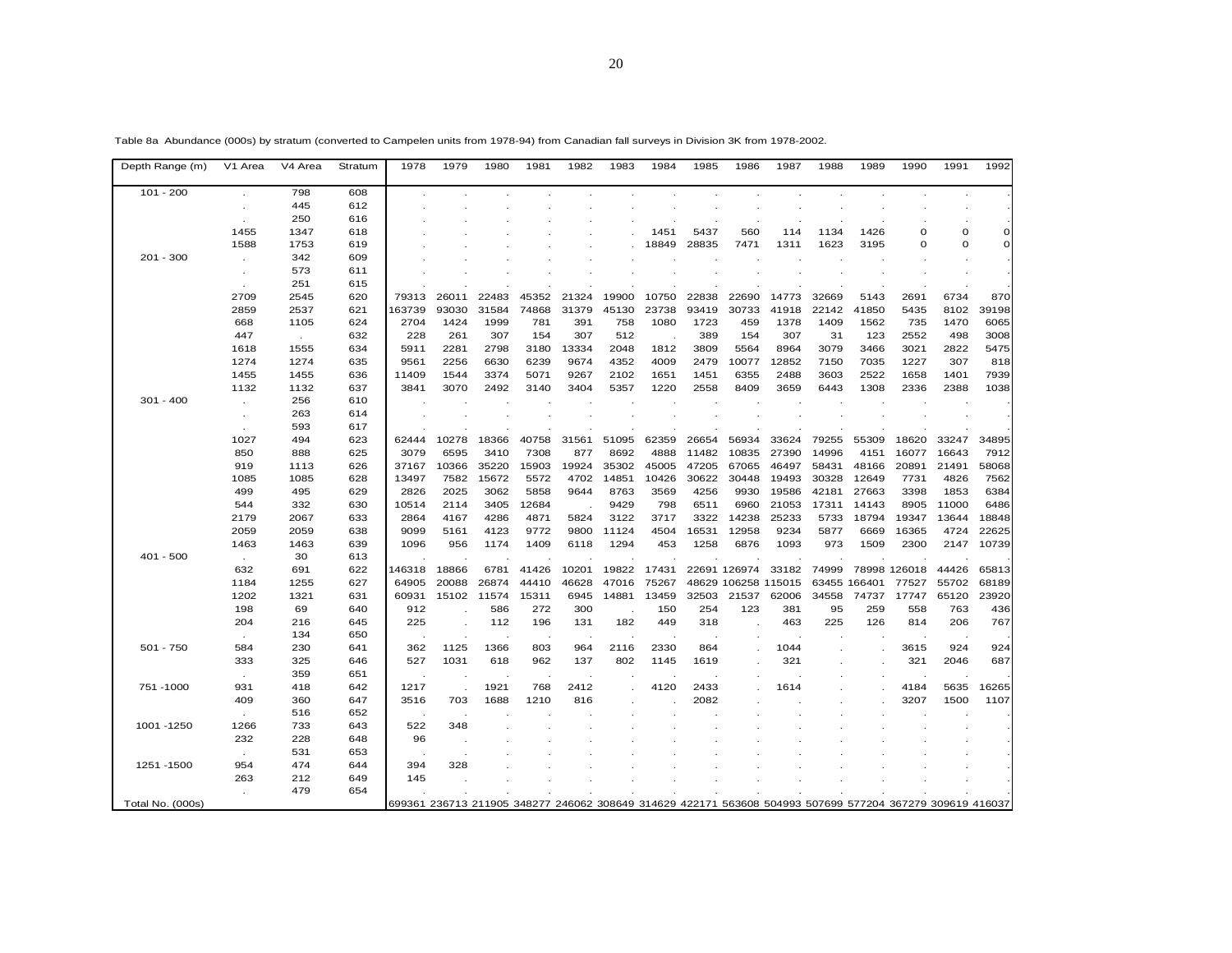| Depth Range (m)  | V1 Area        | V4 Area       | Stratum | 1993                 | 1994  | 1995            | 1996                                                                   | 1997          | 1998        | 1999           | 2000                               | 2001  | 2002        |
|------------------|----------------|---------------|---------|----------------------|-------|-----------------|------------------------------------------------------------------------|---------------|-------------|----------------|------------------------------------|-------|-------------|
| $101 - 200$      |                | 798           | 608     |                      |       |                 | 0                                                                      | 293           | 110         | $\overline{a}$ | $\pmb{0}$                          | 63    | 37          |
|                  |                | 445           | 612     |                      |       |                 | 0                                                                      | 857           | $\mathbf 0$ |                | 31                                 | 0     | 92          |
|                  |                | 250           | 616     |                      |       |                 | 0                                                                      | 34            | 120         |                | 17                                 | 0     | $\mathbf 0$ |
|                  | 1455           | 1347          | 618     | 0                    | 53    | 3330            | 226                                                                    | 93            | 139         | 124            | 62                                 | 0     | 803         |
|                  | 1588           | 1753          | 619     | 0                    | 0     | 841             | 425                                                                    | 448           | 0           | 121            | 95                                 | 34    | 208         |
| $201 - 300$      | $\epsilon$     | 342           | 609     |                      |       |                 | 839                                                                    | 1506          | 602         |                | 349                                | 47    | 47          |
|                  |                | 573           | 611     |                      |       |                 | 465                                                                    | 1340          | 586         |                | 90                                 | 109   | 709         |
|                  | ×.             | 251           | 615     |                      |       |                 | 236                                                                    | 432           | 784         |                | 138                                | 200   | 0           |
|                  | 2709           | 2545          | 620     | 233                  | 7702  | 8286            | 50340                                                                  | 10662         | 8370        | 8816           | 36955                              | 7433  | 15989       |
|                  | 2859           | 2537          | 621     | 8531                 | 12044 | 17351           | 40571                                                                  | 14182         | 14778       | 3966           | 10239                              | 2169  | 9935        |
|                  | 668            | 1105          | 624     | 14571                | 20622 | 9987            | 41839                                                                  | 15930         | 17967       | 14677          | 10519                              | 34688 | 14508       |
|                  | 447            | $\mathcal{L}$ | 632     |                      |       |                 |                                                                        |               |             |                | $\ddotsc$                          |       |             |
|                  | 1618           | 1555          | 634     | 10642                | 10321 | 12468           | 28382                                                                  | 18641         | 11979       | 10390          | 6369                               | 26367 | 12868       |
|                  | 1274           | 1274          | 635     | 643                  | 131   | 1057            | 11407                                                                  | 17490         | 11602       | 6975           | 4431                               | 846   | 779         |
|                  | 1455           | 1455          | 636     | 13810                | 8406  | 19987           | 26446                                                                  | 9607          | 5504        | 5504           | 6829                               | 5296  | 6635        |
|                  | 1132           | 1132          | 637     | 3737                 | 8743  | 3512            | 11087                                                                  | 6167          | 10713       | 5025           |                                    | 5853  | 2685        |
| $301 - 400$      |                | 256           | 610     |                      |       |                 | 2195                                                                   | 4560          | 7343        |                | 9191                               | 11171 | 1461        |
|                  |                | 263           | 614     |                      |       |                 | 1369                                                                   | 3021          | 923         |                | 1318                               | 326   | 247         |
|                  |                | 593           | 617     | 60446                | 45722 | 64933           | 45872                                                                  | 39808         | 22113       | 17998          | 14955                              | 52343 | 15541       |
|                  | 1027           | 494           | 623     | 21321                | 19594 | 3228            | 51938                                                                  | 23445         | 32102       | 22561          | 28065                              | 38176 | 67140       |
|                  | 850            | 888           | 625     | 41573                | 41980 | 18861           | 69363                                                                  | 28279         | 37542       | 28615          | 22904                              | 43640 | 9725        |
|                  | 919            | 1113          | 626     | 36745                | 39756 | 15421           |                                                                        | 61923 132559  | 64794       | 84650          | 35409                              | 34372 | 41059       |
|                  | 1085           | 1085          | 628     | 13980                | 8557  | 3974            | 11330                                                                  | 26358         | 12955       | 30657          | 32507                              | 15530 | 5048        |
|                  | 499            | 495           | 629     | 9964                 | 9976  | 23208           | 55189                                                                  | 18794         | 37008       | 35306          | 25834                              | 8677  | 3329        |
|                  | 544            | 332           | 630     | 14310                | 9286  | 9215            | 31901                                                                  | 32380         | 12240       | 25141          | 29679                              | 27676 | 12240       |
|                  | 2179           | 2067          | 633     | 53772                | 35827 | 54535           | 31687                                                                  | 47011         | 16523       | 37329          | 13147                              | 39049 | 22404       |
|                  | 2059           | 2059          | 638     | 24967                | 33314 | 26066           | 44481                                                                  | 46671         | 38835       | 9072           | 14615                              | 16777 | 12103       |
|                  | 1463           | 1463          | 639     | 17173                | 16628 | 22428           | 9276                                                                   | 9224          | 4595        | 3815           | 11347                              | 10546 | 11770       |
| $401 - 500$      | $\mathcal{L}$  | 30            | 613     |                      |       |                 | 448                                                                    | 1577          | 549         |                | 586                                | 66    | 49          |
|                  | 632            | 691           | 622     | 56296                | 72546 | 39289           |                                                                        | 132742 104560 | 64289       |                | 73410 52914                        | 69929 | 41540       |
|                  | 1184           | 1255          | 627     | 358859               |       | 96592 225916    |                                                                        |               |             |                | 116359 206365 158172 160052 151814 | 69006 | 78084       |
|                  | 1202           | 1321          | 631     | 103337 111802 128176 |       |                 | 162295                                                                 | 96509         | 65419       |                | 78684 100559                       | 84520 | 82638       |
|                  | 198            | 69            | 640     | 326                  | 494   | 1429            | 377                                                                    | 142           | 104         | 66             | 242                                | 218   | 152         |
|                  | 204            | 216           | 645     | 436                  | 396   | 1590            | 624                                                                    | 393           | 211         | 178            | 1040                               | 465   | 475         |
|                  | $\mathcal{L}$  | 134           | 650     | 1057                 | 2258  | 2120            | 654                                                                    | 691           | 479         | 100            |                                    | 28    | 344         |
| $501 - 750$      | 584            | 230           | 641     | 1371                 | 475   | 886             | 1076                                                                   | 348           | 902         | 1951           |                                    | 1076  | 199         |
|                  | 333            | 325           | 646     | 343                  | 1371  | 1185            | 1321                                                                   | 2347          | 335         | 201            | 700                                | 1140  | 492         |
|                  | $\mathbf{r}$   | 359           | 651     | 2799                 | 4309  | 5778            | 840                                                                    | 2609          | 2692        | 1449           |                                    | 4628  | 1834        |
| 751 - 1000       | 931            | 418           | 642     | 3872                 | 6383  | 3364            | 1179                                                                   | 3179          | 4284        | 4773           | 3092                               | 3524  | 1294        |
|                  | 409            | 360           | 647     | 2806                 | 3797  | 2649            | 1411                                                                   | 3417          | 5497        | 3615           | 2894                               | 4383  | 1931        |
|                  | $\sim$         | 516           | 652     | 6246                 | 4277  | 4969            | 6637                                                                   | 4969          | 10470       | 4933           | 3336                               | 8239  | 1810        |
| 1001 - 1250      | 1266           | 733           | 643     |                      |       | 2252            | 2252                                                                   | 9109          | 8470        | 4403           | 1888                               | 5411  | 4045        |
|                  | 232            | 228           | 648     |                      |       | $\cdot$         | 1786                                                                   | 1555          | 2368        | 2478           | 737                                | 3595  | 958         |
|                  | $\sim 10^{-1}$ | 531           | 653     | 1437                 |       | 2264            | 2849                                                                   | 2131          | 6063        | 5750           | 4325                               | 2854  | 621         |
| 1251 - 1500      | 954            | 474           | 644     |                      |       | 565             | 587                                                                    | 1891          | 2706        | 1695           | 2013                               | 2237  | 163         |
|                  | 263            | 212           | 649     |                      |       | $\sim$ 10 $\pm$ | 160                                                                    | 1094          | 204         | 619            | 617                                | 802   | 167         |
|                  | $\mathbf{r}$   | 479           | 654     |                      |       | 1120            | 988                                                                    | 4159          | 6109        | 3594           | 2519                               | 5727  | 297         |
| Total No. (000s) |                |               |         |                      |       |                 | 885602 633361 742239 1063373 956834 709549 698691 644371 649233 484453 |               |             |                |                                    |       |             |

Table 8b Abundance (000s) by stratum (converted to Campelen units from 1978-94) from Canadian fall surveys in Division 3K from 1978-2002.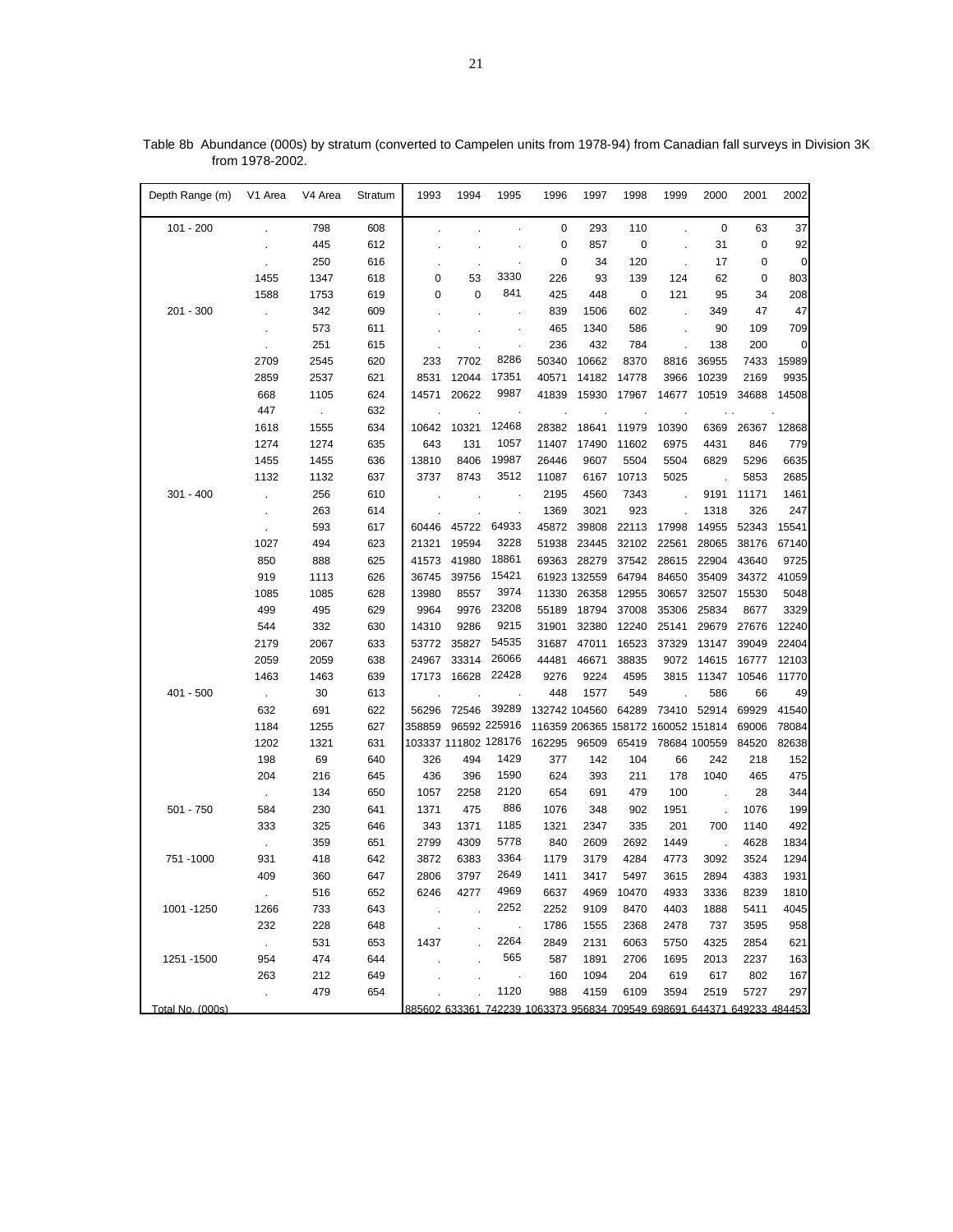| Depth Range (m)   |                             | V1 Area V4 Area Stratum |            | 1995                 | 1996                         | 1997                    | 1998                          | 1999                 | 2000             | 2001         | 2002                |
|-------------------|-----------------------------|-------------------------|------------|----------------------|------------------------------|-------------------------|-------------------------------|----------------------|------------------|--------------|---------------------|
| $30 - 56$         | $\mathcal{L}^{\mathcal{L}}$ | 268                     | 784        |                      | 0                            | 0                       | 0                             | ÷.                   | 0                | 0            | 0                   |
| $57 - 92$         | 2071                        | 2071                    | 350        | 1                    | 0                            | 0                       | $\pmb{0}$                     | 0                    | 0                | 0            | $\overline{0}$      |
|                   | 1780                        | 1780                    | 363        | 0                    | 0                            | 0                       | 0                             | 0                    | 0                | 0            | $\overline{0}$      |
|                   | 1121                        | 1121                    | 371        | 0                    | 3                            | 0                       | 0                             | 24                   | 0                | 0            | $\overline{0}$      |
|                   | 2460                        | 2460                    | 372        | 0                    | 0                            | 0                       | 0                             | 0                    | 0                | 0            | $\overline{0}$      |
|                   | 1120                        | 1120                    | 384        | 0                    | 0                            | 0                       | 0                             | 0                    | 0                | 0            | 0                   |
|                   | $\sim$                      | 465                     | 785        |                      | 0                            | 0                       | 0                             | ÷.                   | 0                | 0            | 0                   |
| $93 - 183$        | 1519                        | 1519                    | 328        | 0                    | 1                            | 6                       | 1                             | 11                   | 18               | 0            | 1                   |
|                   | 1574                        | 1574                    | 341        | 0                    | $\overline{2}$               | 249                     | 184                           | 0                    | 6                | 0            | 13                  |
|                   | 585                         | 585                     | 342        | 0                    | 1                            | 85                      | 16                            | 0                    | 6                | 0            | 0                   |
|                   | 525<br>2120                 | 525<br>2120             | 343<br>348 | 0<br>0               | 0<br>$\overline{\mathbf{c}}$ | 34<br>129               | 45<br>177                     | 0<br>216             | 1                | 0<br>2       | $\mathbf 0$<br>23   |
|                   | 2114                        | 2114                    | 349        | 4                    | $\overline{\mathbf{c}}$      | 60                      | 252                           | 416                  | 22<br>0          | 0            | $\mathbf 0$         |
|                   | 2817                        | 2817                    | 364        | 1                    | 0                            | 103                     | 414                           | 30                   | $\mathbf 0$      | 1            | 6                   |
|                   | 1041                        | 1041                    | 365        | 17                   | 0                            | 169                     | 140                           | 55                   |                  | 0            | 0                   |
|                   | 1320                        | 1320                    | 370        | $\pmb{0}$            | 14                           | 48                      | 871                           | 555                  | 19               | 1            | 55                  |
|                   | 2356                        | 2356                    | 385        | 73                   | 64                           | 502                     | 334                           | 253                  | 29               | 47           | 190                 |
|                   | 1481                        | 1481                    | 390        | 43                   | 67                           | 200                     | 625                           | 310                  | 69               | 497          | 222                 |
|                   |                             | 84                      | 786        |                      | 67                           | $\overline{\mathbf{c}}$ | 4                             |                      | 0                | 0            | $\mathbf 0$         |
|                   | $\mathbf{r}$                | 613                     | 787        | $\ddot{\phantom{a}}$ | 1                            | 86                      | $\mathbf 0$                   | $\ddot{\phantom{a}}$ | 0                | 0            | 0                   |
|                   |                             | 261                     | 788        |                      | 0                            | 45                      | 31                            |                      | 0                | 0            | 0                   |
|                   |                             | 89                      | 790        |                      | 0                            | 6                       | 6                             |                      | 25               | 0            | $\overline{0}$      |
|                   |                             | 72                      | 793        |                      | 0                            | 4                       | 4                             |                      | 0                | 0            | 5                   |
|                   |                             | 216<br>98               | 794<br>797 |                      | 0<br>0                       | 15<br>3                 | $\overline{\mathbf{4}}$<br>14 |                      |                  | 0<br>0       | $\overline{0}$<br>0 |
|                   |                             | 72                      | 799        |                      | 0                            | 0                       | 4                             |                      | 0<br>$\mathbf 0$ | $\pmb{0}$    | 0                   |
| 184 - 274         | 1494                        | 1582                    | 344        | 16                   | 11                           | 96                      | 885                           | 181                  | 42               | 0            | 7                   |
|                   | 983                         | 983                     | 347        | $\overline{c}$       | $\mathbf 0$                  | 37                      | 1021                          | 297                  | 160              | 88           | 28                  |
|                   | 1394                        | 1394                    | 366        | 204                  | 338                          | 878                     | 2172                          | 2108                 | 62               | 265          | 689                 |
|                   | 961                         | 961                     | 369        | 72                   | 108                          | 888                     | 2347                          | 719                  | 85               | 296          | 55                  |
|                   | 983                         | 983                     | 386        | 126                  | 447                          | 1010                    | 1683                          | 1129                 | 473              | 337          | 998                 |
|                   | 821                         | 821                     | 389        | 71                   | 900                          | 875                     | 474                           | 673                  | 727              | 1143         | 531                 |
|                   | 282                         | 282                     | 391        | 177                  | 344                          | 892                     | 257                           | 135                  | 379              | 89           | 135                 |
|                   | $\ddot{\phantom{a}}$        | 164                     | 795        | $\ddot{\phantom{a}}$ | 5                            | 35                      | 6                             | $\mathcal{L}$        | 11               | 8            | 0                   |
|                   |                             | 72                      | 789        |                      | 0                            | 14                      | 10                            | $\cdot$              | 12               | $\mathbf{1}$ | 0                   |
|                   |                             | 227                     | 791        |                      | 66                           | 193                     | 151                           |                      | 201              | 2            | 10                  |
| 275 - 366         | 1432                        | 100<br>1432             | 798<br>345 | 937                  | 76<br>3747                   | 108<br>1775             | 152<br>4359                   | 1665                 | 226<br>2659      | 19<br>1249   | 50<br>2344          |
|                   | 865                         | 865                     | 346        | 2237                 | 5483                         | 2378                    | 2062                          | 1312                 | 1021             | 1224         | 1045                |
|                   | 334                         | 334                     | 368        | 385                  | 690                          | 338                     | 2272                          | 860                  | 857              | 871          | 1829                |
|                   | 718                         | 718                     | 387        | 1546                 | 1765                         | 1614                    | 1609                          | 5284                 | 4897             | 4503         | 661                 |
|                   | 361                         | 361                     | 388        | 310                  | 711                          | 814                     | 380                           | 270                  | 704              | 993          | 309                 |
|                   | 145                         | 145                     | 392        | 69                   | 500                          | 618                     | 215                           | 170                  | 234              | 116          | 53                  |
|                   |                             | 175                     | 796        | $\sim$               | 37                           | 355                     | 289                           | $\mathbf{r}$         | 154              | 96           | 41                  |
|                   |                             | 81                      | 800        |                      |                              | 313                     | 517                           |                      | 233              | 191          | 215                 |
| 367 - 549         | 186                         | 186                     | 729        | 215                  | 648                          | 496                     | 242                           | 239                  | 1002             | 438          | 100                 |
|                   | 216                         | 216                     | 731        | 242                  |                              | 713                     | 305                           | 1795                 | 891              | 407          | 318                 |
|                   | 468                         | 468                     | 733        | 501                  | 706                          | 752                     | 2535                          | 1511                 | 1321             | 906<br>1504  | 312                 |
|                   | 272                         | 272<br>50               | 735<br>792 | 526                  | 1111<br>186                  | 938<br>349              | 2093<br>608                   | 2465                 | 728<br>316       | 69           | 1177<br>31          |
| 550 - 731         | 170                         | 170                     | 730        | 140                  | 37                           | 330                     | 44                            | 224                  | 125              | 627          | 200                 |
|                   | 231                         | 231                     | 732        | 83                   | 463                          | 590                     | 705                           | 519                  | 858              | 319          | 152                 |
|                   | 228                         | 228                     | 734        | 280                  | 642                          | 604                     | 515                           | 184                  | 554              | 671          | 214                 |
|                   | 175                         | 175                     | 736        | 271                  | 1117                         | 951                     | 1285                          | 498                  | 4028             | 1038         | 910                 |
| 732 - 914         | ä,                          | 227                     | 737        | 1244                 | 2198                         | 1981                    | 4765                          | 1472                 | 1522             | 1689         | 1433                |
|                   | ä,                          | 223                     | 741        | $\cdot$              | 867                          | 3224                    | 5059                          | 961                  | 444              | 1653         | 1337                |
|                   |                             | 348                     | 745        | $\ddot{\phantom{a}}$ | 1075                         | 1722                    | 1299                          | 358                  | 364              | 680          | 267                 |
|                   |                             | 159                     | 748        | ÷,                   | 429                          | 287                     | 166                           | 255                  | 390              | 458          | 26                  |
| 915 - 1097        |                             | 221                     | 738        | 1490                 | 1906                         | 1439                    | 769                           | 548                  | 903              | 857          | 571                 |
|                   | $\mathbf{r}$                | 206                     | 742        |                      | 567                          | 901                     | 918                           | 628                  | 451              | 579          | 982                 |
|                   |                             | 392<br>126              | 746<br>749 | $\epsilon$           | 783<br>125                   | 992<br>377              | 531<br>135                    | 1231                 | 363<br>185       | 1126<br>17   | 132<br>50           |
| 1098 - 1280       |                             | 254                     | 739        |                      | 1227                         | 2248                    | 1784                          | 245                  | 515              | 329          | 227                 |
|                   |                             | 211                     | 743        |                      | 931                          | 2820                    | 472                           | 2427                 | 861              | 671          | 1527                |
|                   |                             | 724                     | 747        |                      | 438                          | 1446                    | 570                           | 284                  | 622              | 37           | 204                 |
|                   |                             | 556                     | 750        |                      | 586                          | 3947                    | 1750                          | 1100                 | 1872             | 348          | 581                 |
| 1281 - 1463       |                             | 264                     | 740        |                      | 981                          | 2604                    | 1013                          | 337                  | 1109             | 1068         | 946                 |
|                   |                             | 280                     | 744        |                      | 2961                         | 1101                    | 1746                          | $\cdot$              | 698              | 1295         | 957                 |
|                   |                             | 229                     | 751        |                      | 1207                         | 2810                    | 2633                          |                      | 711              | 1061         | 206                 |
| Total Biomass (t) |                             |                         |            | 11282                | 36642                        | 48596                   | 55927                         | 33955                | 34161            | 29886        | 22377               |

Table 9 Biomass estimates (t) of Greenland halibut from Canadian fall surveys in Div. 3L using a Campelen trawl during 1995-2002.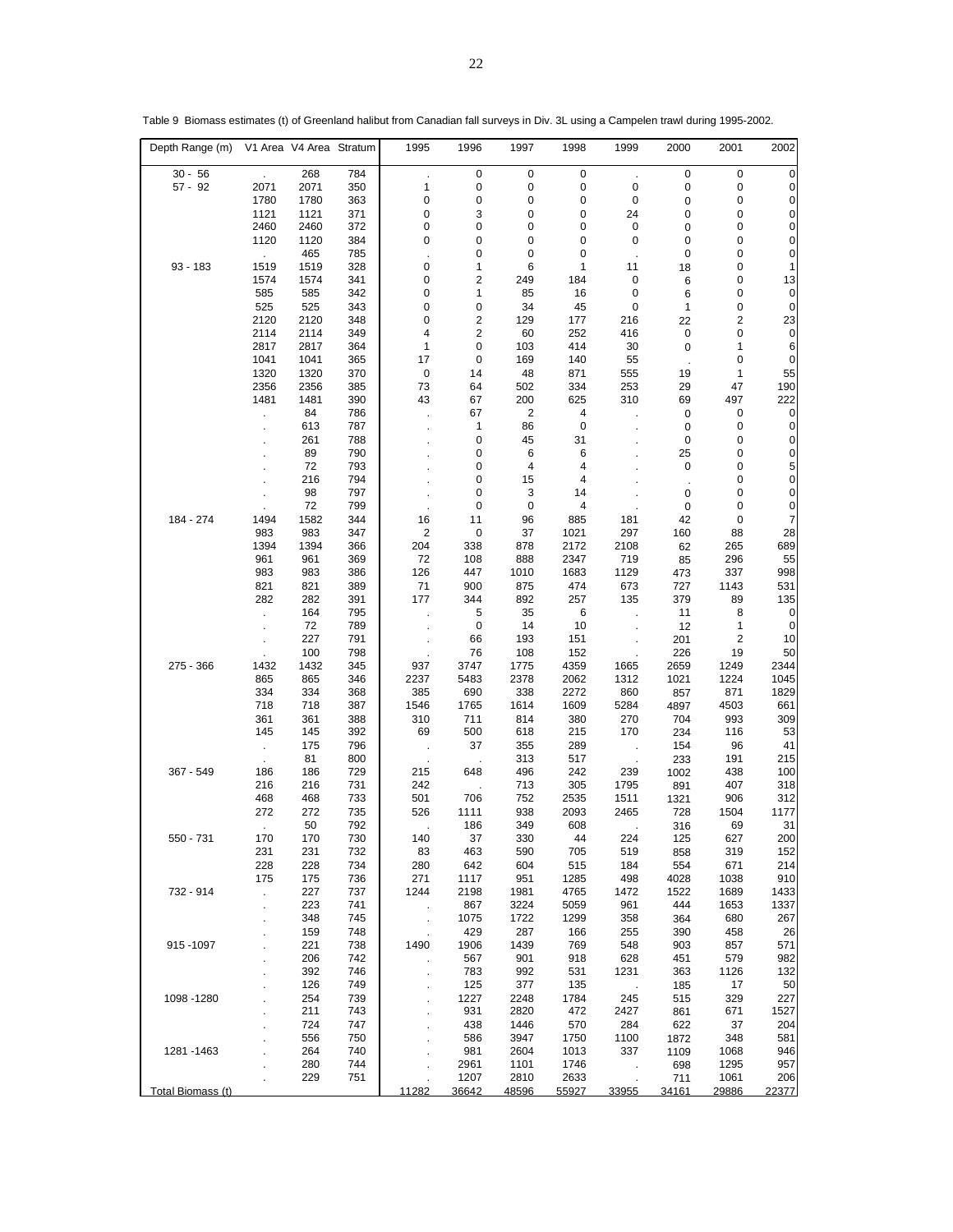| Depth Range (m)  |              | V1 Area V4 Area Stratum |            | 1995   | 1996        | 1997         | 1998        | 1999        | 2000        | 2001        | 2002        |
|------------------|--------------|-------------------------|------------|--------|-------------|--------------|-------------|-------------|-------------|-------------|-------------|
| $30 - 56$        |              | 268                     | 784        | $\sim$ | 0           | 0            | $\mathbf 0$ |             | 0           | 0           | 0           |
| $57 - 92$        | 2071         | 2071                    | 350        | 71     | $\pmb{0}$   | 0            | 0           | 0           | 0           | 0           | 0           |
|                  | 1780         | 1780                    | 363        | 0      | $\pmb{0}$   | 0            | 0           | 0           | 0           | 0           | 0           |
|                  | 1121         | 1121                    | 371        | 0      | 39          | 0            | 0           | 39          | 0           | 0           | 0           |
|                  | 2460         | 2460                    | 372        | 0      | $\pmb{0}$   | 42           | 0           | 0           | 0           | 0           | 0           |
|                  | 1120         | 1120                    | 384        | 31     | 0           | 0            | 0           | 0           | 0           | 0           | 0           |
|                  |              | 465                     | 785        |        | $\mathbf 0$ | 0            | $\mathbf 0$ |             | 0           | 0           | 0           |
| 93 - 183         | 1519         | 1519                    | 328        | 0      | 42          | 42           | 42          | 125         | 84          | 0           | 42          |
|                  | 1574         | 1574                    | 341        | 0      | 72          | 595          | 650         | 43          | 173         | 0           | 38          |
|                  | 585          | 585                     | 342        | 0      | 40          | 201          | 80          | $\pmb{0}$   | 201         | 0           | 0           |
|                  | 525          | 525                     | 343        | 0      | $\mathbf 0$ | 96           | 132         | $\mathbf 0$ | 36          | $\mathbf 0$ | $\mathbf 0$ |
|                  | 2120         | 2120                    | 348        | 0      | 83          | 458          | 622         | 311         | 73          | 83          | 79          |
|                  | 2114         | 2114                    | 349        | 144    | 125         | 208          | 686         | 914         | $\mathbf 0$ | 0           | 0           |
|                  | 2817         | 2817                    | 364        | 86     | $\pmb{0}$   | 517          | 1287        | 43          | $\mathbf 0$ | 172         | 43          |
|                  | 1041         | 1041                    | 365        | 179    | $\mathbf 0$ | 668          | 382         | 143         | ÷,          | 95          | 0           |
|                  | 1320         | 1320                    | 370        | 73     | 227         | 227          | 2623        | 986         | 171         | 227         | 136         |
|                  | 2356         | 2356                    | 385        | 1577   | 540         | 3110         | 1058        | 770         | 36          | 203         | 648         |
|                  | 1481         | 1481                    | 390        | 272    | 204         | 815          | 1892        | 693         | 149         | 1580        | 1100        |
|                  |              | 84                      | 786        |        | 331         | 12           | 12          |             | 0           | 0           | 0           |
|                  |              | 613                     | 787        |        | 42          | 295          | $\pmb{0}$   |             | 0           | 0           | 0           |
|                  |              | 261                     | 788        |        | 0           | 180          | 90          |             | 0           | 0           | 0           |
|                  |              | 89                      | 790        |        | 0           | 6            | 18          |             | 37          | 0           | 0           |
|                  |              | 72                      | 793        |        | 0           | 5            | 10          |             | 0           | 5           | 10          |
|                  |              | 216                     | 794        |        | 0           | 40           | 15          |             | ÷,          | 0           | 0           |
|                  |              | 98                      | 797        |        | 0           | 13           | 34          |             | 0           | 0           | $\mathbf 0$ |
|                  |              | 72                      | 799        |        | 0           | 0            | 9           |             | 0           | $\mathbf 0$ | 0           |
| 184 - 274        | 1494         | 1582                    | 344        | 73     | 69          | 696          | 3096        | 392         | 64          | 0           | 44          |
|                  | 983          | 983                     | 347        | 120    | $\mathbf 0$ | 180          | 3200        | 541         | 456         | 45          | 90          |
|                  | 1394         | 1394                    | 366        | 2246   | 2732        | 6673         | 7278        | 4913        | 192         | 2923        | 6286        |
|                  | 961          | 961                     | 369        | 338    | 1124        | 4451         | 7193        | 1880        | 595         | 2071        | 813         |
|                  | 983          | 983                     | 386        | 1758   | 2524        | 7437         | 5980        | 4958        | 1037        | 1017        | 6641        |
|                  | 821          | 821                     | 389        | 753    | 8019        | 7680         | 2146        | 3338        | 2485        | 7943        | 3179        |
|                  | 282          | 282                     | 391        | 886    | 3369        | 6459         | 969         | 601         | 3491        | 369         | 1410        |
|                  |              | 164                     | 795        |        | 21          | 104          | 23          |             | 20          | 34          | 0           |
|                  |              | 72                      | 789        |        | $\pmb{0}$   | 50           | 25          |             | 35          | 15          | 5           |
|                  |              | 227                     | 791        |        | 127         | 487          | 375         |             | 283         | 28          | 21          |
|                  |              | 100                     | 798        |        | 261         | 281          | 468         |             | 309         | 55          | 78          |
| 275 - 366        | 1432         | 1432                    | 345        | 4671   | 18723       | 12712        | 22231       | 6457        | 24864       | 7192        | 10703       |
|                  | 865          | 865                     | 346        | 23203  | 40360       | 16064        | 7913        | 3490        | 5421        | 9162        | 7972        |
|                  | 334          | 334                     | 368        | 3630   | 8664        | 1815         | 7305        | 1940        | 1447        | 3045        | 4411        |
|                  | 718          | 718                     | 387        | 16297  | 13169       | 8214         | 5004        | 10310       | 11803       | 12922       | 1778        |
|                  | 361          | 361                     | 388        | 1639   | 2657        | 6605         | 894         | 472         | 1788        | 4569        | 1018        |
|                  | 145          | 145                     | 392        | 537    | 4317        | 4149         | 568         | 459         | 559         | 436         | 239         |
|                  |              | 175                     | 796        |        | 72          | 1071         | 975         |             | 1061        | 542         | 235         |
| 367 - 549        |              | 81<br>186               | 800<br>729 | 587    | 1797        | 1839<br>1241 | 1821<br>461 | 486         | 1689        | 936<br>819  | 584<br>273  |
|                  | 186<br>216   | 216                     | 731        | 604    |             | 2333         | 517         | 2791        | 1501        | 728         | 700         |
|                  | 468          | 468                     | 733        | 1610   | 2694        | 3058         | 5991        | 2414        | 2437        | 2015        | 601         |
|                  | 272          | 272                     | 735        | 2301   | 3511        | 3592         | 4808        | 4457        | 1154        | 3031        | 2611        |
|                  |              | 50                      | 792        |        | 1494        | 1510         | 1861        |             | 517         | 277         | 137         |
| 550 - 731        | 170          | 170                     | 730        | 342    | 84          | 503          | 52          | 366         | 164         | 1050        | 412         |
|                  | 231          | 231                     | 732        | 374    | 607         | 1414         | 1176        | 763         | 1128        | 632         | 234         |
|                  | 228          | 228                     | 734        | 668    | 1854        | 1812         | 929         | 298         | 795         | 1129        | 394         |
|                  | 175          | 175                     | 736        | 706    | 2848        | 2696         | 3045        | 867         | 6644        | 2195        | 1626        |
| 732 - 914        | $\mathbf{r}$ | 227                     | 737        | 3170   | 4965        | 4216         | 9306        | 2014        | 1936        | 2264        | 2123        |
|                  |              | 223                     | 741        |        | 1917        | 8083         | 10239       | 1363        | 506         | 1810        | 2163        |
|                  |              | 348                     | 745        | ÷,     | 1891        | 3064         | 1987        | 404         | 438         | 814         | 407         |
|                  |              | 159                     | 748        |        | 853         | 711          | 264         | 400         | 427         | 667         | 25          |
| 915-1097         |              | 221                     | 738        | 2919   | 3283        | 2003         | 1176        | 725         | 1094        | 1125        | 775         |
|                  |              | 206                     | 742        |        | 808         | 2706         | 1204        | 867         | 468         | 652         | 1474        |
|                  |              | 392                     | 746        |        | 1267        | 1845         | 674         | 770         | 351         | 1159        | 129         |
|                  |              | 126                     | 749        |        | 121         | 841          | 186         | $\sim$      | 121         | 19          | 61          |
| 1098 - 1280      |              | 254                     | 739        |        | 1655        | 3127         | 2568        | 349         | 472         | 360         | 332         |
|                  |              | 211                     | 743        |        | 1205        | 2245         | 493         | 3316        | 1055        | 697         | 1901        |
|                  |              | 724                     | 747        |        | 498         | 1029         | 498         | 299         | 697         | 50          | 199         |
|                  |              | 556                     | 750        |        | 841         | 4245         | 1874        | 814         | 2027        | 153         | 497         |
| 1281 - 1463      |              | 264                     | 740        |        | 1543        | 2978         | 1217        | 436         | 1180        | 908         | 946         |
|                  |              | 280                     | 744        |        | 2773        | 1213         | 2140        |             | 757         | 1266        | 770         |
|                  |              | 229                     | 751        |        | 1040        | 2991         | 3103        |             | 929         | 971         | 221         |
| Abundance (000s) |              |                         |            | 71863  | 147500      | 153954       | 142871      | 68018       | 85354       | 80458       | 66613       |

Table 10 Abundance estimates (000s) of Greenland halibut from Canadian fall surveys in Div. 3L using a Campelen trawl during 1995-2002.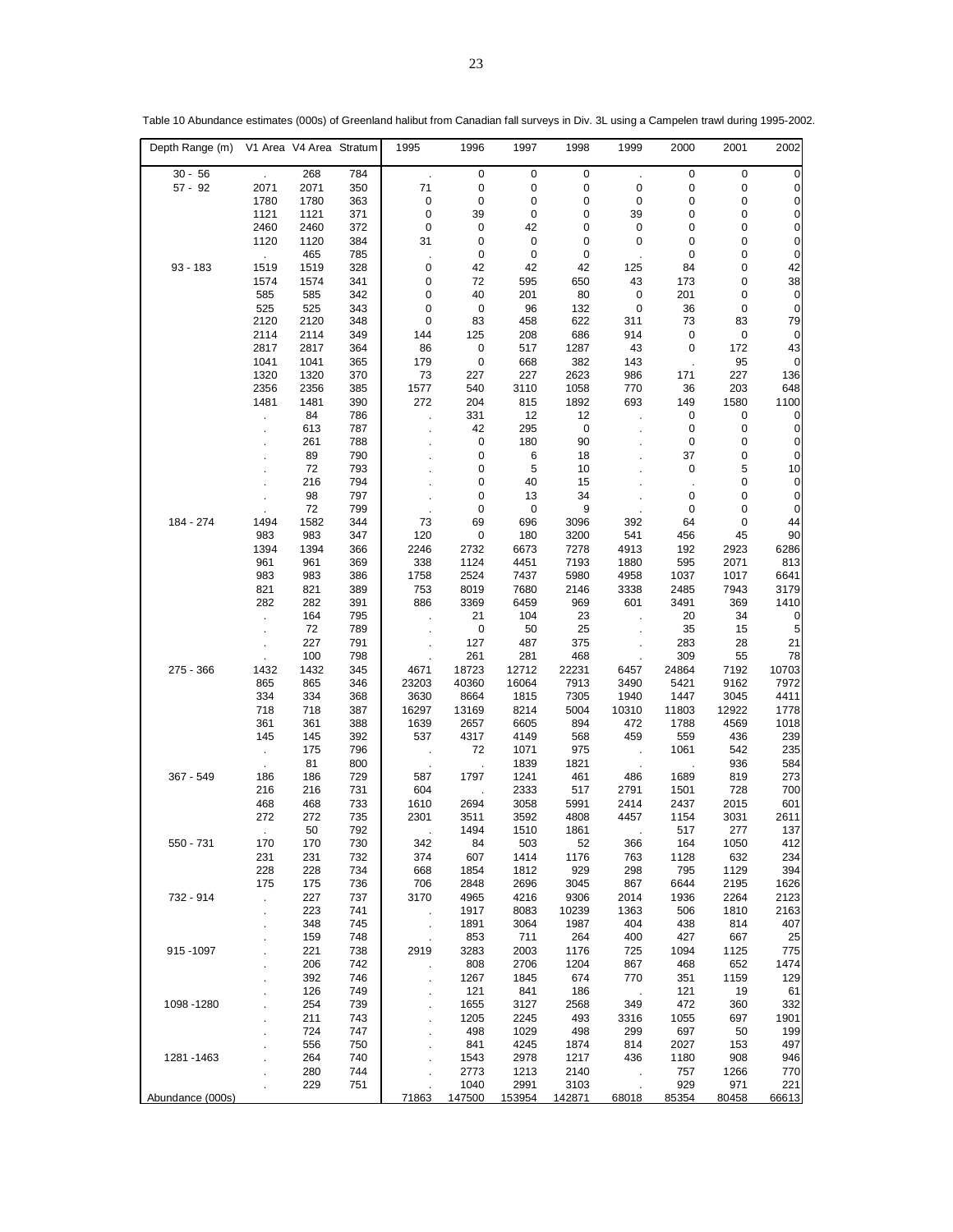| Depth Range (m)   | $V1$ Area | V4 Area | Stratum | 1996        | 1997    | 1998    | 1999                 | 2000           | 2001 | 2002 |
|-------------------|-----------|---------|---------|-------------|---------|---------|----------------------|----------------|------|------|
| 128 - 146         | 342       | 342     | 501     | $\mathbf 0$ |         |         |                      |                |      |      |
| 147 - 184         | 838       | 838     | 502     | $\mathbf 0$ |         |         |                      |                |      |      |
| 185 - 256         | 628       | 628     | 503     | 91          |         |         |                      |                |      |      |
|                   | 348       | 348     | 504     | 0           |         |         |                      |                |      |      |
|                   | 703       | 703     | 505     | 12          |         |         |                      |                |      |      |
|                   | 496       | 496     | 506     | 33          |         |         |                      |                |      |      |
| 257 - 366         | 822       | 822     | 507     | 380         |         |         |                      |                |      |      |
|                   | 646       | 646     | 508     | 230         |         |         |                      |                |      |      |
|                   | 314       | 314     | 509     | 56          |         |         |                      |                |      |      |
|                   | 951       | 951     | 510     | 271         |         |         |                      |                |      |      |
|                   | 806       | 806     | 511     | 316         |         |         |                      |                |      |      |
| 367 - 549         | 670       | 670     | 512     | 261         |         |         |                      |                |      |      |
|                   | 249       | 249     | 513     | 64          |         |         |                      |                |      |      |
|                   | 602       | 602     | 514     | 171         |         |         |                      |                |      |      |
|                   | 666       | 666     | 515     | 434         |         |         |                      |                |      |      |
|                   | $\sim$    | 102     | 537     |             |         |         |                      |                |      |      |
| 550 - 731         | 634       | 634     | 516     | 342         |         |         |                      |                |      |      |
|                   | 216       | 216     | 517     | 77          |         |         |                      |                |      |      |
|                   | 210       | 210     | 518     | 143         |         |         |                      |                |      |      |
|                   | 414       | 414     | 519     | 581         |         |         |                      |                |      |      |
|                   |           | 194     | 538     |             |         |         |                      |                |      |      |
| 732 - 914         |           | 525     | 520     |             |         |         |                      |                |      |      |
|                   |           | 253     | 524     |             |         |         |                      |                |      |      |
|                   |           | 530     | 528     | 279         | 1580    | 2297    |                      | 950            | 1142 | 922  |
|                   |           | 98      | 533     | 59          | 270     | 77      |                      | 119            | 78   | 56   |
|                   |           | 133     | 539     | $\cdot$     |         |         |                      | $\cdot$        |      |      |
| 915-1097          |           | 517     | 521     |             |         |         |                      |                |      |      |
|                   |           | 226     | 525     |             |         |         |                      |                |      |      |
|                   |           | 488     | 529     | 72          | 218     | 667     | 562                  | 508            | 1233 | 602  |
|                   |           | 238     | 532     | 938         | 466     | 524     | 398                  | 124            | 278  | 114  |
|                   |           | 486     | 534     | 814         | 2026    | 1466    | $\ddot{\phantom{a}}$ | 1437           | 1020 | 471  |
| 1098 - 1280       |           | 533     | 522     | $\cdot$     | $\cdot$ |         |                      |                |      |      |
|                   |           | 177     | 526     |             |         |         |                      |                |      |      |
|                   |           | 1134    | 530     | 3769        | 1587    | 1506    | 1111                 | 1285           | 958  | 162  |
|                   |           | 92      | 535     | 235         | 218     | 434     | ÷.                   | 720            | 30   | 165  |
| 1281-1463         |           | 284     | 523     | $\cdot$     | $\cdot$ | $\cdot$ |                      | $\cdot$        |      |      |
|                   |           | 171     | 527     |             |         |         |                      | $\blacksquare$ |      |      |
|                   |           | 203     | 531     | 346         | 216     | 508     | 337                  | 149            | 302  | 0    |
|                   |           | 112     | 536     | 202         | 385     | 296     |                      | 219            | 218  | 34   |
| Total Biomass (t) |           |         |         | 10175       | 6966    | 7776    | 2408                 | 5511           | 5260 | 2525 |

Table 11 Biomass estimates (t) of Greenland halibut from Canadian fall surveys in Div. 3M using a Campelen trawl during 1996-2002.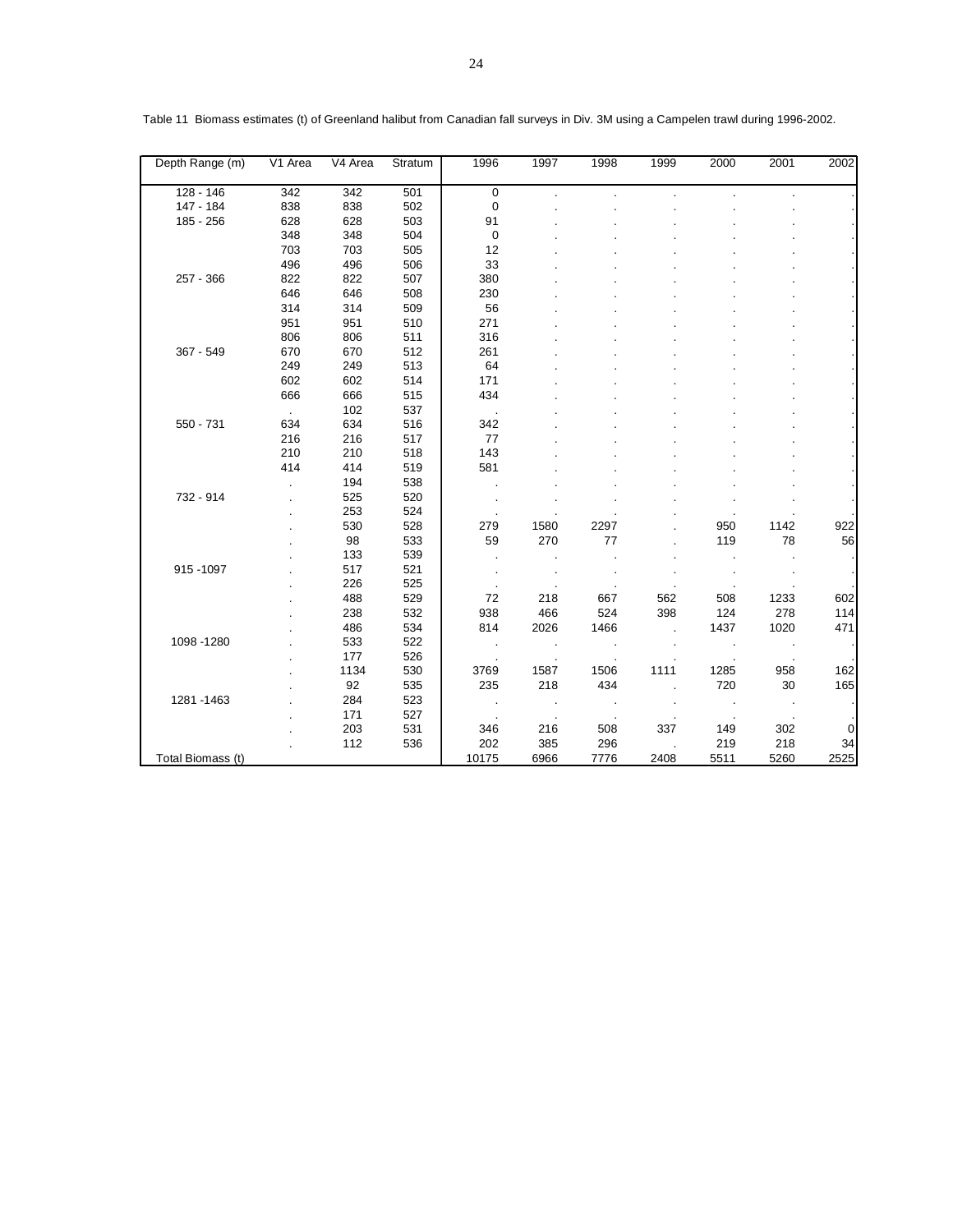| Depth Range (m)  | V1 Area | V4 Area | Stratum | 1996                 | 1997                 | 1998            | 1999     | 2000    | 2001                 | 2002 |
|------------------|---------|---------|---------|----------------------|----------------------|-----------------|----------|---------|----------------------|------|
| 128 - 146        | 342     | 342     | 501     | $\mathbf 0$          |                      |                 |          |         |                      |      |
| 147 - 184        | 838     | 838     | 502     | $\mathbf 0$          |                      |                 |          |         |                      |      |
| 185 - 256        | 628     | 628     | 503     | 199                  |                      |                 |          |         |                      |      |
|                  | 348     | 348     | 504     | $\mathbf 0$          |                      |                 |          |         |                      |      |
|                  | 703     | 703     | 505     | 58                   |                      |                 |          |         |                      |      |
|                  | 496     | 496     | 506     | 184                  |                      |                 |          |         |                      |      |
| 257 - 366        | 822     | 822     | 507     | 1427                 |                      |                 |          |         |                      |      |
|                  | 646     | 646     | 508     | 1595                 |                      |                 |          |         |                      |      |
|                  | 314     | 314     | 509     | 65                   |                      |                 |          |         |                      |      |
|                  | 951     | 951     | 510     | 884                  |                      |                 |          |         |                      |      |
|                  | 806     | 806     | 511     | 1360                 |                      |                 |          |         |                      |      |
| 367 - 549        | 670     | 670     | 512     | 315                  |                      |                 |          |         |                      |      |
|                  | 249     | 249     | 513     | 84                   |                      |                 |          |         |                      |      |
|                  | 602     | 602     | 514     | 180                  |                      |                 |          |         |                      |      |
|                  | 666     | 666     | 515     | 489                  |                      |                 |          |         |                      |      |
|                  | $\sim$  | 102     | 537     |                      |                      |                 |          |         |                      |      |
| 550 - 731        | 634     | 634     | 516     | 358                  |                      |                 |          |         |                      |      |
|                  | 216     | 216     | 517     | 131                  |                      |                 |          |         |                      |      |
|                  | 210     | 210     | 518     | 176                  |                      |                 |          |         |                      |      |
|                  | 414     | 414     | 519     | 658                  |                      |                 |          |         |                      |      |
|                  |         | 194     | 538     | $\blacksquare$       |                      |                 |          |         |                      |      |
| 732 - 914        |         | 525     | 520     |                      |                      |                 |          |         |                      |      |
|                  |         | 253     | 524     |                      |                      |                 |          |         |                      |      |
|                  |         | 530     | 528     | 292                  | 1977                 | 3297            |          | 1094    | 1361                 | 923  |
|                  |         | 98      | 533     | 94                   | 351                  | 120             |          | 173     | 74                   | 61   |
|                  |         | 133     | 539     | ÷,                   |                      |                 |          |         |                      |      |
| 915-1097         |         | 517     | 521     | $\blacksquare$       | $\cdot$              | $\cdot$         |          |         | $\cdot$              |      |
|                  |         | 226     | 525     |                      |                      |                 |          |         |                      |      |
|                  |         | 488     | 529     | 110                  | 224                  | 614             | 537      | 470     | 1188                 | 470  |
|                  |         | 238     | 532     | 1408                 | 557                  | 688             | 557      | 141     | 327                  | 126  |
|                  |         | 486     | 534     | 735                  | 2674                 | 1790            | $\Delta$ | 1872    | 938                  | 532  |
| 1098 - 1280      |         | 533     | 522     | $\sim$               | $\cdot$              |                 |          | $\cdot$ |                      |      |
|                  |         | 177     | 526     | $\ddot{\phantom{a}}$ | $\ddot{\phantom{a}}$ |                 |          |         | $\ddot{\phantom{1}}$ |      |
|                  |         | 1134    | 530     | 4619                 | 1524                 | 1595            | 1248     | 1181    | 884                  | 201  |
|                  |         | 92      | 535     | 165                  | 247                  | 373             | ÷,       | 386     | 34                   | 104  |
| 1281-1463        |         | 284     | 523     | $\sim$               | $\cdot$              | $\sim$ 10 $\pm$ | $\cdot$  | $\sim$  | $\sim$               |      |
|                  |         | 171     | 527     |                      |                      |                 |          |         |                      |      |
|                  |         | 203     | 531     | 182                  | 73                   | 517             | 293      | 140     | 115                  | 0    |
|                  |         | 112     | 536     | 74                   | 216                  | 265             |          | 216     | 123                  | 35   |
| Abundance (000s) |         |         |         | 15841                | 7841                 | 9258            | 2635     | 5672    | 5045                 | 2452 |

Table 12 Abundance estimates (000s) of Greenland halibut from Canadian fall surveys in Div. 3M using a Campelen trawl during 1996-2002.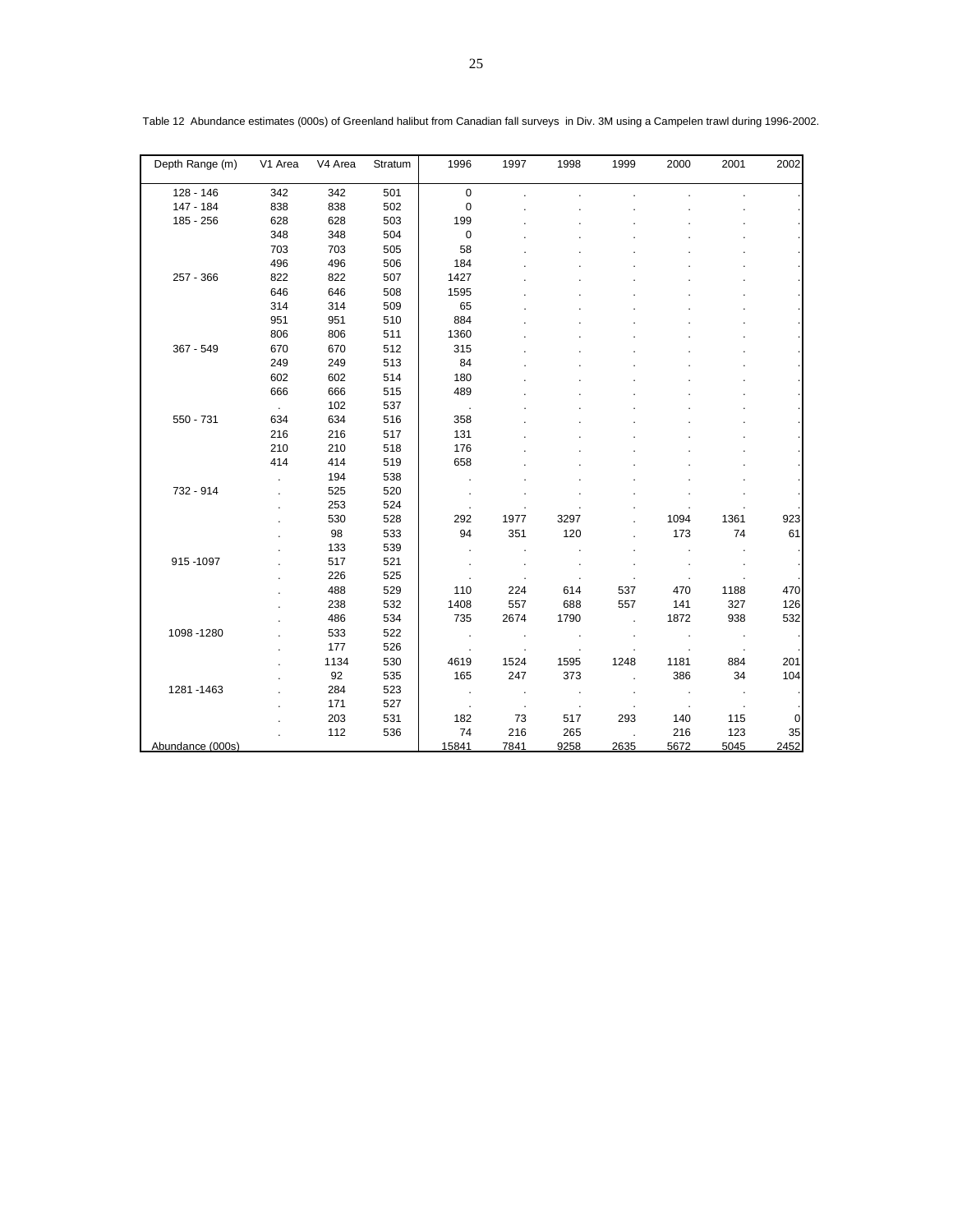| Depth Range (m)   | V1 Area | V4 Area | Stratum | 1996        | 1997        | 1998           | 1999        | 2000 | 2001 | 2002           |
|-------------------|---------|---------|---------|-------------|-------------|----------------|-------------|------|------|----------------|
| $<=56$            | 1593    | 1593    | 375     | $\mathbf 0$ | $\mathsf 0$ | 0              | $\mathbf 0$ | 0    | 0    | 0              |
|                   | 1499    | 1499    | 376     | 0           | 0           | 0              | $\mathbf 0$ | 0    | 0    | 0              |
| $57 - 92$         | 2992    | 2992    | 360     | 447         | 880         | 974            | 144         | 165  | 0    | 0              |
|                   | 1853    | 1853    | 361     | 0           | $\mathsf 0$ | 0              | 0           | 0    | 0    | 0              |
|                   | 2520    | 2520    | 362     | 0           | 0           | 0              | 0           | 0    | 0    | 2              |
|                   | 2520    | 2520    | 373     | 0           | 2           | 0              | 0           | 0    | 0    | $\mathbf 0$    |
|                   | 931     | 931     | 374     | 0           | 12          | 0              | 0           | 0    | 0    | $\overline{0}$ |
|                   | 674     | 674     | 383     | 0           | $\pmb{0}$   | 0              | 0           | 0    | 0    | $\overline{0}$ |
| $93 - 183$        | 421     | 421     | 359     | 0           | 160         | 724            | 67          | 28   | 81   | 0              |
|                   | 100     | 100     | 377     | 4           | 166         | 30             | 21          | 30   | 1    | $\pmb{0}$      |
|                   | 647     | 647     | 382     | 0           | 24          | 111            | 0           | 0    | 0    | 96             |
| 184 - 274         | 225     | 225     | 358     | 140         | 94          | 42             | 13          | 5    | 488  | 1              |
|                   | 139     | 139     | 378     | 112         | 262         | 2198           | 257         | 5    | 237  | 206            |
|                   | 182     | 182     | 381     | 802         | 615         | 1622           | 590         | 253  | 138  | 73             |
| $275 - 366$       | 164     | 164     | 357     | 40          | 58          | $\overline{7}$ |             | 6    | 8    | 20             |
|                   | 106     | 106     | 379     | 581         | 41          | 31             | 22          | 36   | 404  | 98             |
|                   | 116     | 116     | 380     | 178         | 516         | 794            | 330         | 151  | 141  | 95             |
| 367 - 549         | 155     | 155     | 723     | 115         | 109         | 336            | 14          | 48   | 70   | 8              |
|                   | 105     | 105     | 725     | 165         | 1646        | 65             | 95          | 171  | 59   | 54             |
|                   | 160     | 160     | 727     | 1006        | 371         | 509            | 494         | 391  | 570  | 211            |
| 550 - 731         | 124     | 124     | 724     | 160         | 589         | 374            | 126         | 67   | 62   | 154            |
|                   | 72      | 72      | 726     | 296         | 448         | 765            | 55          | 30   | 517  | 214            |
|                   | 156     | 156     | 728     | 1035        | 455         | 675            | 511         | 201  | 299  | 510            |
| 732 - 914         |         | 134     | 752     |             |             | 563            |             | 664  | 68   | 97             |
|                   |         | 106     | 756     |             |             | 242            |             | 243  | 230  | 211            |
|                   |         | 154     | 760     |             |             | 352            |             | 183  | 283  | 786            |
| 915-1097          |         | 138     | 753     |             |             | 224            |             | 109  | 55   | 75             |
|                   |         | 102     | 757     |             |             | 643            |             | 455  | 454  | 175            |
|                   |         | 171     | 761     |             |             | 687            |             | 778  | 402  | 315            |
| 1098 - 1280       |         | 180     | 754     |             |             | 1554           |             | 179  | 83   | 103            |
|                   |         | 99      | 758     |             |             | 443            |             | 427  | 274  | 78             |
|                   |         | 212     | 762     |             |             |                |             | 1096 | 772  | 339            |
| 1281 - 1463       |         | 385     | 755     |             |             | 658            |             | 965  | 571  | 454            |
|                   |         | 127     | 759     |             |             | 165            |             | 509  | 378  | 217            |
|                   |         | 261     | 763     |             |             |                |             | 2135 | 509  | 1111           |
| Total Biomass (t) |         |         |         | 5079        | 6448        | 14788          | 2738        | 9330 | 7155 | 5705           |

Table 13 Biomass estimates (t) of Greenland halibut from Canadian fall surveys in Div. 3N using a Campelen trawl during 1996-2002.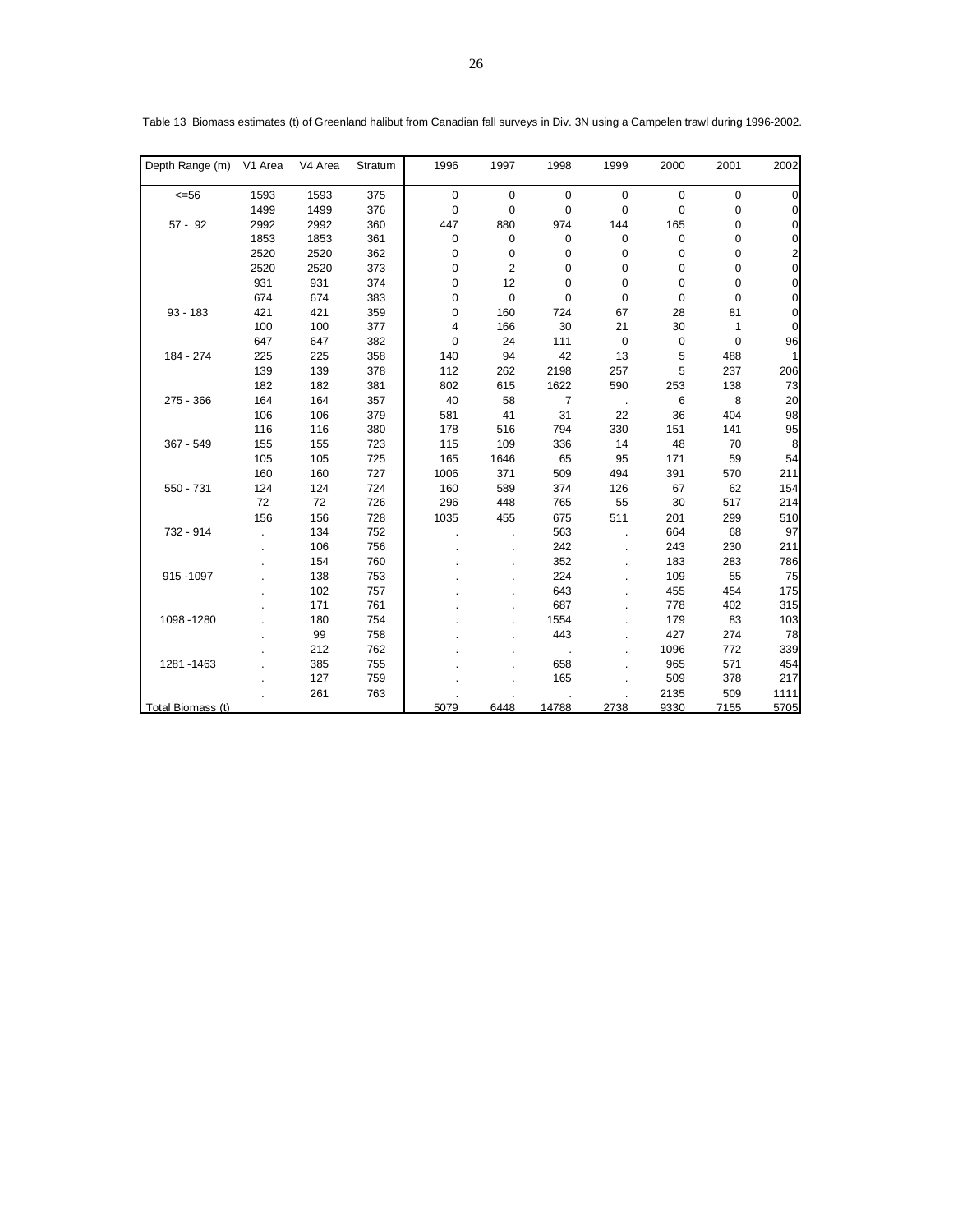| Depth Range (m)  | V1 Area | V4 Area | Stratum | 1996        | 1997        | 1998        | 1999        | 2000        | 2001        | 2002           |
|------------------|---------|---------|---------|-------------|-------------|-------------|-------------|-------------|-------------|----------------|
| $= 56$           | 1593    | 1593    | 375     | $\mathbf 0$ | 31          | $\mathbf 0$ | $\mathbf 0$ | $\mathbf 0$ | $\mathbf 0$ | $\overline{0}$ |
|                  | 1499    | 1499    | 376     | $\mathbf 0$ | $\mathbf 0$ | $\mathbf 0$ | $\mathbf 0$ | $\mathbf 0$ | 0           | 0              |
| $57 - 92$        | 2992    | 2992    | 360     | 3293        | 4961        | 3293        | 257         | 257         | 0           | $\overline{0}$ |
|                  | 1853    | 1853    | 361     | $\mathbf 0$ | $\mathbf 0$ | 0           | 0           | 0           | 0           | $\overline{0}$ |
|                  | 2520    | 2520    | 362     | $\mathbf 0$ | $\mathbf 0$ | 0           | 0           | 0           | $\mathbf 0$ | 50             |
|                  | 2520    | 2520    | 373     | 0           | 99          | $\mathbf 0$ | 0           | 0           | $\mathbf 0$ | $\overline{0}$ |
|                  | 931     | 931     | 374     | 0           | 49          | 0           | 0           | 0           | $\mathbf 0$ | $\overline{0}$ |
|                  | 674     | 674     | 383     | $\mathbf 0$ | $\mathbf 0$ | $\mathbf 0$ | 0           | 0           | $\mathbf 0$ | $\overline{0}$ |
| $93 - 183$       | 421     | 421     | 359     | $\mathbf 0$ | 1419        | 1853        | 87          | 29          | 290         | $\overline{0}$ |
|                  | 100     | 100     | 377     | 31          | 571         | 76          | 55          | 69          | 16          | 10             |
|                  | 647     | 647     | 382     | $\mathbf 0$ | 45          | 223         | $\mathbf 0$ | $\mathbf 0$ | $\mathbf 0$ | 401            |
| 184 - 274        | 225     | 225     | 358     | 959         | 696         | 232         | 77          | 14          | 2132        | 15             |
|                  | 139     | 139     | 378     | 1027        | 1589        | 7276        | 1013        | 34          | 417         | 676            |
|                  | 182     | 182     | 381     | 19548       | 3693        | 6534        | 2353        | 739         | 663         | 613            |
| 275 - 366        | 164     | 164     | 357     | 370         | 481         | 45          |             | 21          | 66          | 60             |
|                  | 106     | 106     | 379     | 4511        | 132         | 169         | 69          | 80          | 710         | 416            |
|                  | 116     | 116     | 380     | 2525        | 1779        | 2278        | 846         | 339         | 412         | 465            |
| 367 - 549        | 155     | 155     | 723     | 320         | 591         | 1002        | 53          | 95          | 113         | 38             |
|                  | 105     | 105     | 725     | 701         | 12676       | 231         | 217         | 372         | 318         | 213            |
|                  | 160     | 160     | 727     | 10334       | 1123        | 1868        | 1079        | 658         | 884         | 649            |
| 550 - 731        | 124     | 124     | 724     | 644         | 2789        | 1421        | 213         | 159         | 94          | 468            |
|                  | 72      | 72      | 726     | 1124        | 1406        | 2665        | 122         | 53          | 1033        | 1074           |
|                  | 156     | 156     | 728     | 3573        | 1356        | 2060        | 1094        | 377         | 807         | 2361           |
| 732 - 914        |         | 134     | 752     |             |             | 995         |             | 959         | 74          | 184            |
|                  |         | 106     | 756     |             |             | 525         |             | 396         | 314         | 343            |
|                  |         | 154     | 760     |             |             | 821         |             | 354         | 478         | 1727           |
| 915 - 1097       |         | 138     | 753     |             |             | 351         |             | 142         | 66          | 129            |
|                  |         | 102     | 757     |             |             | 1143        |             | 687         | 645         | 247            |
|                  |         | 171     | 761     |             |             | 958         |             | 1264        | 524         | 470            |
| 1098 - 1280      |         | 180     | 754     |             |             | 2392        |             | 173         | 66          | 99             |
|                  |         | 99      | 758     |             |             | 536         |             | 586         | 302         | 86             |
|                  |         | 212     | 762     |             |             |             |             | 1448        | 864         | 525            |
| 1281-1463        |         | 385     | 755     |             |             | 871         |             | 1074        | 556         | 424            |
|                  |         | 127     | 759     |             |             | 183         |             | 580         | 376         | 132            |
|                  |         | 261     | 763     |             |             |             |             | 2805        | 521         | 1364           |
| Abundance (000s) |         |         |         | 48959       | 35487       | 40002       | 7536        | 13763       | 12740       | 13237          |

Table 14 Abundance estimates (000s) of Greenland halibut from Canadian fall surveys in Div. 3N using a Campelen trawl during 1996-2002.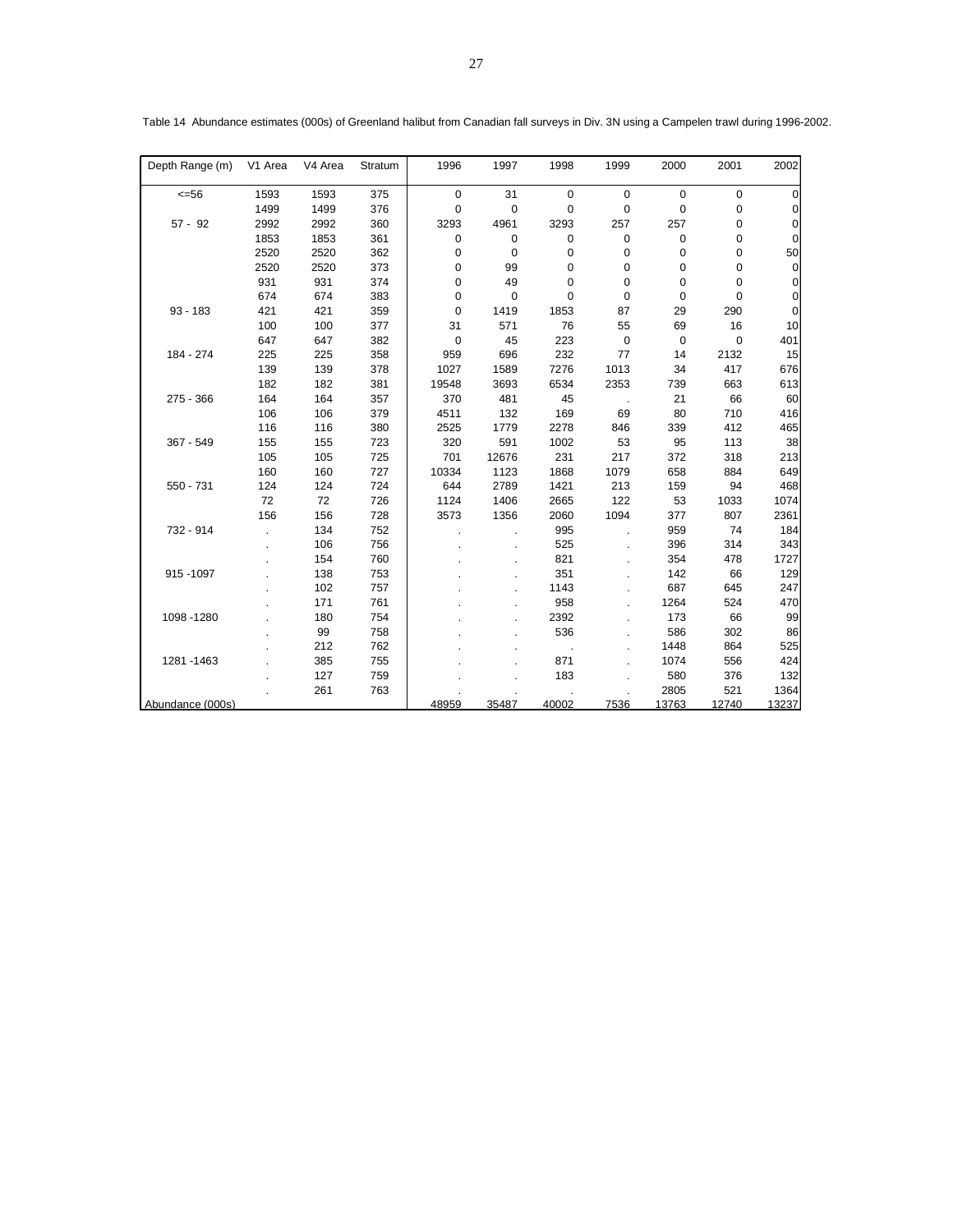| Depth Range (m)   | V1 Area | V4 Area | Stratum | 1996           | 1997                | 1998        | 1999        | 2000 | 2001        | 2002           |
|-------------------|---------|---------|---------|----------------|---------------------|-------------|-------------|------|-------------|----------------|
| $57 - 92$         | 2089    | 2089    | 330     | $\mathbf 0$    | $\mathsf{O}\xspace$ | $\mathbf 0$ | $\pmb{0}$   | 0    | $\mathbf 0$ | $\overline{0}$ |
|                   | 456     | 456     | 331     | 0              | 0                   | 11          | 0           | 0    | 0           | 0              |
|                   | 1898    | 1898    | 338     | 39             | 195                 | 38          | 39          | 0    | 0           | $\overline{0}$ |
|                   | 1716    | 1716    | 340     | 0              | $\mathsf 0$         | 0           | 17          | 0    | 0           | $\overline{0}$ |
|                   | 2520    | 2520    | 351     | $\mathbf 0$    | $\mathsf 0$         | $\mathbf 0$ | $\mathsf 0$ | 0    | 0           | $\overline{0}$ |
|                   | 2580    | 2580    | 352     | 56             | 9                   | 28          | 0           | 0    | 4           | $\Omega$       |
|                   | 1282    | 1282    | 353     | 472            | 769                 | 544         | 108         | 0    | 0           | 3              |
| $93 - 183$        | 1721    | 1721    | 329     | 28             | 57                  | 11          | 50          | 46   | 3           | $\mathbf 0$    |
|                   | 1047    | 1047    | 332     | 25             | 81                  | 74          | 0           | 0    | 0           | $\pmb{0}$      |
|                   | 948     | 948     | 337     | 48             | 30                  | 21          | 67          | 0    | 0           | $\mathbf 0$    |
|                   | 585     | 585     | 339     | 0              | 103                 | 8           |             | 46   | 16          | $\mathbf 0$    |
|                   | 474     | 474     | 354     | 5              | 59                  | 15          | 1094        | 95   | 71          | 24             |
| 184 - 274         | 151     | 147     | 333     |                | 10                  | 0           | $\mathbf 0$ | 3    | 0           | $\mathbf 0$    |
|                   | 121     | 121     | 336     | 3              | $\overline{7}$      | 5           | 0           | 0    | 0           | $\pmb{0}$      |
|                   | 103     | 103     | 355     | 39             | 22                  | 3           | 1           | 0    | 1           | 5              |
| 275 - 366         | 92      | 96      | 334     | $\cdot$        | 6                   | 6           | 0           | 0    | 0           | $\mathbf 0$    |
|                   | 58      | 58      | 335     | $\overline{7}$ | 2                   | 0           | 3           | 3    | 0           | 0              |
|                   | 61      | 61      | 356     | 8              | 6                   | 8           | 8           | 9    | 6           | 7              |
| 367 - 549         | 93      | 166     | 717     |                | 42                  | 27          | 6           | 0    | 72          | $\mathbf 0$    |
|                   | 76      | 76      | 719     | 11             | 4                   | 14          | 36          | 18   | 10          | 1              |
|                   | 76      | 76      | 721     | 50             | 35                  | 47          | 26          | 23   | 42          | 5              |
| 550 - 731         | 111     | 134     | 718     |                | 131                 | 158         | 186         | 20   | 26          | 107            |
|                   | 105     | 105     | 720     | 82             |                     | 92          | 105         | 181  | 141         | 152            |
|                   | 93      | 93      | 722     | 153            | 490                 | 124         | 160         | 73   | 106         | 40             |
| 732 - 914         |         | 105     | 764     |                |                     | 620         |             | 437  | 239         | 324            |
|                   |         | 99      | 768     |                |                     | 1070        |             | 403  | 274         | 460            |
|                   |         | 135     | 772     |                |                     | 1334        |             | 360  |             | 194            |
| 915-1097          |         | 124     | 765     |                |                     | 175         |             | 665  | 155         | 127            |
|                   |         | 138     | 769     |                |                     | 409         |             | 405  | 438         | 374            |
|                   |         | 128     | 773     |                |                     | 560         |             | 386  | 340         | 632            |
| 1098 - 1280       |         | 144     | 766     |                |                     |             |             | 322  | 238         | 267            |
|                   |         | 128     | 770     |                |                     |             |             | 172  | 1116        | 379            |
|                   |         | 135     | 774     |                |                     |             |             | 186  | 259         | 174            |
| 1281 - 1463       |         | 158     | 767     |                |                     |             |             | 101  | 257         | 60             |
|                   |         | 175     | 771     |                |                     |             |             | 171  | 604         | 254            |
|                   |         | 155     | 775     |                |                     |             |             | 96   | 130         | 488            |
| Total Biomass (t) |         |         |         | 1026           | 2058                | 5402        | 1905        | 4222 | 4546        | 4077           |

Table 15 Biomass estimates (t) of Greenland halibut from Canadian fall surveys in Div. 3O using a Campelen trawl during 1996-2002.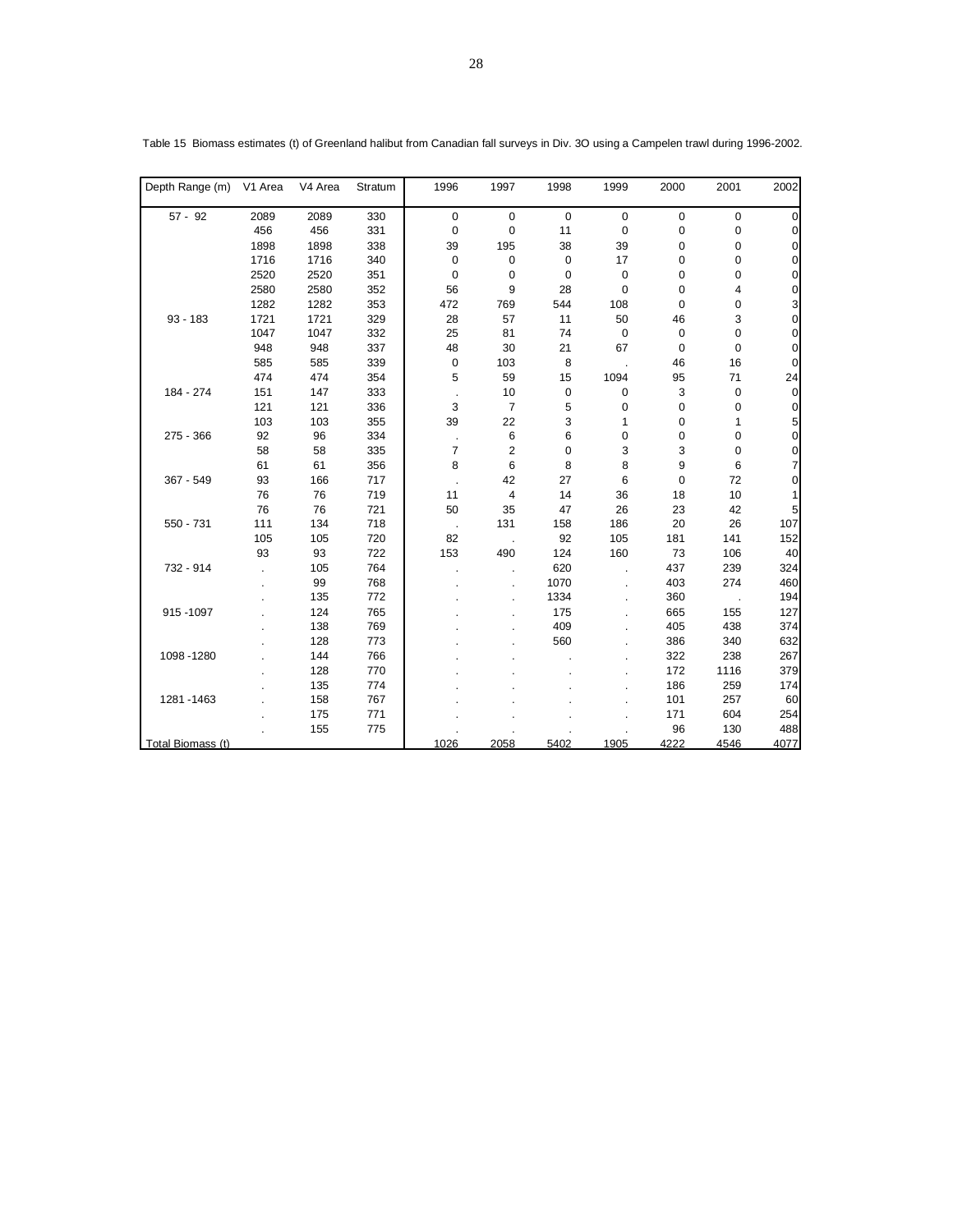| Depth Range (m)  | V1 Area | V4 Area | Stratum | 1996         | 1997                 | 1998        | 1999        | 2000        | 2001        | 2002           |
|------------------|---------|---------|---------|--------------|----------------------|-------------|-------------|-------------|-------------|----------------|
| $57 - 92$        | 2089    | 2089    | 330     | $\mathbf 0$  | $\mathbf 0$          | $\mathbf 0$ | $\mathbf 0$ | $\mathbf 0$ | 0           | 0              |
|                  | 456     | 456     | 331     | $\mathbf 0$  | 0                    | 63          | $\mathbf 0$ | $\mathbf 0$ | 0           | $\overline{0}$ |
|                  | 1898    | 1898    | 338     | 131          | 940                  | 261         | 104         | $\mathbf 0$ | 0           | $\overline{0}$ |
|                  | 1716    | 1716    | 340     | $\mathbf 0$  | $\pmb{0}$            | $\pmb{0}$   | 34          | $\mathbf 0$ | 0           | $\overline{0}$ |
|                  | 2520    | 2520    | 351     | 0            | $\mathbf 0$          | 0           | $\mathbf 0$ | $\mathbf 0$ | 0           | $\overline{0}$ |
|                  | 2580    | 2580    | 352     | 659          | 25                   | 111         | $\mathbf 0$ | $\mathbf 0$ | 101         | $\overline{0}$ |
|                  | 1282    | 1282    | 353     | 4321         | 4453                 | 2293        | 397         | 0           | 0           | 88             |
| $93 - 183$       | 1721    | 1721    | 329     | 47           | 1657                 | 47          | 95          | 84          | 47          | $\mathbf 0$    |
|                  | 1047    | 1047    | 332     | 1224         | 864                  | 624         | $\mathbf 0$ | $\mathbf 0$ | 0           | 0              |
|                  | 948     | 948     | 337     | 717          | 522                  | 169         | 261         | $\Omega$    | $\mathbf 0$ | 0              |
|                  | 585     | 585     | 339     | $\mathbf 0$  | 1086                 | 138         |             | 201         | 80          | $\overline{0}$ |
|                  | 474     | 474     | 354     | 87           | 619                  | 65          | 3097        | 130         | 174         | 333            |
| 184 - 274        | 151     | 147     | 333     |              | 121                  | $\mathbf 0$ | $\pmb{0}$   | 20          | 0           | $\overline{9}$ |
|                  | 121     | 121     | 336     | 25           | 75                   | 31          | 0           | 8           | 0           | $\overline{0}$ |
|                  | 103     | 103     | 355     | 418          | 241                  | 21          | 7           | $\mathbf 0$ | 13          | 92             |
| 275 - 366        | 92      | 96      | 334     | $\mathbf{r}$ | 53                   | 33          | 0           | $\mathbf 0$ | 0           | $\overline{0}$ |
|                  | 58      | 58      | 335     | 12           | 28                   | 0           | 8           | 8           | 0           | 0              |
|                  | 61      | 61      | 356     | 57           | 55                   | 8           | 22          | 17          | 4           | 29             |
| 367 - 549        | 93      | 166     | 717     |              | 34                   | 57          | 11          | $\mathbf 0$ | 57          | $\mathbf 0$    |
|                  | 76      | 76      | 719     | 52           | 37                   | 31          | 42          | 12          | 16          | 5              |
|                  | 76      | 76      | 721     | 329          | 182                  | 125         | 88          | 37          | 31          | 16             |
| 550 - 731        | 111     | 134     | 718     |              | 590                  | 553         | 120         | 28          | 46          | 116            |
|                  | 105     | 105     | 720     | 461          |                      | 274         | 173         | 276         | 207         | 255            |
|                  | 93      | 93      | 722     | 768          | 2900                 | 385         | 294         | 180         | 203         | 108            |
| 732 - 914        |         | 105     | 764     |              | $\ddot{\phantom{a}}$ | 1760        |             | 758         | 383         | 708            |
|                  |         | 99      | 768     |              |                      | 2997        |             | 763         | 429         | 624            |
|                  |         | 135     | 772     |              |                      | 3714        |             | 592         |             | 259            |
| 915 - 1097       |         | 124     | 765     |              |                      | 210         |             | 1032        | 273         | 184            |
|                  |         | 138     | 769     |              |                      | 854         |             | 494         | 484         | 427            |
|                  |         | 128     | 773     |              |                      | 778         |             | 518         | 376         | 634            |
| 1098-1280        |         | 144     | 766     |              |                      |             |             | 205         | 283         | 271            |
|                  |         | 128     | 770     |              |                      |             |             | 170         | 1039        | 324            |
|                  |         | 135     | 774     |              |                      |             |             | 186         | 195         | 72             |
| 1281-1463        |         | 158     | 767     |              |                      |             |             | 116         | 261         | 76             |
|                  |         | 175     | 771     |              |                      |             |             | 179         | 481         | 193            |
|                  |         | 155     | 775     |              |                      |             |             | 77          | 107         | 146            |
| Abundance (000s) |         |         |         | 9309         | 14482                | 15604       | 4754        | 6092        | 5291        | 4967           |

| Table 16 Abundance estimates (000s) of Greenland halibut from Canadian fall surveys in Div. 3O using a Campelen trawl during 1996-2002. |  |  |  |  |  |  |  |  |  |
|-----------------------------------------------------------------------------------------------------------------------------------------|--|--|--|--|--|--|--|--|--|
|-----------------------------------------------------------------------------------------------------------------------------------------|--|--|--|--|--|--|--|--|--|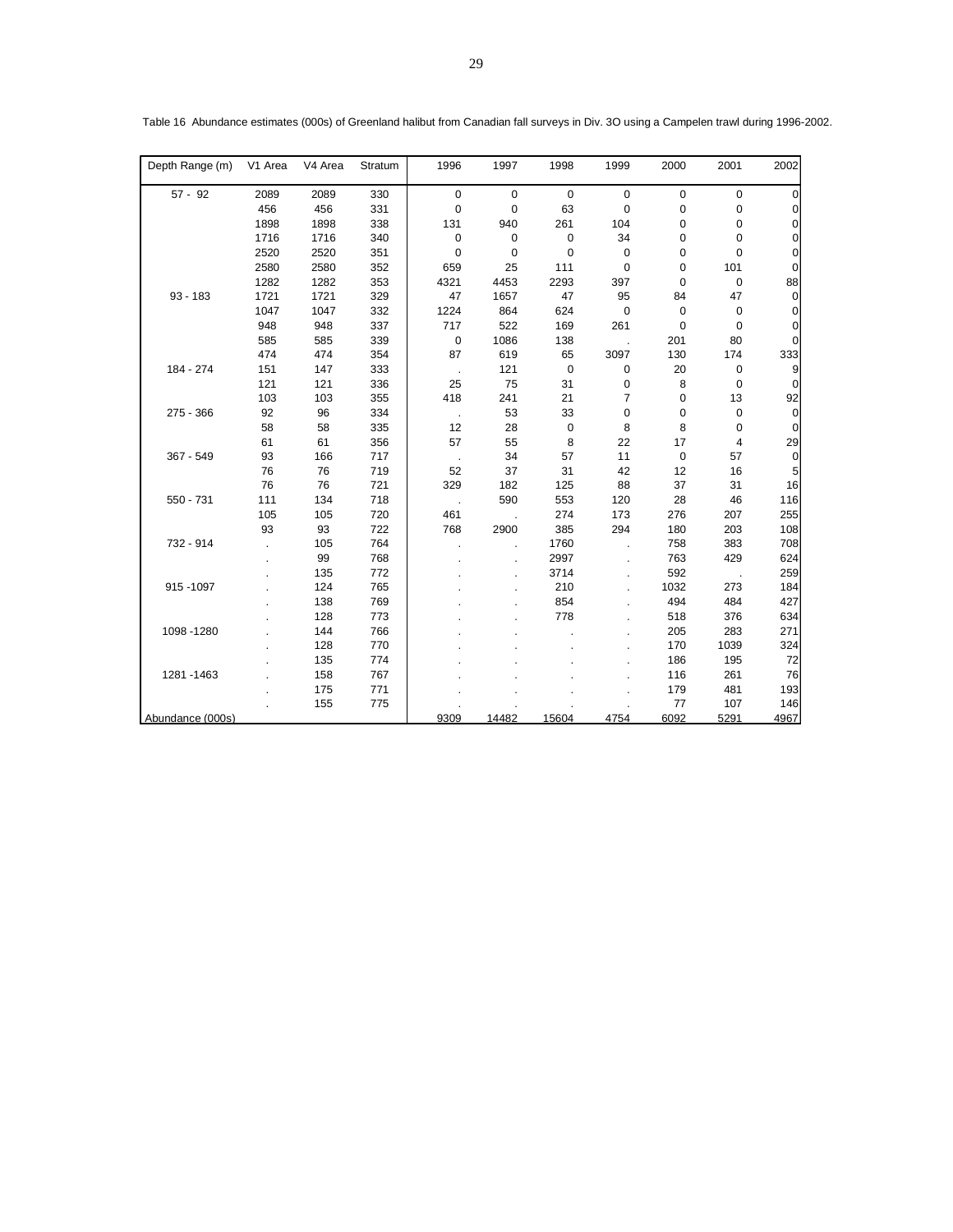| Depth Range (m)   | V1 Area                     | V4 Area      | Stratum    | 1995                | 1996                     | 1997                    | 1998                 | 1999              | 2000     | 2001      | 2002              |
|-------------------|-----------------------------|--------------|------------|---------------------|--------------------------|-------------------------|----------------------|-------------------|----------|-----------|-------------------|
| $30 - 56$         | $\mathcal{L}^{\mathcal{L}}$ | 268          | 784        |                     | $\cdot$                  |                         | 0                    | 0                 |          | 0         | 0                 |
| $57 - 92$         | 2071                        | 2071         | 350        | $\pmb{0}$           | 0                        | $\pmb{0}$               | 0                    | 0                 | 0        | $\pmb{0}$ | 0                 |
|                   | 1780                        | 1780         | 363        | 0                   | 0                        | 0                       | 0                    | 0                 | 0        | 0         | $\pmb{0}$         |
|                   | 1121                        | 1121         | 371        | 0                   | 0                        | 0                       | 0                    | 0                 | 0        | $\pmb{0}$ | $\pmb{0}$         |
|                   | 2460                        | 2460         | 372        | 0                   | 0                        | 0                       | 0                    | $\mathbf 0$       | 0        | 0         | $\pmb{0}$         |
|                   | 1120                        | 1120         | 384        | 0                   | 0                        | 0                       | 0                    | 0                 | 0        | 0         | 0                 |
|                   | $\ddot{\phantom{a}}$        | 465          | 785        | ×                   | $\overline{\phantom{a}}$ |                         | 0                    | 0                 |          | 0         | $\pmb{0}$         |
| $93 - 183$        | 1519<br>1574                | 1519<br>1574 | 328<br>341 | $\overline{2}$<br>0 | 0<br>$\overline{c}$      | 0<br>0                  | 0<br>14              | 0<br>0            | 18<br>26 | 0<br>0    | $\pmb{0}$<br>0    |
|                   | 585                         | 585          | 342        | 0                   | 0                        | 0                       | 5                    | 0                 | 0        | $\pmb{0}$ | $\pmb{0}$         |
|                   | 525                         | 525          | 343        | 0                   | $\pmb{0}$                | 0                       | 2                    | 0                 | 0        | 0         | $\pmb{0}$         |
|                   | 2120                        | 2120         | 348        | $\pmb{0}$           | 1                        | 9                       | 0                    | 0                 | 0        | 0         | $\pmb{0}$         |
|                   | 2114                        | 2114         | 349        | 0                   | 1                        | 0                       | 11                   | 0                 | 14       | 2         | $\mathbf 0$       |
|                   | 2817                        | 2817         | 364        | 0                   | 0                        | 6                       | 0                    | 0                 | 0        | 1         | 0                 |
|                   | 1041                        | 1041         | 365        | 0                   | 1                        | 0                       | 0                    | 14                | 0        | 0         | $\pmb{0}$         |
|                   | 1320                        | 1320         | 370        | 0                   | 0                        | 0                       | 0                    | $\mathbf 0$       | 0        | 0         | 0                 |
|                   | 2356                        | 2356         | 385        | 0                   | 0                        | 0                       | 0                    | 0                 | 0        | 0         | 0                 |
|                   | 1481                        | 1481         | 390        | 0                   | 0                        | 24                      | 0                    | 0                 | 6        | 0         | 0                 |
|                   |                             | 84           | 786        |                     |                          |                         | 0                    | 0                 |          | $\pmb{0}$ |                   |
|                   |                             | 613          | 787        |                     |                          |                         | 0                    | 0                 |          | 0         |                   |
|                   |                             | 261          | 788        |                     |                          |                         |                      | 0                 |          |           |                   |
|                   |                             | 89           | 790        |                     |                          |                         |                      | 10                |          |           |                   |
|                   |                             | 72           | 793        |                     |                          |                         |                      | 3                 |          |           |                   |
|                   |                             | 216          | 794        |                     |                          |                         |                      | 0                 |          |           |                   |
|                   |                             | 98           | 797        |                     |                          |                         |                      | 0                 |          |           |                   |
|                   |                             | 72           | 799        |                     |                          |                         |                      |                   |          |           |                   |
| 184 - 274         | 1494                        | 1582         | 344        | 0                   | 3                        | 59                      | 0                    | 21                | 24       | 3         | 0                 |
|                   | 983<br>1394                 | 983<br>1394  | 347<br>366 | 0<br>90             | 1<br>6                   | 5<br>169                | 0<br>10              | $\mathbf 0$<br>30 | 1<br>0   | 0<br>1    | $\mathbf 0$<br>48 |
|                   | 961                         | 961          | 369        | 0                   | 1                        | $\overline{\mathbf{c}}$ | 79                   | 17                | 0        | 1         | $\boldsymbol{0}$  |
|                   | 983                         | 983          | 386        | 10                  | $\mathbf{1}$             | 84                      | 11                   | 633               | 0        | 0         | $\mathbf 0$       |
|                   | 821                         | 821          | 389        | 142                 | 38                       | 435                     | 122                  | 435               | 1070     | 143       | 3                 |
|                   | 282                         | 282          | 391        | 54                  | 9                        | 3                       | 43                   | 0                 | 4        | 3         | 16                |
|                   |                             | 164          | 795        |                     |                          |                         |                      | $\mathbf 0$       |          |           |                   |
|                   |                             | 72           | 789        |                     |                          |                         |                      | 18                |          |           |                   |
|                   |                             | 227          | 791        |                     |                          |                         |                      | 113               |          |           |                   |
|                   |                             | 100          | 798        |                     |                          |                         |                      | 23                |          |           |                   |
| 275 - 366         | 1432                        | 1432         | 345        | 122                 | 335                      | 892                     | 302                  | 926               | 891      | 495       | 566               |
|                   | 865                         | 865          | 346        | 123                 | 354                      | 1372                    | 639                  | 338               | 366      | 513       | 245               |
|                   | 334                         | 334          | 368        | 30                  | 137                      | 216                     | 263                  | 228               | 456      | 311       | 327               |
|                   | 718                         | 718          | 387        | 391                 | 208                      | 2514                    | 2585                 | 2026              | 4356     | 439       | 97                |
|                   | 361                         | 361          | 388        | 163                 | 304                      | 382                     | 1404                 | 464               | 482      | 220       | 223               |
|                   | 145                         | 145          | 392        | 51                  | 288                      | 117                     | 464                  | 100               | 143      | 85        | 74                |
|                   | $\cdot$                     | 175          | 796        |                     | $\cdot$                  |                         | $\ddot{\phantom{a}}$ | $\overline{7}$    |          |           |                   |
| 367 - 549         | $\cdot$<br>186              | 81<br>186    | 800<br>729 |                     | 803                      | 236                     |                      | 210<br>1351       | 1286     | 555       | 407               |
|                   | 216                         | 216          | 731        | 136<br>456          | 897                      | 299                     | 3921<br>3531         | 1284              | 1725     | 664       | 217               |
|                   | 468                         | 468          | 733        | 582                 | 3016                     | 3003                    | 7556                 | 3311              | 2290     | 1139      | 847               |
|                   | 272                         | 272          | 735        | 1063                | 302                      | 4063                    | 5100                 | 4332              | 4656     | 2186      | 939               |
|                   |                             | 50           | 792        |                     |                          |                         |                      | 533               |          | 903       |                   |
| 550 - 731         | 170                         | 170          | 730        | 86                  | 245                      | 0                       | 1693                 | 292               | 745      | 772       | 177               |
|                   | 231                         | 231          | 732        | 291                 | 462                      | 1420                    | 3220                 | 1219              | 996      | 1173      | 533               |
|                   | 228                         | 228          | 734        | 583                 | 1327                     | 1361                    | 4169                 | 1324              | 2887     | 621       | 362               |
|                   | 175                         | 175          | 736        | 449                 | 791                      | 1793                    | 5037                 | 3463              | 4372     | 2804      | 1378              |
| 732 - 914         |                             | 227          | 737        |                     |                          |                         |                      |                   |          |           |                   |
|                   |                             | 223          | 741        |                     |                          |                         |                      |                   |          |           |                   |
|                   |                             | 348          | 745        |                     |                          |                         |                      |                   |          |           |                   |
|                   |                             | 159          | 748        |                     |                          |                         |                      |                   |          |           |                   |
| 915 - 1097        |                             | 221          | 738        |                     |                          |                         |                      |                   |          |           |                   |
|                   |                             | 206          | 742        |                     |                          |                         |                      |                   |          |           |                   |
|                   |                             | 392          | 746<br>749 |                     |                          |                         |                      |                   |          |           |                   |
| 1098 - 1280       |                             | 126<br>254   | 739        |                     |                          |                         |                      |                   |          |           |                   |
|                   |                             | 211          | 743        |                     |                          |                         |                      |                   |          |           |                   |
|                   |                             | 724          | 747        |                     |                          |                         |                      |                   |          |           |                   |
|                   |                             | 556          | 750        |                     |                          |                         |                      |                   |          |           |                   |
| 1281 - 1463       |                             | 264          | 740        |                     |                          |                         |                      |                   |          |           |                   |
|                   |                             | 280          | 744        |                     |                          |                         |                      |                   |          |           |                   |
|                   |                             | 229          | 751        |                     |                          |                         |                      |                   |          |           |                   |
| Total Biomass (t) |                             |              |            | 4826                | 9533                     | 18467                   | 40182                | 22724             | 26815    | 13035     | 6459              |

Table 17a Biomass estimates (t) of Greenland halibut from Canadian spring surveys in Div. 3L using a Campelen trawl during 1995-2002.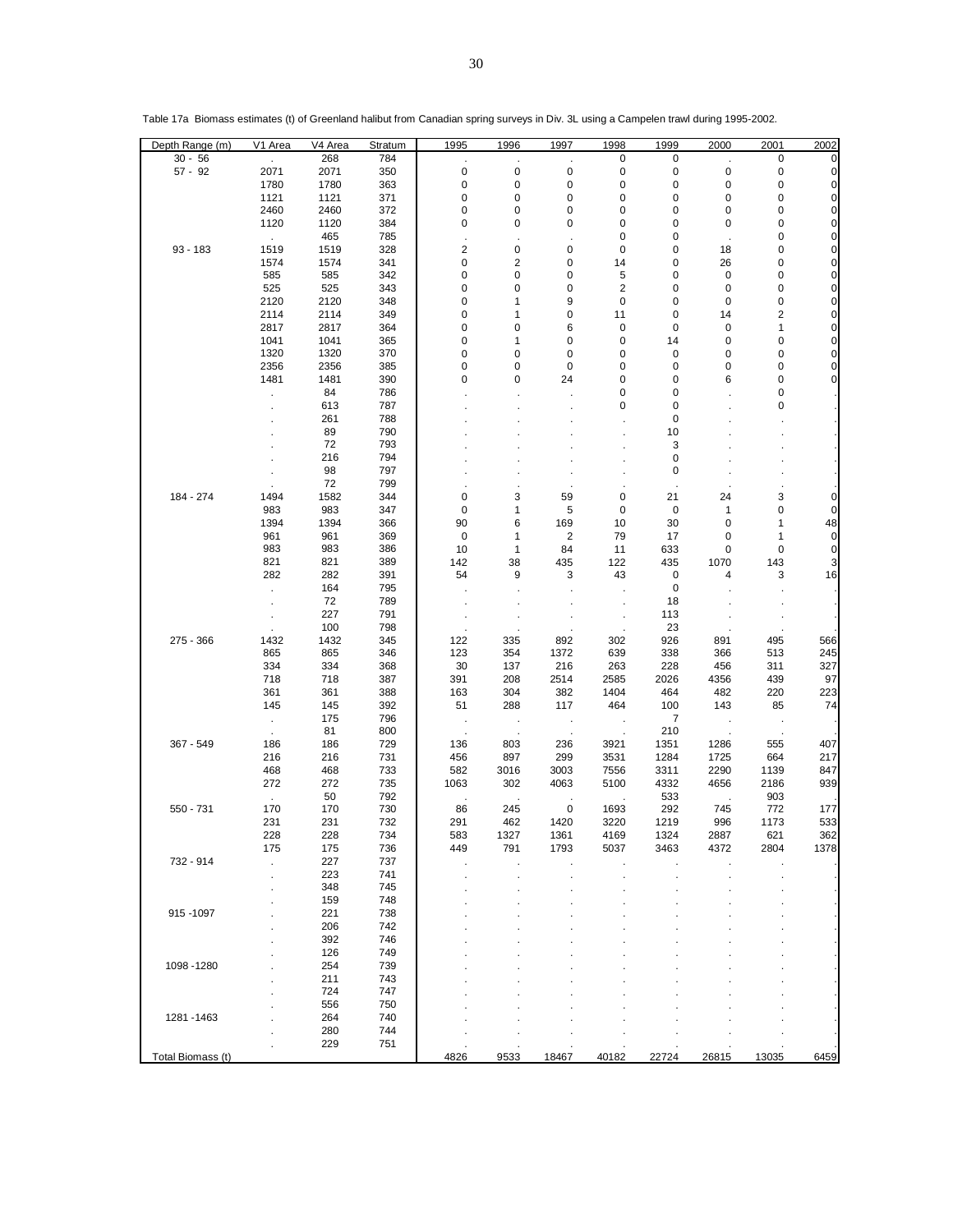| Depth Range (m)   | V1 Area              | V4 Area | Stratum | 1995          | 1996        | 1997           | 1998        | 1999        | 2000                 | 2001      | 2002        |
|-------------------|----------------------|---------|---------|---------------|-------------|----------------|-------------|-------------|----------------------|-----------|-------------|
| $30 - 56$         | $\mathcal{L}$        | 268     | 784     | $\cdot$       | $\epsilon$  | ÷.             | $\mathbf 0$ | $\mathbf 0$ | $\ddot{\phantom{a}}$ | $\pmb{0}$ | $\pmb{0}$   |
| $57 - 92$         | 2071                 | 2071    | 350     | 0             | 0           | 0              | $\pmb{0}$   | $\pmb{0}$   | 0                    | 0         | $\mathbf 0$ |
|                   | 1780                 | 1780    | 363     | $\mathbf 0$   | 0           | 0              | 0           | $\pmb{0}$   | 0                    | 0         | $\pmb{0}$   |
|                   | 1121                 | 1121    | 371     | 0             | 0           | 0              | 0           | 0           | 0                    | 0         | $\pmb{0}$   |
|                   | 2460                 | 2460    | 372     | 0             | 0           | 0              | 0           | 0           | 0                    | 0         | $\pmb{0}$   |
|                   | 1120                 | 1120    | 384     | 0             | 0           | 0              | 0           | 0           | 0                    | 0         | $\pmb{0}$   |
|                   | $\sim$               | 465     | 785     | $\mathcal{A}$ |             |                | $\mathbf 0$ | 0           |                      | 0         | $\pmb{0}$   |
| $93 - 183$        | 1519                 | 1519    | 328     | 15            | 30          | 0              | 0           | 0           | 84                   | 42        | $\mathbf 0$ |
|                   | 1574                 | 1574    | 341     | $\mathbf 0$   | 31          | 0              | 87          | 0           | 130                  | 0         | $\pmb{0}$   |
|                   | 585                  | 585     | 342     | $\mathbf 0$   | 0           | 0              | 40          | 0           | 0                    | 0         | $\pmb{0}$   |
|                   | 525                  | 525     | 343     | 0             | $\mathbf 0$ | 0              | 36          | 0           | 0                    | 0         | $\pmb{0}$   |
|                   | 2120                 | 2120    | 348     | 0             |             | 32             |             |             |                      |           | $\pmb{0}$   |
|                   |                      |         |         |               | 29          |                | 0           | 0           | 0                    | 0         |             |
|                   | 2114                 | 2114    | 349     | 0             | 65          | 0              | 73          | 0           | 36                   | 42        | $\pmb{0}$   |
|                   | 2817                 | 2817    | 364     | 0             | 30          | 43             | 0           | 0           | 39                   | 86        | $\pmb{0}$   |
|                   | 1041                 | 1041    | 365     | 0             | 29          | 0              | $\mathbf 0$ | 32          | 0                    | 0         | $\pmb{0}$   |
|                   | 1320                 | 1320    | 370     | 0             | 30          | 0              | 0           | 0           | 0                    | 0         | $\pmb{0}$   |
|                   | 2356                 | 2356    | 385     | 0             | 0           | $\mathbf 0$    | 0           | $\mathbf 0$ | 0                    | 0         | $\pmb{0}$   |
|                   | 1481                 | 1481    | 390     | 0             | 0           | 102            | 0           | 0           | 407                  | 0         | 0           |
|                   | $\ddot{\phantom{0}}$ | 84      | 786     |               |             |                | 0           | 7           |                      | 6         |             |
|                   |                      | 613     | 787     |               |             |                | 0           | 0           |                      | 0         |             |
|                   |                      | 261     | 788     |               |             |                |             | 0           |                      |           |             |
|                   |                      | 89      | 790     |               |             |                |             | 24          |                      |           |             |
|                   |                      | 72      | 793     |               |             |                |             | 5           |                      |           |             |
|                   |                      | 216     | 794     |               |             |                |             | 0           |                      |           |             |
|                   |                      | 98      | 797     |               |             |                |             | 0           |                      |           |             |
|                   |                      | 72      | 799     |               |             |                |             |             |                      |           |             |
|                   | 1494                 | 1582    | 344     | 0             | $\cdot$     |                |             |             |                      |           |             |
| 184 - 274         |                      |         |         |               | 62          | 261            | 36          | 39          | 163                  | 87        | 0           |
|                   | 983                  | 983     | 347     | $\mathbf 0$   | 34          | 68             | 0           | 0           | 85                   | 0         | 0           |
|                   | 1394                 | 1394    | 366     | 341           | 38          | 1406           | 146         | 170         | 0                    | 38        | 1364        |
|                   | 961                  | 961     | 369     | $\mathbf 0$   | 33          | 59             | 397         | 78          | 0                    | 44        | $\mathbf 0$ |
|                   | 983                  | 983     | 386     | 30            | 68          | 781            | 68          | 2710        | 0                    | 0         | $\mathbf 0$ |
|                   | 821                  | 821     | 389     | 715           | 791         | 5141           | 979         | 1694        | 4574                 | 866       | 142         |
|                   | 282                  | 282     | 391     | 414           | 388         | 52             | 282         | $\mathbf 0$ | 188                  | 155       | 116         |
|                   | ÷.                   | 164     | 795     |               |             |                |             | 0           |                      |           |             |
|                   |                      | 72      | 789     |               |             |                |             | 65          |                      |           |             |
|                   |                      | 227     | 791     |               |             |                |             | 208         |                      |           |             |
|                   |                      | 100     | 798     |               |             |                |             | 61          |                      |           |             |
| 275 - 366         | 1432                 | 1432    | 345     | 834           | 4268        | 7958           | 3400        | 4062        | 3758                 | 4478      | 2872        |
|                   | 865                  | 865     | 346     | 582           | 8673        | 16262          | 3094        | 1728        | 1988                 | 4447      | 3587        |
|                   | 334                  | 334     | 368     | 204           | 1501        | 2413           | 1718        | 1066        | 1437                 | 791       | 1362        |
|                   | 718                  | 718     | 387     | 1844          | 5461        | 24347          | 13689       | 8520        | 17334                | 1800      | 658         |
|                   |                      |         |         |               |             |                |             |             |                      |           |             |
|                   | 361                  | 361     | 388     | 607           | 4247        | 1962           | 7824        | 1837        | 2008                 | 1192      | 1363        |
|                   | 145                  | 145     | 392     | 253           | 3551        | 1127           | 2753        | 509         | 355                  | 509       | 329         |
|                   |                      | 175     | 796     |               | $\cdot$     | ÷,             |             | 43          |                      |           |             |
|                   | $\sim$               | 81      | 800     | ٠.            |             | $\blacksquare$ |             | 456         |                      |           |             |
| 367 - 549         | 186                  | 186     | 729     | 637           | 3774        | 1076           | 20763       | 3416        | 2890                 | 1621      | 1720        |
|                   | 216                  | 216     | 731     | 1301          | 4958        | 1530           | 13617       | 4115        | 4558                 | 1598      | 1000        |
|                   | 468                  | 468     | 733     | 2361          | 18551       | 13680          | 23219       | 10880       | 6152                 | 4178      | 3122        |
|                   | 272                  | 272     | 735     | 3210          | 1949        | 18286          | 17174       | 11726       | 10063                | 5355      | 3645        |
|                   |                      | 50      | 792     |               |             | $\blacksquare$ |             | 1220        |                      | 1401      |             |
| 550 - 731         | 170                  | 170     | 730     | 208           | 531         | 0              | 4022        | 608         | 1668                 | 1287      | 608         |
|                   | 231                  | 231     | 732     | 713           | 1657        | 4435           | 9612        | 2955        | 1729                 | 2599      | 1624        |
|                   | 228                  | 228     | 734     | 1763          | 5504        | 3980           | 11277       | 3288        | 4767                 | 1469      | 1267        |
|                   | 175                  | 175     | 736     | 1134          | 2846        | 5862           | 13325       | 6795        | 6668                 | 4696      | 2749        |
| 732 - 914         | Ĭ.                   | 227     | 737     |               |             |                |             |             |                      |           |             |
|                   | ä,                   | 223     | 741     |               |             |                |             |             |                      |           |             |
|                   |                      | 348     | 745     |               |             |                |             |             |                      |           |             |
|                   |                      | 159     | 748     |               |             |                |             |             |                      |           |             |
|                   |                      |         |         |               |             |                |             |             |                      |           |             |
| 915-1097          |                      | 221     | 738     |               |             |                |             |             |                      |           |             |
|                   |                      | 206     | 742     |               |             |                |             |             |                      |           |             |
|                   |                      | 392     | 746     |               |             |                |             |             |                      |           |             |
|                   |                      | 126     | 749     |               |             |                |             |             |                      |           |             |
| 1098 - 1280       |                      | 254     | 739     |               |             |                |             |             |                      |           |             |
|                   |                      | 211     | 743     |               |             |                |             |             |                      |           |             |
|                   |                      | 724     | 747     |               |             |                |             |             |                      |           |             |
|                   |                      | 556     | 750     |               |             |                |             |             |                      |           |             |
| 1281 - 1463       |                      | 264     | 740     |               |             |                |             |             |                      |           |             |
|                   |                      | 280     | 744     |               |             |                |             |             |                      |           |             |
|                   |                      | 229     | 751     |               |             |                |             |             |                      |           |             |
| Total Biomass (t) |                      |         |         | 17165         | 69126       | 110862         | 147631      | 68316       | 71080                | 38783     | 27530       |

Table 17b Abundance estimates (000s) of Greenland halibut from Canadian spring surveys in Div. 3L using a Campelen trawl during 1995-2002.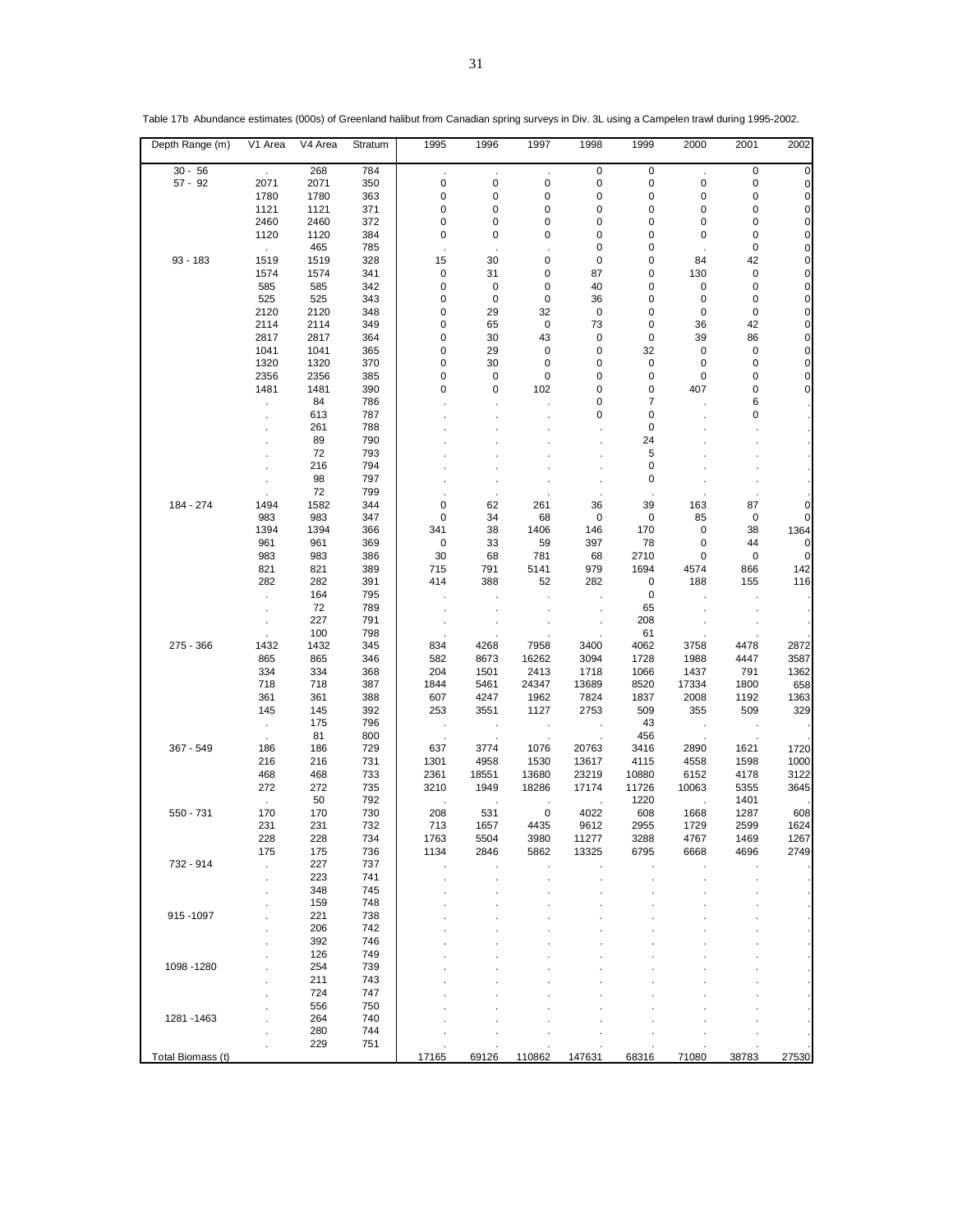| Depth Range (m)   | V1 Area | V4 Area | Stratum | 1996        | 1997        | 1998        | 1999      | 2000        | 2001           | 2002           |
|-------------------|---------|---------|---------|-------------|-------------|-------------|-----------|-------------|----------------|----------------|
| $<=56$            | 1593    | 1593    | 375     | $\mathbf 0$ | $\mathbf 0$ | $\mathbf 0$ | 0         | 0           | $\mathbf 0$    | $\mathbf 0$    |
|                   | 1499    | 1499    | 376     | 12          | $\mathbf 0$ | $\mathbf 0$ | 0         | 0           | 1              | $\pmb{0}$      |
| $57 - 92$         | 2992    | 2992    | 360     | 19          | 349         | 130         | 471       | 183         | 23             | $\mathbf 0$    |
|                   | 1853    | 1853    | 361     | 0           | 0           | 1           | 0         | 0           | 4              | 0              |
|                   | 2520    | 2520    | 362     | 0           | $\mathbf 0$ | 0           | 0         | 0           | 0              | 0              |
|                   | 2520    | 2520    | 373     | 0           | $\mathbf 0$ | 0           | 0         | 0           | 0              | 0              |
|                   | 931     | 931     | 374     | 9           | $\Omega$    | $\Omega$    | 0         | 0           | 0              | 73             |
|                   | 674     | 674     | 383     | 0           | $\mathbf 0$ | 0           | 0         | 0           | 0              | 0              |
| $93 - 183$        | 421     | 421     | 359     | 145         | 133         | 31          | 165       | 96          | 19             | 0              |
|                   | 100     | 100     | 377     | 6           | 4           | $\mathbf 0$ | 321       | $\mathbf 0$ | $\pmb{0}$      | $\mathbf 0$    |
|                   | 647     | 647     | 382     | 0           | 0           | 76          | $\pmb{0}$ | 20          | $\pmb{0}$      | $\mathbf 0$    |
| 184 - 274         | 225     | 225     | 358     | 259         | 677         | 413         | 458       | 46          | 17             | 29             |
|                   | 139     | 139     | 378     | 48          | 37          | 49          | 719       | 4           | 14             | $6\phantom{1}$ |
|                   | 182     | 182     | 381     | 178         | 90          | 10          | 217       | 33          | $\overline{7}$ | $\mathbf 0$    |
| 275 - 366         | 164     | 164     | 357     | 57          | 82          | 375         | 17        | 4           | 43             | $\mathbf 0$    |
|                   | 106     | 106     | 379     | 85          | 183         | 170         | 1047      | 312         | 28             | 88             |
|                   | 116     | 116     | 380     | 117         | 162         | 58          | 43        | 53          | 28             | 19             |
| 367 - 549         | 155     | 155     | 723     | 333         | 134         | 300         | 68        | 173         | 71             | 24             |
|                   | 105     | 105     | 725     | 242         | 952         | 130         | 37        | 289         | 150            | 68             |
|                   | 160     | 160     | 727     | 389         | 1482        | 1499        | 328       | 843         | 358            | 22             |
| 550 - 731         | 124     | 124     | 724     | 196         | 142         | 368         | 575       | 114         | 95             | 201            |
|                   | 72      | 72      | 726     | 93          | 254         | 1463        | 63        | 257         | 139            | 52             |
|                   | 156     | 156     | 728     | 1226        |             | 576         | 1475      | 1804        | 1088           | 222            |
| 732 - 914         |         | 134     | 752     |             |             |             |           |             |                |                |
|                   |         | 106     | 756     |             |             |             |           |             |                |                |
|                   |         | 154     | 760     |             |             |             |           |             |                |                |
| 915 - 1097        |         | 138     | 753     |             |             |             |           |             |                |                |
|                   |         | 102     | 757     |             |             |             |           |             |                |                |
|                   |         | 171     | 761     |             |             |             |           |             |                |                |
| 1098 - 1280       |         | 180     | 754     |             |             |             |           |             |                |                |
|                   |         | 99      | 758     |             |             |             |           |             |                |                |
|                   |         | 212     | 762     |             |             |             |           |             |                |                |
| 1281 - 1463       |         | 385     | 755     |             |             |             |           |             |                |                |
|                   |         | 127     | 759     |             |             |             |           |             |                |                |
|                   |         | 261     | 763     |             |             |             |           |             |                |                |
| Total Biomass (t) |         |         |         | 3415        | 4681        | 5647        | 6003      | 4228        | 2084           | 805            |

Table 18a Biomass estimates (t) of Greenland halibut from Canadian spring surveys in Div. 3N using a Campelen trawl during 1996-2002.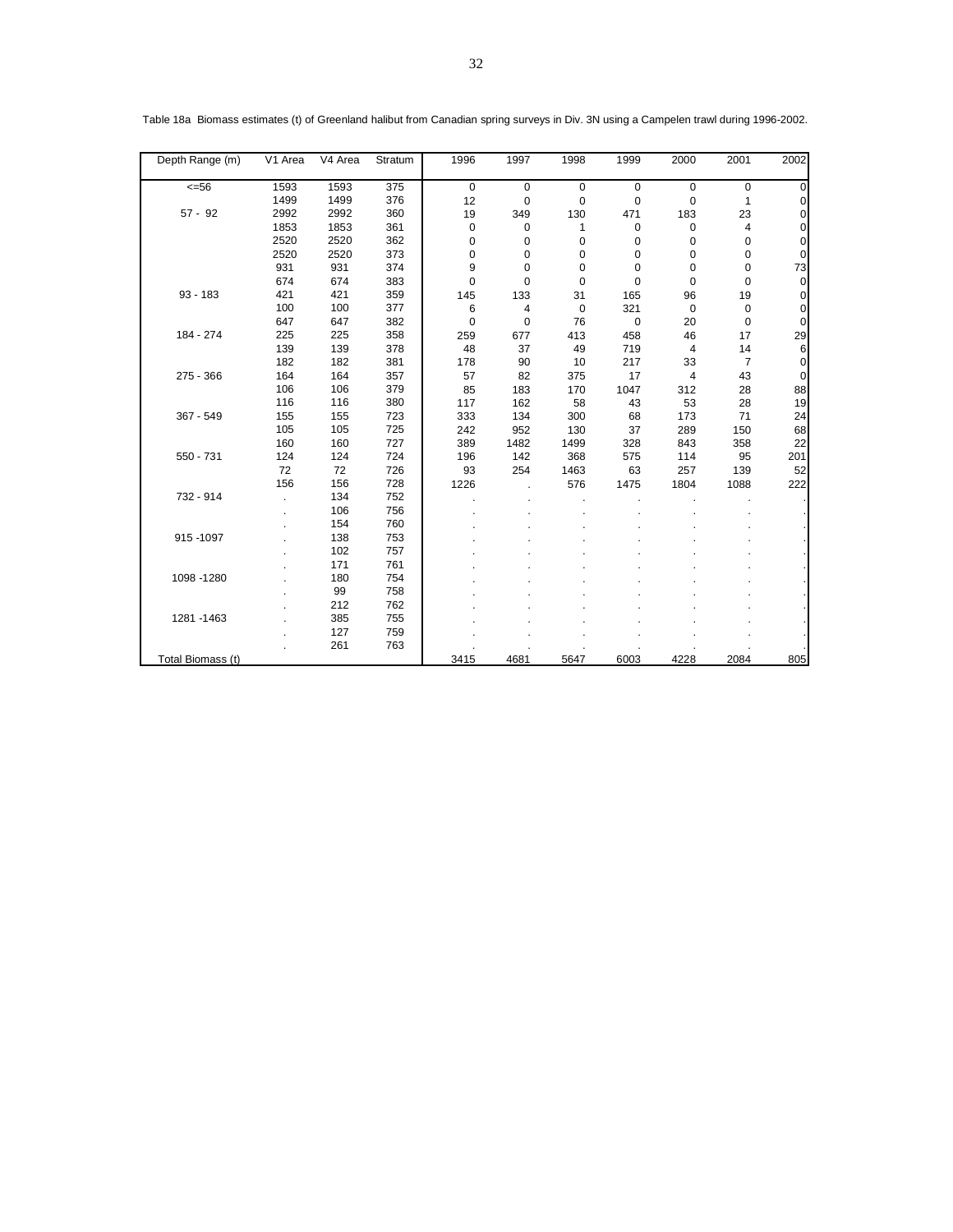| Depth Range (m)  | V1 Area | V4 Area | Stratum | 1996        | 1997  | 1998        | 1999        | 2000  | 2001           | 2002        |
|------------------|---------|---------|---------|-------------|-------|-------------|-------------|-------|----------------|-------------|
| $<=56$           | 1593    | 1593    | 375     | $\mathbf 0$ | 0     | $\mathbf 0$ | $\mathbf 0$ | 0     | $\mathbf 0$    | $\mathbf 0$ |
|                  | 1499    | 1499    | 376     | 41          | 0     | $\mathbf 0$ | 0           | 0     | 41             | 0           |
| $57 - 92$        | 2992    | 2992    | 360     | 225         | 2190  | 1098        | 2507        | 453   | 41             | 0           |
|                  | 1853    | 1853    | 361     | 0           | 0     | 32          | 0           | 0     | 85             | 0           |
|                  | 2520    | 2520    | 362     | 0           | 0     | 0           | 0           | 0     | 0              | 0           |
|                  | 2520    | 2520    | 373     | 0           | 0     | 0           | 0           | 0     | 0              | 0           |
|                  | 931     | 931     | 374     | 85          | 0     | 0           | 0           | 0     | 0              | 299         |
|                  | 674     | 674     | 383     | $\mathbf 0$ | 0     | 0           | $\mathbf 0$ | 0     | 0              | $\mathbf 0$ |
| $93 - 183$       | 421     | 421     | 359     | 852         | 1390  | 129         | 550         | 347   | 203            | 0           |
|                  | 100     | 100     | 377     | 14          | 21    | 0           | 935         | 0     | $\overline{7}$ | 7           |
|                  | 647     | 647     | 382     | 0           | 0     | 178         | 0           | 89    | $\mathbf 0$    | 0           |
| 184 - 274        | 225     | 225     | 358     | 3853        | 6782  | 1871        | 1594        | 138   | 232            | 74          |
|                  | 139     | 139     | 378     | 660         | 229   | 220         | 1673        | 223   | 102            | 31          |
|                  | 182     | 182     | 381     | 2189        | 490   | 200         | 613         | 2754  | 206            | 11          |
| $275 - 366$      | 164     | 164     | 357     | 471         | 180   | 1636        | 66          | 20    | 144            | 11          |
|                  | 106     | 106     | 379     | 853         | 938   | 890         | 5009        | 7945  | 97             | 2318        |
|                  | 116     | 116     | 380     | 1763        | 1548  | 559         | 247         | 756   | 121            | 291         |
| 367 - 549        | 155     | 155     | 723     | 1773        | 853   | 1386        | 192         | 341   | 126            | 47          |
|                  | 105     | 105     | 725     | 2035        | 5545  | 712         | 100         | 650   | 571            | 356         |
|                  | 160     | 160     | 727     | 3363        | 7545  | 7538        | 1101        | 2348  | 1487           | 204         |
| 550 - 731        | 124     | 124     | 724     | 1002        | 687   | 1008        | 2167        | 212   | 159            | 350         |
|                  | 72      | 72      | 726     | 293         | 763   | 5477        | 178         | 525   | 228            | 105         |
|                  | 156     | 156     | 728     | 6532        |       | 2154        | 4496        | 4286  | 2457           | 707         |
| 732 - 914        |         | 134     | 752     |             |       |             |             |       |                |             |
|                  |         | 106     | 756     |             |       |             |             |       |                |             |
|                  |         | 154     | 760     |             |       |             |             |       |                |             |
| 915-1097         |         | 138     | 753     |             |       |             |             |       |                |             |
|                  |         | 102     | 757     |             |       |             |             |       |                |             |
|                  |         | 171     | 761     |             |       |             |             |       |                |             |
| 1098 - 1280      |         | 180     | 754     |             |       |             |             |       |                |             |
|                  |         | 99      | 758     |             |       |             |             |       |                |             |
|                  |         | 212     | 762     |             |       |             |             |       |                |             |
| 1281 - 1463      |         | 385     | 755     |             |       |             |             |       |                |             |
|                  |         | 127     | 759     |             |       |             |             |       |                |             |
|                  |         | 261     | 763     |             |       |             |             |       |                |             |
| Abundance (000s) |         |         |         | 26004       | 29159 | 25088       | 21429       | 21086 | 6307           | 4811        |

Table 18b Abundance estimates (000s) of Greenland halibut from Canadian spring surveys in Div. 3N using a Campelen trawl during 1996-2002.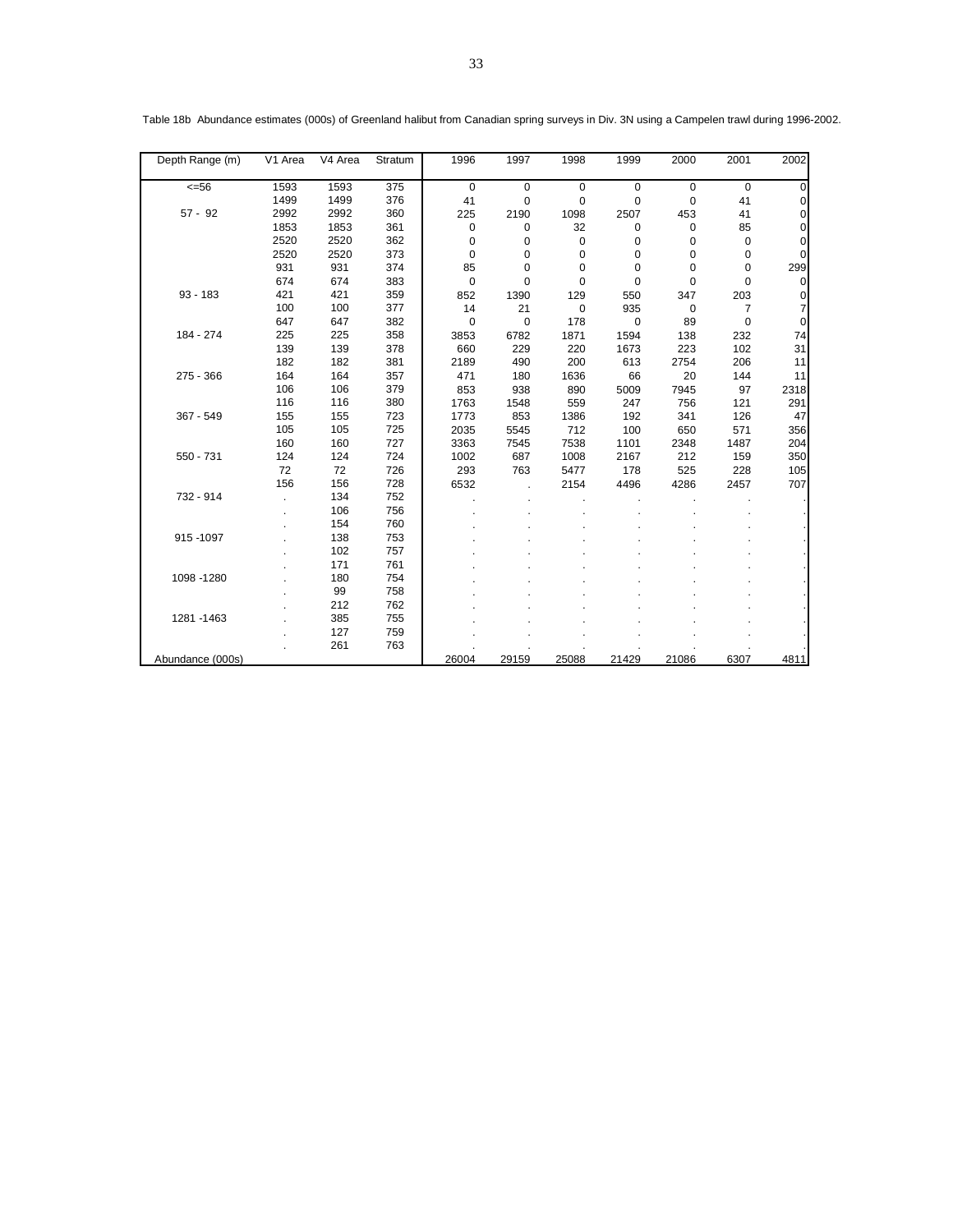| Depth Range (m)   | V1 Area | V4 Area | Stratum | 1996        | 1997           | 1998        | 1999                    | 2000           | 2001 | 2002                    |
|-------------------|---------|---------|---------|-------------|----------------|-------------|-------------------------|----------------|------|-------------------------|
| $57 - 92$         | 2089    | 2089    | 330     | $\mathbf 0$ | $\mathbf 0$    | $\mathbf 0$ | 0                       | $\mathbf 0$    | 0    | $\mathbf 0$             |
|                   | 456     | 456     | 331     | $\mathbf 0$ | 0              | 16          | $\mathbf 0$             | $\mathbf 0$    | 0    | 0                       |
|                   | 1898    | 1898    | 338     | 478         | 40             | 62          | 0                       | 0              | 0    | $\overline{\mathbf{c}}$ |
|                   | 1716    | 1716    | 340     | 0           | $\mathbf 0$    | $\mathbf 0$ | 0                       | 0              | 0    | $\mathbf 0$             |
|                   | 2520    | 2520    | 351     | 0           | 0              | 0           | 0                       | 0              | 0    | $\pmb{0}$               |
|                   | 2580    | 2580    | 352     | 114         | 48             | 0           | 0                       | $\mathbf 0$    | 0    |                         |
|                   | 1282    | 1282    | 353     | 119         | 146            | 331         | 2                       | 25             | 0    | $\frac{3}{3}$           |
| $93 - 183$        | 1721    | 1721    | 329     | 1           | 13             | 0           | 0                       | 1              | 1    | $\mathbf 0$             |
|                   | 1047    | 1047    | 332     | 148         | 376            | 475         | 0                       | 4              | 0    | 1                       |
|                   | 948     | 948     | 337     | 179         | 139            | 4           | $\mathbf 0$             | 3              | 31   | 1                       |
|                   | 585     | 585     | 339     | $\mathbf 0$ | $\overline{2}$ | 8           | $\mathbf 0$             | $\mathbf 0$    | 33   | $\mathbf 0$             |
|                   | 474     | 474     | 354     | 807         | 122            | 330         | 3                       | 0              | 11   | 22                      |
| 184 - 274         | 151     | 147     | 333     | 5           | 62             | 23          | 0                       | 9              | 0    | 8                       |
|                   | 121     | 121     | 336     | 100         | 168            | 11          | 0                       | $\overline{7}$ | 3    | 8                       |
|                   | 103     | 103     | 355     | 249         | 168            | 20          | 0                       | 3              | 84   | 5                       |
| 275 - 366         | 92      | 96      | 334     | 20          | 39             | 6           | $\overline{\mathbf{c}}$ | $\mathbf{1}$   | 0    | 1                       |
|                   | 58      | 58      | 335     | 9           | 92             | 15          | $\overline{0}$          | $\overline{2}$ | 0    | 0                       |
|                   | 61      | 61      | 356     | 161         | 68             | 47          | 1                       | $\mathbf 0$    | 3    | 1                       |
| 367 - 549         | 93      | 166     | 717     | 42          | 165            | 55          | 0                       | 0              | 1    | $\mathbf 0$             |
|                   | 76      | 76      | 719     | 9           | 24             | 29          | 1                       | 8              | 0    | 21                      |
|                   | 76      | 76      | 721     | 161         | 59             | 112         | 5                       | 30             | 1    | 8                       |
| 550 - 731         | 111     | 134     | 718     | 70          | 116            | 154         | 11                      | 26             | 8    | 41                      |
|                   | 105     | 105     | 720     | 29          | 61             | 111         | 4                       | 45             | 23   | 3                       |
|                   | 93      | 93      | 722     | 57          | 176            | 203         | 23                      | 120            | 23   | 43                      |
| 732 - 914         |         | 105     | 764     |             |                |             |                         |                |      |                         |
|                   |         | 99      | 768     |             |                |             |                         |                |      |                         |
|                   |         | 135     | 772     |             |                |             |                         |                |      |                         |
| 915-1097          |         | 124     | 765     |             |                |             |                         |                |      |                         |
|                   |         | 138     | 769     |             |                |             |                         |                |      |                         |
|                   |         | 128     | 773     |             |                |             |                         |                |      |                         |
| 1098 - 1280       |         | 144     | 766     |             |                |             |                         |                |      |                         |
|                   |         | 128     | 770     |             |                |             |                         |                |      |                         |
|                   |         | 135     | 774     |             |                |             |                         |                |      |                         |
| 1281 - 1463       |         | 158     | 767     |             |                |             |                         |                |      |                         |
|                   |         | 175     | 771     |             |                |             |                         |                |      |                         |
|                   |         | 155     | 775     |             |                |             |                         |                |      |                         |
| Total Biomass (t) |         |         |         | 2757        | 2084           | 2010        | 1328                    | 284            | 224  | 173                     |

Table 19a Biomass estimates (t) of Greenland halibut from Canadian spring surveys in Div. 3O using a Campelen trawl during 1996-2002.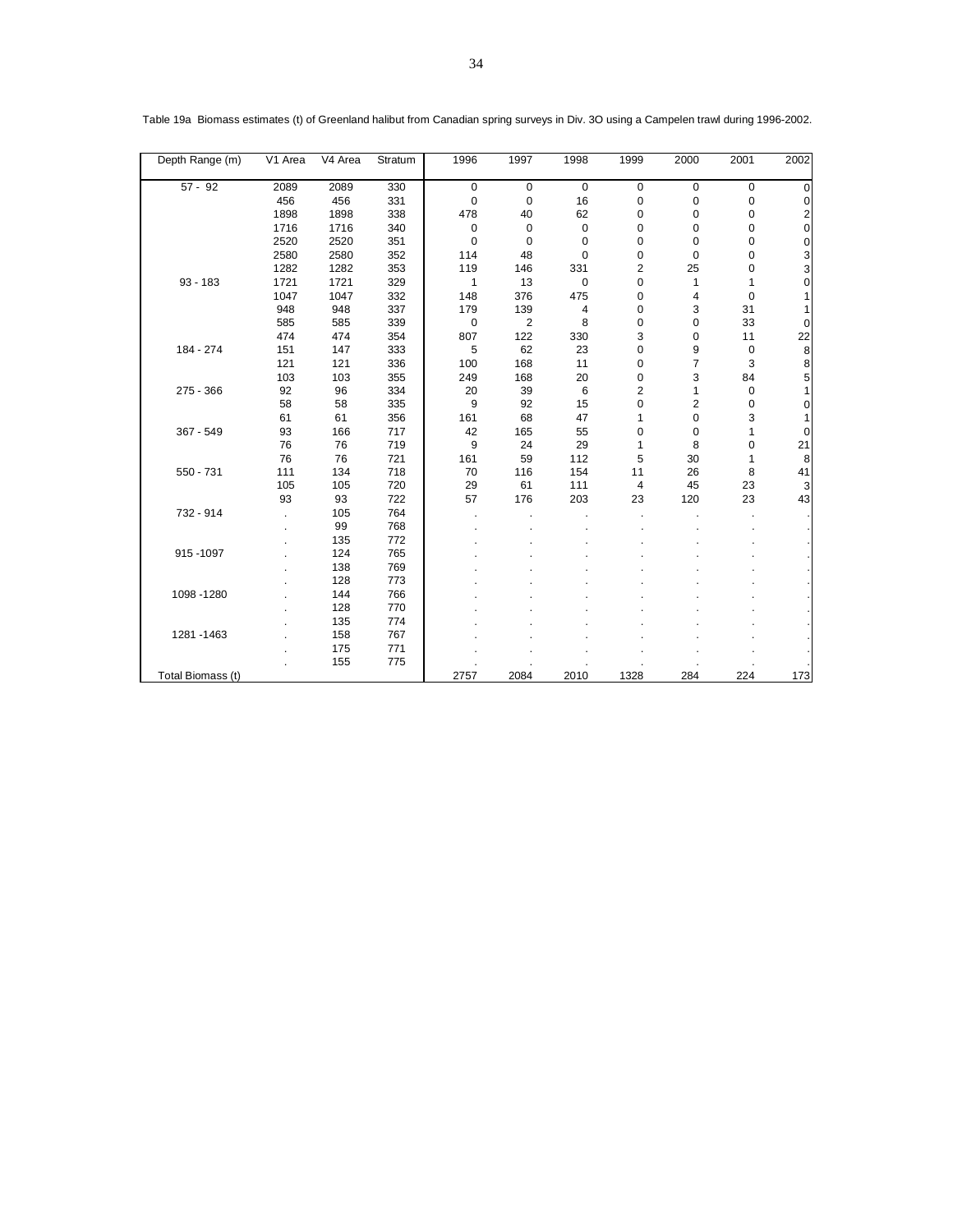| Depth Range (m)  | V1 Area | V4 Area | Stratum | 1996        | 1997        | 1998        | 1999           | 2000        | 2001        | 2002            |
|------------------|---------|---------|---------|-------------|-------------|-------------|----------------|-------------|-------------|-----------------|
| $57 - 92$        | 2089    | 2089    | 330     | $\mathbf 0$ | $\mathbf 0$ | $\mathbf 0$ | $\mathbf 0$    | 0           | $\mathbf 0$ | $\mathbf 0$     |
|                  | 456     | 456     | 331     | 0           | 0           | 63          | 0              | 0           | 0           | 0               |
|                  | 1898    | 1898    | 338     | 5035        | 459         | 298         | 0              | 0           | 0           | 87              |
|                  | 1716    | 1716    | 340     | 0           | 0           | $\mathbf 0$ | 0              | 0           | 0           | $\Omega$        |
|                  | 2520    | 2520    | 351     | $\mathbf 0$ | $\mathbf 0$ | 0           | 0              | 0           | 0           | $\Omega$        |
|                  | 2580    | 2580    | 352     | 907         | 592         | 0           | 0              | 0           | 0           | 89              |
|                  | 1282    | 1282    | 353     | 1340        | 1195        | 1905        | 8              | 141         | 44          | 176             |
| $93 - 183$       | 1721    | 1721    | 329     | 79          | 250         | $\mathbf 0$ | 0              | 47          | 47          | 0               |
|                  | 1047    | 1047    | 332     | 1914        | 5425        | 3909        | 1              | 144         | $\mathbf 0$ | 48              |
|                  | 948     | 948     | 337     | 1739        | 1415        | 98          | 0              | 33          | 391         | 43              |
|                  | 585     | 585     | 339     | 0           | 72          | 40          | 0              | 0           | 161         | $\mathbf 0$     |
|                  | 474     | 474     | 354     | 20278       | 1467        | 2289        | 8              | $\mathbf 0$ | 186         | 685             |
| 184 - 274        | 151     | 147     | 333     | 111         | 600         | 233         | 1              | 131         | $\mathbf 0$ | 131             |
|                  | 121     | 121     | 336     | 1987        | 1680        | 141         | 0              | 105         | 92          | 75              |
|                  | 103     | 103     | 355     | 8005        | 1467        | 88          | 0              | 6           | 1155        | 54              |
| $275 - 366$      | 92      | 96      | 334     | 343         | 252         | 125         | 6              | 26          | 0           | 33              |
|                  | 58      | 58      | 335     | 126         | 794         | 156         | 2              | 36          | 8           | $\vert$         |
|                  | 61      | 61      | 356     | 2031        | 369         | 183         | 3              | 0           | 30          | 26              |
| $367 - 549$      | 93      | 166     | 717     | 544         | 1060        | 396         | 1              | $\mathbf 0$ | 10          | 34              |
|                  | 76      | 76      | 719     | 97          | 177         | 90          | 1              | 5           | 5           | 54              |
|                  | 76      | 76      | 721     | 1673        | 391         | 350         | 12             | 37          | 5           | 28              |
| 550 - 731        | 111     | 134     | 718     | 325         | 664         | 828         | 30             | 28          | 18          | 37              |
|                  | 105     | 105     | 720     | 182         | 331         | 575         | $\overline{7}$ | 77          | 54          | 17              |
|                  | 93      | 93      | 722     | 381         | 1086        | 886         | 70             | 199         | 56          | 30 <sup>2</sup> |
| 732 - 914        |         | 105     | 764     |             |             |             |                |             |             |                 |
|                  |         | 99      | 768     |             |             |             |                |             |             |                 |
|                  |         | 135     | 772     |             |             |             |                |             |             |                 |
| 915-1097         |         | 124     | 765     |             |             |             |                |             |             |                 |
|                  |         | 138     | 769     |             |             |             |                |             |             |                 |
|                  |         | 128     | 773     |             |             |             |                |             |             |                 |
| 1098 - 1280      |         | 144     | 766     |             |             |             |                |             |             |                 |
|                  |         | 128     | 770     |             |             |             |                |             |             |                 |
|                  |         | 135     | 774     |             |             |             |                |             |             |                 |
| 1281 - 1463      |         | 158     | 767     |             |             |             |                |             |             |                 |
|                  |         | 175     | 771     |             |             |             |                |             |             |                 |
|                  |         | 155     | 775     |             |             |             |                |             |             |                 |
| Abundance (000s) |         |         |         | 47095       | 19746       | 12652       | 4013           | 1017        | 2262        | 1651            |

Table 19b Abundance estimates (000s) of Greenland halibut from Canadian spring surveys in Div. 3O using a Campelen trawl during 1996-2002.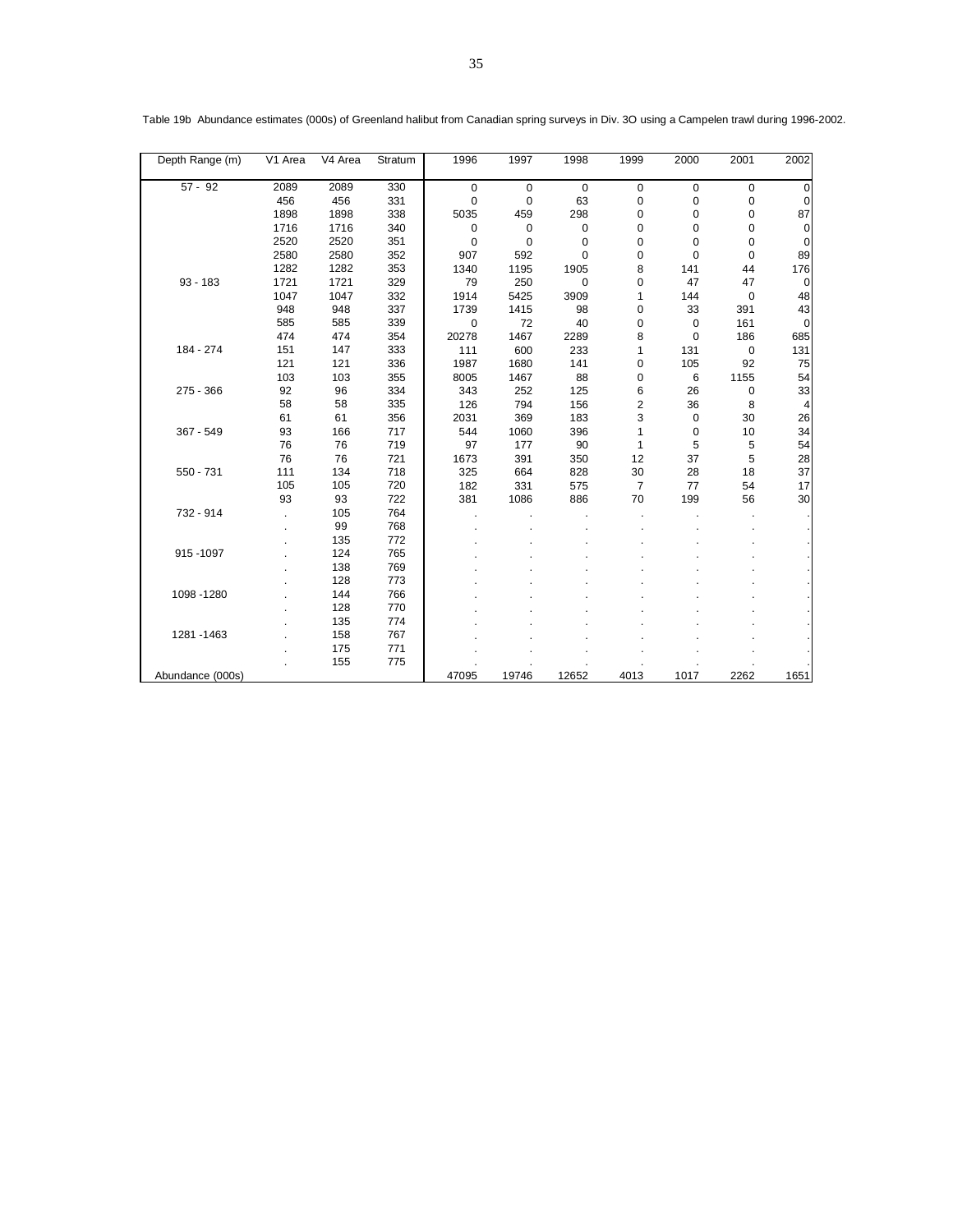| Table 20a. Greenland halibut biomass estimates (000 t), by division, from Canadian fall surveys during 1995-2002. |  |                 |  |
|-------------------------------------------------------------------------------------------------------------------|--|-----------------|--|
|                                                                                                                   |  | <b>DIVISION</b> |  |

|      |                  |      |      |       | יוטוטוע  |      |       |      |                  |     |              |              |
|------|------------------|------|------|-------|----------|------|-------|------|------------------|-----|--------------|--------------|
| Year | 2G               | 2H   | 2J   | 3K    | $SA2+3K$ | 3L   | 2J3KL | 3M   | 3N               | 30  | <b>3LMNO</b> | <b>TOTAL</b> |
|      |                  |      |      |       |          |      |       |      |                  |     |              |              |
| 1995 | <b>NO SURVEY</b> |      | 35.6 | 69.2  |          | 11.3 | 116.1 |      | <b>NO SURVEY</b> |     |              |              |
| 1996 | 22.3             | 26.1 | 64.8 | 120.3 | 233.5    | 36.6 | 221.7 | 10.2 | 5.1              | 1.0 | 52.9         | 286.4        |
| 1997 | 15.5             | 38.6 | 82.1 | 130.5 | 266.7    | 48.6 | 261.2 | 7.0  | 6.4              | 2.1 | 64.1         | 330.8        |
| 1998 | 4.5              | 39.0 | 62.1 | 142.2 | 247.8    | 55.9 | 260.2 | 7.8  | 14.8             | 5.4 | 83.9         | 331.7        |
| 1999 | 10.5             | 30.7 | 87.1 | 175.6 | 303.9    | 34.0 | 296.7 | 2.4  | 2.7              | 1.9 | 41.0         | 344.9        |
| 2000 | <b>NO SURVEY</b> |      | 54.9 | 143.3 | 198.2    | 34.1 | 232.3 | 5.5  | 9.3              | 4.2 | 53.1         | 251.3        |
| 2001 | <b>NO SURVEY</b> | 37.7 | 65.8 | 128.7 | 232.2    | 29.9 | 224.4 | 5.3  | 7.2              | 4.5 | 46.9         | 279.1        |
| 2002 | <b>NO SURVEY</b> |      | 53.6 | 67.0  | 120.6    | 22.4 | 143.0 | 2.5  | 5.7              | 4.1 | 34.7         | 155.3        |
|      |                  |      |      |       |          |      |       |      |                  |     |              |              |

Table 20b. Abundance and biomass estimates of Greenland halibut, by Division, from Canadian fall 2002 survey. Upper and lower indicate approximate 95% confidence limits.

| Area                     | Total       | Upper                     | Lower            |        | Mean   | Upper  | Lower |
|--------------------------|-------------|---------------------------|------------------|--------|--------|--------|-------|
| <b>Division 2G</b>       |             |                           |                  |        |        |        |       |
| Abundance                |             |                           |                  |        |        |        |       |
|                          |             |                           | <b>NO SURVEY</b> |        |        |        |       |
| Biomass (kg)             |             |                           |                  |        |        |        |       |
|                          |             |                           |                  |        |        |        |       |
| <b>Division 2H</b>       |             |                           |                  |        |        |        |       |
| Abundance                |             |                           |                  |        |        |        |       |
|                          |             |                           | <b>NO SURVEY</b> |        |        |        |       |
| Biomass (kg)             |             |                           |                  |        |        |        |       |
|                          |             |                           |                  |        |        |        |       |
| Division 2J              |             |                           |                  |        |        |        |       |
| Abundance                | 409,088,650 | 485,902,307               | 323,274,993      | No/Tow | 117.67 | 139.77 | 95.58 |
|                          |             |                           |                  |        |        |        |       |
| Biomass (kg)             | 53,591,267  | 66,647,278                | 40,535,257       | Kg/Tow | 15.42  | 19.17  | 11.66 |
|                          |             |                           |                  |        |        |        |       |
| Division 3K              |             |                           |                  |        |        |        |       |
| Abundance                | 484,453,011 | 592,687,347               | 376,218,676      | No/Tow | 95.05  | 116.29 | 73.82 |
|                          |             |                           |                  |        |        |        |       |
| Biomass (kg)             | 66,999,295  | 84,684,227                | 49,314,303       | Kg/Tow | 13.15  | 16.62  | 9.68  |
|                          |             |                           |                  |        |        |        |       |
| Division 3L              |             |                           |                  |        |        |        |       |
| Abundance                | 66,612,899  | 84,079,336                | 49,146,462       | No/Tow | 10.45  | 13.19  | 7.71  |
|                          |             |                           |                  | Kg/Tow |        | 4.40   | 2.62  |
| Biomass (kg)             | 22,377,410  | 28,053,533                | 16,701,287       |        | 3.51   |        |       |
|                          |             |                           |                  |        |        |        |       |
| <b>Division 3M</b>       |             |                           |                  |        |        |        |       |
| Abundance                | 2,451,738   | 3,079,900                 | 1,823,577        | No/Tow | 5.27   | 6.62   | 3.92  |
| Biomass (kg)             | 2,525,414   | 3,418,062                 | 1,632,766        | Kg/Tow | 5.43   | 7.35   | 3.51  |
|                          |             |                           |                  |        |        |        |       |
|                          |             |                           |                  |        |        |        |       |
| <b>Division 3N</b>       |             |                           |                  |        |        |        |       |
| Abundance                | 13,237,519  | 24,323,192                | 2,151,866        | No/Tow | 4.93   | 9.06   | 0.80  |
| Biomass (kg)             | 5,705,039   | 7,539,250                 | 3,870,828        | Kg/Tow | 2.12   | 2.81   | 1.44  |
|                          |             |                           |                  |        |        |        |       |
|                          |             |                           |                  |        |        |        |       |
| Division 30<br>Abundance | 4,967,234   | 6,704,158                 | 3,230,311        | No/Tow | 1.79   | 2.42   | 1.16  |
|                          |             |                           |                  |        |        |        |       |
| Biomass (kg)             | 4,076,662   | 5,913,625                 | 2,239,700        | Kg/Tow | 1.47   | 2.13   | 0.81  |
|                          |             |                           |                  |        |        |        |       |
| Combined                 |             |                           |                  |        |        |        |       |
| SA2+Div. 3KLMNO          |             |                           |                  |        |        |        |       |
| Abundance                |             | 980,811,052 1,108,988,452 | 852,633,651      | No/Tow | 46.99  | 53.15  | 40.85 |
|                          |             |                           |                  |        |        |        |       |
| Biomass (kg)             | 155,275,058 | 174,921,327               | 135,628,789      | Kg/Tow | 7.44   | 8.38   | 6.50  |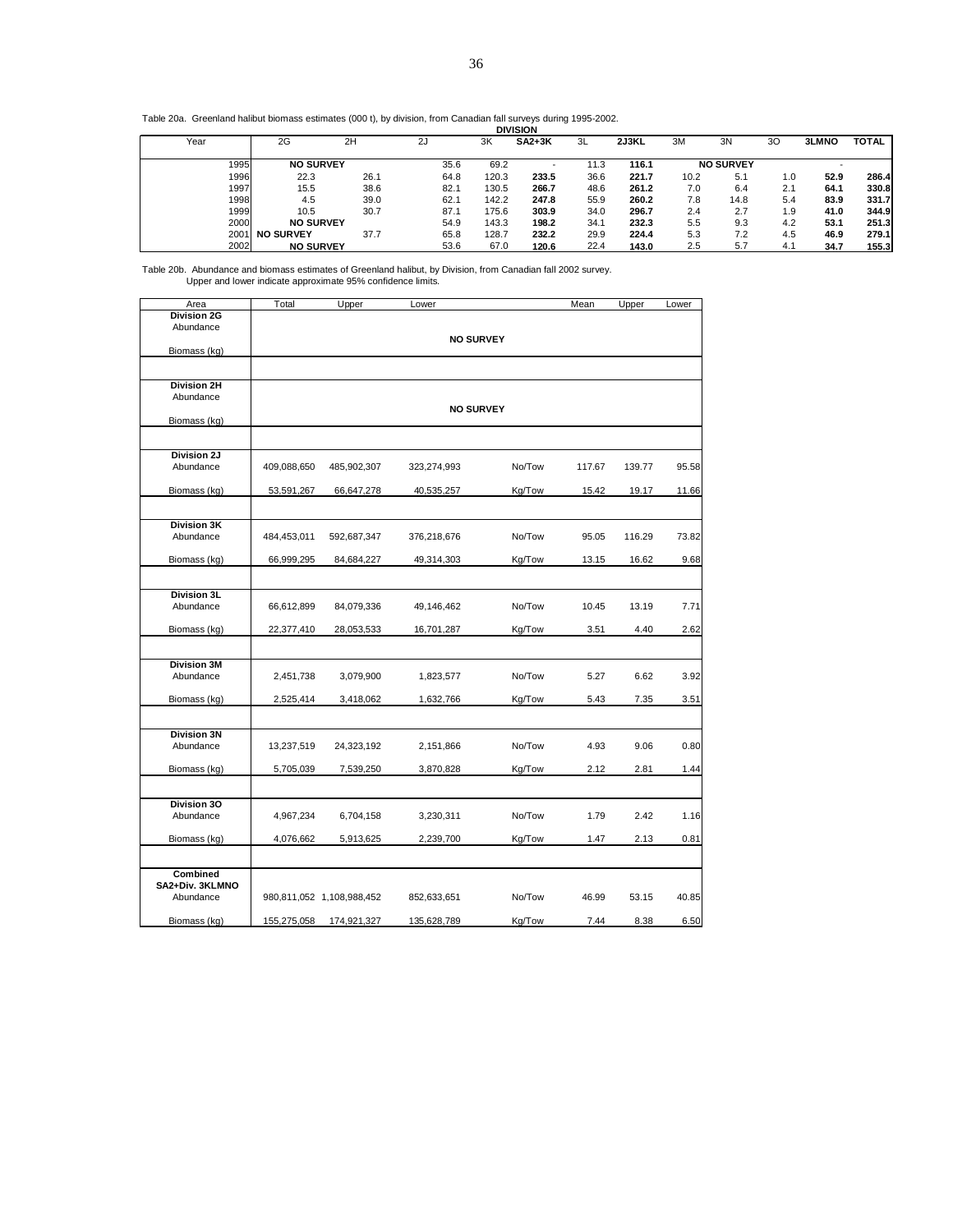|      |             |                  |             | <b>Division</b> |             |             |  |
|------|-------------|------------------|-------------|-----------------|-------------|-------------|--|
|      |             | 2G               |             |                 | 2H          |             |  |
| Year | Mean wt/tow | Upper Limit      | Lower Limit | Mean wt/tow     | Upper Limit | Lower Limit |  |
| 1978 | 34.2        | 45.9             | 22.6        | 54.2            | 77.1        | 31.4        |  |
| 1979 | 31.6        | 42.2             | 21.0        | 101.3           | 132.6       | 70.0        |  |
| 1981 | 29.0        | 63.2             | $-5.2$      | 37.6            | 47.7        | 27.4        |  |
| 1987 | 23.4        | 31.3             | 15.5        | 27.7            | 35.5        | 19.8        |  |
| 1988 | 18.9        | 33.0             | 4.8         | 29.0            | 36.4        | 21.6        |  |
| 1991 | 0.9         | 1.6              | 0.2         | 4.4             | 8.0         | 0.8         |  |
| 1996 | 11.8        | 23.4             | 0.1         | 16.5            | 19.6        | 13.3        |  |
| 1997 | 13.7        | 17.2             | 10.3        | 38.2            | 49.0        | 27.4        |  |
| 1998 | 4.4         | 8.1              | 0.6         | 25.4            | 43.0        | 7.7         |  |
| 1999 | 5.4         | 7.6              | 3.2         | 20.0            | 24.8        | 15.2        |  |
| 2001 |             | <b>NO SURVEY</b> |             | 30.7            | 44.0        | 17.3        |  |

Table 21a. Mean weight (kg) per tow and associated CI for Greenland halibut in Div. 2G and 2H for 1978 - 2001 in years when surveys were done.

Table 21b. Mean weight (kg) per tow for Greenland halibut in Division 2J and 3K for 1978-2002.

|      |             |             |             | Division    |      |             |             |  |
|------|-------------|-------------|-------------|-------------|------|-------------|-------------|--|
|      |             | 2J          |             |             |      | 3K          |             |  |
| Year | Mean wt/tow | Upper Limit | Lower Limit | Mean wt/tow |      | Upper Limit | Lower Limit |  |
| 1978 | 39.0        | 50.2        | 27.8        |             | 37.9 | 49.1        | 26.6        |  |
| 1979 | 32.2        | 38.1        | 26.2        |             | 25.0 | 30.9        | 19.1        |  |
| 1980 | 32.5        | 40.0        | 25.0        |             | 28.0 | 33.3        | 22.6        |  |
| 1981 | 33.2        | 43.6        | 22.8        |             | 31.2 | 36.3        | 26.2        |  |
| 1982 | 44.3        | 52.3        | 36.2        |             | 28.3 | 33.7        | 22.9        |  |
| 1983 | 33.8        | 40.1        | 27.6        |             | 39.6 | 47.5        | 31.8        |  |
| 1984 | 35.8        | 45.2        | 26.5        |             | 38.3 | 46.7        | 29.9        |  |
| 1985 | 26.7        | 33.2        | 20.2        |             | 28.0 | 33.1        | 23.0        |  |
| 1986 | 31.2        | 42.6        | 19.8        |             | 38.9 | 48.0        | 29.7        |  |
| 1987 | 21.3        | 29.8        | 12.8        |             | 28.6 | 34.5        | 22.8        |  |
| 1988 | 15.6        | 19.1        | 12.2        |             | 29.9 | 37.1        | 22.8        |  |
| 1989 | 19.1        | 34.5        | 3.7         |             | 30.5 | 36.8        | 24.2        |  |
| 1990 | 18.5        | 23.2        | 13.8        |             | 23.2 | 31.0        | 15.4        |  |
| 1991 | 6.4         | 7.7         | 5.2         |             | 15.3 | 18.5        | 12.1        |  |
| 1992 | 5.6         | 7.4         | 3.8         |             | 10.3 | 13.1        | 7.5         |  |
| 1993 | 8.2         | 10.0        | 6.4         |             | 20.4 | 24.1        | 16.7        |  |
| 1994 | 8.5         | 11.1        | 5.8         |             | 12.5 | 14.3        | 10.7        |  |
| 1995 | 12.8        | 15.4        | 10.1        |             | 15.0 | 17.9        | 12.1        |  |
| 1996 | 18.6        | 23.6        | 13.7        |             | 23.6 | 27.7        | 19.5        |  |
| 1997 | 23.6        | 54.2        | $-7.0$      |             | 25.6 | 29.2        | 22.0        |  |
| 1998 | 17.9        | 20.5        | 15.2        |             | 27.9 | 32.1        | 23.7        |  |
| 1999 | 25.4        | 29.1        | 21.6        |             | 37.7 | 46.7        | 28.7        |  |
| 2000 | 15.9        | 19.8        | 11.9        |             | 29.6 | 41.0        | 18.2        |  |
| 2001 | 18.9        | 24.9        | 12.9        |             | 25.3 | 28.8        | 21.7        |  |
| 2002 | 15.4        | 19.2        | 11.7        |             | 13.1 | 16.6        | 9.7         |  |
|      |             |             |             |             |      |             |             |  |

Table 21c. Mean weight (kg) per tow for Greenland halibut in Division 3L Fall and Spring for 1995-2002.

|      |                         |           |             | <b>Division</b> |             |             |             |  |
|------|-------------------------|-----------|-------------|-----------------|-------------|-------------|-------------|--|
|      |                         | 3L - Fall |             |                 |             | 3L - Spring |             |  |
| Year | Mean wt/tow Upper Limit |           | Lower Limit |                 | Mean wt/tow | Upper Limit | Lower Limit |  |
|      |                         |           |             |                 |             |             |             |  |
| 1995 | 2.1                     | 2.7       | 1.5         |                 | 0.9         | 1.8         | 0.0         |  |
| 1996 | 5.8                     | 7.0       | 4.6         |                 | 1.8         | 3.0         | 0.6         |  |
| 1997 | 7.6                     | 16.9      | $-1.7$      |                 | 3.5         | 4.7         | 2.2         |  |
| 1998 | 8.8                     | 11.3      | 6.2         |                 | 7.3         | 11.4        | 3.1         |  |
| 1999 | 5.8                     | 7.4       | 4.1         |                 | 4.0         | 9.4         | $-1.5$      |  |
| 2000 | 5.5                     | 7.8       | 3.2         |                 | 5.0         | 6.1         | 3.9         |  |
| 2001 | 4.7                     | 5.7       | 3.7         |                 | 2.4         | 2.4         | 2.3         |  |
| 2002 | 3.5                     | 4.4       | 2.6         |                 | 1.2         | 1.7         | 0.7         |  |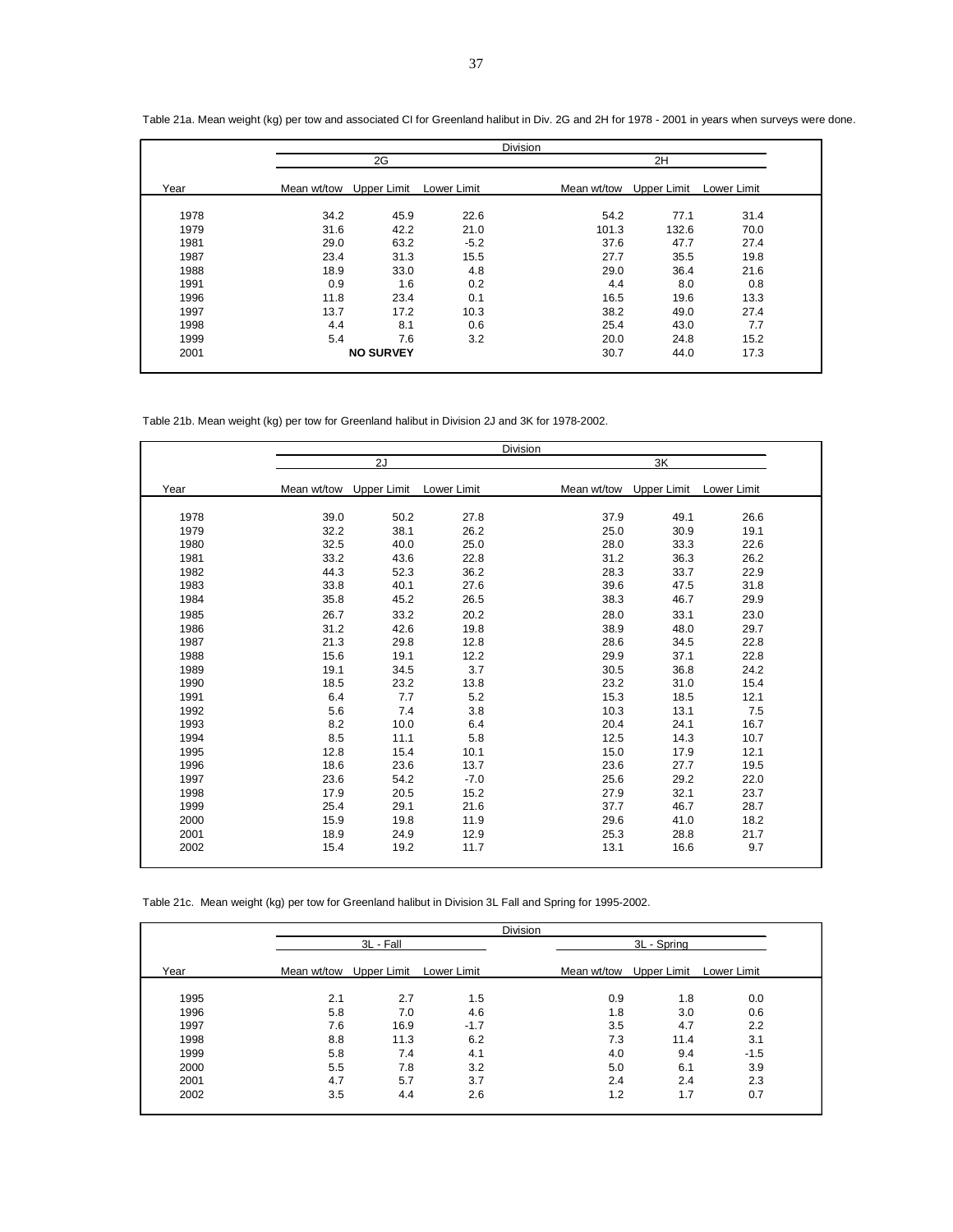#### Table 21d. Mean weight (kg) per tow for Greenland halibut in Division 3N Spring and Fall for 1996-2002.

|      |     |                         |             | <b>Division</b> |                         |             |             |  |
|------|-----|-------------------------|-------------|-----------------|-------------------------|-------------|-------------|--|
|      |     | 3N - Fall               |             |                 |                         | 3N - Spring |             |  |
| Year |     | Mean wt/tow Upper Limit | Lower Limit |                 | Mean wt/tow Upper Limit |             | Lower Limit |  |
| 1996 | 2.1 | 3.8                     | 0.4         |                 | 1.4                     | 4.0         | $-1.2$      |  |
| 1997 | 2.7 | 11.8                    | $-6.4$      |                 | 2.0                     | 3.8         | 0.1         |  |
| 1998 | 5.6 | 9.4                     | 1.9         |                 | 2.4                     | 10.0        | $-5.3$      |  |
| 1999 | 1.2 | 2.1                     | 0.2         |                 | 2.5                     | 4.5         | 0.5         |  |
| 2000 | 3.5 | 13.7                    | $-6.7$      |                 | 1.8                     | 2.9         | 0.6         |  |
| 2001 | 2.7 | 3.7                     | 1.6         |                 | 0.9                     | 3.6         | $-1.9$      |  |
| 2002 | 2.1 | 2.8                     | 1.4         |                 | 0.3                     | 0.6         | 0.1         |  |
|      |     |                         |             |                 |                         |             |             |  |

Table 21e. Mean weight (kg) per tow for Greenland halibut in Division 3O Spring and Fall for 1996-2002.

|      |                         |           |             | <b>Division</b> |                         |             |             |  |
|------|-------------------------|-----------|-------------|-----------------|-------------------------|-------------|-------------|--|
|      |                         | 30 - Fall |             |                 |                         | 30 - Spring |             |  |
| Year | Mean wt/tow Upper Limit |           | Lower Limit |                 | Mean wt/tow Upper Limit |             | Lower Limit |  |
|      |                         |           |             |                 |                         |             |             |  |
| 1996 | 0.4                     | 0.6       | 0.2         |                 | 1.1                     | 2.0         | 0.2         |  |
| 1997 | 0.8                     | 1.3       | 0.3         |                 | 0.8                     | 1.0         | 0.6         |  |
| 1998 | 2.0                     | 4.4       | $-0.4$      |                 | 0.8                     | 1.3         | 0.3         |  |
| 1999 | 0.8                     | 6.3       | $-4.8$      |                 | 0.5                     | 0.9         | 0.2         |  |
| 2000 | 1.5                     | 2.3       | 0.7         |                 | 0.1                     | 0.2         | 0.0         |  |
| 2001 | 1.6                     | 7.4       | $-4.1$      |                 | 0.1                     | 0.6         | $-0.4$      |  |
| 2002 | 1.5                     | 2.1       | 0.8         |                 | 0.1                     | 0.1         | 0.0         |  |

Table 21f. Mean weight (kg) per tow for Greenland halibut in Division 3M for 1996-2002.

|      | <b>Division</b><br>3M - Fall        |      |        |  |  |  |
|------|-------------------------------------|------|--------|--|--|--|
| Year | Mean wt/tow Upper Limit Lower Limit |      |        |  |  |  |
| 1996 | 5.3                                 | 12.8 | $-2.2$ |  |  |  |
| 1997 | 15.0                                | 23.2 | 6.8    |  |  |  |
| 1998 | 16.7                                | 24.3 | 9.1    |  |  |  |
| 1999 | 8.5                                 | 13.5 | 3.5    |  |  |  |
| 2000 | 11.8                                | 16.9 | 6.8    |  |  |  |
| 2001 | 11.3                                | 15.1 | 7.5    |  |  |  |
| 2002 | 5.4                                 | 7.3  | 3.5    |  |  |  |

Table 21g. Mean weight (kg) per tow and associated confidence intervals for Greenland halibut in Div. 2J3K for 1978-2002 and Div. 2J3KL for 1995-2002.

|      |                         |      |             | Division                |       |             |
|------|-------------------------|------|-------------|-------------------------|-------|-------------|
|      |                         | 2J3K |             |                         | 2J3KL |             |
| Year | Mean wt/tow Upper Limit |      | Lower Limit | Mean wt/tow Upper Limit |       | Lower Limit |
| 1978 | 38.4                    | 45.7 | 31.1        |                         |       |             |
| 1979 | 28.1                    | 32.2 | 24.0        |                         |       |             |
| 1980 | 30.0                    | 34.2 | 25.7        |                         |       |             |
| 1981 | 32.1                    | 37.2 | 27.1        |                         |       |             |
| 1982 | 35.6                    | 40.1 | 31.1        |                         |       |             |
| 1983 | 36.9                    | 41.8 | 32.1        |                         |       |             |
| 1984 | 37.2                    | 43.0 | 31.5        |                         |       |             |
| 1985 | 27.5                    | 31.1 | 23.8        |                         |       |             |
| 1986 | 35.4                    | 41.8 | 29.1        |                         |       |             |
| 1987 | 25.5                    | 30.0 | 20.9        |                         |       |             |
| 1988 | 23.6                    | 27.8 | 19.5        |                         |       |             |
| 1989 | 25.4                    | 30.7 | 20.2        |                         |       |             |
| 1990 | 21.2                    | 25.8 | 16.6        |                         |       |             |
| 1991 | 11.5                    | 13.4 | 9.6         |                         |       |             |
| 1992 | 8.2                     | 9.9  | 6.6         |                         |       |             |
| 1993 | 15.3                    | 17.5 | 13.1        |                         |       |             |
| 1994 | 10.8                    | 12.1 | 9.4         |                         |       |             |
| 1995 | 14.1                    | 16.1 | 12.2        | 9.1                     | 10.2  | 8.0         |
| 1996 | 21.6                    | 24.5 | 18.7        | 14.9                    | 16.6  | 13.2        |
| 1997 | 24.8                    | 28.3 | 21.3        | 17.5                    | 19.5  | 15.5        |
| 1998 | 23.8                    | 26.4 | 21.2        | 17.4                    | 19.0  | 15.8        |
| 1999 | 32.5                    | 37.8 | 27.2        | 21.3                    | 24.4  | 18.2        |
| 2000 | 23.9                    | 30.2 | 17.5        | 16.0                    | 19.7  | 12.3        |
| 2001 | 22.7                    | 25.5 | 19.9        | 15.0                    | 16.7  | 13.4        |
| 2002 | 14.1                    | 16.3 | 11.8        | 9.6                     | 10.9  | 8.2         |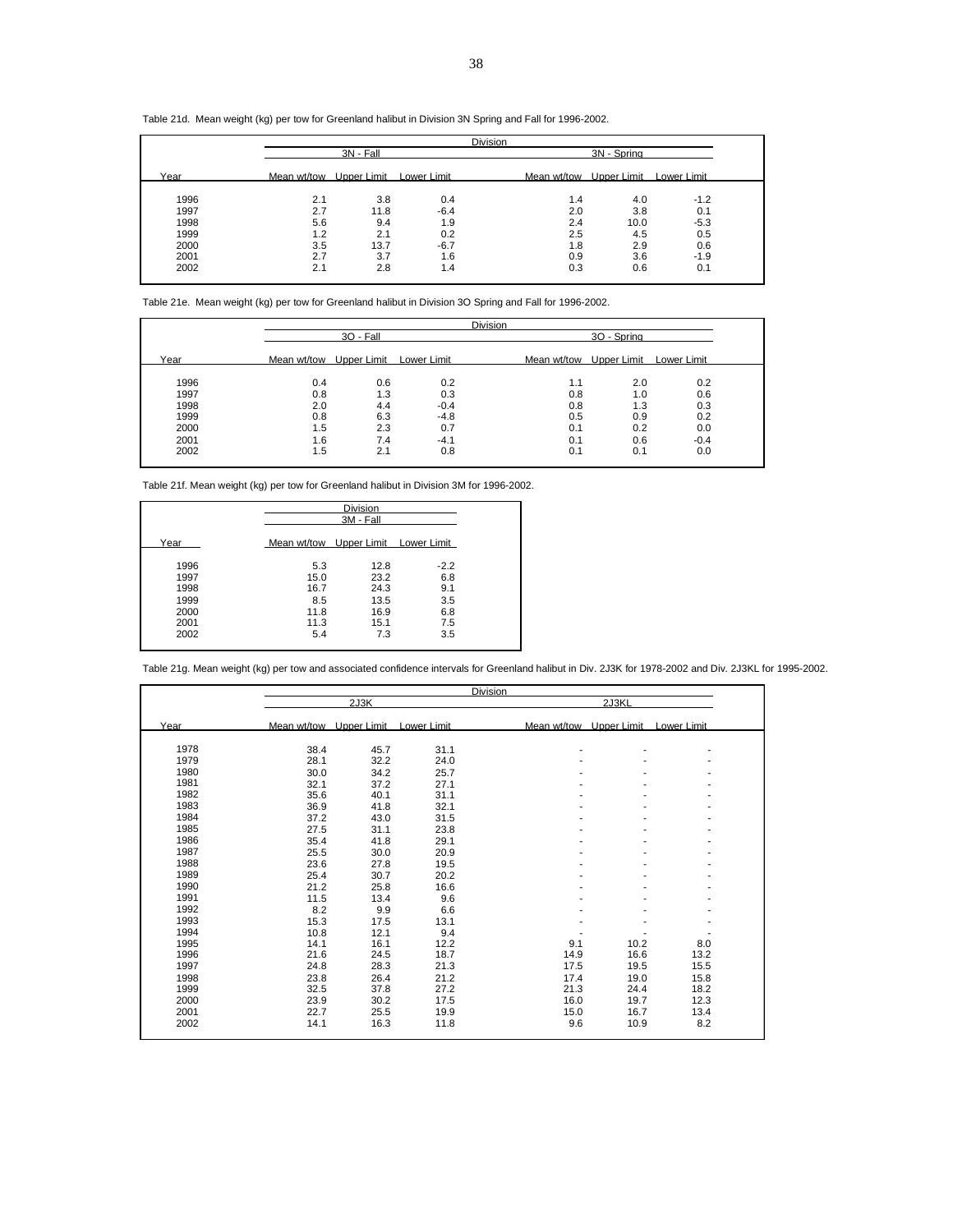|      |             |                  |             | <b>Division</b> |             |             |
|------|-------------|------------------|-------------|-----------------|-------------|-------------|
|      |             | 2G               |             |                 | 2H          |             |
| Year | Mean no/tow | Upper Limit      | Lower Limit | Mean no/tow     | Upper Limit | Lower Limit |
| 1978 | 122.4       | 171.0            | 73.7        | 224.4           | 670.5       | $-221.7$    |
| 1979 | 65.0        | 95.0             | 35.0        | 285.4           | 381.5       | 189.3       |
| 1981 | 51.2        | 68.3             | 34.2        | 73.5            | 97.8        | 49.2        |
| 1987 | 106.4       | 159.4            | 53.4        | 225.5           | 393.5       | 57.6        |
| 1988 | 37.0        | 53.6             | 20.5        | 259.9           | 361.1       | 158.8       |
| 1991 | 9.3         | 19.3             | $-0.8$      | 37.6            | 49.1        | 26.0        |
| 1996 | 51.5        | 72.7             | 30.4        | 137.1           | 166.9       | 107.3       |
| 1997 | 55.3        | 66.0             | 44.6        | 236.3           | 323.2       | 149.3       |
| 1998 | 23.8        | 134.2            | $-86.6$     | 109.7           | 186.9       | 32.4        |
| 1999 | 25.5        | 34.3             | 16.7        | 91.5            | 116.6       | 66.5        |
| 2001 |             | <b>NO SURVEY</b> |             | 165.9           | 226.6       | 105.2       |

Table 22a. Mean numbers per tow and associated CI for Greenland halibut in Div. 2G and 2H for 1978 - 2001 in years when surveys were done.

Table 22b. Mean numbers per tow for Greenland halibut in Division 2J and 3K for 1978-2002.

|      |                         |       |             | Division |                         |                    |  |
|------|-------------------------|-------|-------------|----------|-------------------------|--------------------|--|
|      |                         | 2J    |             |          | 3K                      |                    |  |
| Year | Mean no/tow Upper Limit |       | Lower Limit |          | Mean no/tow Upper Limit | <b>Lower Limit</b> |  |
| 1978 | 100.4                   | 419.4 | $-218.7$    | 163.1    | 230.8                   | 95.3               |  |
| 1979 | 89.6                    | 109.0 | 70.2        | 58.6     | 73.4                    | 43.8               |  |
| 1980 | 43.7                    | 57.8  | 29.6        | 54.1     | 67.9                    | 40.3               |  |
| 1981 | 96.9                    | 140.3 | 53.6        | 88.9     | 105.6                   | 72.3               |  |
| 1982 | 67.3                    | 79.8  | 54.8        | 64.1     | 74.7                    | 53.4               |  |
| 1983 | 40.6                    | 51.8  | 29.4        | 83.3     | 100.6                   | 66.1               |  |
| 1984 | 56.8                    | 83.3  | 30.4        | 74.6     | 92.0                    | 57.3               |  |
| 1985 | 69.5                    | 90.7  | 48.3        | 97.4     | 115.9                   | 78.9               |  |
| 1986 | 49.6                    | 72.4  | 26.8        | 141.1    | 168.3                   | 113.8              |  |
| 1987 | 44.7                    | 67.0  | 22.3        | 118.0    | 141.4                   | 94.7               |  |
| 1988 | 32.6                    | 48.2  | 17.1        | 126.2    | 153.2                   | 99.2               |  |
| 1989 | 54.7                    | 84.9  | 24.4        | 143.5    | 172.2                   | 114.7              |  |
| 1990 | 52.0                    | 66.3  | 37.6        | 84.7     | 133.3                   | 36.2               |  |
| 1991 | 33.0                    | 43.4  | 22.5        | 71.4     | 89.2                    | 53.7               |  |
| 1992 | 44.2                    | 62.1  | 26.2        | 96.0     | 145.4                   | 46.6               |  |
| 1993 | 64.8                    | 86.1  | 43.6        | 201.7    | 254.3                   | 149.1              |  |
| 1994 | 82.9                    | 109.5 | 56.2        | 146.7    | 164.0                   | 129.4              |  |
| 1995 | 112.0                   | 140.4 | 83.6        | 160.6    | 201.2                   | 120.0              |  |
| 1996 | 195.0                   | 255.8 | 134.3       | 208.5    | 244.8                   | 172.2              |  |
| 1997 | 148.8                   | 450.9 | $-153.3$    | 187.7    | 225.8                   | 149.7              |  |
| 1998 | 94.8                    | 127.7 | 61.8        | 139.2    | 164.5                   | 113.9              |  |
| 1999 | 137.1                   | 164.2 | 110.0       | 150.1    | 181.9                   | 118.2              |  |
| 2000 | 94.4                    | 110.9 | 77.9        | 133.1    | 162.1                   | 104.1              |  |
| 2001 | 128.5                   | 184.9 | 72.1        | 127.4    | 146.3                   | 108.5              |  |
| 2002 | 117.7                   | 139.8 | 95.6        | 95.1     | 116.3                   | 73.8               |  |

Table 22c. Mean numbers per tow for Greenland halibut in Division 3L Spring and Fall for 1995-2002.

|      |             |             |             | Division    |             |             |  |
|------|-------------|-------------|-------------|-------------|-------------|-------------|--|
|      |             | 3L - Fall   |             |             | 3L - Spring |             |  |
| Year | Mean no/tow | Upper Limit | Lower Limit | Mean no/tow | Upper Limit | Lower Limit |  |
| 1995 | 13.3        | 20.1        | 6.6         | 3.2         | 5.8         | 0.6         |  |
| 1996 | 23.3        | 28.1        | 18.4        | 13.0        | 18.0        | 8.0         |  |
| 1997 | 24.2        | 28.6        | 19.8        | 20.8        | 35.4        | 6.2         |  |
| 1998 | 22.4        | 27.5        | 17.4        | 26.7        | 40.0        | 13.4        |  |
| 1999 | 11.6        | 14.7        | 8.5         | 11.9        | 13.7        | 10.1        |  |
| 2000 | 13.9        | 17.1        | 10.6        | 13.3        | 16.1        | 10.5        |  |
| 2001 | 12.6        | 16.1        | 9.2         | 7.0         | 9.3         | 4.7         |  |
| 2002 | 10.5        | 13.2        | 7.7         | 5.1         | 6.6         | 3.6         |  |
|      |             |             |             |             |             |             |  |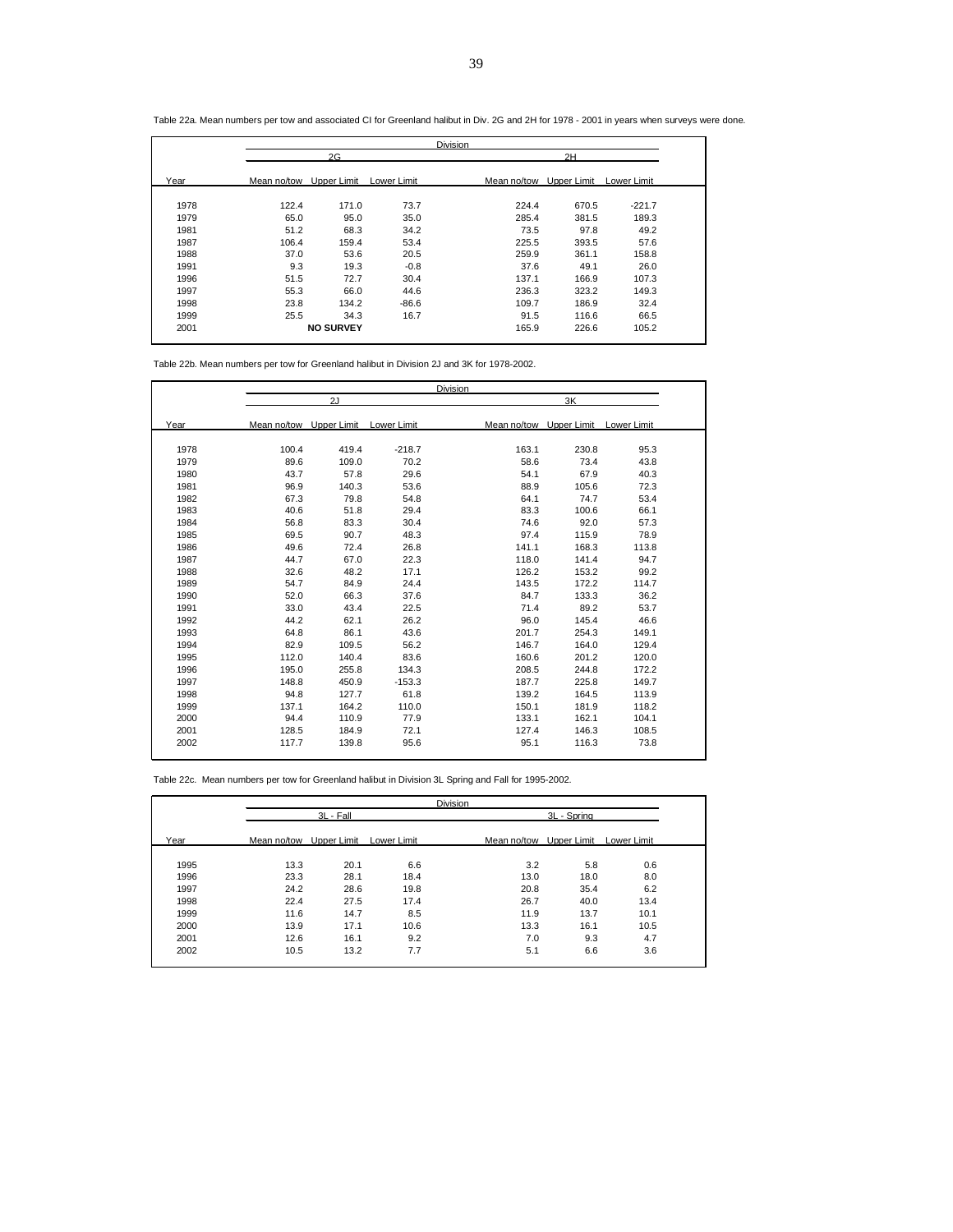Table 22d. Mean numbers per tow for Greenland halibut in Division 3N Spring and Fall for 1996-2002.

|             |             |             | Division |             |                                                                         |     |
|-------------|-------------|-------------|----------|-------------|-------------------------------------------------------------------------|-----|
|             | 3N - Fall   |             |          | 3N - Spring |                                                                         |     |
| Mean no/tow | Upper Limit | Lower Limit |          | Upper Limit | Lower Limit                                                             |     |
|             |             |             |          |             |                                                                         |     |
| 14.8        | 83.4        | $-53.8$     |          | 25.7        | $-1.2$                                                                  |     |
| 15.3        | 30.9        | $-0.3$      |          | 46.2        | $-25.3$                                                                 |     |
| 3.2         | 13.8        | $-7.5$      |          | 19.8        | $-1.9$                                                                  |     |
| 5.1         | 18.9        | $-8.7$      |          | 55.4        | $-37.8$                                                                 |     |
| 4.7         | 8.9         | 0.6         |          | 4.9         | 0.4                                                                     |     |
| 4.9         | 9.1         | 0.8         |          | 13.8        | $-9.8$                                                                  |     |
|             | 20.4        | 136.4       | $-95.7$  |             | Mean no/tow<br>14.8<br>10.8<br>12.3<br>10.4<br>8.9<br>8.8<br>2.6<br>2.0 | 6.8 |

Table 22e. Mean numbers per tow for Greenland halibut in Division 3O Spring and Fall for 1996-2002.

|      |             |             |             | <b>Division</b> |                         |             |
|------|-------------|-------------|-------------|-----------------|-------------------------|-------------|
|      |             | 30 - Fall   |             |                 | 3O - Spring             |             |
| Year | Mean no/tow | Upper Limit | Lower Limit |                 | Mean no/tow Upper Limit | Lower Limit |
| 1996 | 3.8         | 4.8         | 2.7         | 18.5            | 117.2                   | $-80.3$     |
| 1997 | 5.7         | 8.4         | 3.0         | 7.7             | 11.7                    | 3.7         |
| 1998 | 5.9         | 6.9         | 4.9         | 5.0             | 8.3                     | 1.6         |
| 1999 | 1.9         | 14.6        | $-10.8$     | 1.6             | 2.8                     | 0.3         |
| 2000 | 2.2         | 3.5         | 0.9         | 0.4             | 0.6                     | 0.2         |
| 2001 | 1.9         | 3.7         | 0.1         | 0.9             | 6.6                     | $-4.8$      |
| 2002 | 1.8         | 2.4         | 1.2         | 0.6             | 0.8                     | 0.5         |

Table 22f. Mean numbers per tow for Greenland halibut in Division 3M for 1996-2002.

|      |                                     | Division  |        |
|------|-------------------------------------|-----------|--------|
|      |                                     | 3M - Fall |        |
| Year | Mean no/tow Upper Limit Lower Limit |           |        |
| 1996 | 8.3                                 | 25.7      | $-9.2$ |
| 1997 | 16.9                                | 26.4      | 7.3    |
| 1998 | 19.9                                | 32.4      | 7.4    |
| 1999 | 9.3                                 | 15.0      | 3.6    |
| 2000 | 12.2                                | 19.1      | 5.3    |
| 2001 | 10.8                                | 14.3      | 7.4    |
| 2002 | 5.3                                 | 6.6       | 3.9    |
|      |                                     |           |        |

Table 22g. Mean numbers per tow and associated confidence intervals for Greenland halibut in Div. 2J3K for 1978-2002 and Div. 2J3KL for 1995-2002.

|      |                                     |       |       | <b>Division</b>         |       |             |  |
|------|-------------------------------------|-------|-------|-------------------------|-------|-------------|--|
|      |                                     | 2J3K  |       |                         | 2J3KL |             |  |
| Year | Mean no/tow Upper Limit Lower Limit |       |       | Mean no/tow Upper Limit |       | Lower Limit |  |
| 1978 | 135.7                               | 180.9 | 90.6  |                         |       |             |  |
| 1979 | 72.1                                | 83.3  | 60.8  |                         |       |             |  |
| 1980 | 49.5                                | 58.9  | 40.1  |                         |       |             |  |
| 1981 | 92.6                                | 113.4 | 71.7  |                         |       |             |  |
| 1982 | 65.5                                | 73.4  | 57.7  |                         |       |             |  |
| 1983 | 63.3                                | 73.4  | 53.3  |                         |       |             |  |
| 1984 | 67.0                                | 79.5  | 54.5  |                         |       |             |  |
| 1985 | 85.4                                | 99.0  | 71.9  |                         | ٠     |             |  |
| 1986 | 100.0                               | 116.2 | 83.8  |                         |       |             |  |
| 1987 | 86.3                                | 101.4 | 71.3  |                         |       |             |  |
| 1988 | 84.8                                | 100.3 | 69.2  |                         |       |             |  |
| 1989 | 104.0                               | 121.2 | 86.9  |                         |       |             |  |
| 1990 | 70.7                                | 92.5  | 48.8  |                         |       |             |  |
| 1991 | 54.9                                | 65.4  | 44.5  |                         |       |             |  |
| 1992 | 73.8                                | 99.8  | 47.8  |                         |       |             |  |
| 1993 | 144.4                               | 174.5 | 114.2 |                         |       |             |  |
| 1994 | 119.2                               | 133.4 | 104.9 |                         |       |             |  |
| 1995 | 142.3                               | 168.1 | 116.6 | 88.0                    | 102.9 | 73.1        |  |
| 1996 | 203.0                               | 234.0 | 172.1 | 126.6                   | 144.5 | 108.7       |  |
| 1997 | 172.0                               | 208.8 | 135.1 | 108.9                   | 130.2 | 87.7        |  |
| 1998 | 121.2                               | 138.4 | 104.0 | 79.1                    | 89.0  | 69.1        |  |
| 1999 | 144.6                               | 165.0 | 124.1 | 88.7                    | 100.6 | 76.8        |  |
| 2000 | 117.0                               | 134.7 | 99.3  | 72.9                    | 83.1  | 62.7        |  |
| 2001 | 127.8                               | 148.4 | 107.3 | 78.7                    | 90.6  | 66.8        |  |
| 2002 | 104.2                               | 119.1 | 89.4  | 64.2                    | 72.8  | 55.7        |  |
|      |                                     |       |       |                         |       |             |  |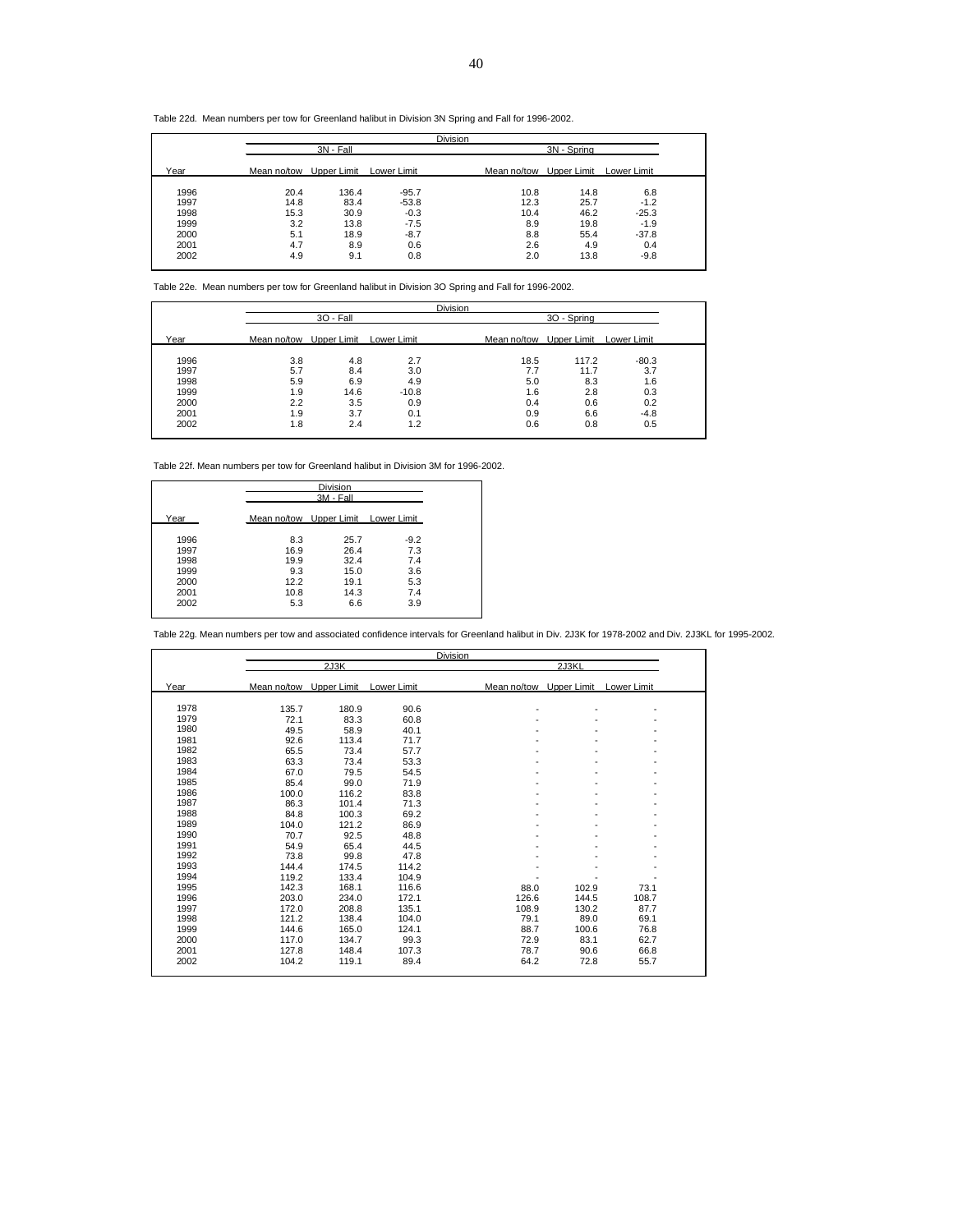|           | 1978   | 1979  | 1980  | 1981  | 1982  | 1983  | 1984  | 1985  | 1986  | 1987  | 1988  | 1989   | 1990  | 1991  | 1992  |
|-----------|--------|-------|-------|-------|-------|-------|-------|-------|-------|-------|-------|--------|-------|-------|-------|
| Age (yrs) |        |       |       |       |       |       |       |       |       |       |       |        |       |       |       |
|           | 0.48   | 0.00  | 0.00  | 0.00  | 0.00  | 0.00  | 0.00  | 1.20  | 1.06  | 0.00  | 2.17  | 0.66   | 0.00  | 0.00  | 0.92  |
|           | 9.61   | 10.81 | 6.78  | 19.39 | 4.75  | 1.66  | 4.47  | 24.59 | 17.21 | 5.04  | 8.82  | 7.10   | 1.34  | 13.80 | 5.69  |
|           | 40.24  | 18.07 | 6.53  | 22.99 | 5.10  | 4.45  | 7.11  | 14.67 | 13.96 | 11.21 | 10.54 | 12.54  | 5.26  | 5.59  | 23.78 |
|           | 33.37  | 13.47 | 6.20  | 15.42 | 12.78 | 10.56 | 9.56  | 8.71  | 16.62 | 29.44 | 15.04 | 23.84  | 9.95  | 6.08  | 20.40 |
|           | 19.52  | 7.15  | 5.58  | 6.01  | 10.81 | 11.41 | 10.29 | 6.87  | 14.64 | 12.17 | 17.03 | 25.22  | 23.39 | 13.32 | 13.59 |
|           | 12.50  | 7.47  | 7.07  | 6.58  | 8.09  | 10.45 | 15.34 | 9.50  | 9.49  | 9.62  | 14.90 | 17.40  | 15.38 | 9.05  | 4.84  |
|           | 8.34   | 7.21  | 7.56  | 7.25  | 5.76  | 7.45  | 7.74  | 8.86  | 11.04 | 6.89  | 7.82  | 9.95   | 9.21  | 5.41  | 3.11  |
|           | 5.15   | 3.50  | 4.72  | 5.15  | 6.06  | 7.56  | 5.44  | 5.98  | 9.54  | 6.39  | 5.65  | 5.34   | 4.81  | 1.29  | 1.27  |
|           | 2.26   | 1.41  | 1.59  | 2.21  | 6.29  | 5.67  | 3.50  | 2.26  | 3.19  | 3.27  | 1.65  | 1.36   | 0.83  | 0.26  | 0.12  |
| 9         | 1.27   | 0.67  | 0.71  | 1.02  | 2.65  | 2.19  | 1.70  | 1.03  | 1.00  | 1.25  | 0.43  | 0.40   | 0.21  | 0.08  | 0.02  |
| 10        | 0.96   | 0.64  | 0.56  | 0.59  | 1.02  | 0.65  | 0.74  | 0.75  | 0.34  | 0.37  | 0.16  | 0.11   | 0.10  | 0.05  | 0.01  |
| 11        | 0.81   | 0.42  | 0.63  | 0.48  | 0.60  | 0.46  | 0.35  | 0.30  | 0.26  | 0.19  | 0.10  | 0.08   | 0.09  | 0.02  | 0.00  |
| 12        | 0.49   | 0.37  | 0.41  | 0.22  | 0.38  | 0.33  | 0.24  | 0.27  | 0.23  | 0.19  | 0.06  | 0.02   | 0.05  | 0.01  | 0.00  |
| 13        | 0.32   | 0.31  | 0.27  | 0.12  | 0.27  | 0.24  | 0.20  | 0.12  | 0.12  | 0.10  | 0.05  | 0.00   | 0.03  | 0.00  | 0.00  |
| 14        | 0.10   | 0.15  | 0.15  | 0.06  | 0.28  | 0.16  | 0.18  | 0.13  | 0.07  | 0.08  | 0.04  | 0.01   | 0.02  | 0.00  | 0.00  |
| 15        | 0.07   | 0.10  | 0.06  | 0.04  | 0.18  | 0.07  | 0.09  | 0.08  | 0.08  | 0.05  | 0.03  | 0.01   | 0.01  | 0.00  | 0.00  |
| 16        | 0.05   | 0.09  | 0.03  | 0.00  | 0.09  | 0.02  | 0.06  | 0.04  | 0.04  | 0.03  | 0.02  | 0.00   | 0.00  | 0.00  | 0.00  |
| 17        | 0.03   | 0.03  | 0.01  | 0.00  | 0.01  | 0.00  | 0.03  | 0.04  | 0.01  | 0.02  | 0.01  | 0.00   | 0.00  | 0.00  | 0.00  |
| 18        | 0.00   | 0.02  | 0.00  | 0.00  | 0.01  | 0.01  | 0.00  | 0.01  | 0.00  | 0.00  | 0.00  | 0.00   | 0.00  | 0.00  | 0.00  |
| 19        | 0.00   | 0.01  | 0.00  | 0.00  | 0.00  | 0.00  | 0.00  | 0.00  | 0.00  | 0.00  | 0.00  | 0.00   | 0.00  | 0.00  | 0.00  |
| 20        | 0.00   | 0.00  | 0.00  | 0.00  | 0.00  | 0.00  | 0.00  | 0.00  | 0.00  | 0.00  | 0.00  | 0.00   | 0.00  | 0.00  | 0.00  |
| Ages 0-20 | 135.55 | 71.89 | 48.87 | 87.52 | 65.12 | 63.33 | 67.04 | 85.44 | 98.91 | 86.32 | 84.53 | 104.03 | 70.69 | 54.94 | 73.76 |
| Ages 1-4  | 102.74 | 49.50 | 25.09 | 63.81 | 33.44 | 28.08 | 31.43 | 54.84 | 62.43 | 57.86 | 51.43 | 68.70  | 39.94 | 38.79 | 63.46 |
| Ages 5+   | 32.33  | 22.39 | 23.78 | 23.71 | 31.68 | 35.25 | 35.61 | 29.40 | 35.42 | 28.46 | 30.93 | 34.68  | 30.74 | 16.16 | 9.37  |
| Ages 1-10 | 133.20 | 70.39 | 47.29 | 86.60 | 63.30 | 62.04 | 65.89 | 83.23 | 97.03 | 85.65 | 82.03 | 103.24 | 70.48 | 54.91 | 72.83 |

Table 23a Greenland halibut stratified mean number per set at age from Canadian fall surveys conducted in Divisions 2J and 3K combined during 1978-1992. Only otoliths collected in Div. 2J or 3K are used in the analysis. Numbers expressed in Campelen 1800 catch units.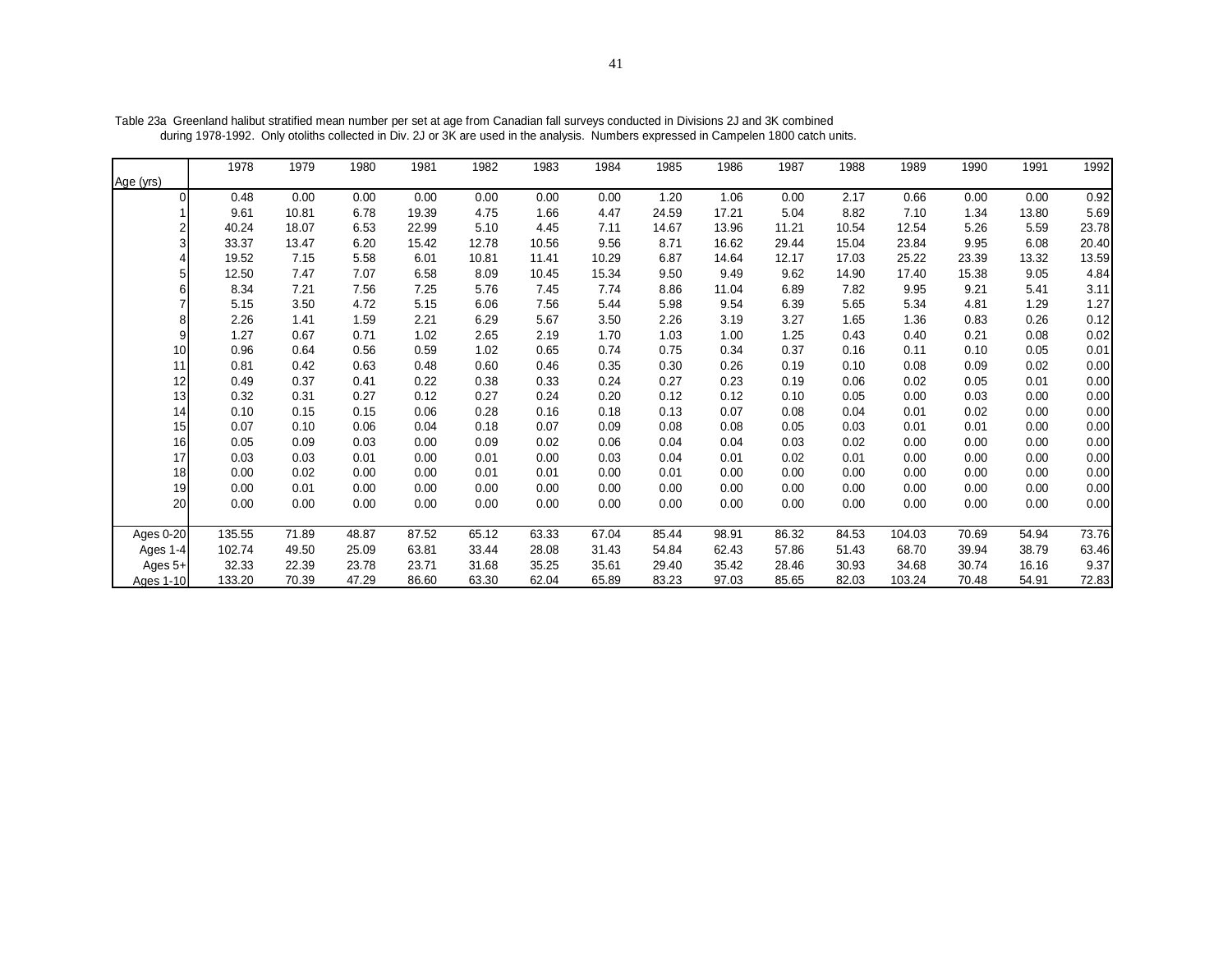|                | 1993   | 1994   | 1995   | 1996   | 1997   | 1998   | 1999   | 2000   | 2001   | 2002   |
|----------------|--------|--------|--------|--------|--------|--------|--------|--------|--------|--------|
| Age (yrs)      |        |        |        |        |        |        |        |        |        |        |
| 0              | 1.05   | 16.90  | 10.95  | 4.92   | 2.18   | 1.52   | 6.46   | 3.09   | 8.49   | 8.30   |
|                | 8.08   | 29.79  | 49.93  | 98.68  | 28.05  | 23.35  | 15.99  | 38.57  | 43.90  | 40.67  |
| $\overline{c}$ | 43.64  | 21.62  | 51.10  | 47.82  | 58.62  | 25.07  | 34.42  | 21.94  | 22.72  | 24.08  |
| 3              | 64.00  | 22.61  | 15.13  | 32.01  | 43.61  | 31.19  | 24.07  | 16.43  | 17.00  | 12.50  |
|                | 19.28  | 18.90  | 6.03   | 9.54   | 21.13  | 21.87  | 28.28  | 13.20  | 14.07  | 9.68   |
| 5              | 5.56   | 7.22   | 6.63   | 6.28   | 10.37  | 10.86  | 20.04  | 13.76  | 9.77   | 6.03   |
| 6              | 1.76   | 1.32   | 1.99   | 2.47   | 5.01   | 4.45   | 10.53  | 7.21   | 7.59   | 1.97   |
|                | 0.74   | 0.61   | 0.39   | 0.84   | 2.00   | 2.07   | 3.81   | 2.16   | 3.40   | 0.72   |
| 8              | 0.23   | 0.19   | 0.12   | 0.19   | 0.64   | 0.57   | 0.70   | 0.50   | 0.69   | 0.19   |
| 9              | 0.03   | 0.03   | 0.02   | 0.18   | 0.20   | 0.13   | 0.14   | 0.06   | 0.11   | 0.04   |
| 10             | 0.00   | 0.01   | 0.01   | 0.04   | 0.06   | 0.06   | 0.07   | 0.03   | 0.02   | 0.01   |
| 11             | 0.00   | 0.00   | 0.00   | 0.02   | 0.03   | 0.03   | 0.02   | 0.02   | 0.01   | 0.00   |
| 12             | 0.02   | 0.00   | 0.00   | 0.01   | 0.02   | 0.02   | 0.01   | 0.00   | 0.00   | 0.00   |
| 13             | 0.00   | 0.00   | 0.00   | 0.02   | 0.01   | 0.01   | 0.03   | 0.00   | 0.01   | 0.00   |
| 14             | 0.00   | 0.00   | 0.00   | 0.01   | 0.00   | 0.00   | 0.00   | 0.01   | 0.00   | 0.00   |
| 15             | 0.00   | 0.00   | 0.00   | 0.00   | 0.00   | 0.00   | 0.00   | 0.00   | 0.00   | 0.00   |
| 16             | 0.00   | 0.00   | 0.00   | 0.00   | 0.00   | 0.00   | 0.00   | 0.00   | 0.00   | 0.00   |
| 17             | 0.00   | 0.00   | 0.00   | 0.00   | 0.00   | 0.00   | 0.00   | 0.00   | 0.00   | 0.00   |
| 18             | 0.00   | 0.00   | 0.00   | 0.00   | 0.00   | 0.00   | 0.00   | 0.00   | 0.00   | 0.00   |
| 19             | 0.00   | 0.00   | 0.00   | 0.00   | 0.00   | 0.00   | 0.00   | 0.00   | 0.00   | 0.00   |
| 20             | 0.00   | 0.00   | 0.00   | 0.00   | 0.00   | 0.00   | 0.00   | 0.00   | 0.00   | 0.00   |
|                |        |        |        |        |        |        |        |        |        |        |
| Ages 0-20      | 144.39 | 119.19 | 142.30 | 203.02 | 171.93 | 121.20 | 144.57 | 116.98 | 127.80 | 104.20 |
| Ages 1-4       | 135.00 | 92.92  | 122.19 | 188.05 | 151.41 | 101.48 | 102.76 | 90.14  | 97.69  | 86.93  |
| Ages $5+$      | 8.34   | 9.37   | 9.16   | 10.05  | 18.34  | 18.20  | 35.35  | 23.75  | 21.62  | 8.97   |
| Ages 1-10      | 143.32 | 102.29 | 131.34 | 198.04 | 169.68 | 119.61 | 138.06 | 113.86 | 119.28 | 95.89  |

Table 23b Greenland halibut stratified mean number per set at age from Canadian fall surveys conducted in Divisions 2J and 3K combined during 1993-2002. Only otoliths collected in Div. 2J or 3K are used in the analysis. Numbers expressed in Campelen 1800 catch units.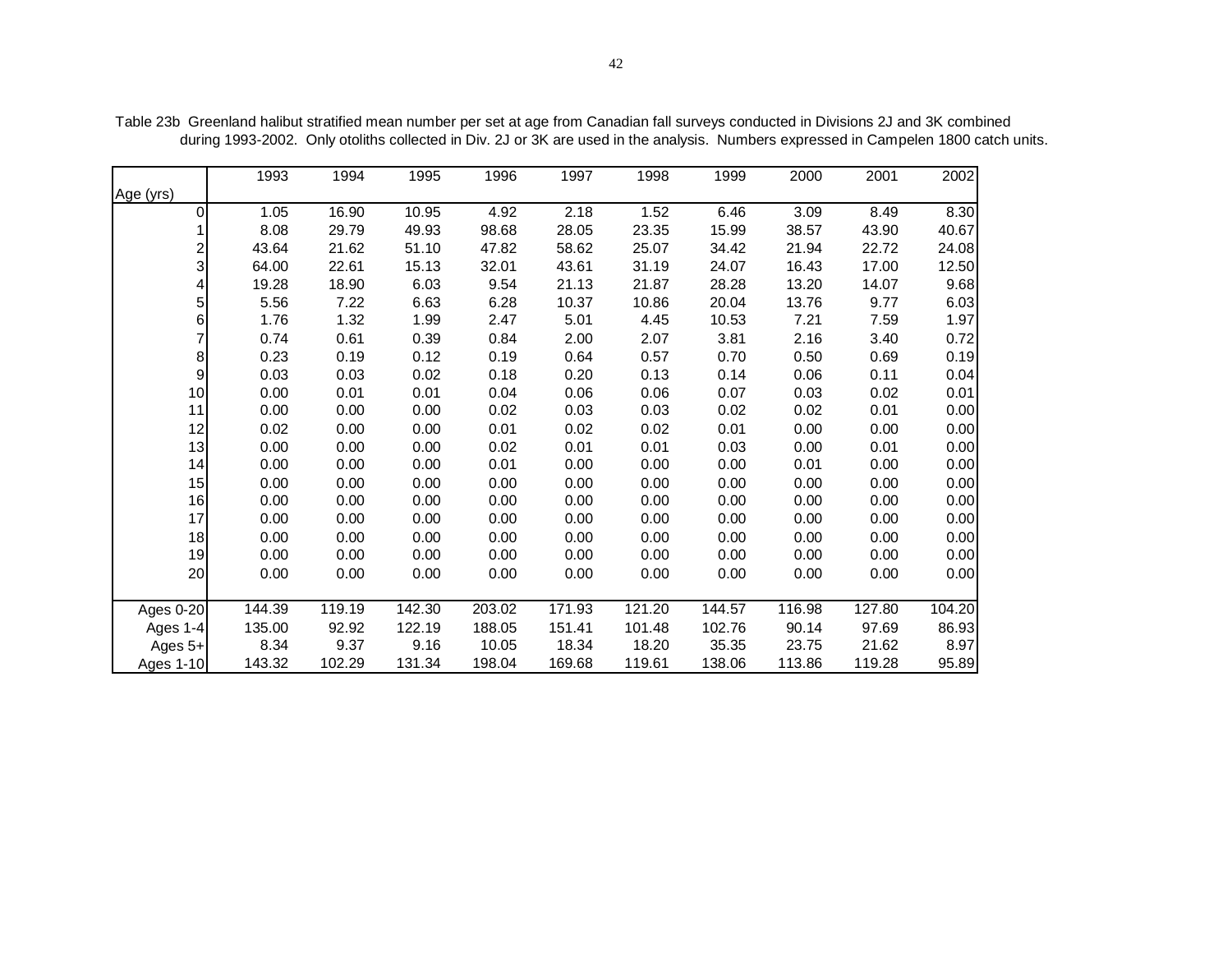|           | 1995  | 1996   | 1997   | 1998  | 1999  | 2000  | 2001  | 2002  |
|-----------|-------|--------|--------|-------|-------|-------|-------|-------|
| Age (yrs) |       |        |        |       |       |       |       |       |
| 0         | 6.73  | 2.87   | 1.44   | 0.90  | 3.89  | 1.84  | 5.23  | 4.85  |
|           | 30.32 | 59.31  | 17.10  | 13.19 | 8.65  | 23.21 | 25.96 | 23.87 |
| 2         | 31.18 | 29.08  | 34.25  | 15.50 | 20.62 | 13.91 | 12.85 | 14.56 |
| 3         | 9.69  | 20.85  | 26.66  | 18.82 | 15.96 | 9.74  | 10.05 | 7.64  |
| 4         | 3.62  | 6.59   | 15.30  | 14.01 | 15.87 | 7.68  | 9.75  | 6.29  |
| 5         | 4.53  | 4.62   | 7.78   | 10.16 | 12.83 | 8.75  | 6.11  | 4.37  |
| 6         | 1.55  | 2.03   | 3.75   | 4.00  | 7.76  | 5.45  | 5.61  | 1.63  |
| 7         | 0.29  | 0.83   | 1.75   | 1.78  | 2.50  | 1.83  | 2.49  | 0.73  |
| 8         | 0.07  | 0.18   | 0.60   | 0.47  | 0.48  | 0.35  | 0.49  | 0.23  |
| 9         | 0.01  | 0.13   | 0.17   | 0.13  | 0.09  | 0.06  | 0.09  | 0.03  |
| 10        | 0.01  | 0.04   | 0.05   | 0.04  | 0.04  | 0.02  | 0.02  | 0.01  |
| 11        | 0.00  | 0.02   | 0.03   | 0.03  | 0.02  | 0.02  | 0.01  | 0.01  |
| 12        | 0.00  | 0.01   | 0.02   | 0.02  | 0.01  | 0.01  | 0.01  | 0.00  |
| 13        | 0.00  | 0.01   | 0.01   | 0.01  | 0.02  | 0.01  | 0.01  | 0.01  |
| 14        | 0.00  | 0.00   | 0.01   | 0.01  | 0.00  | 0.00  | 0.00  | 0.00  |
| 15        | 0.00  | 0.00   | 0.00   | 0.00  | 0.00  | 0.00  | 0.00  | 0.00  |
| 16        | 0.00  | 0.00   | 0.00   | 0.00  | 0.00  | 0.00  | 0.00  | 0.00  |
| 17        | 0.00  | 0.00   | 0.00   | 0.00  | 0.00  | 0.00  | 0.00  | 0.00  |
| 18        | 0.00  | 0.00   | 0.00   | 0.00  | 0.00  | 0.00  | 0.00  | 0.00  |
| 19        | 0.00  | 0.00   | 0.00   | 0.00  | 0.00  | 0.00  | 0.00  | 0.00  |
| 20        | 0.00  | 0.00   | 0.00   | 0.00  | 0.00  | 0.00  | 0.00  | 0.00  |
|           |       |        |        |       |       |       |       |       |
| Ages 0-20 | 88.00 | 126.58 | 108.91 | 79.07 | 88.72 | 72.86 | 78.68 | 64.22 |
| Ages 1-4  | 74.82 | 115.83 | 93.31  | 61.52 | 61.10 | 54.54 | 58.61 | 52.36 |
| Ages $5+$ | 6.46  | 7.88   | 14.17  | 16.65 | 23.74 | 16.49 | 14.84 | 7.01  |
| Ages 1-10 | 81.27 | 123.66 | 107.40 | 78.11 | 84.79 | 71.00 | 73.42 | 59.36 |

Table 24 Greenland halibut stratified mean number per set at age from Canadian fall surveys conducted in Divisions 2J3KL combined during 1995-2002. Only otoliths collected in Div. 2J, 3K or 3L are used in the analysis. Numbers expressed in Campelen 1800 catch units.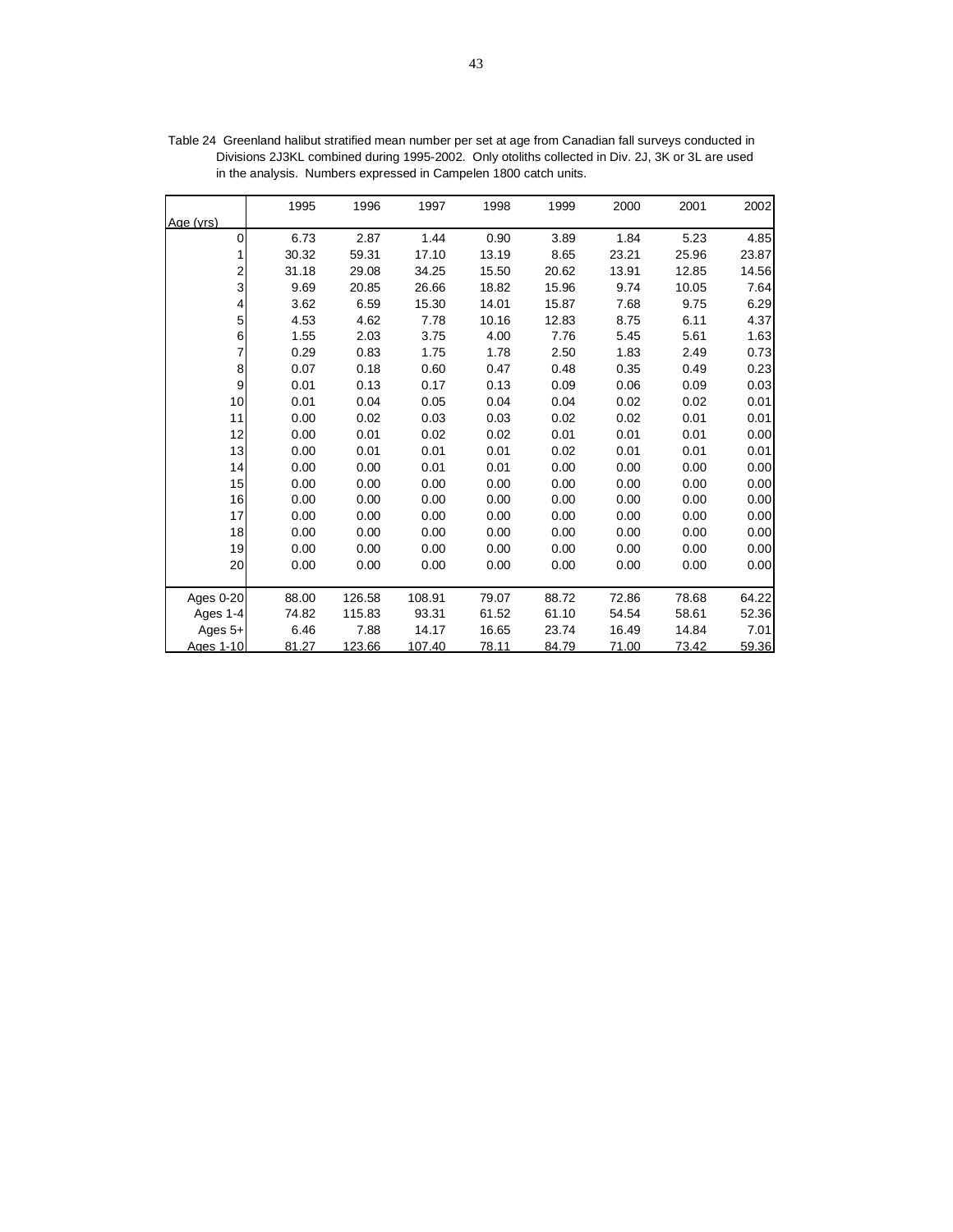Table 25a Stratified mean number per tow, at age, by division, from 1996 -1999 Canadian fall surveys. See Table B for explanation of otoliths used.

|--|

| Age   | Div. 2G | 2H<br>Div. | Div. 2J | Div. 3K | Div. 3L | Div. 3M |       | Div. 3N Div. 3O | Total | Age      | Div. 2G | Div. 2H | Div. 2J |        |       | Div. 3K Div. 3L Div. 3M Div. 3N Div. 3O |       |      | Total |
|-------|---------|------------|---------|---------|---------|---------|-------|-----------------|-------|----------|---------|---------|---------|--------|-------|-----------------------------------------|-------|------|-------|
| (yrs) |         |            |         |         |         |         |       |                 |       | (yrs)    |         |         |         |        |       |                                         |       |      |       |
|       | 0.79    | 0.32       | 10.52   | 1.10    | 0.11    | 0.02    | 0.24  | 0.70            | 1.88  | $\Omega$ | 0.73    | 5.91    | 3.32    | 1.51   | 0.35  | 0.00                                    | 0.04  | 0.00 | 1.    |
|       | 19.51   | 56.79      | 103.40  | 96.48   | 5.26    | 0.14    | 8.63  | 0.54            | 39.42 |          | 7.44    | 33.09   | 16.35   | 36.69  | 1.86  | 0.00                                    | 0.23  | 0.65 | 14.   |
|       | 9.81    | 43.74      | 42.63   | 50.34   | 4.57    | 0.93    | 6.42  | 1.33            | 22.81 |          | 8.66    | 57.91   | 52.29   | 60.18  | 3.68  | 0.00                                    | 3.57  | 1.57 | 30.   |
|       | 6.34    | 16.75      | 18.88   | 40.79   | 5.89    | 0.78    | 2.46  | 0.59            | 13.94 |          | 10.60   | 61.60   | 33.87   | 49.10  | 4.78  | 0.03                                    | 6.44  | 2.06 | 27.   |
|       | 5.28    | 8.62       | 8.98    | 10.07   | 2.48    | 0.81    | 1.33  | 0.33            | 5.56  |          | 13.63   | 45.16   | 25.07   | 21.96  | 4.65  | 0.18                                    | 2.12  | 0.90 | 14.   |
|       | 4.24    | 5.41       | 6.48    | 6.22    | 2.31    | 1.26    | 0.89  | 0.16            | 3.68  | 51       | 6.57    | 16.76   | 9.27    | 11.11  | 4.31  | 2.50                                    | 1.61  | 0.39 | 7.    |
|       | 2.78    | 3.04       | 2.68    | 2.26    | 1.50    | 2.15    | 0.36  | 0.06            | 1.85  | 61       | 3.93    | 9.06    | 5.70    | 4.11   | 2.39  | 5.28                                    | 0.54  | 0.10 | 3.    |
|       | 1.13    | 1.23       | 0.84    | 0.88    | 0.79    | 1.17    | 0.03  | 0.01            | 0.75  |          | 2.37    | 4.60    | 2.14    | 2.02   | 1.33  | 4.88                                    | 0.16  | 0.02 | 1.    |
|       | 0.60    | 0.55       | 0.19    | 0.18    | 0.18    | 0.69    | 0.01  | 0.00            | 0.24  | 81       | 0.84    | 1.43    | 0.45    | 0.77   | 0.55  | 3.06                                    | 0.05  | 0.03 | 0.    |
|       | 0.58    | 0.37       | 0.23    | 0.09    | 0.11    | 0.17    | 0.00  | 0.01            | 0.16  | 9        | 0.23    | 0.44    | 0.17    | 0.19   | 0.15  | 0.41                                    | 0.01  | 0.00 | 0.    |
| 10    | 0.16    | 0.08       | 0.04    | 0.05    | 0.04    | 0.04    | 0.00  | 0.00            | 0.04  | 10       | 0.21    | 0.12    | 0.06    | 0.05   | 0.04  | 0.12                                    | 0.00  | 0.00 | 0.    |
| 11    | 0.08    | 0.04       | 0.02    | 0.03    | 0.01    | 0.03    | 0.00  | 0.00            | 0.02  | 11       | 0.11    | 0.09    | 0.07    | 0.01   | 0.03  | 0.15                                    | 0.00  | 0.00 | 0.    |
| 12    | 0.05    | 0.05       | 0.02    | 0.01    | 0.01    | 0.01    | 0.00  | 0.00            | 0.02  | 12       | 0.02    | 0.03    | 0.03    | 0.01   | 0.02  | 0.06                                    | 0.00  | 0.00 | 0.    |
| 13    | 0.00    | 0.00       | 0.03    | 0.01    | 0.00    | 0.02    | 0.00  | 0.00            | 0.01  | 13       | 0.00    | 0.05    | 0.02    | 0.00   | 0.02  | 0.14                                    | 0.00  | 0.00 | 0.    |
| 14    | 0.00    | 0.00       | 0.01    | 0.00    | 0.00    | 0.04    | 0.00  | 0.00            | 0.00  | 14       | 0.00    | 0.06    | 0.01    | 0.01   | 0.02  | 0.05                                    | 0.00  | 0.00 | 0.    |
| 15    | 0.00    | 0.00       | 0.00    | 0.00    | 0.00    | 0.00    | 0.00  | 0.00            | 0.00  | 15       | 0.00    | 0.01    | 0.00    | 0.00   | 0.00  | 0.00                                    | 0.00  | 0.00 | 0.    |
| 16    | 0.00    | 0.00       | 0.00    | 0.00    | 0.00    | 0.00    | 0.00  | 0.00            | 0.00  | 16       | 0.00    | 0.00    | 0.00    | 0.00   | 0.00  | 0.00                                    | 0.00  | 0.00 | 0.    |
| Unk   | 0.22    | 0.10       | 0.04    | 0.00    | 0.01    | 0.02    | 0.02  | 0.04            | 0.02  | Unk      | 0.00    | 0.01    | 0.00    | 0.00   | 0.00  | 0.00                                    | 0.00  | 0.00 | 0.    |
| $5+$  | 9.84    | 10.87      | 10.58   | 9.72    | 4.95    | 5.59    | 1.32  | 0.27            | 6.80  | $5+$     | 14.28   | 32.64   | 17.92   | 18.28  | 8.84  | 16.65                                   | 2.37  | 0.53 | 13.   |
| $9+$  | 1.08    | 0.63       | 0.38    | 0.19    | 0.18    | 0.33    | 0.03  | 0.04            | 0.28  | $9+$     | 0.57    | 0.79    | 0.36    | 0.27   | 0.27  | 0.93                                    | 0.01  | 0.01 | 0.    |
| Total | 51.55   | 137.10     | 194.99  | 208.49  | 23.26   | 8.26    | 20.39 | 3.76            | 90.40 | Total    | 55.34   | 236.31  | 148.81  | 187.72 | 24.15 | 16.86                                   | 14.78 | 5.71 | 102.  |

| ge              | Div. 2G Div. 2H |        | Div. 2J | Div. 3K | Div. 3L | Div. 3M Div. 3N Div. 3O |       |      | Total | Aae   | Div. 2G | Div. 2H | Div. 2J | Div. 3K Div. 3L Div. 3M Div. 3N Div. 3O |       |       |       |      | Total  |
|-----------------|-----------------|--------|---------|---------|---------|-------------------------|-------|------|-------|-------|---------|---------|---------|-----------------------------------------|-------|-------|-------|------|--------|
| 'rs)            |                 |        |         |         |         |                         |       |      |       | (yrs) |         |         |         |                                         |       |       |       |      |        |
|                 | 0.79            | 0.32   | 10.52   | 1.10    | 0.11    | 0.02                    | 0.24  | 0.70 | 1.88  | 0     | 0.73    | 5.91    | 3.32    | 1.51                                    | 0.35  | 0.00  | 0.04  | 0.00 | 1.54   |
|                 | 19.51           | 56.79  | 103.40  | 96.48   | 5.26    | 0.14                    | 8.63  | 0.54 | 39.42 |       | 7.44    | 33.09   | 16.35   | 36.69                                   | 1.86  | 0.00  | 0.23  | 0.65 | 14.81  |
|                 | 9.81            | 43.74  | 42.63   | 50.34   | 4.57    | 0.93                    | 6.42  | 1.33 | 22.81 |       | 8.66    | 57.91   | 52.29   | 60.18                                   | 3.68  | 0.00  | 3.57  | 1.57 | 30.82  |
|                 | 6.34            | 16.75  | 18.88   | 40.79   | 5.89    | 0.78                    | 2.46  | 0.59 | 13.94 |       | 10.60   | 61.60   | 33.87   | 49.10                                   | 4.78  | 0.03  | 6.44  | 2.06 | 27.05  |
|                 | 5.28            | 8.62   | 8.98    | 10.07   | 2.48    | 0.81                    | 1.33  | 0.33 | 5.56  |       | 13.63   | 45.16   | 25.07   | 21.96                                   | 4.65  | 0.18  | 2.12  | 0.90 | 14.77  |
|                 | 4.24            | 5.41   | 6.48    | 6.22    | 2.31    | 1.26                    | 0.89  | 0.16 | 3.68  |       | 6.57    | 16.76   | 9.27    | 11.11                                   | 4.31  | 2.50  | 1.61  | 0.39 | 7.18   |
|                 | 2.78            | 3.04   | 2.68    | 2.26    | 1.50    | 2.15                    | 0.36  | 0.06 | 1.85  |       | 3.93    | 9.06    | 5.70    | 4.11                                    | 2.39  | 5.28  | 0.54  | 0.10 | 3.53   |
|                 | 1.13            | 1.23   | 0.84    | 0.88    | 0.79    | 1.17                    | 0.03  | 0.01 | 0.75  |       | 2.37    | 4.60    | 2.14    | 2.02                                    | 1.33  | 4.88  | 0.16  | 0.02 | 1.80   |
|                 | 0.60            | 0.55   | 0.19    | 0.18    | 0.18    | 0.69                    | 0.01  | 0.00 | 0.24  |       | 0.84    | 1.43    | 0.45    | 0.77                                    | 0.55  | 3.06  | 0.05  | 0.03 | 0.67   |
|                 | 0.58            | 0.37   | 0.23    | 0.09    | 0.11    | 0.17                    | 0.00  | 0.01 | 0.16  | 9     | 0.23    | 0.44    | 0.17    | 0.19                                    | 0.15  | 0.41  | 0.01  | 0.00 | 0.18   |
| 10 <sup>1</sup> | 0.16            | 0.08   | 0.04    | 0.05    | 0.04    | 0.04                    | 0.00  | 0.00 | 0.04  | 10    | 0.21    | 0.12    | 0.06    | 0.05                                    | 0.04  | 0.12  | 0.00  | 0.00 | 0.07   |
| 11              | 0.08            | 0.04   | 0.02    | 0.03    | 0.01    | 0.03                    | 0.00  | 0.00 | 0.02  | 11    | 0.11    | 0.09    | 0.07    | 0.01                                    | 0.03  | 0.15  | 0.00  | 0.00 | 0.04   |
| 12              | 0.05            | 0.05   | 0.02    | 0.01    | 0.01    | 0.01                    | 0.00  | 0.00 | 0.02  | 12    | 0.02    | 0.03    | 0.03    | 0.01                                    | 0.02  | 0.06  | 0.00  | 0.00 | 0.02   |
| 13              | 0.00            | 0.00   | 0.03    | 0.01    | 0.00    | 0.02                    | 0.00  | 0.00 | 0.01  | 13    | 0.00    | 0.05    | 0.02    | 0.00                                    | 0.02  | 0.14  | 0.00  | 0.00 | 0.02   |
| 14              | 0.00            | 0.00   | 0.01    | 0.00    | 0.00    | 0.04                    | 0.00  | 0.00 | 0.00  | 14    | 0.00    | 0.06    | 0.01    | 0.01                                    | 0.02  | 0.05  | 0.00  | 0.00 | 0.02   |
| 15              | 0.00            | 0.00   | 0.00    | 0.00    | 0.00    | 0.00                    | 0.00  | 0.00 | 0.00  | 15    | 0.00    | 0.01    | 0.00    | 0.00                                    | 0.00  | 0.00  | 0.00  | 0.00 | 0.00   |
| 16              | 0.00            | 0.00   | 0.00    | 0.00    | 0.00    | 0.00                    | 0.00  | 0.00 | 0.00  | 16    | 0.00    | 0.00    | 0.00    | 0.00                                    | 0.00  | 0.00  | 0.00  | 0.00 | 0.00   |
| Unk             | 0.22            | 0.10   | 0.04    | 0.00    | 0.01    | 0.02                    | 0.02  | 0.04 | 0.02  | Unk   | 0.00    | 0.01    | 0.00    | 0.00                                    | 0.00  | 0.00  | 0.00  | 0.00 | 0.00   |
| $5+$            | 9.84            | 10.87  | 10.58   | 9.72    | 4.95    | 5.59                    | 1.32  | 0.27 | 6.80  | $5+$  | 14.28   | 32.64   | 17.92   | 18.28                                   | 8.84  | 16.65 | 2.37  | 0.53 | 13.53  |
| $9+$            | 1.08            | 0.63   | 0.38    | 0.19    | 0.18    | 0.33                    | 0.03  | 0.04 | 0.28  | $9+$  | 0.57    | 0.79    | 0.36    | 0.27                                    | 0.27  | 0.93  | 0.01  | 0.01 | 0.35   |
| Total           | 51.55           | 137.10 | 194.99  | 208.49  | 23.26   | 8.26                    | 20.39 | 3.76 | 90.40 | Total | 55.34   | 236.31  | 148.81  | 187.72                                  | 24.15 | 16.86 | 14.78 | 5.71 | 102.52 |
|                 |                 |        |         |         |         |                         |       |      |       |       |         |         |         |                                         |       |       |       |      |        |

| I |  |  |
|---|--|--|
|   |  |  |

| Age            |       | DIV. 2G DIV. 2H | DIV. ZJ | DIV. 3K |       | DIV. 3L DIV. 3M DIV. 3N DIV. 3O |       |      | l otal | Age         |
|----------------|-------|-----------------|---------|---------|-------|---------------------------------|-------|------|--------|-------------|
| (yrs)          |       |                 |         |         |       |                                 |       |      |        | (yrs)       |
| 0              | 0.08  | 0.61            | 2.76    | 0.67    | 0.07  | 0.05                            | 0.02  | 0.03 | 0.64   |             |
| 1              | 13.28 | 8.86            | 15.80   | 26.43   | 1.18  | 0.00                            | 0.49  | 0.08 | 8.94   |             |
| 2              | 2.82  | 20.01           | 18.22   | 30.35   | 2.14  | 0.00                            | 1.32  | 0.37 | 12.16  |             |
| 3              | 1.52  | 37.54           | 27.02   | 33.41   | 2.69  | 0.04                            | 2.72  | 0.88 | 14.82  |             |
| $\frac{4}{3}$  | 1.67  | 22.64           | 16.18   | 23.61   | 5.15  | 0.67                            | 3.50  | 1.64 | 11.46  |             |
| 5 <sup>1</sup> | 1.52  | 10.72           | 9.15    | 15.81   | 6.19  | 3.30                            | 3.42  | 1.64 | 8.01   |             |
| $6 \mid$       | 1.18  | 5.26            | 3.31    | 5.62    | 3.07  | 6.54                            | 2.25  | 0.79 | 3.56   |             |
| 7              | 0.91  | 2.68            | 1.61    | 2.48    | 1.31  | 5.94                            | 1.06  | 0.27 | 1.61   |             |
| 8              | 0.55  | 1.05            | 0.45    | 0.58    | 0.40  | 2.12                            | 0.30  | 0.12 | 0.50   |             |
| $\overline{9}$ | 0.04  | 0.19            | 0.12    | 0.15    | 0.13  | 0.48                            | 0.07  | 0.03 | 0.12   |             |
| 10             | 0.04  | 0.04            | 0.04    | 0.06    | 0.03  | 0.29                            | 0.04  | 0.01 | 0.05   | 1(          |
| 11             | 0.02  | 0.04            | 0.04    | 0.02    | 0.02  | 0.20                            | 0.02  | 0.02 | 0.03   | $1^{\circ}$ |
| 12             | 0.00  | 0.02            | 0.03    | 0.02    | 0.01  | 0.18                            | 0.01  | 0.00 | 0.02   | 1:          |
| 13             | 0.02  | 0.02            | 0.01    | 0.01    | 0.01  | 0.08                            | 0.00  | 0.00 | 0.01   | 1:          |
| 14             | 0.00  | 0.00            | 0.01    | 0.00    | 0.01  | 0.01                            | 0.01  | 0.00 | 0.01   | 14          |
| 15             | 0.00  | 0.00            | 0.00    | 0.00    | 0.00  | 0.00                            | 0.00  | 0.00 | 0.00   | 1           |
| 16             | 0.00  | 0.00            | 0.00    | 0.00    | 0.00  | 0.00                            | 0.00  | 0.00 | 0.00   | 1(          |
| Unk            | 0.12  | 0.00            | 0.00    | 0.00    | 0.00  | 0.00                            | 0.05  | 0.00 | 0.00   | Unl         |
| $5+$           | 4.40  | 20.01           | 14.77   | 24.75   | 11.18 | 19.14                           | 7.23  | 2.88 | 1.07   | 5.          |
| $9+$           | 0.23  | 0.30            | 0.26    | 0.26    | 0.20  | 1.25                            | 0.20  | 0.06 | 0.02   | 9-          |
| Total          | 23.76 | 109.68          | 94.75   | 139.23  | 22.41 | 19.91                           | 15.27 | 5.89 | 53.86  | Tota        |

| Age             | Div. 2G Div. 2H Div. 2J |        |       | Div. 3K |       |       |       | Div. 3L Div. 3M Div. 3N Div. 3O | Total | Age             | Div. 2G Div. 2H |       | Div. 2J | Div. 3K Div. 3L Div. 3M Div. 3N Div. 3O |       |      |      |      | Total |
|-----------------|-------------------------|--------|-------|---------|-------|-------|-------|---------------------------------|-------|-----------------|-----------------|-------|---------|-----------------------------------------|-------|------|------|------|-------|
| yrs)            |                         |        |       |         |       |       |       |                                 |       | (yrs)           |                 |       |         |                                         |       |      |      |      |       |
| $\Omega$        | 0.08                    | 0.61   | 2.76  | 0.67    | 0.07  | 0.05  | 0.02  | 0.03                            | 0.64  | $\Omega$        | 1.29            | 3.60  | 11.43   | 2.77                                    | 0.36  | 0.00 | 0.02 | 0.06 | 2.77  |
|                 | 13.28                   | 8.86   | 15.80 | 26.43   | 1.18  | 0.00  | 0.49  | 0.08                            | 8.94  |                 | 6.56            | 12.09 | 23.79   | 8.23                                    | 0.11  | 0.00 | 0.02 | 0.02 | 5.94  |
|                 | 2.82                    | 20.01  | 18.22 | 30.35   | 2.14  | 0.00  | 1.32  | 0.37                            | 12.16 |                 | 5.47            | 26.09 | 31.64   | 37.30                                   | 0.90  | 0.00 | 0.20 | 0.17 | 15.11 |
| 3               | 1.52                    | 37.54  | 27.02 | 33.41   | 2.69  | 0.04  | 2.72  | 0.88                            | 14.82 |                 | 1.74            | 10.55 | 19.49   | 32.61                                   | 0.66  | 0.00 | 0.49 | 0.32 | 10.82 |
|                 | 1.67                    | 22.64  | 16.18 | 23.61   | 5.15  | 0.67  | 3.50  | 1.64                            | 11.46 |                 | 4.21            | 16.17 | 21.88   | 29.54                                   | 1.49  | 0.11 | 0.70 | 0.34 | 11.96 |
| 5 <sup>1</sup>  | 1.52                    | 10.72  | 9.15  | 15.81   | 6.19  | 3.30  | 3.42  | 1.64                            | 8.01  | 5               | 3.42            | 12.89 | 19.19   | 20.23                                   | 3.23  | 0.82 | 1.02 | 0.46 | 9.35  |
| 6               | 1.18                    | 5.26   | 3.31  | 5.62    | 3.07  | 6.54  | 2.25  | 0.79                            | 3.56  | 6               | 1.47            | 5.44  | 6.81    | 14.00                                   | 3.36  | 2.58 | 0.51 | 0.30 | 5.44  |
|                 | 0.91                    | 2.68   | 1.61  | 2.48    | 1.31  | 5.94  | 1.06  | 0.27                            | 1.61  |                 | 0.74            | 2.88  | 2.16    | 4.37                                    | 1.21  | 3.48 | 0.17 | 0.13 | 1.95  |
| 8               | 0.55                    | 1.05   | 0.45  | 0.58    | 0.40  | 2.12  | 0.30  | 0.12                            | 0.50  | 8               | 0.40            | 1.02  | 0.53    | 0.77                                    | 0.22  | 1.26 | 0.03 | 0.05 | 0.42  |
| $\overline{9}$  | 0.04                    | 0.19   | 0.12  | 0.15    | 0.13  | 0.48  | 0.07  | 0.03                            | 0.12  | 9               | 0.09            | 0.51  | 0.11    | 0.14                                    | 0.04  | 0.51 | 0.02 | 0.01 | 0.11  |
| 10 <sup>1</sup> | 0.04                    | 0.04   | 0.04  | 0.06    | 0.03  | 0.29  | 0.04  | 0.01                            | 0.05  | 10 <sup>1</sup> | 0.04            | 0.13  | 0.04    | 0.08                                    | 0.02  | 0.46 | 0.00 | 0.01 | 0.04  |
| 11              | 0.02                    | 0.04   | 0.04  | 0.02    | 0.02  | 0.20  | 0.02  | 0.02                            | 0.03  | 11              | 0.03            | 0.07  | 0.02    | 0.02                                    | 0.01  | 0.07 | 0.00 | 0.00 | 0.02  |
| 12              | 0.00                    | 0.02   | 0.03  | 0.02    | 0.01  | 0.18  | 0.01  | 0.00                            | 0.02  | 12              | 0.01            | 0.03  | 0.00    | 0.01                                    | 0.01  | 0.00 | 0.00 | 0.00 | 0.01  |
| 13              | 0.02                    | 0.02   | 0.01  | 0.01    | 0.01  | 0.08  | 0.00  | 0.00                            | 0.01  | 13              | 0.01            | 0.05  | 0.03    | 0.02                                    | 0.02  | 0.00 | 0.00 | 0.00 | 0.02  |
| 14              | 0.00                    | 0.00   | 0.01  | 0.00    | 0.01  | 0.01  | 0.01  | 0.00                            | 0.01  | 14              | 0.00            | 0.01  | 0.00    | 0.00                                    | 0.00  | 0.00 | 0.00 | 0.00 | 0.00  |
| 15              | 0.00                    | 0.00   | 0.00  | 0.00    | 0.00  | 0.00  | 0.00  | 0.00                            | 0.00  | 15              | 0.02            | 0.01  | 0.00    | 0.00                                    | 0.00  | 0.00 | 0.00 | 0.00 | 0.00  |
| 16              | 0.00                    | 0.00   | 0.00  | 0.00    | 0.00  | 0.00  | 0.00  | 0.00                            | 0.00  | 16              | 0.00            | 0.00  | 0.00    | 0.00                                    | 0.00  | 0.00 | 0.00 | 0.00 | 0.00  |
| Unk             | 0.12                    | 0.00   | 0.00  | 0.00    | 0.00  | 0.00  | 0.05  | 0.00                            | 0.00  | Unk             | 0.00            | 0.00  | 0.00    | 0.00                                    | 0.00  | 0.00 | 0.01 | 0.05 | 0.00  |
| $5+$            | 4.40                    | 20.01  | 14.77 | 24.75   | 11.18 | 19.14 | 7.23  | 2.88                            | 1.07  | $5+$            | 6.21            | 23.05 | 28.88   | 39.64                                   | 8.10  | 9.18 | 1.75 | 1.02 | 17.36 |
| $9+$            | 0.23                    | 0.30   | 0.26  | 0.26    | 0.20  | 1.25  | 0.20  | 0.06                            | 0.02  | $9+$            | 0.19            | 0.82  | 0.20    | 0.27                                    | 0.10  | 1.04 | 0.02 | 0.09 | 0.20  |
| <b>Total</b>    | 23.76                   | 109.68 | 94.75 | 139.23  | 22.41 | 19.91 | 15.27 | 5.89                            | 53.86 | Total           | 25.48           | 91.54 | 137.11  | 150.08                                  | 11.61 | 9.29 | 3.17 | 1.92 | 63.95 |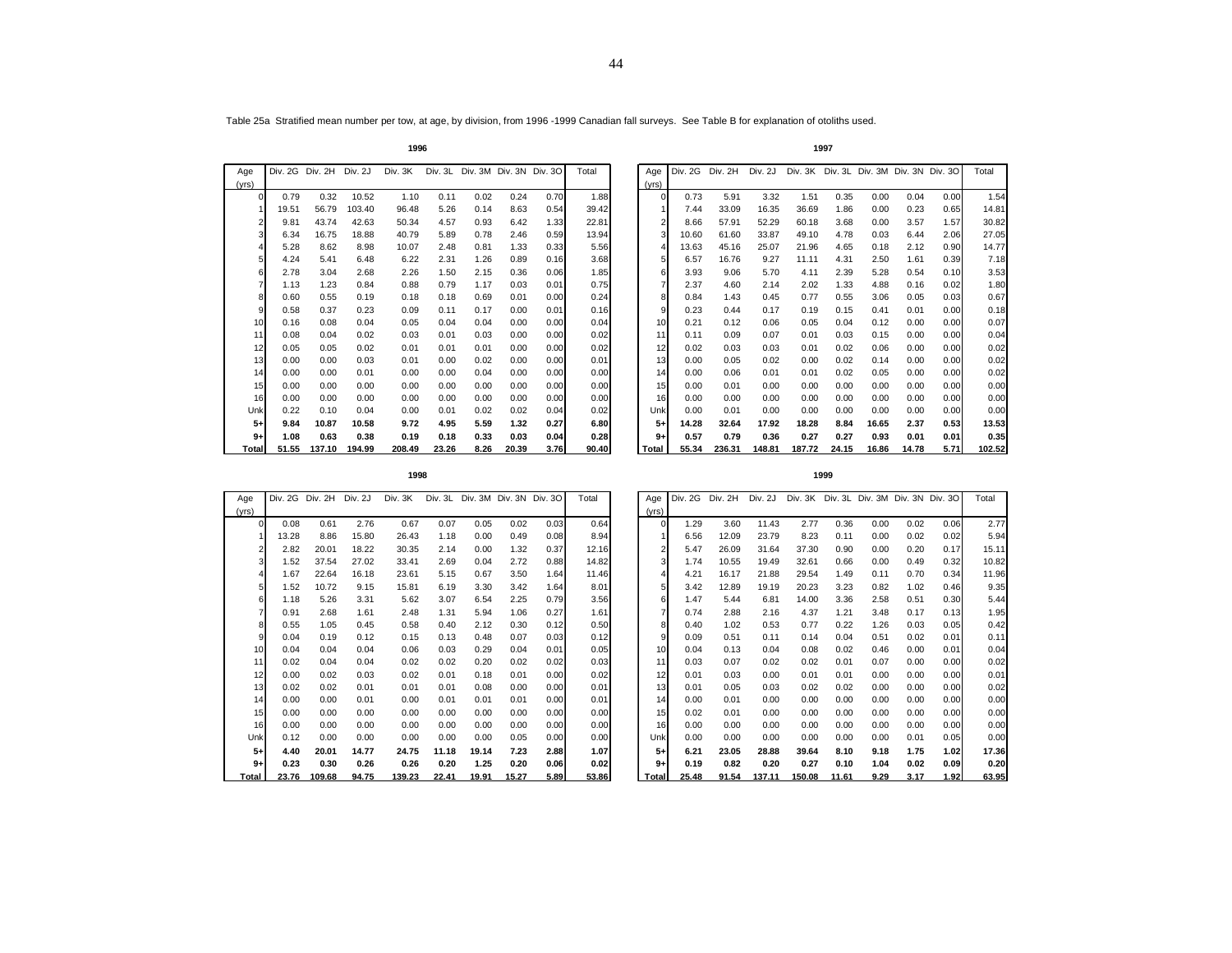Table 25b Stratified mean number per tow, at age, by division, from 2000-2002 Canadian fall surveys. See Table B for explanation of otoliths used.

| Age             | Div. 2G Div. 2H |      | Div. 2J | Div. 3K |       |       |      | Div. 3L Div. 3M Div. 3N Div. 3O | Total | Age      | Div. 2G | Div. 2H | Div. 2J | Div. 3K Div. 3L Div. 3M Div. 3N Div. 3O |       |       |      |      | Total         |
|-----------------|-----------------|------|---------|---------|-------|-------|------|---------------------------------|-------|----------|---------|---------|---------|-----------------------------------------|-------|-------|------|------|---------------|
| (vrs)           |                 |      |         |         |       |       |      |                                 |       | (yrs)    |         |         |         |                                         |       |       |      |      |               |
|                 |                 |      | 6.14    | 0.86    | 0.20  | 0.00  | 0.00 | 0.00                            | 1.31  | $\Omega$ |         | 7.84    | 12.11   | 6.03                                    | 0.83  | 0.00  | 0.00 | 0.00 | 3.98          |
|                 |                 |      | 28.36   | 45.12   | 3.23  | 0.00  | 0.01 | 0.00                            | 15.33 |          |         | 43.08   | 43.39   | 43.11                                   | 2.75  | 0.01  | 0.09 | 0.04 | 19.46         |
|                 |                 |      | 23.35   | 22.61   | 1.85  | 0.00  | 0.13 | 0.05                            | 10.39 |          |         | 42.01   | 25.43   | 19.33                                   | 0.80  | 0.00  | 0.22 | 0.05 | 11.03         |
|                 |                 |      | 12.27   | 19.48   | 0.72  | 0.00  | 0.04 | 0.02                            | 6.39  |          |         | 24.85   | 15.11   | 17.72                                   | 1.16  | 0.00  | 0.71 | 0.06 | 8.68          |
|                 |                 |      | 8.53    | 15.24   | 1.31  | 0.03  | 0.21 | 0.17                            | 6.10  |          |         | 22.33   | 14.41   | 16.46                                   | 1.85  | 0.01  | 0.32 | 0.03 | 7.89          |
|                 |                 |      | 8.71    | 17.13   | 2.23  | 0.76  | 0.82 | 0.48                            | 6.51  |          |         | 11.47   | 8.72    | 10.01                                   | 1.57  | 0.45  | 0.53 | 0.22 | 5.00          |
|                 |                 |      | 5.16    | 9.18    | 2.70  | 4.04  | 1.99 | 0.76                            | 4.64  | 6        |         | 9.37    | 6.37    | 9.55                                    | 2.05  | 2.97  | 1.35 | 0.63 | 4.66          |
|                 | rvey            |      | 1.46    | 2.83    | 1.26  | 4.44  | 1.40 | 0.46                            | 1.80  |          |         | 4.02    | 2.40    | 4.18                                    | 1.20  | 4.21  | 0.86 | 0.56 | 2.19          |
|                 |                 |      | 0.29    | 0.52    | 0.26  | 1.64  | 0.36 | 0.15                            | 0.37  | 8        | Vevin   | 0.49    | 0.33    | 0.83                                    | 0.32  | 2.09  | 0.26 | 0.20 | 0.48          |
|                 | <b>S</b>        |      | 0.07    | 0.06    | 0.04  | 0.70  | 0.11 | 0.06                            | 0.08  | 9        | ဖာ      | 0.24    | 0.09    | 0.11                                    | 0.07  | 0.52  | 0.05 | 0.06 | 0.09          |
| 10 <sup>1</sup> | £               |      | 0.03    | 0.03    | 0.02  | 0.20  | 0.02 | 0.01                            | 0.03  | 10       | £       | 0.13    | 0.03    | 0.01                                    | 0.02  | 0.16  | 0.02 | 0.03 | 0.03          |
| 11              |                 |      | 0.02    | 0.02    | 0.01  | 0.20  | 0.01 | 0.02                            | 0.02  | 11       |         | 0.02    | 0.02    | 0.01                                    | 0.01  | 0.26  | 0.02 | 0.03 | 0.02          |
| 12              |                 |      | 0.01    | 0.00    | 0.01  | 0.10  | 0.02 | 0.01                            | 0.01  | 12       |         | 0.02    | 0.01    | 0.00                                    | 0.01  | 0.08  | 0.02 | 0.02 | $0.0^{\circ}$ |
| 13              |                 |      | 0.00    | 0.00    | 0.01  | 0.01  | 0.00 | 0.01                            | 0.01  | 13       |         | 0.02    | 0.01    | 0.02                                    | 0.01  | 0.03  | 0.00 | 0.01 | $0.0^{\circ}$ |
| 14              |                 |      | 0.00    | 0.01    | 0.00  | 0.01  | 0.00 | 0.00                            | 0.00  | 14       |         | 0.00    | 0.00    | 0.00                                    | 0.00  | 0.05  | 0.01 | 0.00 | 0.00          |
| 15              |                 |      | 0.00    | 0.00    | 0.00  | 0.01  | 0.00 | 0.00                            | 0.00  | 15       |         | 0.00    | 0.00    | 0.00                                    | 0.00  | 0.00  | 0.00 | 0.00 | 0.00          |
| 16              |                 |      | 0.00    | 0.00    | 0.00  | 0.05  | 0.00 | 0.00                            | 0.00  | 16       |         | 0.00    | 0.00    | 0.00                                    | 0.00  | 0.00  | 0.00 | 0.00 | 0.00          |
| <b>Unk</b>      |                 |      | 0.02    | 0.00    | 0.00  | 0.00  | 0.00 | 0.00                            | 0.00  | Unk      |         | 0.03    | 0.07    | 0.01                                    | 0.00  | 0.00  | 0.28 | 0.00 | $0.0^{\circ}$ |
| $5+$            | 0.00            | 0.00 | 15.76   | 29.78   | 6.53  | 12.17 | 4.73 | 1.96                            | 13.47 | $5+$     | 0.00    | 25.81   | 18.05   | 24.72                                   | 5.24  | 10.82 | 3.40 | 1.75 | 12.51         |
| $9+$            | 0.00            | 0.00 | 0.15    | 0.12    | 0.09  | 1.29  | 0.17 | 0.11                            | 0.15  | $9+$     | 0.00    | 0.46    | 0.22    | 0.16                                    | 0.11  | 1.10  | 0.41 | 0.15 | 0.18          |
| Totall          | 0.00            | 0.00 | 94.40   | 133.09  | 13.85 | 12.20 | 5.12 | 2.20                            | 52.97 | Total    | 0.00    | 165.92  | 128.50  | 127.37                                  | 12.62 | 10.85 | 4.74 | 1.92 | 63.55         |

| .ge             | Div. 2G Div. 2H |      | Div. 2J | Div. 3K |       | Div. 3L Div. 3M Div. 3N Div. 3O |      |      | Total | Aae            | Div. 2G | Div. 2H | Div. 2J | Div. 3K Div. 3L Div. 3M Div. 3N Div. 3O |       |       |      |      | Total |
|-----------------|-----------------|------|---------|---------|-------|---------------------------------|------|------|-------|----------------|---------|---------|---------|-----------------------------------------|-------|-------|------|------|-------|
| /rs)            |                 |      |         |         |       |                                 |      |      |       | (vrs)          |         |         |         |                                         |       |       |      |      |       |
|                 |                 |      | 6.14    | 0.86    | 0.20  | 0.00                            | 0.00 | 0.00 | 1.31  | $\Omega$       |         | 7.84    | 12.11   | 6.03                                    | 0.83  | 0.00  | 0.00 | 0.00 | 3.98  |
|                 |                 |      | 28.36   | 45.12   | 3.23  | 0.00                            | 0.01 | 0.00 | 15.33 |                |         | 43.08   | 43.39   | 43.11                                   | 2.75  | 0.01  | 0.09 | 0.04 | 19.46 |
|                 |                 |      | 23.35   | 22.61   | 1.85  | 0.00                            | 0.13 | 0.05 | 10.39 | 2              |         | 42.01   | 25.43   | 19.33                                   | 0.80  | 0.00  | 0.22 | 0.05 | 11.03 |
|                 |                 |      | 12.27   | 19.48   | 0.72  | 0.00                            | 0.04 | 0.02 | 6.39  | 3              |         | 24.85   | 15.11   | 17.72                                   | 1.16  | 0.00  | 0.71 | 0.06 | 8.68  |
|                 |                 |      | 8.53    | 15.24   | 1.31  | 0.03                            | 0.21 | 0.17 | 6.10  | 4              |         | 22.33   | 14.41   | 16.46                                   | 1.85  | 0.01  | 0.32 | 0.03 | 7.89  |
|                 |                 |      | 8.71    | 17.13   | 2.23  | 0.76                            | 0.82 | 0.48 | 6.51  | 5              |         | 11.47   | 8.72    | 10.01                                   | 1.57  | 0.45  | 0.53 | 0.22 | 5.00  |
|                 |                 |      | 5.16    | 9.18    | 2.70  | 4.04                            | 1.99 | 0.76 | 4.64  | 6              |         | 9.37    | 6.37    | 9.55                                    | 2.05  | 2.97  | 1.35 | 0.63 | 4.66  |
|                 |                 |      | 1.46    | 2.83    | 1.26  | 4.44                            | 1.40 | 0.46 | 1.80  | $\overline{7}$ |         | 4.02    | 2.40    | 4.18                                    | 1.20  | 4.21  | 0.86 | 0.56 | 2.19  |
|                 | urvey           |      | 0.29    | 0.52    | 0.26  | 1.64                            | 0.36 | 0.15 | 0.37  | 8              | urvey   | 0.49    | 0.33    | 0.83                                    | 0.32  | 2.09  | 0.26 | 0.20 | 0.48  |
|                 | n               |      | 0.07    | 0.06    | 0.04  | 0.70                            | 0.11 | 0.06 | 0.08  | 9              | w       | 0.24    | 0.09    | 0.11                                    | 0.07  | 0.52  | 0.05 | 0.06 | 0.09  |
| 10 <sup>1</sup> | £               |      | 0.03    | 0.03    | 0.02  | 0.20                            | 0.02 | 0.01 | 0.03  | 10             | £       | 0.13    | 0.03    | 0.01                                    | 0.02  | 0.16  | 0.02 | 0.03 | 0.03  |
| 11              |                 |      | 0.02    | 0.02    | 0.01  | 0.20                            | 0.01 | 0.02 | 0.02  | 11             |         | 0.02    | 0.02    | 0.01                                    | 0.01  | 0.26  | 0.02 | 0.03 | 0.02  |
| 12              |                 |      | 0.01    | 0.00    | 0.01  | 0.10                            | 0.02 | 0.01 | 0.01  | 12             |         | 0.02    | 0.01    | 0.00                                    | 0.01  | 0.08  | 0.02 | 0.02 | 0.01  |
| 13              |                 |      | 0.00    | 0.00    | 0.01  | 0.01                            | 0.00 | 0.01 | 0.01  | 13             |         | 0.02    | 0.01    | 0.02                                    | 0.01  | 0.03  | 0.00 | 0.01 | 0.01  |
| 14              |                 |      | 0.00    | 0.01    | 0.00  | 0.01                            | 0.00 | 0.00 | 0.00  | 14             |         | 0.00    | 0.00    | 0.00                                    | 0.00  | 0.05  | 0.01 | 0.00 | 0.00  |
| 15              |                 |      | 0.00    | 0.00    | 0.00  | 0.01                            | 0.00 | 0.00 | 0.00  | 15             |         | 0.00    | 0.00    | 0.00                                    | 0.00  | 0.00  | 0.00 | 0.00 | 0.00  |
| 16              |                 |      | 0.00    | 0.00    | 0.00  | 0.05                            | 0.00 | 0.00 | 0.00  | 16             |         | 0.00    | 0.00    | 0.00                                    | 0.00  | 0.00  | 0.00 | 0.00 | 0.00  |
| Unk             |                 |      | 0.02    | 0.00    | 0.00  | 0.00                            | 0.00 | 0.00 | 0.00  | Unk            |         | 0.03    | 0.07    | 0.01                                    | 0.00  | 0.00  | 0.28 | 0.00 | 0.01  |
| $5+$            | 0.00            | 0.00 | 15.76   | 29.78   | 6.53  | 12.17                           | 4.73 | 1.96 | 13.47 | $5+$           | 0.00    | 25.81   | 18.05   | 24.72                                   | 5.24  | 10.82 | 3.40 | 1.75 | 12.51 |
| $9+$            | 0.00            | 0.00 | 0.15    | 0.12    | 0.09  | 1.29                            | 0.17 | 0.11 | 0.15  | $9+$           | 0.00    | 0.46    | 0.22    | 0.16                                    | 0.11  | 1.10  | 0.41 | 0.15 | 0.18  |
| Total           | 0.00            | 0.00 | 94.40   | 133.09  | 13.85 | 12.20                           | 5.12 | 2.20 | 52.97 | Totall         | 0.00    | 165.92  | 128.50  | 127.37                                  | 12.62 | 10.85 | 4.74 | 1.92 | 63.55 |

| Age   | Div. 2G   | Div. 2H | Div. 2J | Div. 3K | Div. 3L |      | Div. 3M Div. 3N Div. 3O |       | Total |      |      |      |      |
|-------|-----------|---------|---------|---------|---------|------|-------------------------|-------|-------|------|------|------|------|
| (yrs) |           |         |         |         |         |      |                         |       |       |      |      |      |      |
| 0     |           |         | 14.85   | 3.80    | 0.23    | 0.00 | 0.00                    | 0.00  | 3.47  |      |      |      |      |
|       |           |         | 44.05   | 36.95   | 2.40    | 0.00 | 0.35                    | 0.12  | 16.64 |      |      |      |      |
| 2     |           |         | 24.64   | 24.35   | 1.24    | 0.00 | 0.27                    | 0.04  | 10.66 |      |      |      |      |
| 3     |           |         |         |         |         |      | 12.12                   | 12.53 | 1.28  | 0.00 | 1.14 | 0.09 | 5.86 |
| 4     |           |         | 11.25   | 8.84    | 1.55    | 0.01 | 0.83                    | 0.09  | 4.62  |      |      |      |      |
| 5     |           |         | 6.89    | 5.82    | 1.83    | 0.36 | 0.70                    | 0.21  | 3.26  |      |      |      |      |
| 6     |           |         | 2.45    | 1.87    | 0.98    | 1.41 | 0.69                    | 0.41  | 1.41  |      |      |      |      |
| 7     |           |         | 1.00    | 0.69    | 0.61    | 1.57 | 0.65                    | 0.47  | 0.72  |      |      |      |      |
| 8     |           |         | 0.31    | 0.18    | 0.24    | 1.18 | 0.21                    | 0.23  | 0.25  |      |      |      |      |
| 9     | No Survey |         | 0.04    | 0.02    | 0.04    | 0.54 | 0.04                    | 0.06  | 0.05  |      |      |      |      |
| 10    |           |         | 0.02    | 0.01    | 0.01    | 0.15 | 0.02                    | 0.02  | 0.02  |      |      |      |      |
| 11    |           |         | 0.01    | 0.00    | 0.01    | 0.04 | 0.01                    | 0.03  | 0.01  |      |      |      |      |
| 12    |           |         | 0.00    | 0.00    | 0.01    | 0.00 | 0.00                    | 0.01  | 0.00  |      |      |      |      |
| 13    |           |         | 0.01    | 0.00    | 0.01    | 0.01 | 0.00                    | 0.01  | 0.01  |      |      |      |      |
| 14    |           |         | 0.00    | 0.00    | 0.00    | 0.01 | 0.00                    | 0.00  | 0.00  |      |      |      |      |
| 15    |           |         | 0.00    | 0.00    | 0.00    | 0.00 | 0.00                    | 0.01  | 0.00  |      |      |      |      |
| 16    |           |         | 0.00    | 0.00    | 0.00    | 0.00 | 0.00                    | 0.00  | 0.00  |      |      |      |      |
| Unk   |           |         | 0.05    | 0.00    | 0.01    | 0.00 | 0.01                    | 0.00  | 0.01  |      |      |      |      |
| $5+$  | 0.00      | 0.00    | 10.77   | 8.59    | 3.73    | 5.26 | 2.34                    | 1.44  | 5.74  |      |      |      |      |
| $9+$  | 0.00      | 0.00    | 0.13    | 0.03    | 0.07    | 0.74 | 0.08                    | 0.13  | 0.10  |      |      |      |      |
| Total | 0.00      | 0.00    | 117.68  | 95.06   | 10.44   | 5.27 | 4.93                    | 1.79  | 46.99 |      |      |      |      |

**2001**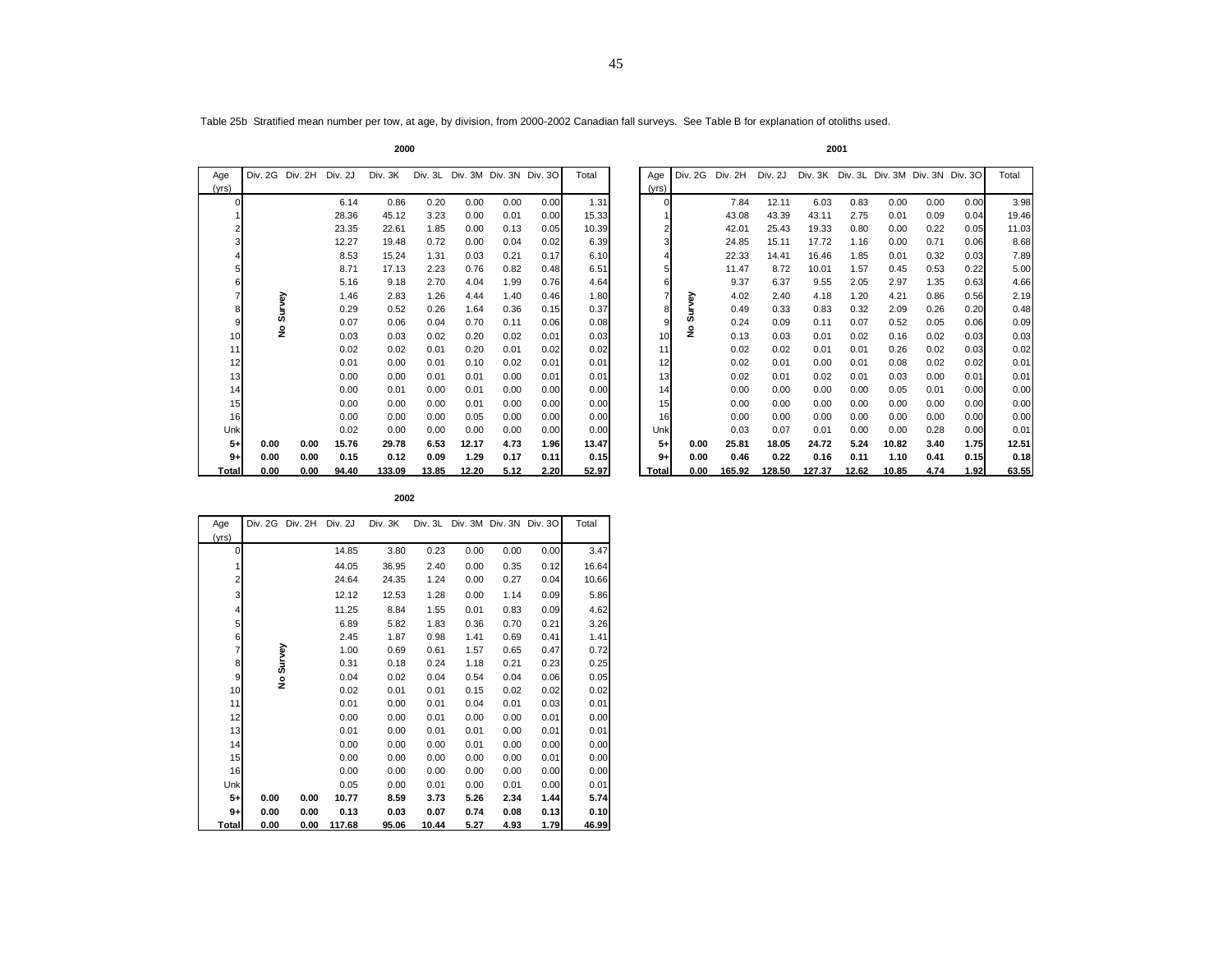

Fig. 1 Distribution (kg. per set) of Greenland halibut from Canadian fall surveys during 2001.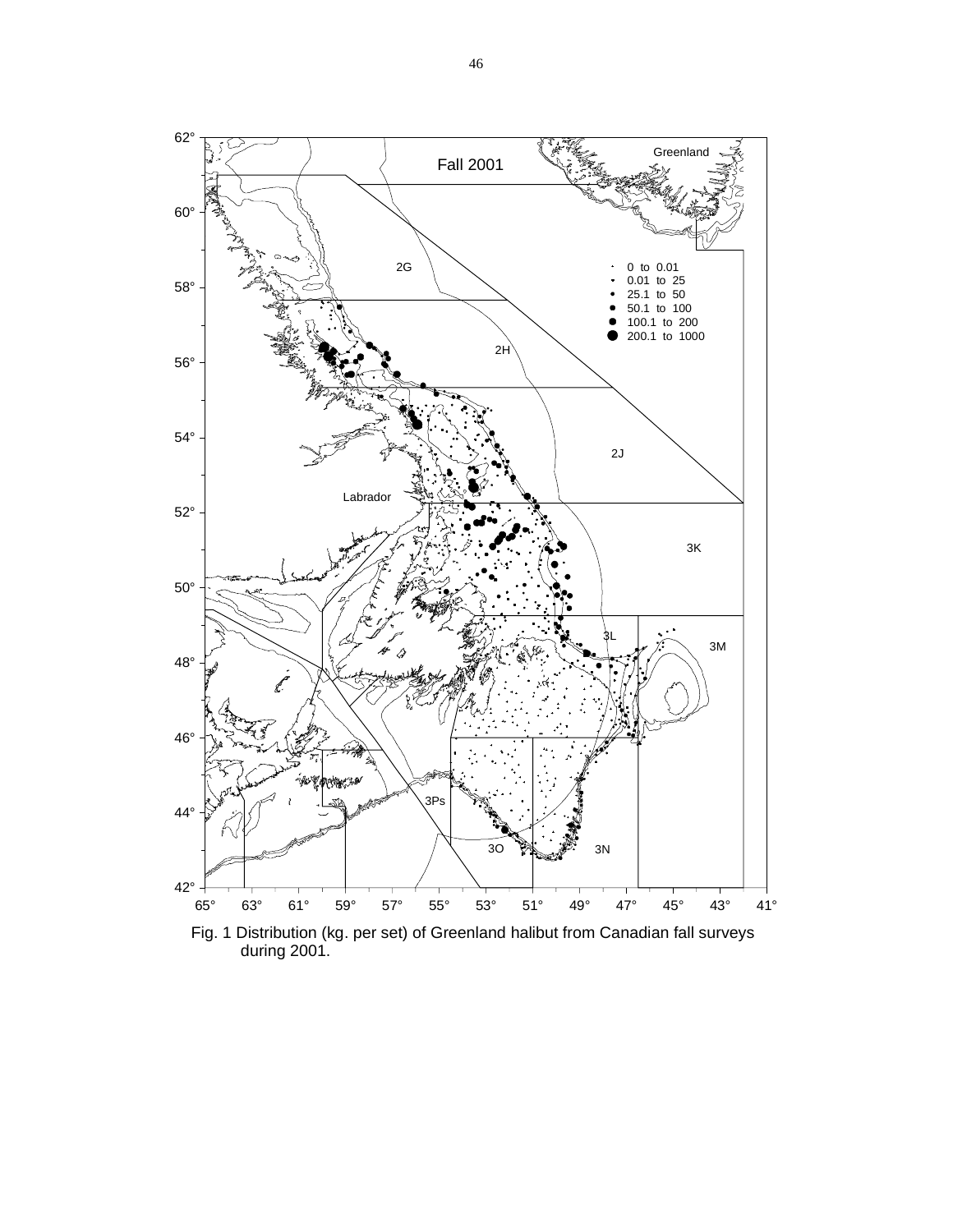

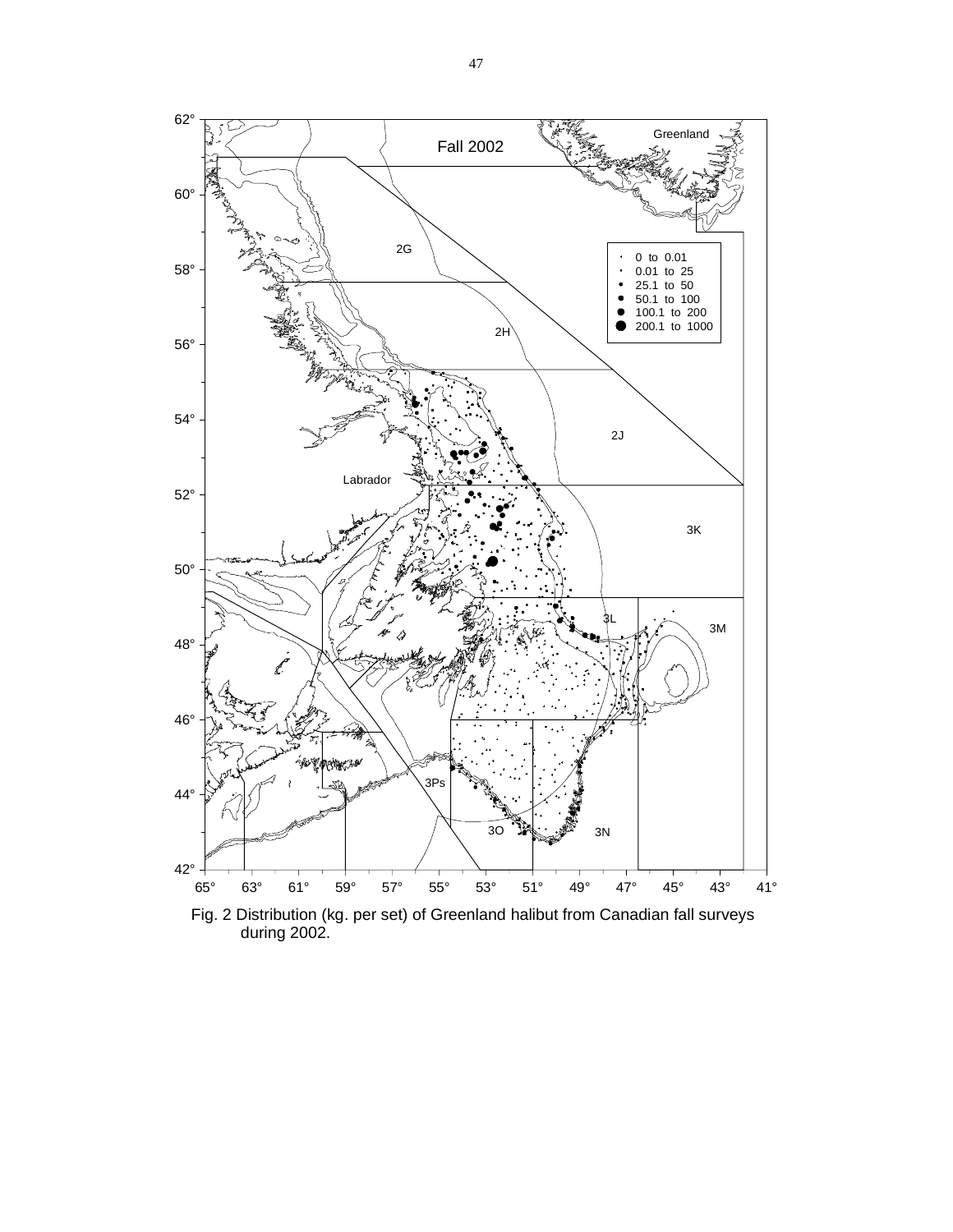

 surveys during 1978-2001. Surveys were completed in the fall, unless otherwise indicated. Open symbols indicate estimates with large negative confidence limits.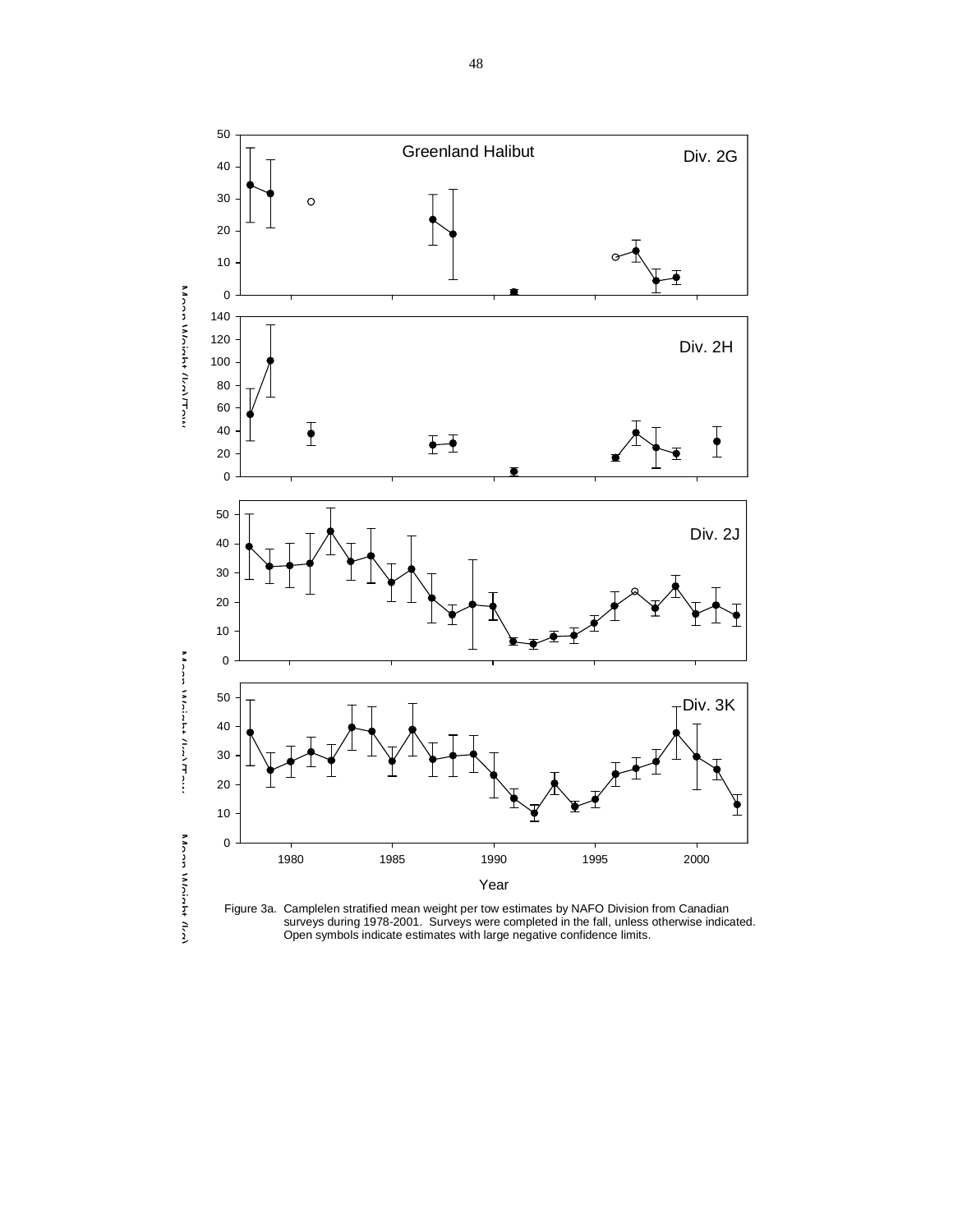

Figure 3b. Continued.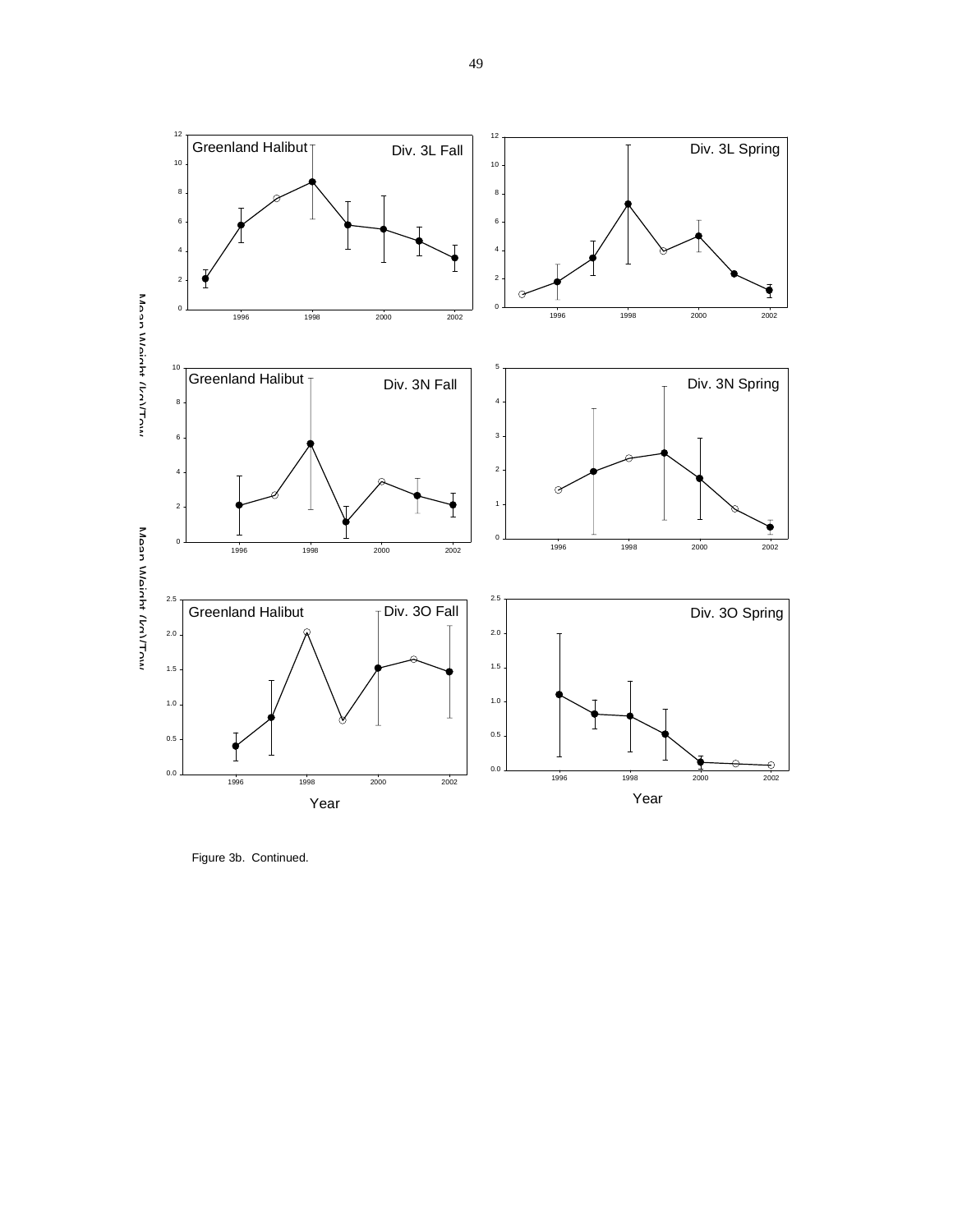



Mean

Weight (kg)/Tow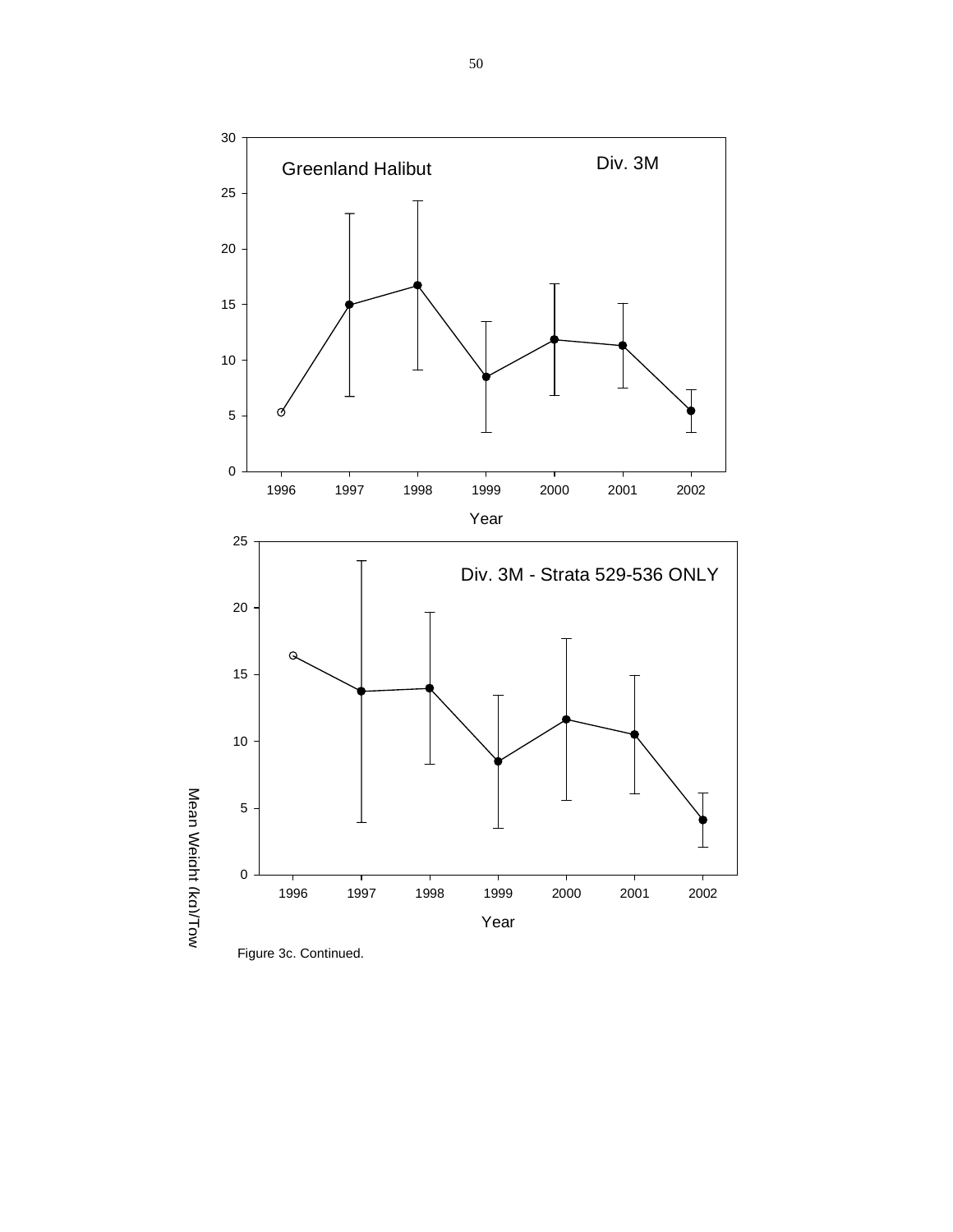

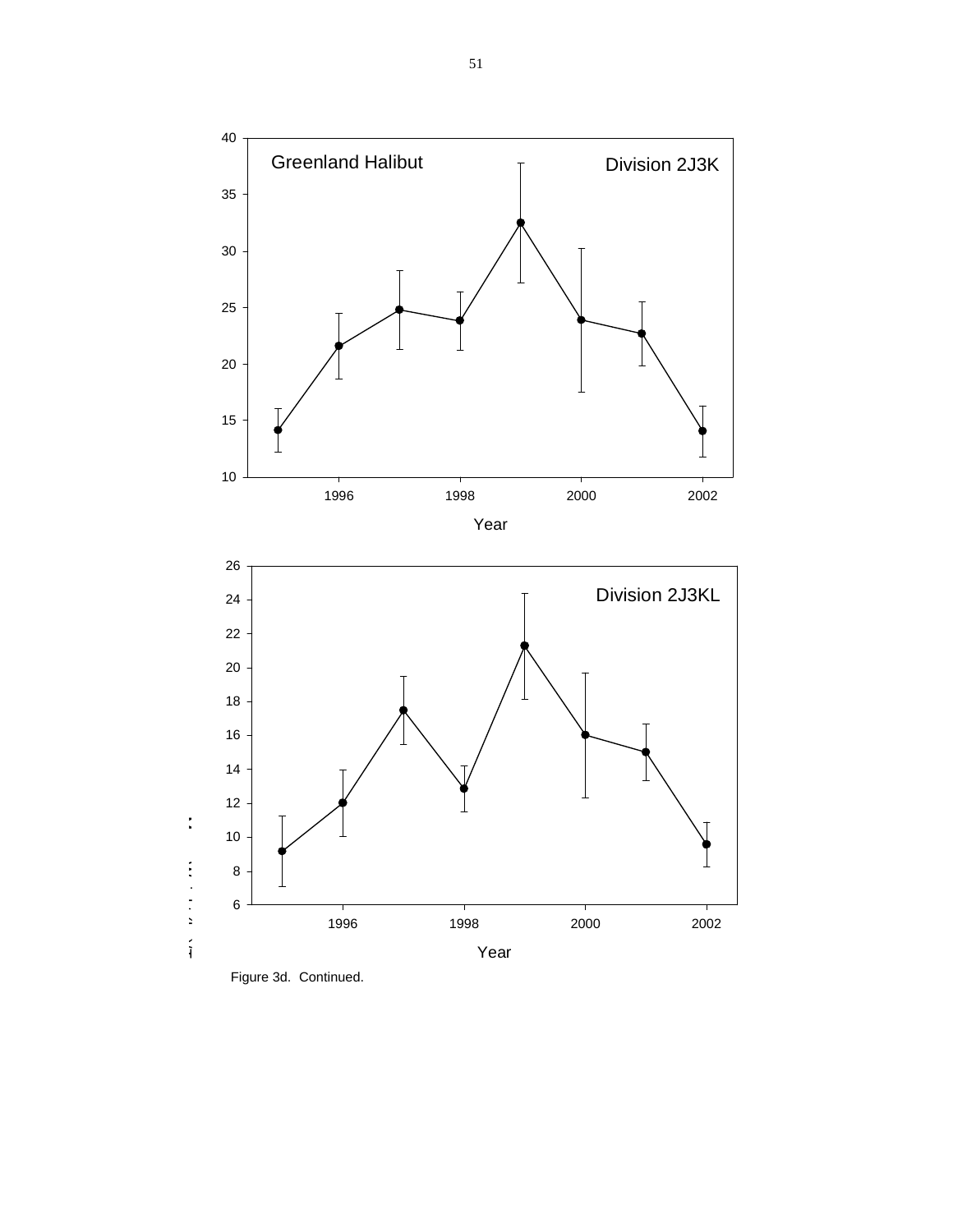



Figure 4. Campelen stratified mean number and weight (kg) per tow estimates of NAFO Divisions 2J3K combined during 1978-2002. Surveys were completed in the fall.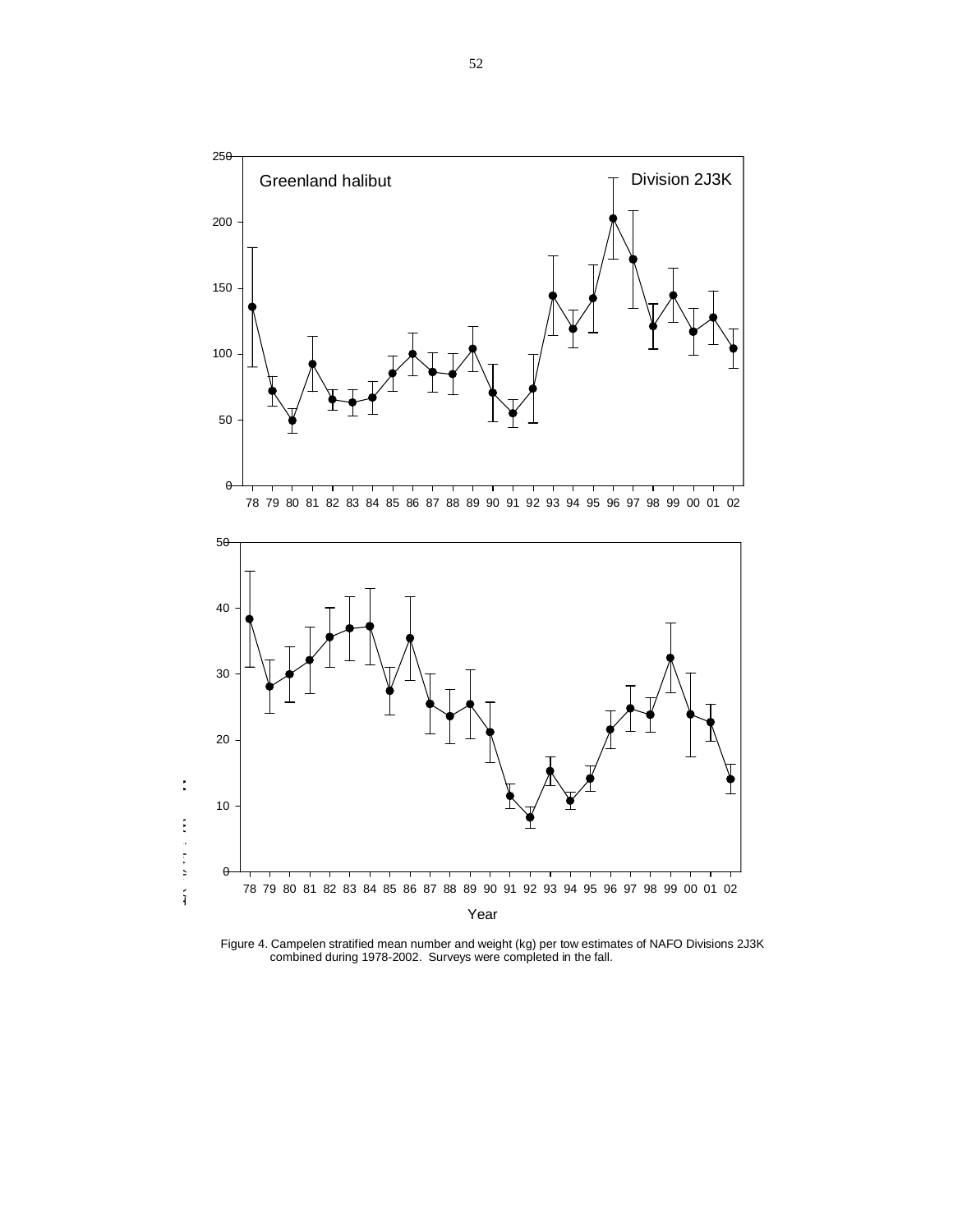

Figure 5. Mean biomass (kg) per tow of Greenland halibut by length grouping from Canadian fall surveys conducted in Div. 2J + 3K during 1978-2002. Biomass was calculated using the at-sea length-weight (L/W) equations as applied to Campelen or Campelen equivalent abundance indices. Annual length-weight equations can be found in Table C. From 1978-1989, the 1990 L/W equation was used.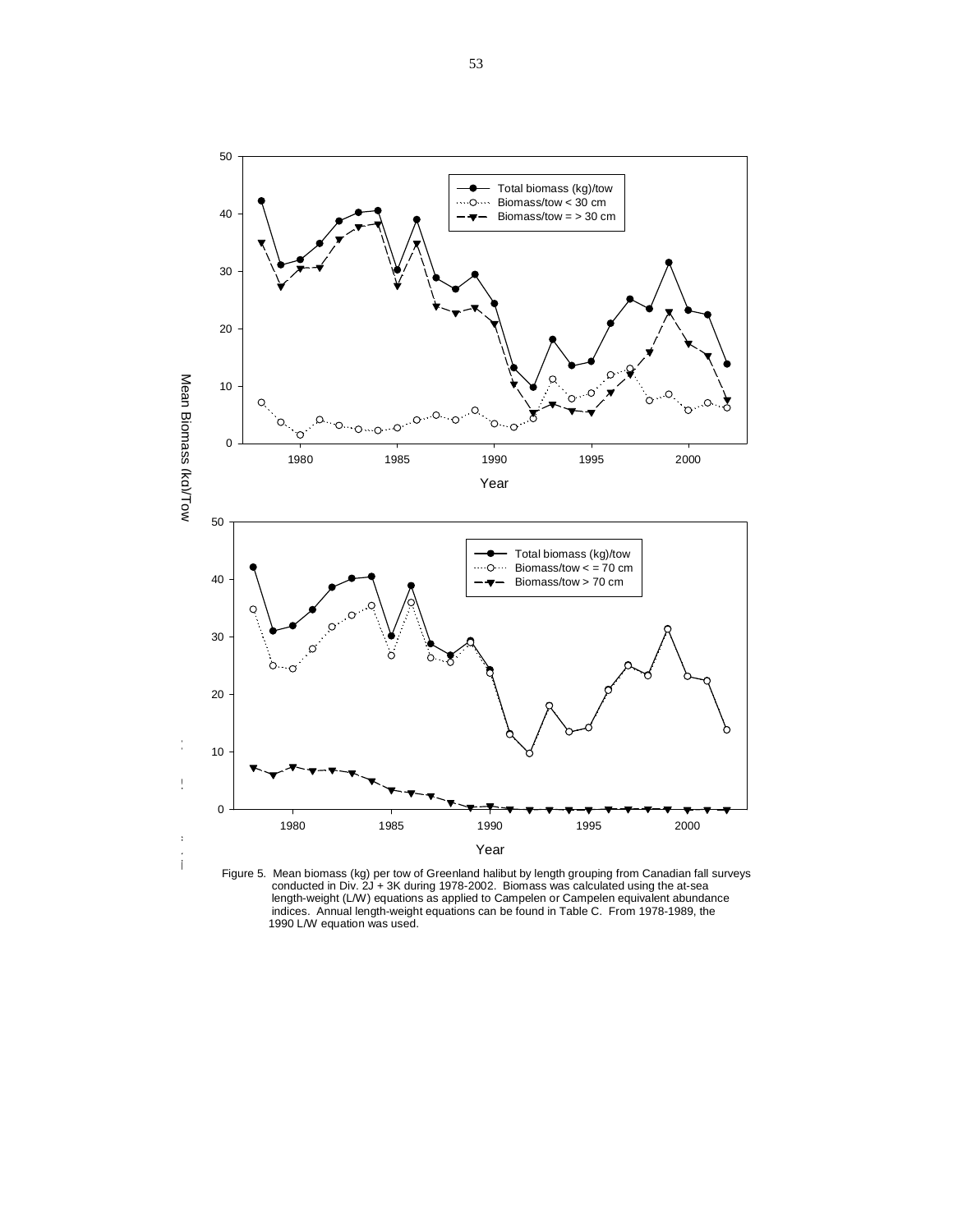

Figure 6. Trends in mean number per tow estimates by age category from Canadian fall surveys in Divisions 2J and 3K combined during 1978-2002.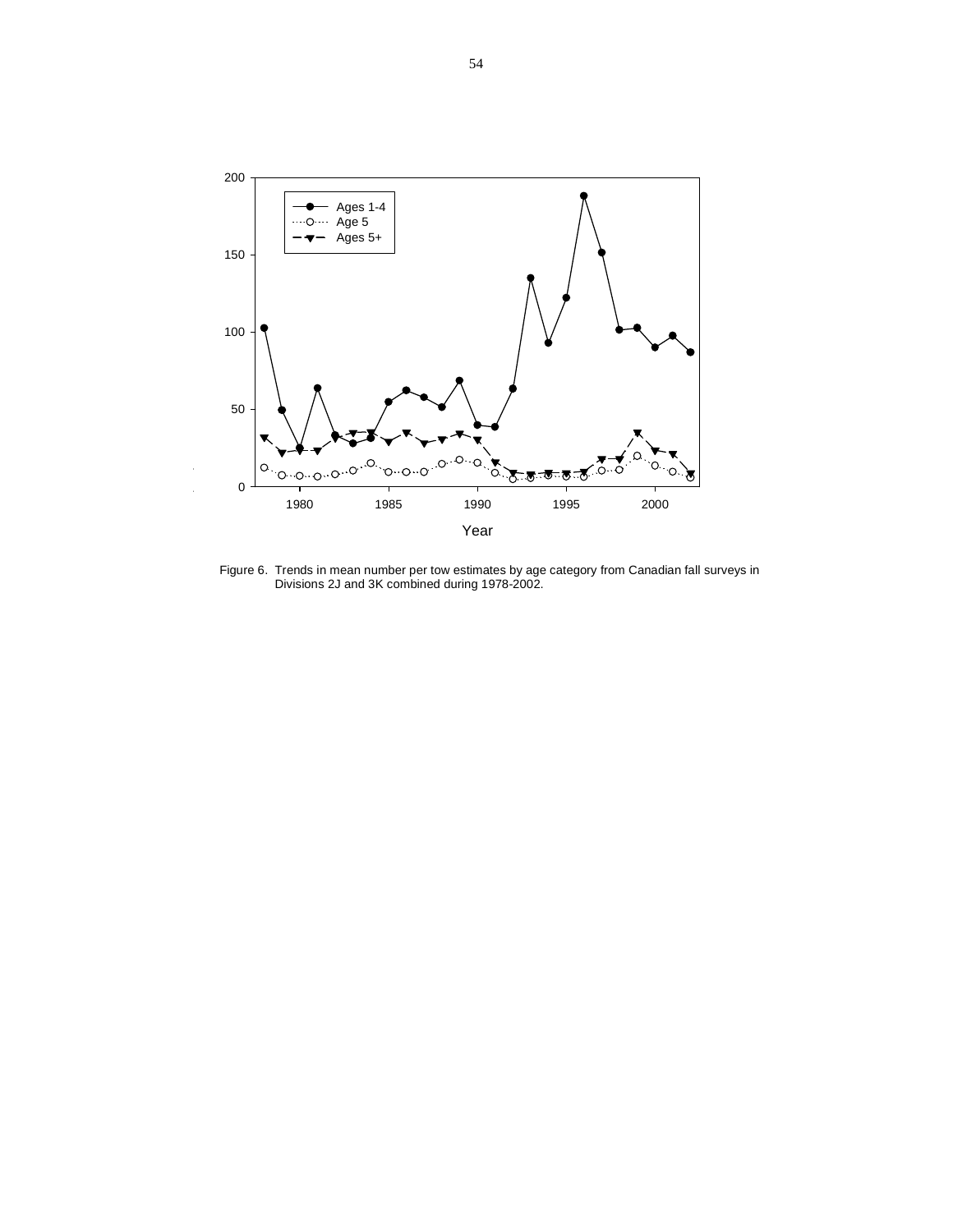

Figure 7 Greenland halibut abundance at age (millions) by year and NAFO Division groupings from Canadian fall surveys during 1996-2002. Numbers on graphs represent year-classes. Otoliths used to develop age length keys for 2002 were composed of the otoliths from each of the separate division.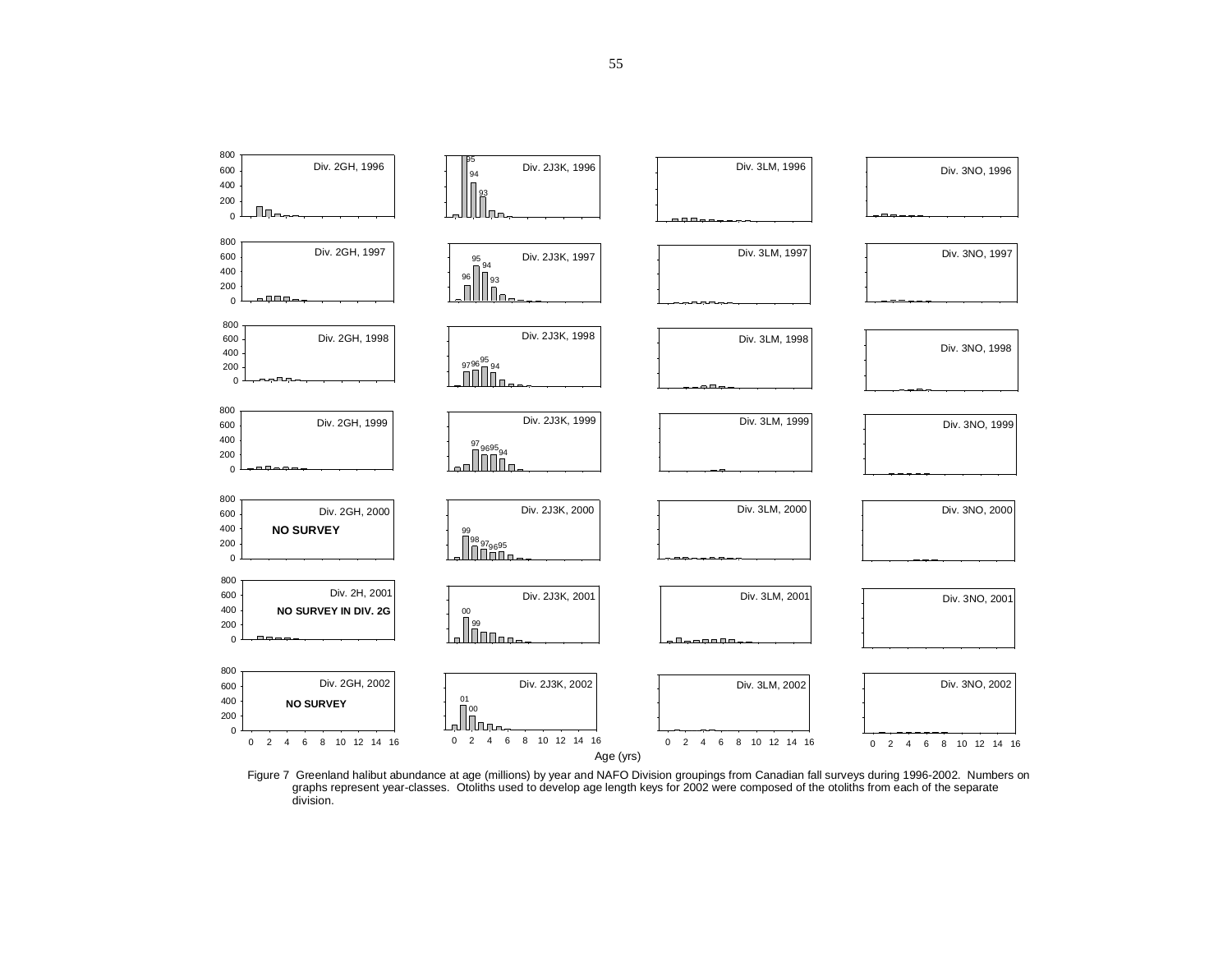

Figure 8. Greenland halibut percent at age by year and NAFO Division groupings from Canadian fall surveys during 1996-2002. Numbers on graphs represent year-classes. Otoliths used to develop age length keys for 2002 were composed of the otoliths from each separate division.